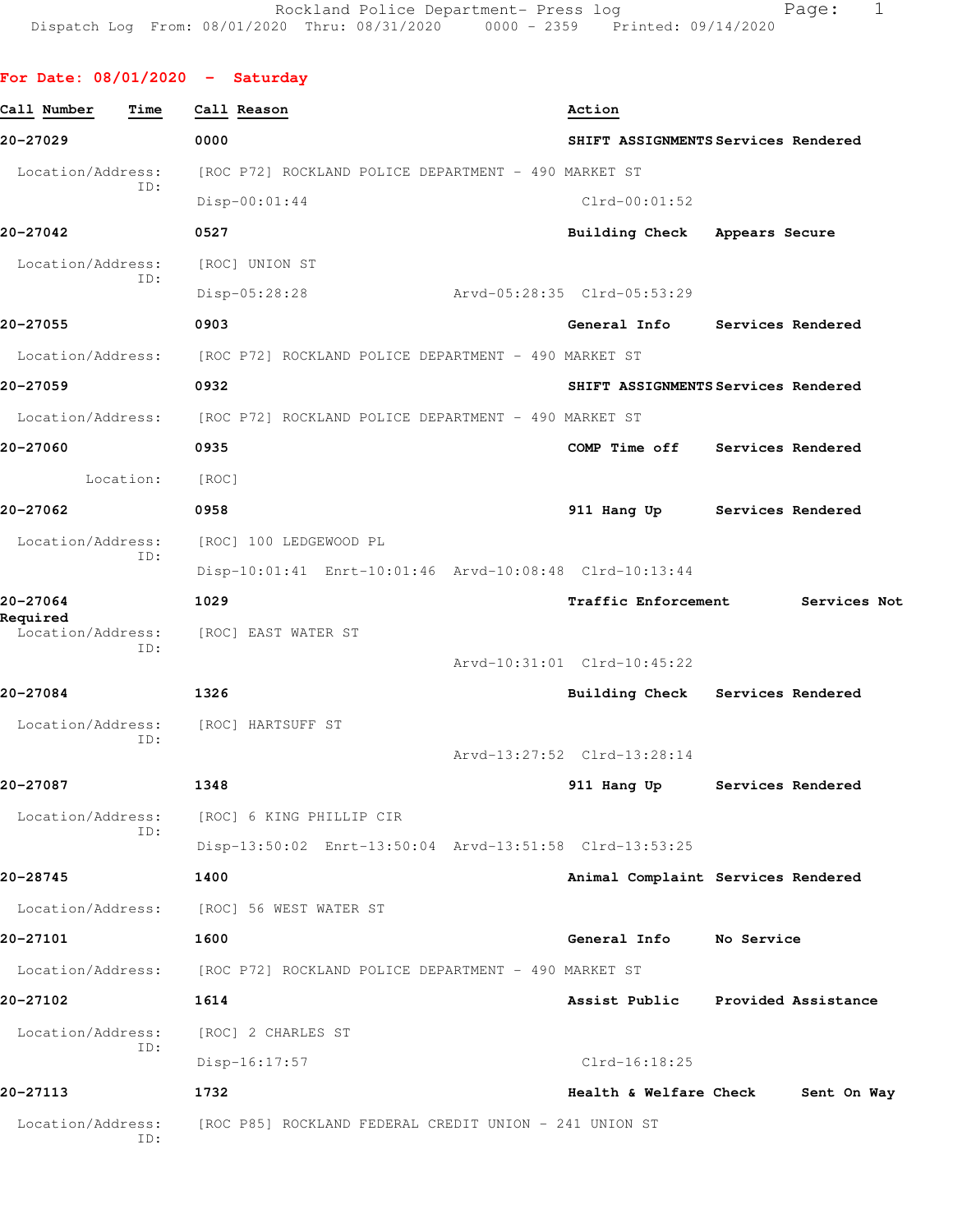|                                                   | Rockland Police Department- Press log<br>Dispatch Log From: 08/01/2020 Thru: 08/31/2020 0000 - 2359 Printed: 09/14/2020                                                         |                                               |                 | 2<br>Page:            |  |
|---------------------------------------------------|---------------------------------------------------------------------------------------------------------------------------------------------------------------------------------|-----------------------------------------------|-----------------|-----------------------|--|
|                                                   | Disp-17:33:35 Enrt-17:33:40 Arvd-17:33:42 Clrd-17:45:04                                                                                                                         |                                               |                 |                       |  |
| ID:                                               | Disp-17:33:35 Enrt-17:33:44 Arvd-17:34:32 Clrd-17:37:19                                                                                                                         |                                               |                 |                       |  |
| ID:                                               | Disp-17:34:40 Enrt-17:34:41                                                                                                                                                     | $Clrd-17:37:12$                               |                 |                       |  |
| 20-27118                                          | 1750                                                                                                                                                                            | 911 Hang Up                                   | Gone on arrival |                       |  |
| Location/Address:                                 | [ROC] 71 J A DUNN MEM DR                                                                                                                                                        |                                               |                 |                       |  |
| ID:                                               | Disp-17:51:22 Enrt-17:52:11 Arvd-17:55:35 Clrd-18:00:17                                                                                                                         |                                               |                 |                       |  |
| 20-27121                                          | 1806                                                                                                                                                                            | Burglar Alarm                                 |                 | Services Not Required |  |
| Location/Address:                                 | [ROC 60] SPRING GATE APARTMENTS-COMMUNITY ROOM - 52 HANNAH WAY                                                                                                                  |                                               |                 |                       |  |
| ID:                                               | Disp-18:07:19 Enrt-18:07:58                                                                                                                                                     | Clrd-18:09:35                                 |                 |                       |  |
| ID:                                               | Disp-18:09:29 Enrt-18:09:39 Arvd-18:10:46 Clrd-18:11:53                                                                                                                         |                                               |                 |                       |  |
| 20-27123                                          | 1816                                                                                                                                                                            | Suspicious Activity 6one on arrival           |                 |                       |  |
| Location/Address:                                 | [ROC] 100 SMITH LN                                                                                                                                                              |                                               |                 |                       |  |
| ID:                                               | Disp-18:17:43 Enrt-18:19:03 Arvd-18:21:42 Clrd-18:31:32                                                                                                                         |                                               |                 |                       |  |
| 20-27124                                          | 1820                                                                                                                                                                            | Suspicious Activity <b>Well</b> Vehicle Towed |                 |                       |  |
| Location/Address:<br>ID:                          | [ROC 92] R STEWART ESTEN SCHOOL - 733 SUMMER ST                                                                                                                                 |                                               |                 |                       |  |
| ID:                                               | Disp-18:21:55 Enrt-18:22:01 Arvd-18:25:05 Clrd-19:17:10                                                                                                                         |                                               |                 |                       |  |
| Refer To Summons:<br>Address:<br>Age:<br>Charges: | Disp-18:21:55 Enrt-18:22:01 Arvd-18:25:05 Clrd-19:17:10<br>20ROC-27124-AR<br>Summons: HARGHT, JONATHAN R<br>80 CARLTON RD MARSHFIELD, MA<br>35<br>LICENSE SUSPENDED, OP MV WITH |                                               |                 |                       |  |
| 20-27125                                          | 1831                                                                                                                                                                            | Motor Vehicle Stop                            |                 | Services Rendered     |  |
| Location/Address:                                 | [ROC] RESERVOIR PARK DR                                                                                                                                                         |                                               |                 |                       |  |
| ID:                                               |                                                                                                                                                                                 | Arvd-18:31:00 Clrd-18:51:19                   |                 |                       |  |
| 20-27136                                          | 2024                                                                                                                                                                            | Details / Time off                            |                 | Services Rendered     |  |
| Location:                                         | [ROC]                                                                                                                                                                           |                                               |                 |                       |  |
| 20-27138                                          | 2030                                                                                                                                                                            | Lost/Found Property                           |                 | No Service            |  |
| Location/Address:                                 | [ROC] 265 CONCORD ST                                                                                                                                                            |                                               |                 |                       |  |
| ID:                                               | Disp-20:33:13                                                                                                                                                                   | Clrd-20:33:18                                 |                 |                       |  |
| 20-27149                                          | 2207                                                                                                                                                                            | 911 Accidental                                | Investigated    |                       |  |
| Location/Address:                                 | [HOL 973] 187 S FRANKLIN ST                                                                                                                                                     |                                               |                 |                       |  |
| ID:                                               | Disp-22:08:52 Enrt-22:09:39 Arvd-22:12:36 Clrd-22:24:57                                                                                                                         |                                               |                 |                       |  |
| ID:                                               | Disp-22:13:30 Enrt-22:13:36 Arvd-22:13:39 Clrd-22:13:47                                                                                                                         |                                               |                 |                       |  |
| ID:                                               | Disp-22:13:38 Enrt-22:13:43 Arvd-22:13:47 Clrd-22:24:53                                                                                                                         |                                               |                 |                       |  |
| 20-27150                                          | 2212                                                                                                                                                                            | Suspicious Activity 5ent On Way               |                 |                       |  |
| Location/Address:                                 | [ROC 54] HARTSTUFF PARK - HINGHAM ST                                                                                                                                            |                                               |                 |                       |  |
| ID:<br>ID:                                        | Disp-22:13:23 Enrt-22:13:33 Arvd-22:13:44 Clrd-22:27:19                                                                                                                         |                                               |                 |                       |  |
|                                                   |                                                                                                                                                                                 |                                               |                 |                       |  |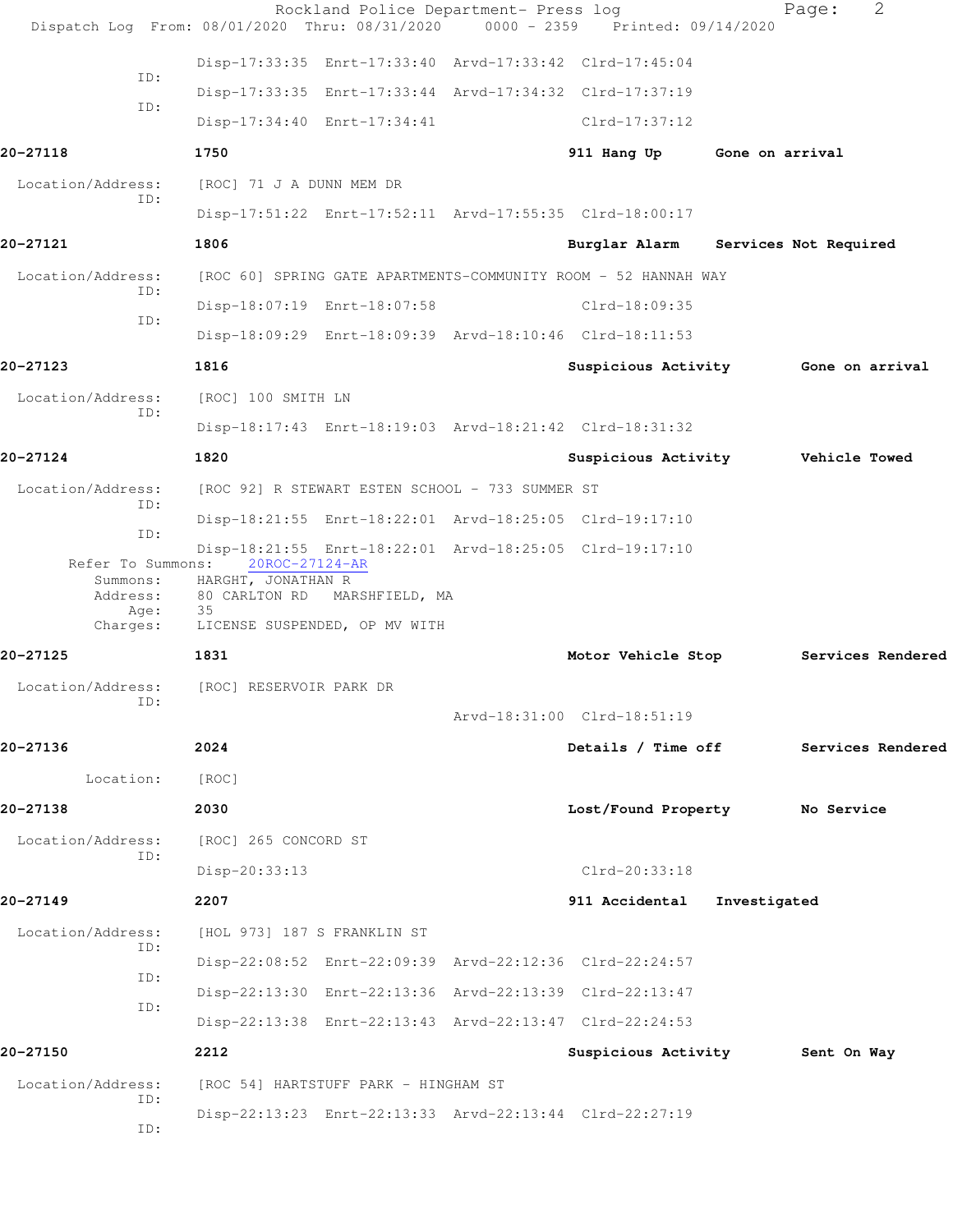| Dispatch Log From: 08/01/2020 Thru: 08/31/2020 |                                                      | Rockland Police Department- Press log                | 0000 - 2359 Printed: 09/14/2020                                      |                | 3<br>Page:                           |
|------------------------------------------------|------------------------------------------------------|------------------------------------------------------|----------------------------------------------------------------------|----------------|--------------------------------------|
|                                                | $Disp-22:13:53$                                      |                                                      | Arvd-22:14:04 Clrd-22:27:25                                          |                |                                      |
| 20-27153                                       | 2240                                                 |                                                      | Suspicious Activity                                                  |                | Sent On Way                          |
| Location/Address:                              |                                                      | [ROC P45] COMFORT INN - 850 HINGHAM ST               |                                                                      |                |                                      |
| ID:                                            |                                                      | Disp-22:40:55 Enrt-22:41:06                          | $Clrd-22:44:33$                                                      |                |                                      |
| ID:                                            |                                                      | Disp-22:41:02 Enrt-22:41:06                          | $Clrd-22:44:38$                                                      |                |                                      |
| 20-27156                                       | 2308                                                 |                                                      | Neighbor Disturbance                                                 |                | Taken to                             |
| Family/Guardian/Other<br>Location/Address:     | [ROC] 8 CORN MILL LN                                 |                                                      |                                                                      |                |                                      |
| ID:                                            |                                                      |                                                      | Disp-23:10:03 Enrt-23:10:44 Arvd-23:14:10 Clrd-08/02/2020 @ 00:12:03 |                |                                      |
| ID:                                            |                                                      |                                                      | Disp-23:10:09 Enrt-23:10:44 Arvd-23:14:10 Clrd-08/02/2020 @ 00:12:03 |                |                                      |
| ID:                                            |                                                      |                                                      | Disp-23:14:03 Enrt-23:14:08 Arvd-23:14:10 Clrd-08/02/2020 @ 00:12:03 |                |                                      |
| 20-27157                                       | 2318                                                 |                                                      | Disturbance                                                          | Investigated   |                                      |
| Location/Address:                              | [ROC] 121 PACIFIC ST                                 |                                                      |                                                                      |                |                                      |
| ID:                                            |                                                      |                                                      | Disp-00:06:17 Enrt-00:07:09 Arvd-00:07:39 Clrd-08/02/2020 @ 00:11:04 |                |                                      |
| ID:                                            |                                                      |                                                      | Disp-00:07:05 Enrt-00:07:11 Arvd-00:07:39 Clrd-08/02/2020 @ 00:12:20 |                |                                      |
| For Date: $08/02/2020 -$ Sunday                |                                                      |                                                      |                                                                      |                |                                      |
| 20-27162                                       | 0015                                                 |                                                      | General Info                                                         |                | Services Rendered                    |
| Location/Address:                              |                                                      | [ROC P72] ROCKLAND POLICE DEPARTMENT - 490 MARKET ST |                                                                      |                |                                      |
| ID:                                            | Disp-00:16:47                                        |                                                      | $Clrd-00:16:50$                                                      |                |                                      |
| 20-27164                                       | 0110                                                 |                                                      | Disturbance                                                          | Peace Restored |                                      |
| Location/Address:                              |                                                      | [ROC P45] COMFORT INN - 850 HINGHAM ST               |                                                                      |                |                                      |
| ID:                                            |                                                      |                                                      | Disp-01:11:01 Enrt-01:11:13 Arvd-01:15:06 Clrd-01:42:27              |                |                                      |
| ID:                                            |                                                      |                                                      | Disp-01:11:01 Enrt-01:11:13 Arvd-01:15:06 Clrd-01:42:27              |                |                                      |
| ID:                                            |                                                      |                                                      | Disp-01:11:03 Enrt-01:11:13 Arvd-01:15:06 Clrd-01:42:27              |                |                                      |
| 20-27173                                       | 0537                                                 |                                                      | Building Check Building Checked/Secured                              |                |                                      |
| Location/Address:                              | [ROC] UNION ST                                       |                                                      |                                                                      |                |                                      |
| ID:                                            | $Disp-05:39:02$                                      |                                                      | Arvd-05:39:09 Clrd-05:57:07                                          |                |                                      |
| 20-27176                                       | 0622                                                 |                                                      | Motor Vehicle Stop <b>Werbal Warning</b>                             |                |                                      |
| Location/Address:                              | [ROC] 400 POND ST                                    |                                                      |                                                                      |                |                                      |
| ID:                                            |                                                      |                                                      | Disp-06:23:51 Enrt-06:23:57 Arvd-06:24:02 Clrd-06:27:50              |                |                                      |
| 20-27184                                       | 0800                                                 |                                                      | SHIFT ASSIGNMENTS Services Rendered                                  |                |                                      |
| Location/Address:                              | [ROC P72] ROCKLAND POLICE DEPARTMENT - 490 MARKET ST |                                                      |                                                                      |                |                                      |
| 20-27185                                       | 0838                                                 |                                                      | Details / Time off                                                   |                | Services Rendered                    |
| Location:                                      | [ROC]                                                |                                                      |                                                                      |                |                                      |
| 20-27186                                       | 0840                                                 |                                                      |                                                                      |                | Details / Time off Services Rendered |
| Location:                                      | [ROC]                                                |                                                      |                                                                      |                |                                      |
|                                                |                                                      |                                                      |                                                                      |                |                                      |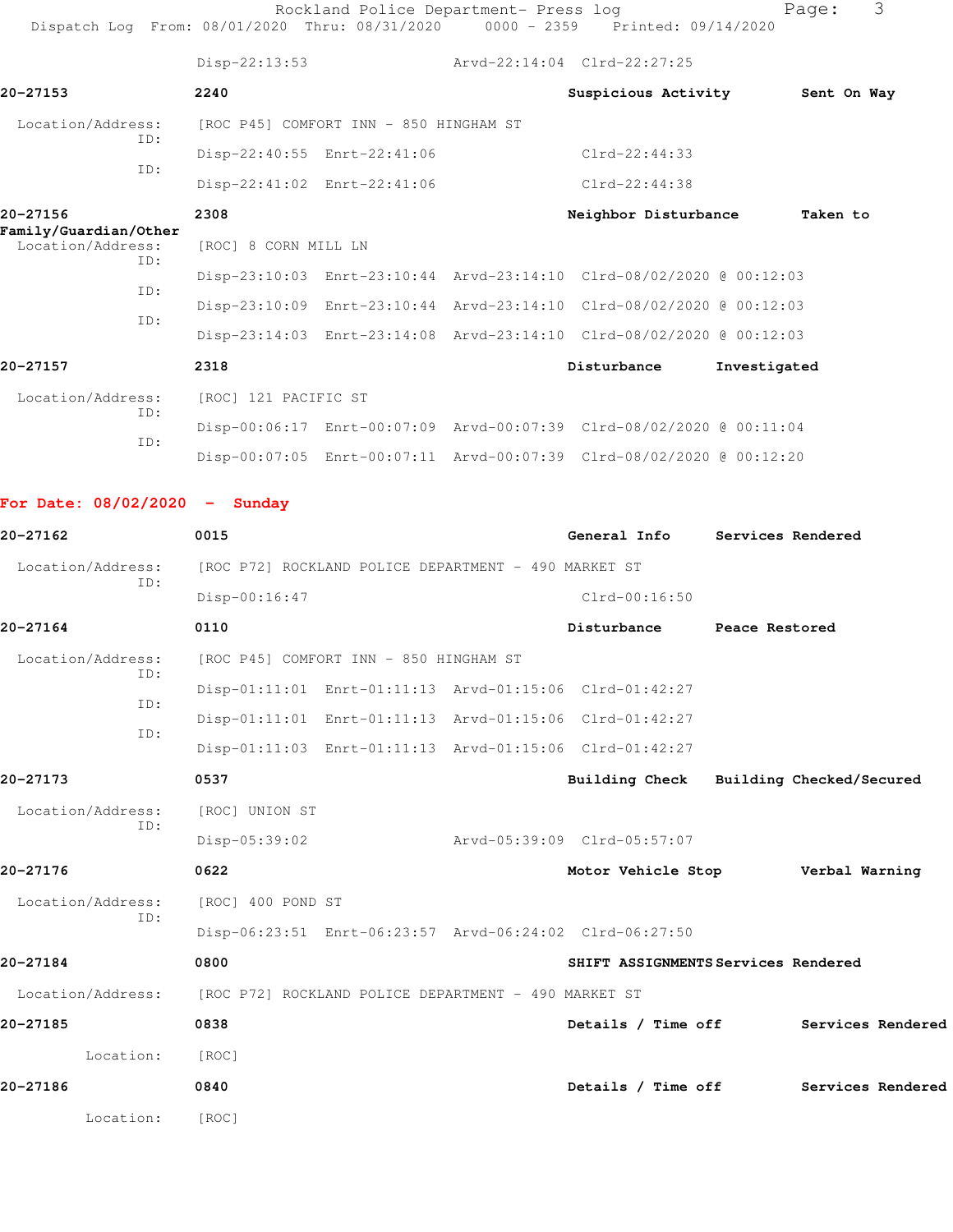|                          | Rockland Police Department- Press log<br>Dispatch Log From: 08/01/2020 Thru: 08/31/2020 0000 - 2359 Printed: 09/14/2020 |                             | 4<br>Page:                              |
|--------------------------|-------------------------------------------------------------------------------------------------------------------------|-----------------------------|-----------------------------------------|
| 20-27189                 | 0916                                                                                                                    | 911 Hang Up                 | Investigated                            |
| Vicinity of:             | [ROC] 6.4 METERS - 942 UNION ST                                                                                         |                             |                                         |
| ID:                      | Disp-09:17:06 Enrt-09:17:41 Arvd-09:22:00 Clrd-09:33:35                                                                 |                             |                                         |
| 20-27196                 | 0940                                                                                                                    | Vandalism                   | Services Rendered                       |
| Location/Address:        | [ROC] 26 FOLEY RD                                                                                                       |                             |                                         |
| ID:                      | Disp-09:42:11 Enrt-09:47:02 Arvd-09:49:13 Clrd-09:55:22                                                                 |                             |                                         |
| 20-27199                 | 1017                                                                                                                    | Detail                      | Services Rendered                       |
|                          | Location/Address: [ROC P72] ROCKLAND POLICE DEPARTMENT - 490 MARKET ST                                                  |                             |                                         |
| 20-27200                 | 1020                                                                                                                    | Detail                      | Services Rendered                       |
| Location/Address:        | [ROC P72] ROCKLAND POLICE DEPARTMENT - 490 MARKET ST                                                                    |                             |                                         |
| 20-27206                 | 1124                                                                                                                    | Complaint                   | Investigated                            |
| Location/Address:        | [ROC] 10 LORETTA AVE                                                                                                    |                             |                                         |
| ID:                      | Disp-11:24:15 Enrt-11:24:22                                                                                             | $Clrd-11:27:46$             |                                         |
| ID:<br>ID:               | $Disp-11:27:57$                                                                                                         | $Clrd-11:28:00$             |                                         |
|                          | Disp-11:28:10 Enrt-11:28:13 Arvd-11:28:17 Clrd-11:33:14                                                                 |                             |                                         |
| 20-27213                 | 1144                                                                                                                    | <b>BOLO</b>                 | Services Rendered                       |
| Location/Address:        | [ROC P72] ROCKLAND POLICE DEPARTMENT - 490 MARKET ST                                                                    |                             |                                         |
| 20-27218                 | 1204                                                                                                                    | Details / Time off          | Services Rendered                       |
| Location:                | [ROC]                                                                                                                   |                             |                                         |
| 20-27229                 | 1346                                                                                                                    |                             | MVA Property Damage Only Report Follows |
| Location/Address:<br>ID: | [ROC 73] ROCKLAND TOWN HALL - 242 UNION ST                                                                              |                             |                                         |
| ID:                      | Disp-13:48:14 Enrt-13:48:20 Arvd-13:49:23 Clrd-14:02:15                                                                 |                             |                                         |
|                          | Disp-13:51:15 Enrt-13:51:18 Arvd-13:53:06 Clrd-14:01:56                                                                 |                             |                                         |
| 20-27230                 | 1403                                                                                                                    | Noise Complaint Sent On Way |                                         |
| Location/Address:<br>ID: | [ROC] 108 PACIFIC ST                                                                                                    |                             |                                         |
|                          | Disp-14:05:06 Enrt-14:05:09 Arvd-14:06:42 Clrd-14:07:54                                                                 |                             |                                         |
| 20-27232                 | 1405                                                                                                                    | Complaint                   | Services Rendered                       |
| Location/Address:<br>ID: | [ROC] 114 PACIFIC ST                                                                                                    |                             |                                         |
|                          | Disp-14:10:17 Enrt-14:10:21 Arvd-14:10:24 Clrd-14:10:29                                                                 |                             |                                         |
| 20-27233                 | 1410                                                                                                                    | Burglar Alarm               | Investigated                            |
| Location/Address:<br>ID: | [ROC P108] SOUTH SHORE BMW - 1040 HINGHAM ST                                                                            |                             |                                         |
| ID:                      | $Disp-14:13:15$                                                                                                         | $Clrd-14:13:22$             |                                         |
| ID:                      | Disp-14:16:15 Enrt-14:16:30 Arvd-14:16:32 Clrd-14:30:36                                                                 |                             |                                         |
|                          | Disp-14:18:05 Enrt-14:18:07 Arvd-14:21:35 Clrd-14:30:40                                                                 |                             |                                         |
| 20-27236                 | 1414                                                                                                                    | 911 Hang Up                 | Investigated                            |
| Location/Address:        | [ROC] 63 PLEASANT ST                                                                                                    |                             |                                         |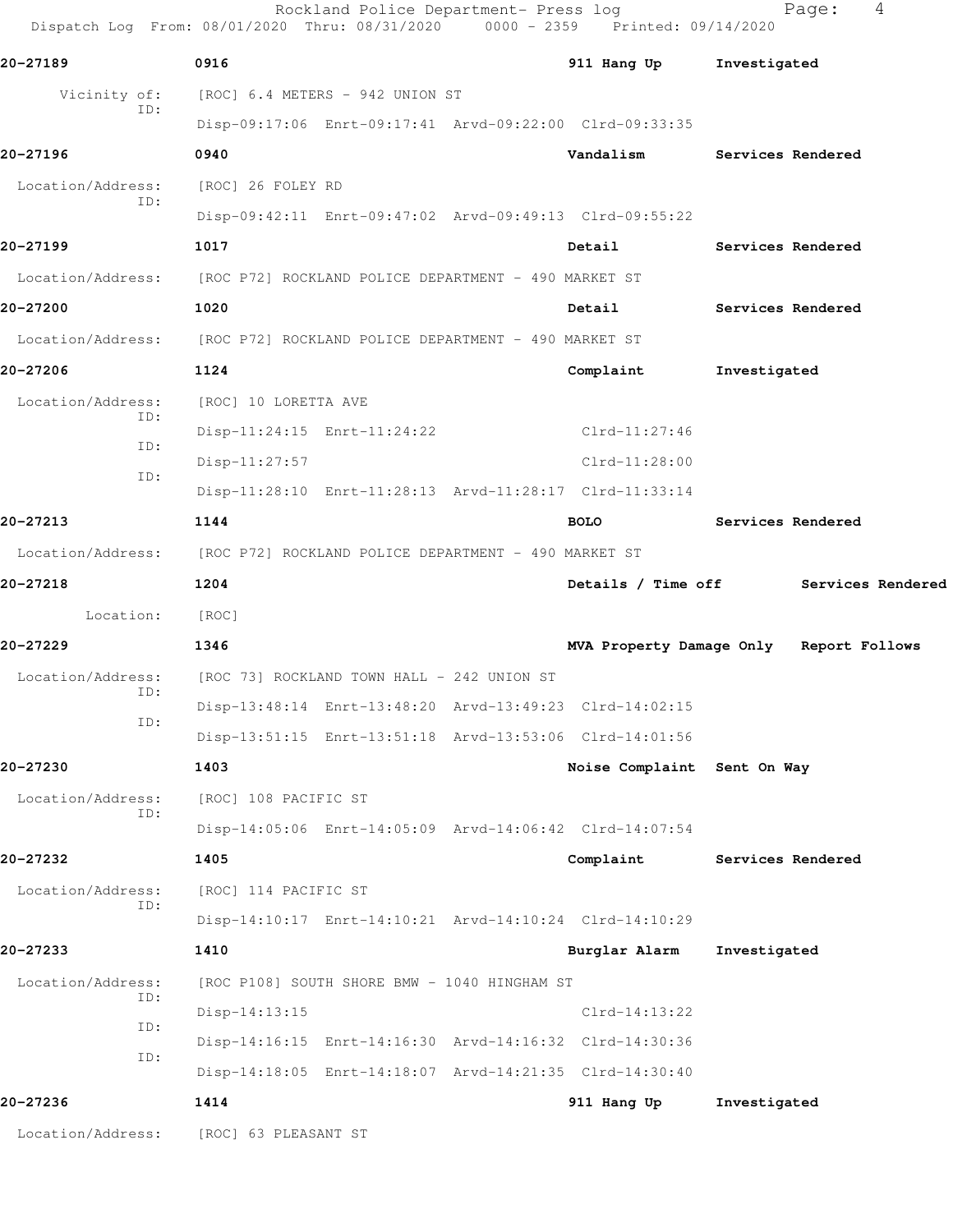| Dispatch Log From: 08/01/2020 Thru: 08/31/2020 |                                                        | Rockland Police Department- Press log  | 0000 - 2359 Printed: 09/14/2020                         | 5<br>Page:                          |
|------------------------------------------------|--------------------------------------------------------|----------------------------------------|---------------------------------------------------------|-------------------------------------|
| ID:                                            |                                                        |                                        | Disp-14:18:13 Enrt-14:19:18 Arvd-14:22:31 Clrd-14:30:25 |                                     |
| 20-27245                                       | 1509                                                   |                                        | Assist Fire Department                                  | Taken/Referred to                   |
| Other Agency<br>Location/Address:              |                                                        | [ROC P45] COMFORT INN - 850 HINGHAM ST |                                                         |                                     |
| ID:                                            |                                                        |                                        | Disp-15:10:04 Enrt-15:10:11 Arvd-15:12:49 Clrd-15:21:07 |                                     |
| 20-27252                                       | 1602                                                   |                                        | SHIFT ASSIGNMENTS Services Not Required                 |                                     |
| Location/Address:                              | [ROC P72] ROCKLAND POLICE DEPARTMENT - 490 MARKET ST   |                                        |                                                         |                                     |
| 20-27259                                       | 1640                                                   |                                        | PERSONAL DAY                                            | Services Not Required               |
| Location:                                      | [ROC]                                                  |                                        |                                                         |                                     |
| 20-27262                                       | 1653                                                   |                                        | Breaking & Entering                                     | Services Rendered                   |
| Location/Address:                              |                                                        |                                        |                                                         |                                     |
| ID:                                            | [ROC] 20 PLAIN ST                                      |                                        |                                                         |                                     |
| ID:                                            |                                                        |                                        | Disp-16:56:16 Enrt-16:56:54 Arvd-16:58:37 Clrd-17:04:15 |                                     |
|                                                |                                                        |                                        | Disp-16:56:20 Enrt-16:56:53 Arvd-16:58:43 Clrd-17:04:13 |                                     |
| 20-27266                                       | 1715                                                   |                                        | Assist Public                                           | Services Rendered                   |
| Location/Address:<br>ID:                       | [ROC] 191 MARTHA DR Apt. #C                            |                                        |                                                         |                                     |
|                                                | $Disp-18:06:45$                                        |                                        | Arvd-18:06:51 Clrd-18:34:27                             |                                     |
| 20-27267                                       | 1720                                                   |                                        | Disturbance                                             | Services Not Required               |
| Location/Address:<br>ID:                       | [ROC] 294 HOWARD ST                                    |                                        |                                                         |                                     |
| ID:                                            |                                                        |                                        | Disp-17:22:13 Enrt-17:22:45 Arvd-17:23:13 Clrd-18:04:27 |                                     |
|                                                |                                                        |                                        | Disp-17:22:15 Enrt-17:22:40 Arvd-17:28:42 Clrd-18:40:53 |                                     |
| ID:                                            |                                                        |                                        | Disp-17:22:30 Enrt-17:22:36 Arvd-17:28:45 Clrd-18:09:39 |                                     |
| ID:                                            |                                                        |                                        | Disp-17:23:27 Enrt-17:23:29 Arvd-17:23:30 Clrd-18:41:01 |                                     |
| ID:                                            |                                                        |                                        | Disp-18:11:05 Enrt-18:11:09 Arvd-18:11:13 Clrd-18:19:21 |                                     |
| Refer To Summons:<br>Summons:                  | SARRO, JAMES C                                         | 20ROC-27267-A-AR                       |                                                         |                                     |
| Address:<br>Age:                               | 294 HOWARD ST<br>53                                    | ROCKLAND, MA                           |                                                         |                                     |
| Charges:<br>Refer To Summons:                  | HARASSMENT PREVENTION ORDER, VIOLATE<br>20ROC-27267-AR |                                        |                                                         |                                     |
| Summons:<br>Address:                           | RICH-SARRO, DINA<br>294 HOWARD ST ROCKLAND, MA         |                                        |                                                         |                                     |
| Age:<br>Charges:                               | 51                                                     | HARASSMENT PREVENTION ORDER, VIOLATE   |                                                         |                                     |
| Refer To Summons:                              |                                                        | 20ROC-27267-B-AR                       |                                                         |                                     |
| Summons:<br>Address:                           | MERLINO, TIA<br>296 HOWARD ST                          | ROCKLAND, MA                           |                                                         |                                     |
| Age:<br>Charges:                               | 26<br>HARASSMENT PREVENTION ORDER, VIOLATE             |                                        |                                                         |                                     |
| 20-27269                                       | 1733                                                   |                                        | Information Call Gone on arrival                        |                                     |
| Location/Address:                              |                                                        | [ROC] 15 SPRING ST @ 0 CENTRE AVE      |                                                         |                                     |
| ID:                                            | $Disp-18:25:27$                                        |                                        | Arvd-18:25:35 Clrd-18:25:41                             |                                     |
| 20-27275                                       | 1832                                                   |                                        |                                                         | Suspicious Activity 6one on arrival |
| Location/Address:                              |                                                        | [ROC P55] HOME DEPOT - 1149 HINGHAM ST |                                                         |                                     |
| ID:                                            |                                                        |                                        | Disp-18:34:13 Enrt-18:34:41 Arvd-18:40:25 Clrd-19:00:38 |                                     |
|                                                |                                                        |                                        |                                                         |                                     |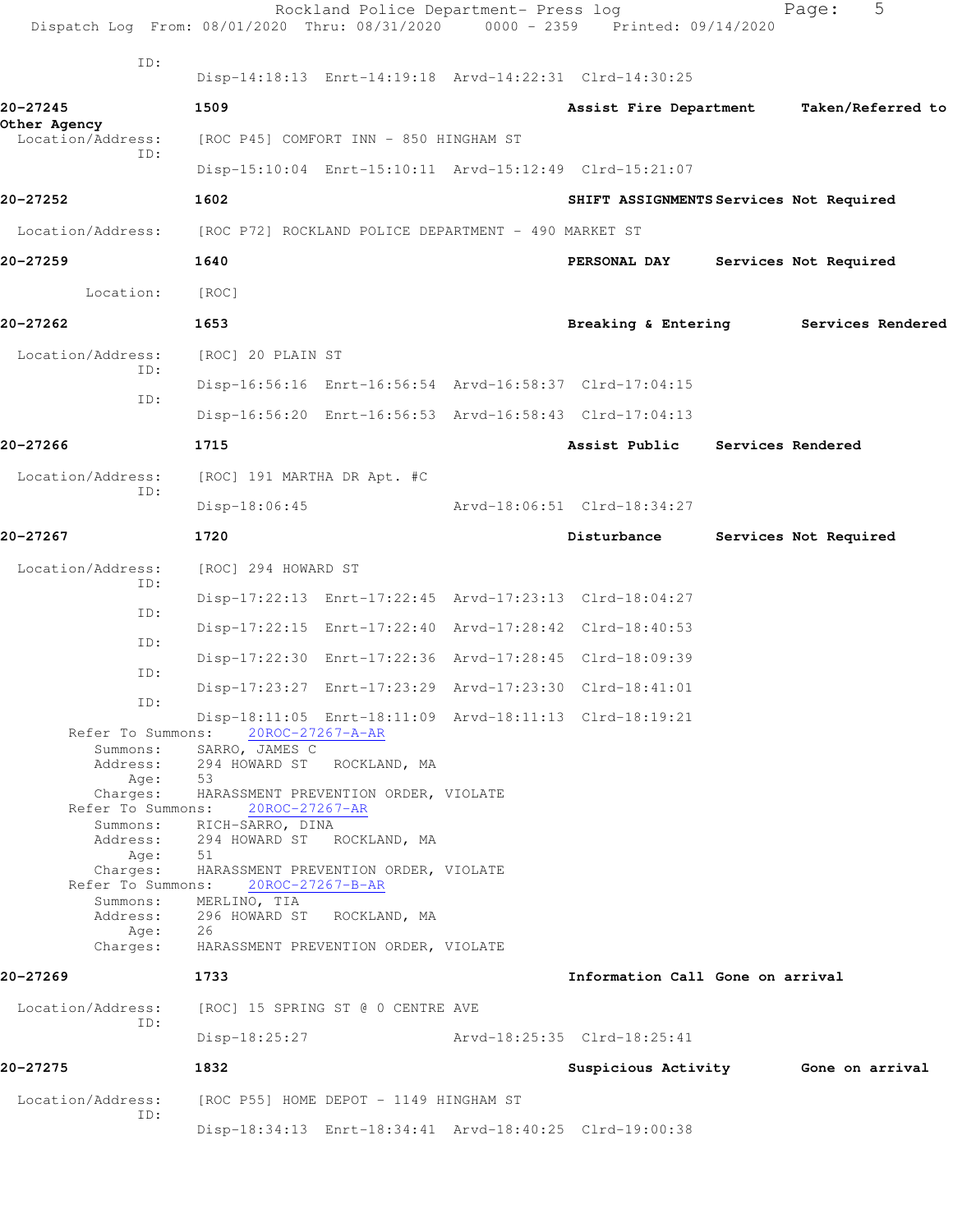Rockland Police Department- Press log entitled and Page: 6 Dispatch Log From: 08/01/2020 Thru: 08/31/2020 0000 - 2359 Printed: 09/14/2020

| 20-27276          | 1847                                                 |  |                                                         | Assist Other Agency Services Rendered |
|-------------------|------------------------------------------------------|--|---------------------------------------------------------|---------------------------------------|
| Location/Address: | [ROC] 26 MAPLE ST Apt. #2                            |  |                                                         |                                       |
| ID:               | $Disp-19:41:29$                                      |  | Arvd-19:41:35 Clrd-19:54:55                             |                                       |
| 20-27280          | 1944                                                 |  | 911 Hang Up Services Rendered                           |                                       |
| Location/Address: | [ROC] 119 GROVE ST                                   |  |                                                         |                                       |
| ID:               |                                                      |  | Disp-19:45:07 Enrt-19:45:35 Arvd-19:52:16 Clrd-19:56:23 |                                       |
| ID:               |                                                      |  | Disp-19:55:32 Enrt-19:55:34 Arvd-19:55:36 Clrd-19:55:52 |                                       |
| 20-27287          | 2023                                                 |  | Burglar Alarm Building Checked/Secured                  |                                       |
| Location/Address: | [ROC] 404 STANDPIPE DR                               |  |                                                         |                                       |
| ID:               |                                                      |  | Disp-20:24:34 Enrt-20:24:47 Arvd-20:30:30 Clrd-20:41:52 |                                       |
| ID:               |                                                      |  | Disp-20:24:42 Enrt-20:24:45 Arvd-20:28:53 Clrd-20:41:47 |                                       |
| 20-27289          | 2058                                                 |  | 911 Accidental Services Rendered                        |                                       |
| Location/Address: | [ROC] 22 CUSTER ST                                   |  |                                                         |                                       |
| ID:               |                                                      |  | Disp-20:58:47 Enrt-20:59:21 Arvd-21:02:41 Clrd-21:04:07 |                                       |
| 20-27295          | 2124                                                 |  | Motor Vehicle Stop Verbal Warning                       |                                       |
| Location/Address: | [ROC] BILL DELAHUNT PKWY @ VFW DR                    |  |                                                         |                                       |
| ID:               |                                                      |  | Arvd-21:24:00 Clrd-21:27:33                             |                                       |
| 20-27296          | 2132                                                 |  | 911 Accidental Services Rendered                        |                                       |
| Location/Address: | [ROC P47] BEST WESTERN - 909 HINGHAM ST Apt. #109    |  |                                                         |                                       |
| ID:               |                                                      |  | Disp-21:33:23 Enrt-21:33:29 Arvd-21:36:42 Clrd-21:36:46 |                                       |
| 20-27297          | 2142                                                 |  | Motor Vehicle Stop Verbal Warning                       |                                       |
| Location/Address: | [ROC] 379 HINGHAM ST @ 1 HOBART LN                   |  |                                                         |                                       |
| ID:               |                                                      |  | Arvd-21:42:00 Clrd-21:44:09                             |                                       |
| 20-27299          | 2146                                                 |  | 911 Accidental Services Rendered                        |                                       |
| Location/Address: | [ROC] 119 GROVE ST                                   |  |                                                         |                                       |
| ID:               |                                                      |  | Disp-21:47:05 Enrt-21:47:30 Arvd-21:51:54 Clrd-21:55:49 |                                       |
| 20-27302          | 2247                                                 |  | General Info                                            | Services Rendered                     |
| Location/Address: | [ROC P72] ROCKLAND POLICE DEPARTMENT - 490 MARKET ST |  |                                                         |                                       |
|                   |                                                      |  |                                                         |                                       |

| 20-27306                      | 0001                                                 | General Info<br>Services Rendered |
|-------------------------------|------------------------------------------------------|-----------------------------------|
| Location/Address:             | [ROC P72] ROCKLAND POLICE DEPARTMENT - 490 MARKET ST |                                   |
| 20-27308<br>Services Rendered | 0046                                                 | Details / Time off COMP NIGHT     |
| Location:                     | [ROC]                                                |                                   |
| 20-27310                      | 0101                                                 | General Incident Could Not Locate |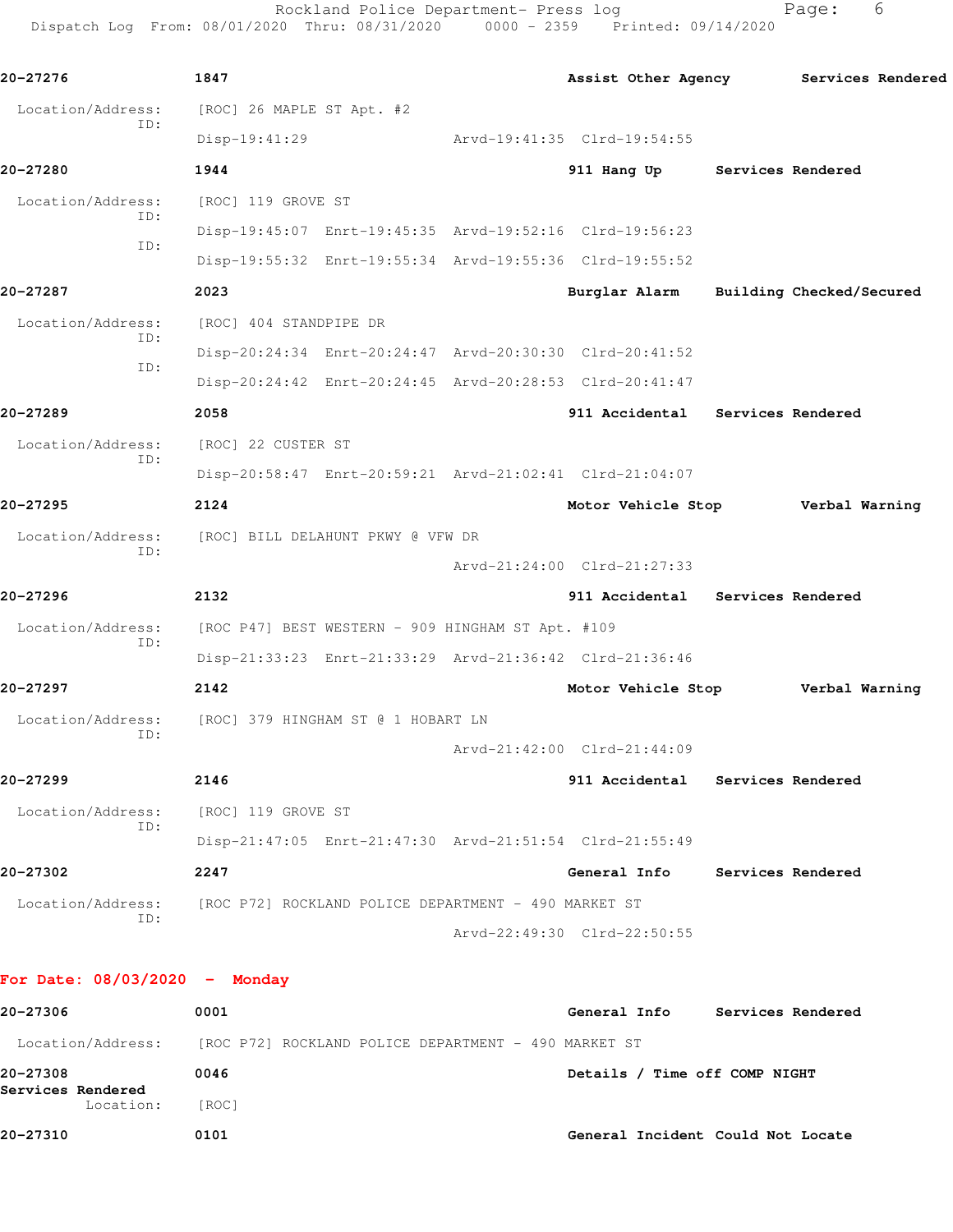Rockland Police Department- Press log Fage: 7 Dispatch Log From: 08/01/2020 Thru: 08/31/2020 0000 - 2359 Printed: 09/14/2020 Location/Address: [ROC] 103 GROVE ST ID: Disp-01:04:11 Arvd-01:04:24 Clrd-01:07:40 **20-27317 0402 Burglar Alarm Appears Secure** Location/Address: [ROC] 22 CHURCH ST ID: Disp-04:03:35 Clrd-04:09:50 ID: Disp-04:04:40 Clrd-04:09:53 **20-27321 0553 Building Check Building Checked/Secured** Location/Address: [ROC] UNION ST ID: Arvd-05:54:55 Clrd-06:15:29 **20-27325 0643 Time off Services Rendered** Location: [ROC] **20-27328 0800 General Info Services Rendered** Location/Address: [ROC P72] ROCKLAND POLICE DEPARTMENT - 490 MARKET ST ID: Disp-08:16:56 Enrt-08:17:02 Arvd-08:17:05 Clrd-08:17:13 **20-27329 0900 Assist Other Agency Services Rendered** Location/Address: [ROC] 408 UNION ST ID: Arvd-09:00:00 Clrd-09:13:42 ID: Disp-09:01:04 Enrt-09:01:07 Arvd-09:01:08 Clrd-09:13:53 **20-27334 0919 Motor Vehicle Stop Citation/Warning Issued**  [ROC 73] ROCKLAND TOWN HALL - 242 UNION ST ID: Arvd-09:19:00 Clrd-09:24:42 **20-27344 1036 911 Accidental Investigated** Location/Address: [ROC] 25 WHEELER AVE ID: Disp-10:36:53 Enrt-10:36:58 Arvd-10:46:33 Clrd-10:47:22 **20-27348 1100 Health & Welfare Check Services Rendered** Location/Address: [ROC] 214 MARTHA DR Apt. #C ID: Arvd-11:00:00 Clrd-11:11:08 **20-27350 1113 Vandalism Services Rendered** Location/Address: [ROC] 29 CRESTVIEW ST ID: Disp-11:14:58 Enrt-11:15:36 Arvd-11:23:07 Clrd-11:39:10 **20-27351 1129 Animal Complaint Services Rendered** Location/Address: [ROC] 177 MARTHA DR Apt. #E ID: Arvd-11:29:00 Clrd-11:32:41 **20-27356 1144 Unwanted Party Report Follows** Location/Address: [ROC] ROCKLAND HOUSE OF PIZZA - 197 UNION ST ID: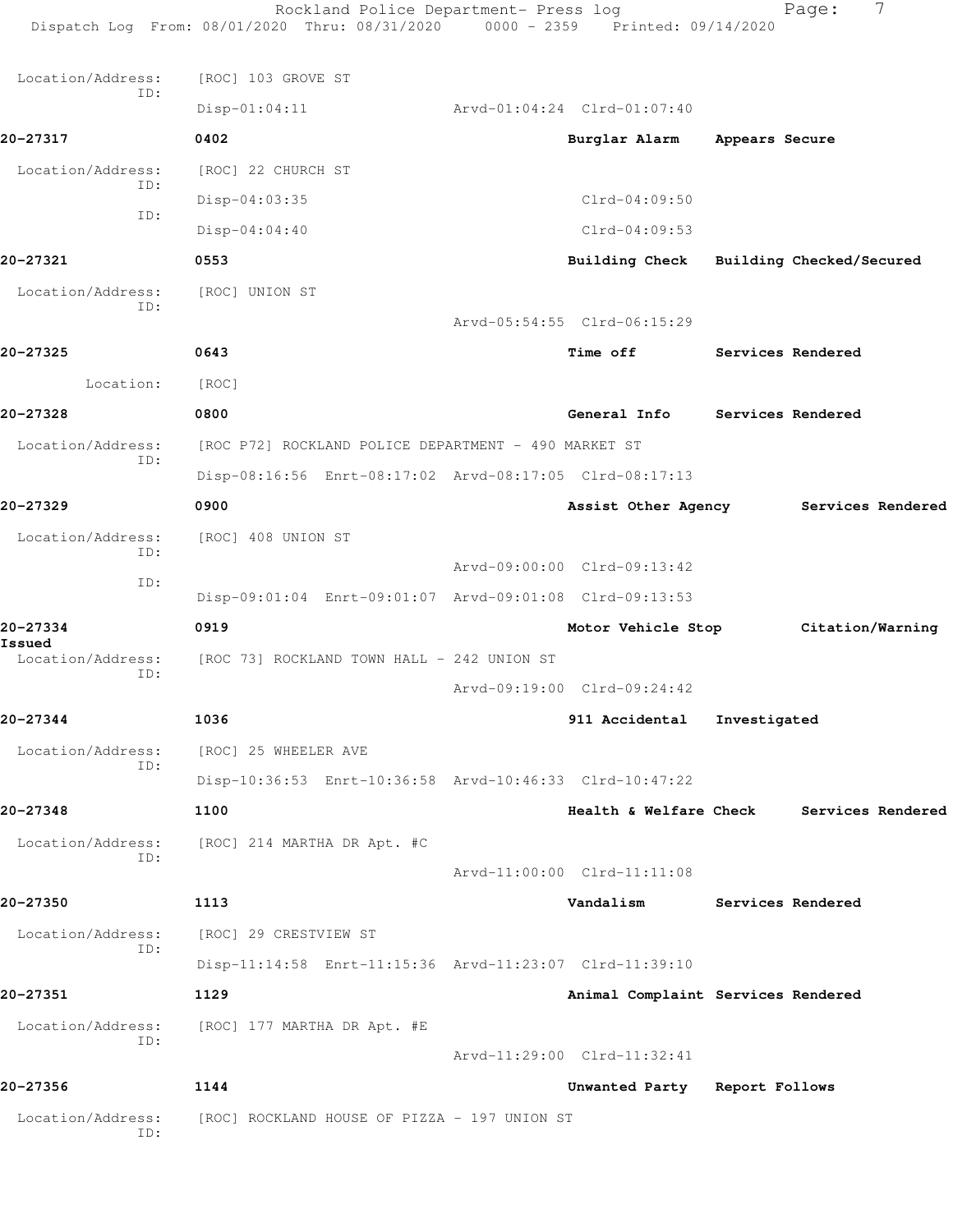|                                      | Rockland Police Department- Press log                                          |                                            |                          | 8<br>Page:      |  |
|--------------------------------------|--------------------------------------------------------------------------------|--------------------------------------------|--------------------------|-----------------|--|
|                                      | Dispatch Log From: 08/01/2020 Thru: 08/31/2020 0000 - 2359 Printed: 09/14/2020 |                                            |                          |                 |  |
| ID:                                  | Disp-11:45:13 Enrt-11:45:36 Arvd-11:47:57 Clrd-12:01:05                        |                                            |                          |                 |  |
|                                      | Disp-11:46:02 Enrt-11:46:04 Arvd-11:48:09 Clrd-11:59:55                        |                                            |                          |                 |  |
| ID:                                  | Disp-11:47:49 Enrt-11:47:51 Arvd-11:47:52 Clrd-12:01:13                        |                                            |                          |                 |  |
|                                      | Refer To Summons: 20ROC-27356-AR<br>Summons: BERUKA, GJEOGJIA                  |                                            |                          |                 |  |
| Address:<br>Age:                     | 197 UNION ST ROCKLAND, MA<br>50                                                |                                            |                          |                 |  |
| Charges:                             | A&B ON FAMILY / HOUSEHOLD MEMBER<br>LARCENY UNDER \$1200                       |                                            |                          |                 |  |
| 20-27358                             | 1150                                                                           | General Info                               | No Service               |                 |  |
|                                      | Location/Address: [ROC P72] ROCKLAND POLICE DEPARTMENT - 490 MARKET ST         |                                            |                          |                 |  |
| 20-27359                             | 1152                                                                           | General Info Services Rendered             |                          |                 |  |
| Location/Address: [ROC] 116 SALEM ST |                                                                                |                                            |                          |                 |  |
| 20-27361                             | 1204                                                                           | General Info No Service                    |                          |                 |  |
|                                      | Location/Address: [ROC] 64 MONCRIEF RD                                         |                                            |                          |                 |  |
| 20-27363                             | 1229                                                                           | Details / Time off No Action               |                          |                 |  |
| Required<br>Location:                | [ROC]                                                                          |                                            |                          |                 |  |
| 20-28749                             | 1230                                                                           | Animal Complaint Services Rendered         |                          |                 |  |
|                                      | Location/Address: [ROC] 214 MARTHA DR Apt. #E                                  |                                            |                          |                 |  |
| 20-27364                             | 1237                                                                           | Follow-Up Investigation No Service         |                          |                 |  |
| Location/Address:<br>ID:             | [ROC] 19 PACIFIC ST                                                            |                                            |                          |                 |  |
|                                      |                                                                                | Arvd-12:37:00 Clrd-12:43:40                |                          |                 |  |
| 20-27366                             | 1241                                                                           | General Info No Service                    |                          |                 |  |
|                                      | Location/Address: [ROC P72] ROCKLAND POLICE DEPARTMENT - 490 MARKET ST         |                                            |                          |                 |  |
| 20-27377                             | 1325                                                                           | MVA Property Damage Only Services Rendered |                          |                 |  |
| Location/Address:<br>ID:             | [ROC] 116 SALEM ST                                                             |                                            |                          |                 |  |
|                                      | $Disp-13:28:57$                                                                | Arvd-13:44:42 Clrd-13:45:53                |                          |                 |  |
| 20-27382                             | 1343                                                                           | Motor Vehicle Stop                         |                          | Verbal Warning  |  |
| Location/Address:<br>ID:             | [ROC] BILL DELAHUNT PKWY                                                       |                                            |                          |                 |  |
|                                      |                                                                                | Arvd-13:43:00 Clrd-13:47:27                |                          |                 |  |
| 20-27384                             | 1353                                                                           | General Info                               | <b>Services Rendered</b> |                 |  |
| Location/Address:<br>ID:             | [ROC] 20 PLAIN ST                                                              |                                            |                          |                 |  |
| ID:                                  | Disp-13:55:53 Enrt-13:56:00 Arvd-13:56:04 Clrd-14:10:54                        |                                            |                          |                 |  |
| ID:                                  | Disp-14:04:04 Enrt-14:04:07 Arvd-14:04:08 Clrd-14:13:44                        |                                            |                          |                 |  |
|                                      | Disp-14:13:38 Enrt-14:13:40 Arvd-14:13:42 Clrd-14:47:34                        |                                            |                          |                 |  |
| 20-27387                             | 1402                                                                           | 911 Accidental                             | Investigated             |                 |  |
| Location/Address:<br>ID:             | [ROC 84] HARMON GOLF & FITNESS CLUB - 168 CONCORD ST                           |                                            |                          |                 |  |
|                                      | Disp-14:04:16 Enrt-14:04:35 Arvd-14:09:49 Clrd-14:12:17                        |                                            |                          |                 |  |
| 20-27388                             | 1427                                                                           | Suspicious Activity                        |                          | Gone on arrival |  |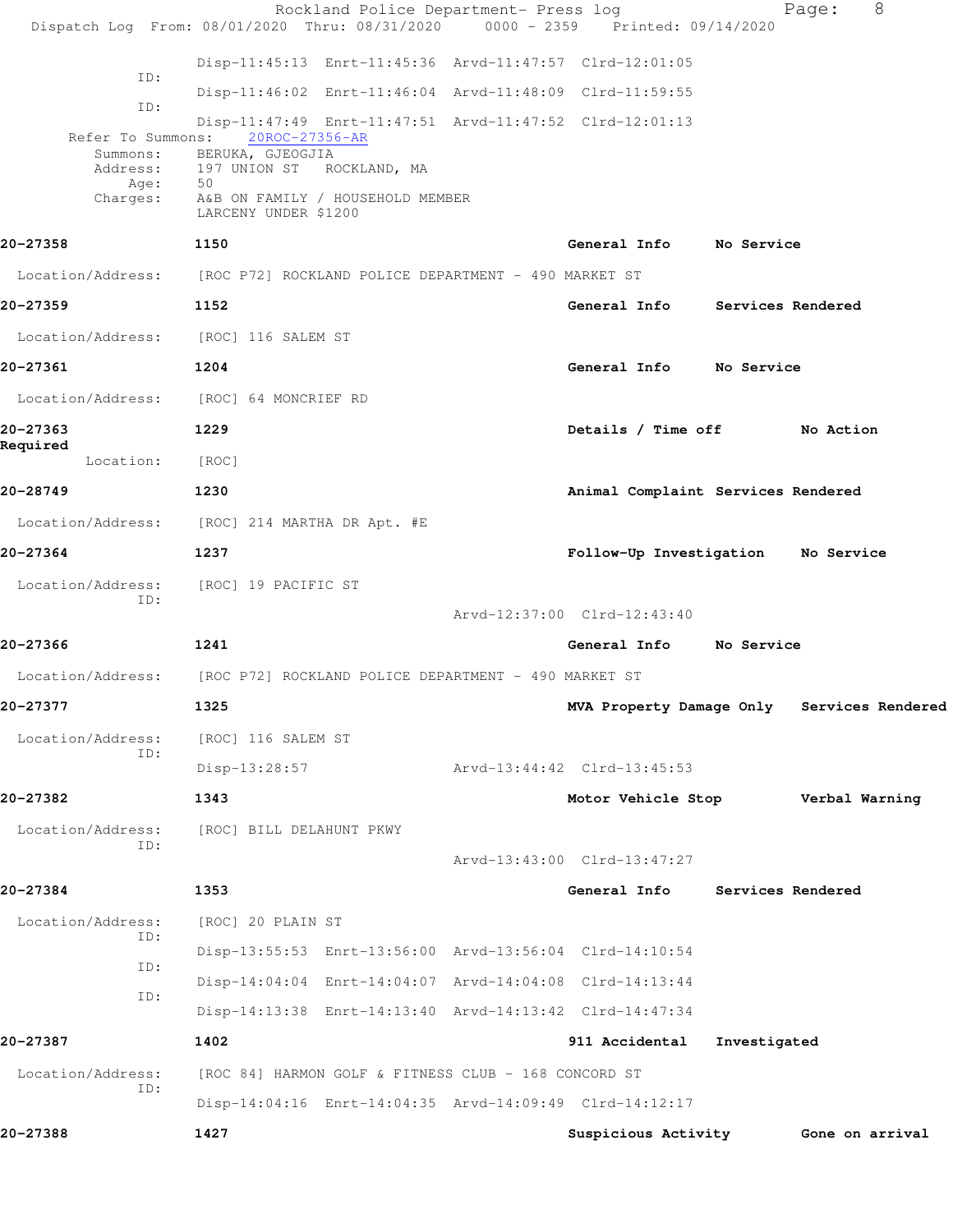|                     | Rockland Police Department- Press log<br>Dispatch Log From: 08/01/2020 Thru: 08/31/2020 0000 - 2359 Printed: 09/14/2020 |                                            |                 | Page: | 9                 |
|---------------------|-------------------------------------------------------------------------------------------------------------------------|--------------------------------------------|-----------------|-------|-------------------|
| Vicinity of:<br>ID: | [ROC 66] 206 REED ST                                                                                                    |                                            |                 |       |                   |
|                     | Disp-14:29:22 Enrt-14:29:25 Arvd-14:31:38 Clrd-14:34:22                                                                 |                                            |                 |       |                   |
| 20-27397            | 1553                                                                                                                    | 911 Accidental                             | Investigated    |       |                   |
| Location/Address:   | [ROC 115] 132 WEST WATER ST Apt. #2                                                                                     |                                            |                 |       |                   |
| ID:                 | Disp-15:53:55 Enrt-15:54:44                                                                                             | Clrd-15:55:57                              |                 |       |                   |
| ID:                 | Disp-15:59:35 Enrt-15:59:37 Arvd-15:59:42 Clrd-16:01:23                                                                 |                                            |                 |       |                   |
| TD:                 | Disp-16:01:16 Enrt-16:01:18 Arvd-16:01:20 Clrd-16:01:29                                                                 |                                            |                 |       |                   |
| 20-27400            | 1605                                                                                                                    | 911 Accidental Services Rendered           |                 |       |                   |
| Location/Address:   | [ROC P72] ROCKLAND POLICE DEPARTMENT - 490 MARKET ST                                                                    |                                            |                 |       |                   |
| ID:                 | Disp-16:09:29 Enrt-16:09:33 Arvd-16:09:34 Clrd-16:17:45                                                                 |                                            |                 |       |                   |
| 20-27402            | 1607                                                                                                                    | SHIFT ASSIGNMENTS Services Rendered        |                 |       |                   |
|                     | Location/Address: [ROC P72] ROCKLAND POLICE DEPARTMENT - 490 MARKET ST                                                  |                                            |                 |       |                   |
| 20-27401            | 1609                                                                                                                    | 911 Accidental Services Rendered           |                 |       |                   |
|                     | Location/Address: [ROC 222] SERONO LABS - 1 TECHNOLOGY PL                                                               |                                            |                 |       |                   |
| 20-27410            | 1709                                                                                                                    | Assist Public Services Rendered            |                 |       |                   |
| Location/Address:   | [ROC] 865 UNION ST Apt. #1                                                                                              |                                            |                 |       |                   |
| ID:                 |                                                                                                                         | Arvd-17:09:00 Clrd-17:50:01                |                 |       |                   |
| 20-27412            | 1736                                                                                                                    | MVA Property Damage Only Services Rendered |                 |       |                   |
| Vicinity of:        | [ROC] 166 UNION ST @ 8 W WATER ST                                                                                       |                                            |                 |       |                   |
| ID:                 | Disp-17:37:53 Enrt-17:38:01 Arvd-17:40:27 Clrd-18:12:24                                                                 |                                            |                 |       |                   |
| 20-27429            | 1749                                                                                                                    | Details / Time off                         |                 |       | Services Rendered |
| Location:           | [ROC]                                                                                                                   |                                            |                 |       |                   |
| 20-27416            | 1816                                                                                                                    | Follow-Up Investigation Services Rendered  |                 |       |                   |
|                     | Location/Address: [ROC] 10 WINTER CIR                                                                                   |                                            |                 |       |                   |
| ID:                 |                                                                                                                         | Arvd-18:16:00 Clrd-18:19:23                |                 |       |                   |
| 20-27417            | 1830                                                                                                                    | Details / Time off Services Rendered       |                 |       |                   |
| Location: [ROC]     |                                                                                                                         |                                            |                 |       |                   |
| 20-27427            | 2048                                                                                                                    | Warrant                                    | Gone on arrival |       |                   |
| Location/Address:   | [ROC] CENTRAL ST                                                                                                        |                                            |                 |       |                   |
| ID:                 |                                                                                                                         | Arvd-20:48:00 Clrd-21:09:37                |                 |       |                   |
| 20-27430            | 2132                                                                                                                    | Motor Vehicle Stop <b>Werbal Warning</b>   |                 |       |                   |
| Location/Address:   | [ROC] WEST WATER ST @ UNION ST                                                                                          |                                            |                 |       |                   |
| ID:                 |                                                                                                                         | Arvd-21:32:00 Clrd-21:39:28                |                 |       |                   |
| 20-27436            | 2209                                                                                                                    | Motor Vehicle Stop <b>Werbal Warning</b>   |                 |       |                   |
| Location/Address:   | [ROC] 15 SPRING ST @ 0 CENTRE AVE                                                                                       |                                            |                 |       |                   |
| ID:                 |                                                                                                                         |                                            |                 |       |                   |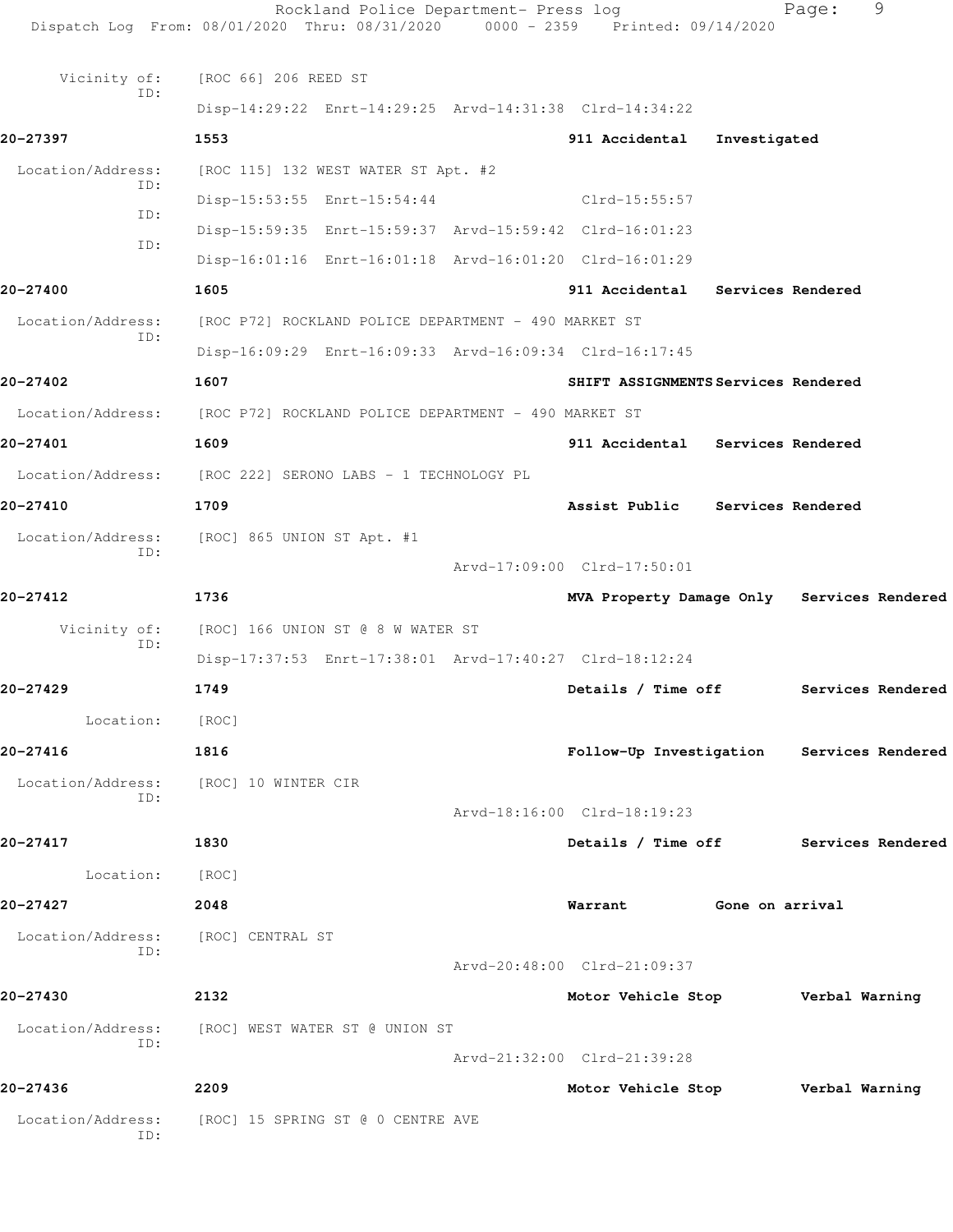|                                  | Rockland Police Department- Press log<br>Dispatch Log From: 08/01/2020 Thru: 08/31/2020 0000 - 2359 Printed: 09/14/2020 |                                           |                   | 10<br>Page:                                |  |
|----------------------------------|-------------------------------------------------------------------------------------------------------------------------|-------------------------------------------|-------------------|--------------------------------------------|--|
|                                  |                                                                                                                         | Arvd-22:09:00 Clrd-22:16:03               |                   |                                            |  |
| 20-27438                         | 2216                                                                                                                    | Missing Person Services Rendered          |                   |                                            |  |
| Location/Address:<br>ID:         | [ROC] PACIFIC ST                                                                                                        |                                           |                   |                                            |  |
|                                  |                                                                                                                         | Arvd-22:16:00 Clrd-22:19:22               |                   |                                            |  |
| 20-27439                         | 2228                                                                                                                    | Follow-Up Investigation Services Rendered |                   |                                            |  |
| Location/Address:<br>ID:         | [ROC] 50 CONCORD ST @ 52 CONCORD ST                                                                                     |                                           |                   |                                            |  |
|                                  |                                                                                                                         | Arvd-22:28:00 Clrd-22:34:35               |                   |                                            |  |
| For Date: $08/04/2020$ - Tuesday |                                                                                                                         |                                           |                   |                                            |  |
| 20-27447                         | 0011                                                                                                                    | General Info No Service                   |                   |                                            |  |
| Location/Address:<br>ID:         | [ROC P72] ROCKLAND POLICE DEPARTMENT - 490 MARKET ST                                                                    |                                           |                   |                                            |  |
|                                  | Disp-00:13:45                                                                                                           | $Clrd-00:13:52$                           |                   |                                            |  |
| 20-27448                         | 0017                                                                                                                    | Details / Time off No Service             |                   |                                            |  |
| Location:                        | [ROC]                                                                                                                   |                                           |                   |                                            |  |
| 20-27449                         | 0022                                                                                                                    | Details / Time off No Service             |                   |                                            |  |
| Location:                        | [ROC]                                                                                                                   |                                           |                   |                                            |  |
| 20-27451                         | 0029                                                                                                                    | General Info Services Rendered            |                   |                                            |  |
| Location/Address:                | [ROC P72] ROCKLAND POLICE DEPARTMENT - 490 MARKET ST                                                                    |                                           |                   |                                            |  |
| ID:                              | $Disp-00:31:24$                                                                                                         | Clrd-00:31:31                             |                   |                                            |  |
| 20-27464                         | 0557                                                                                                                    | Building Check Appears Secure             |                   |                                            |  |
| Location/Address:                | [ROC] UNION ST                                                                                                          |                                           |                   |                                            |  |
| ID:                              |                                                                                                                         | Arvd-06:02:47 Clrd-06:13:34               |                   |                                            |  |
| 20-27465                         | 0604                                                                                                                    | <b>BOLO</b>                               | Services Rendered |                                            |  |
| Location/Address:                | [ROC P72] ROCKLAND POLICE DEPARTMENT - 490 MARKET ST                                                                    |                                           |                   |                                            |  |
| ID:                              | Disp-06:07:06                                                                                                           | Clrd-06:07:51                             |                   |                                            |  |
| 20-27467                         | 0641                                                                                                                    |                                           |                   | Larceny / Forgery/ Fraud Services Rendered |  |
| Location/Address:                | [ROC] 96 CRESCENT ST                                                                                                    |                                           |                   |                                            |  |
| ID:                              | Disp-06:44:07 Enrt-06:44:14 Arvd-06:45:55 Clrd-06:55:24                                                                 |                                           |                   |                                            |  |

**20-27475 0800 General Info Services Rendered** Location/Address: [ROC P72] ROCKLAND POLICE DEPARTMENT - 490 MARKET ST ID: Disp-08:20:13 Enrt-08:20:19 Arvd-08:20:22 Clrd-08:20:26 **20-27472 0801 Disturbance Services Rendered** Location/Address: [ROC 25] HI-WAY SAFETY SYSTEMS - 9 ROCKVIEW WAY

| LOCALION/AQUIESS;<br>TD: | IRUU ZOI HITWAI SAPEII SISIEMS T-9 RUUNVIEW WAI |  |
|--------------------------|-------------------------------------------------|--|
|                          | Arvd-08:08:57 Clrd-08:20:31                     |  |
| TD:                      | Arvd-08:09:03 Clrd-08:19:35                     |  |
| TD:                      |                                                 |  |
|                          | Arvd-08:09:11 Clrd-08:19:38                     |  |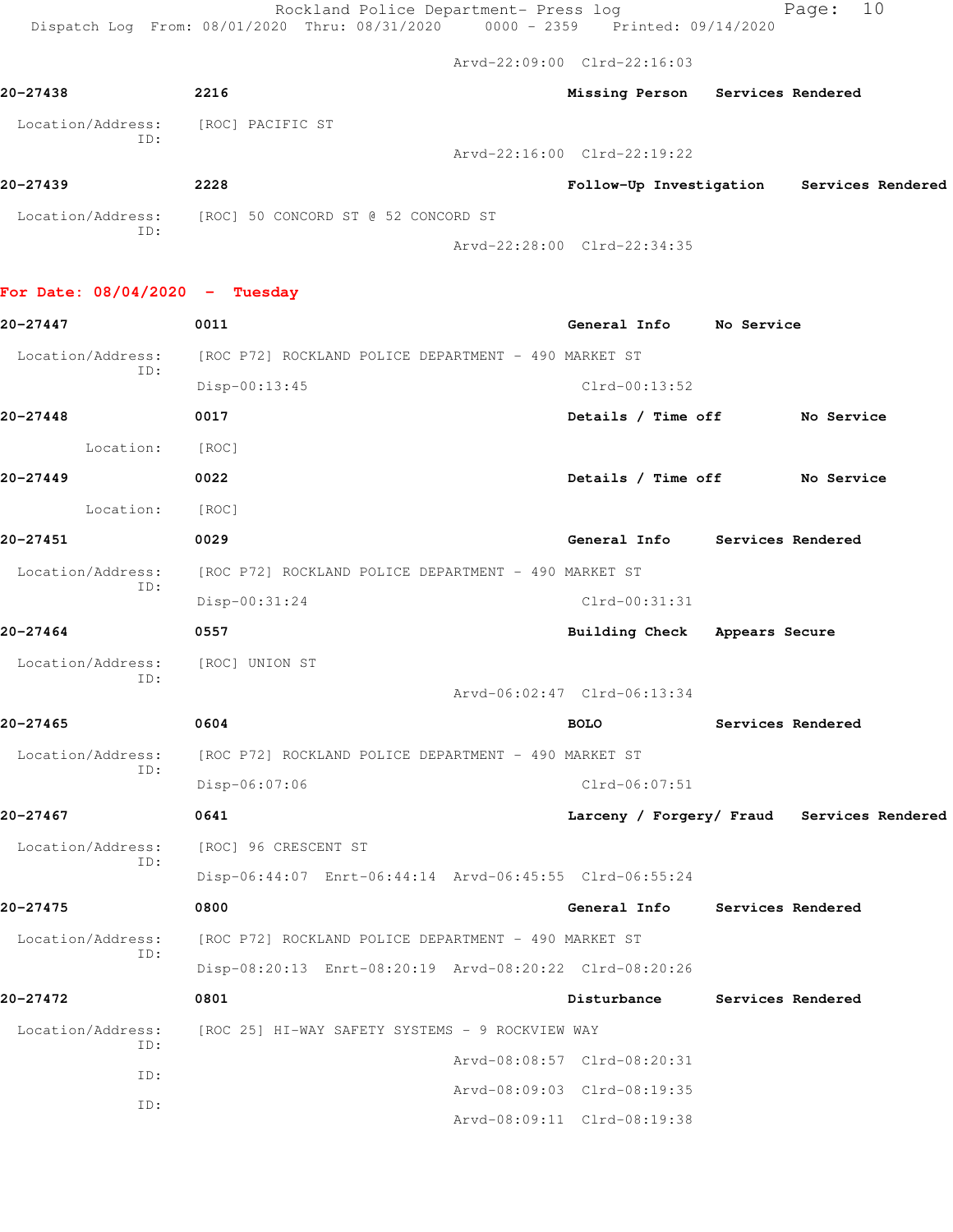|                                                   | Rockland Police Department- Press log<br>Dispatch Log From: 08/01/2020 Thru: 08/31/2020 0000 - 2359 Printed: 09/14/2020                      |                                           |                   | 11<br>Page:      |  |
|---------------------------------------------------|----------------------------------------------------------------------------------------------------------------------------------------------|-------------------------------------------|-------------------|------------------|--|
| 20-27488                                          | 0851                                                                                                                                         | Assist Other Agency Services Rendered     |                   |                  |  |
| Location/Address:                                 | [ROC] 408 UNION ST                                                                                                                           |                                           |                   |                  |  |
| ID:                                               | Disp-08:52:16 Enrt-08:52:20 Arvd-08:56:11 Clrd-09:23:44                                                                                      |                                           |                   |                  |  |
| 20-27494                                          | 1007                                                                                                                                         | 911 Accidental Services Rendered          |                   |                  |  |
| Location/Address:                                 | [ROC] 30 RESERVOIR PARK DR                                                                                                                   |                                           |                   |                  |  |
| ID:                                               | Disp-10:07:46 Enrt-10:07:50 Arvd-10:14:18 Clrd-10:17:51                                                                                      |                                           |                   |                  |  |
| 20-27497                                          | 1040                                                                                                                                         | <b>Traffic Enforcement</b>                |                   | Citation/Warning |  |
| Issued<br>Location/Address:                       | [ROC] SPRING ST                                                                                                                              |                                           |                   |                  |  |
| ID:                                               |                                                                                                                                              | Arvd-10:42:40 Clrd-11:09:28               |                   |                  |  |
| 20-27498                                          | 1055                                                                                                                                         | General Info                              | <b>No Service</b> |                  |  |
|                                                   | Location/Address: [ROC P72] ROCKLAND POLICE DEPARTMENT - 490 MARKET ST                                                                       |                                           |                   |                  |  |
| 20-27513                                          | 1100                                                                                                                                         | Animal Complaint Services Rendered        |                   |                  |  |
| Location/Address:                                 | [ROC] AIR EHCHANGE - 85 LONGWATER DR                                                                                                         |                                           |                   |                  |  |
| 20-27502                                          | 1116                                                                                                                                         | Follow-Up Investigation Services Rendered |                   |                  |  |
| Location/Address:                                 | [ROC P51] DOUBLE TREE - 929 HINGHAM ST                                                                                                       |                                           |                   |                  |  |
| ID:                                               |                                                                                                                                              | Arvd-11:16:00 Clrd-11:21:55               |                   |                  |  |
| 20-27503                                          | 1118                                                                                                                                         | Animal Complaint Services Rendered        |                   |                  |  |
| Location/Address:                                 | [ROC] 580 WEST WATER ST Apt. #2                                                                                                              |                                           |                   |                  |  |
| ID:                                               | Disp-11:19:15 Enrt-11:19:20 Arvd-11:26:22 Clrd-11:54:09                                                                                      |                                           |                   |                  |  |
| 20-27505                                          | 1129                                                                                                                                         | General Info                              | No Service        |                  |  |
| Location/Address:                                 | [ROC P72] ROCKLAND POLICE DEPARTMENT - 490 MARKET ST                                                                                         |                                           |                   |                  |  |
| 20-27506                                          | 1131                                                                                                                                         | Warrant                                   | No Service        |                  |  |
| Location/Address:                                 | [ROC] 79 EXCHANGE ST                                                                                                                         |                                           |                   |                  |  |
| ID:<br>ID:                                        | Disp-11:32:48 Enrt-11:32:56 Arvd-11:36:10 Clrd-12:00:43                                                                                      |                                           |                   |                  |  |
| ID:                                               | Disp-11:32:53 Enrt-11:32:58 Arvd-11:36:07 Clrd-12:02:34                                                                                      |                                           |                   |                  |  |
|                                                   |                                                                                                                                              | Arvd-11:53:59 Clrd-11:54:20               |                   |                  |  |
| 20-27508                                          | 1134                                                                                                                                         | General Info                              | Services Rendered |                  |  |
| Location/Address:<br>ID:                          | [ROC] 545 UNION ST                                                                                                                           |                                           |                   |                  |  |
|                                                   | Disp-11:42:20 Enrt-11:42:27 Arvd-11:42:31 Clrd-11:42:34                                                                                      |                                           |                   |                  |  |
| 20-27510                                          | 1149                                                                                                                                         | General Info                              | No Service        |                  |  |
| Location/Address:                                 | [ROC P72] ROCKLAND POLICE DEPARTMENT - 490 MARKET ST                                                                                         |                                           |                   |                  |  |
| 20-27518                                          | 1253                                                                                                                                         | MVA Property Damage Only Report Follows   |                   |                  |  |
| Location/Address:<br>ID:                          | [ROC P86] MOBIL GAS STATION - 158 MARKET ST                                                                                                  |                                           |                   |                  |  |
| Refer To Summons:<br>Summons:<br>Address:<br>Age: | Disp-12:56:31 Enrt-12:58:28 Arvd-13:00:12 Clrd-13:31:51<br>20ROC-27518-AR<br>PEREIRA DA SILVA, DANILSON<br>103 WEBSTER ST ROCKLAND, MA<br>23 |                                           |                   |                  |  |
|                                                   |                                                                                                                                              |                                           |                   |                  |  |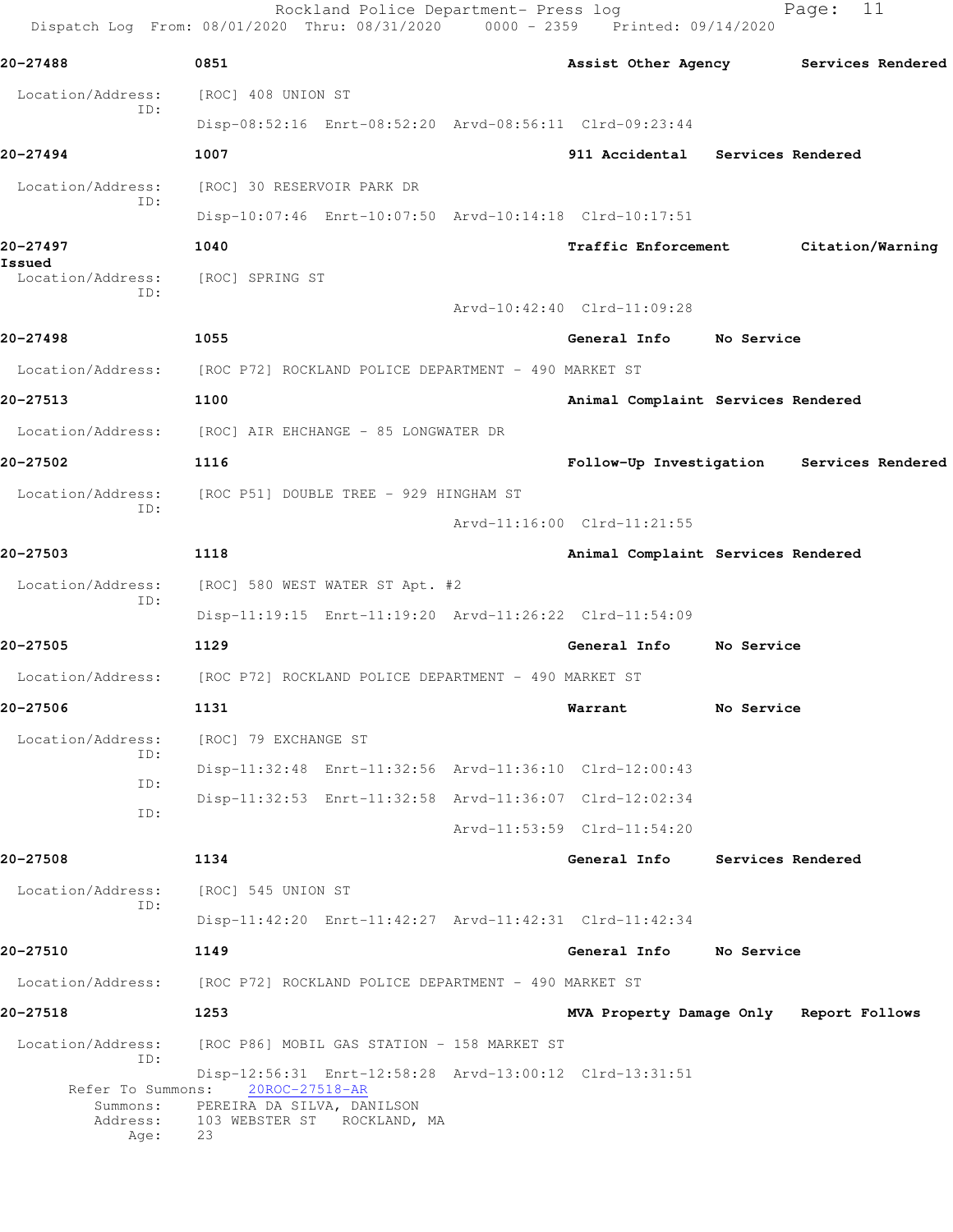Rockland Police Department- Press log Fage: 12 Dispatch Log From: 08/01/2020 Thru: 08/31/2020 0000 - 2359 Printed: 09/14/2020 Charges: UNLICENSED OPERATION OF MV **20-27519 1256 Prisioner Transport Services Rendered** Location/Address: [HIN] HINGHAM DISTRICT COURT - 28 GEORGE WASHINGTON BLVD ID: Arvd-12:56:00 Clrd-15:51:30 **20-27521 1318 Animal Complaint Services Rendered** Location/Address: [ROC] 57 MARKS ST ID: Arvd-13:19:11 Clrd-13:38:07 **20-27522 1322 Motor Vehicle Stop Verbal Warning** Location/Address: [ROC] BY OVERPASS - HINGHAM ST ID: Arvd-13:22:00 Clrd-13:25:07 **20-27523 1324 911 Accidental Gone on arrival** Location/Address: [ROC] 4 AUTUMN LN ID: Disp-13:32:52 Enrt-13:32:55 Arvd-13:39:01 Clrd-13:57:06 **20-27530 1407 Motor Vehicle Stop Citation/Warning Issued**  Location/Address: [ROC] 710 SUMMER ST @ 364 LEVIN RD ID: Arvd-14:07:00 Clrd-14:15:24 **20-28751 1520 Animal Complaint Services Rendered** Location/Address: [ROC] 43 MONROE ST **20-27544 1558 SHIFT ASSIGNMENTS Services Not Required** Location/Address: [ROC P72] ROCKLAND POLICE DEPARTMENT - 490 MARKET ST **20-27577 1734 General Info Services Not Required** Location/Address: [ROC P72] ROCKLAND POLICE DEPARTMENT - 490 MARKET ST **20-27578 1739 Road Obstruction Services Rendered** Vicinity of: [ROC] 332 PLAIN ST @ 2 LAUREN DR ID: Disp-17:41:46 Arvd-17:41:52 Clrd-17:44:49 **20-27606 1858 911 Accidental Gone on arrival** Location/Address: [ROC P55] HOME DEPOT - 1149 HINGHAM ST ID: Disp-19:02:43 Enrt-19:02:48 Arvd-19:10:36 Clrd-19:13:23 **20-27610 1907 911 Accidental Services Rendered** Location/Address: [ROC] 25 BEECHWOOD LN ID: Disp-19:10:13 Enrt-19:10:16 Arvd-19:19:03 Clrd-19:21:10 **20-27615 1925 Motor Vehicle Complaint Citation/Warning Issued**  Location/Address: [ROC] TECHNOLOGY PL ID: Disp-19:28:09 Enrt-19:28:13 Arvd-19:30:38 Clrd-19:39:39 **20-27620 1950 Assist Public Services Rendered** Location/Address: [ROC 90] RYAN, AUDREY - 56 LIBERTY ST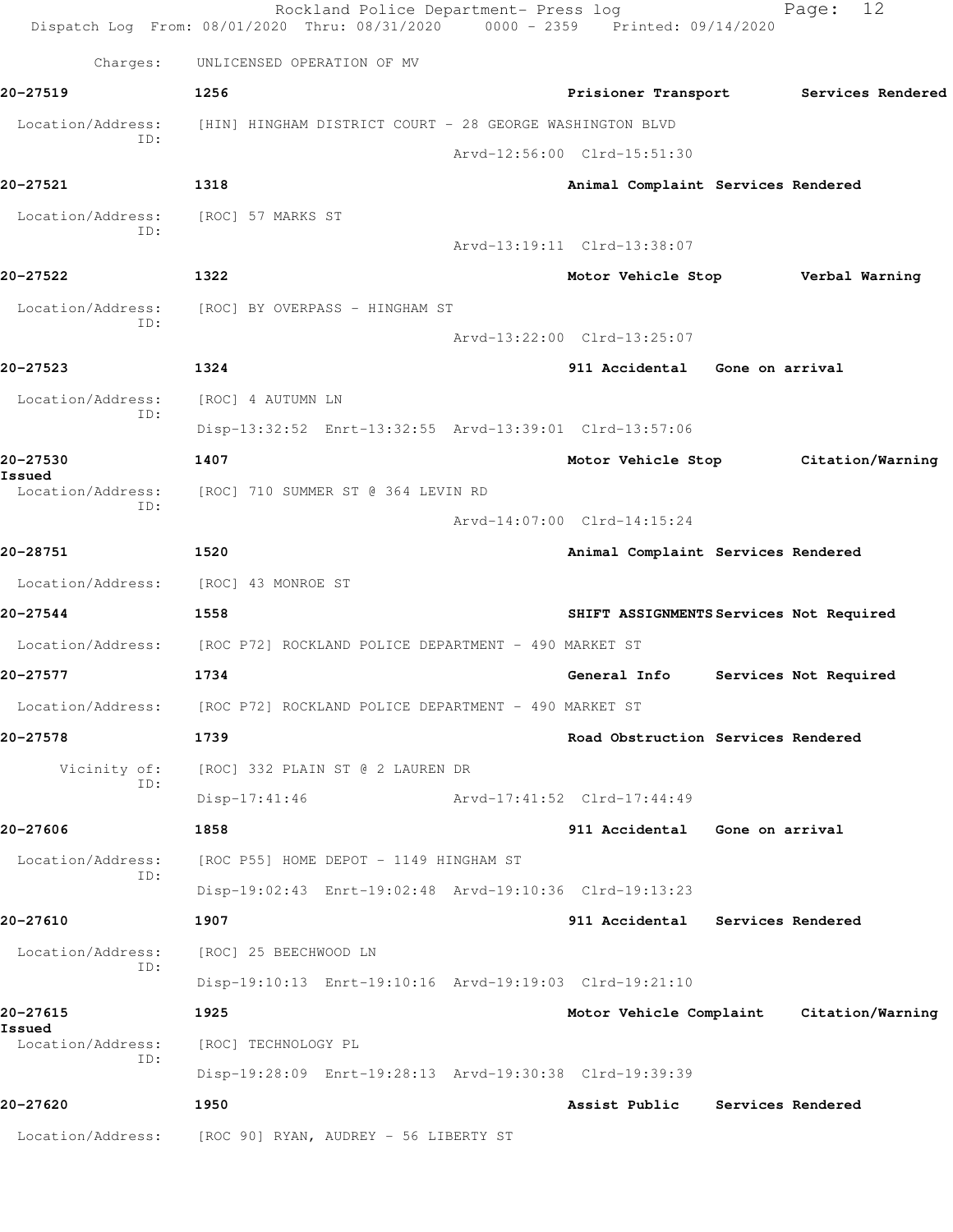|                                    | Rockland Police Department- Press log<br>Dispatch Log From: 08/01/2020 Thru: 08/31/2020 0000 - 2359 Printed: 09/14/2020 |                                             | Page:          | 13 |
|------------------------------------|-------------------------------------------------------------------------------------------------------------------------|---------------------------------------------|----------------|----|
| ID:                                | Disp-19:52:43 Enrt-19:53:02 Arvd-20:02:02 Clrd-20:02:32                                                                 |                                             |                |    |
| 20-27624                           | 1953                                                                                                                    | Larceny / Forgery/ Fraud Services Rendered  |                |    |
| Location/Address:                  | [ROC] 102 JOSH GRAY RD                                                                                                  |                                             |                |    |
| ID:                                | Disp-20:01:52 Enrt-20:02:10 Arvd-20:02:13 Clrd-20:02:17                                                                 |                                             |                |    |
| 20-27639                           | 2050                                                                                                                    | 911 Accidental Services Rendered            |                |    |
| Location/Address:                  | [ROC] 58 SPRUCE ST                                                                                                      |                                             |                |    |
| ID:<br>ID:                         | Disp-20:52:40 Enrt-20:52:44 Arvd-20:55:54 Clrd-21:00:51                                                                 |                                             |                |    |
|                                    | Disp-20:55:47 Enrt-20:55:51 Arvd-20:57:42 Clrd-21:00:55                                                                 |                                             |                |    |
| 20-27644                           | 2118                                                                                                                    | Motor Vehicle Stop Arrest (s) Made          |                |    |
| Vicinity of:<br>ID:                | [ROC] 92 SPRING ST                                                                                                      |                                             |                |    |
| ID:                                |                                                                                                                         | Arvd-21:18:00 Clrd-22:56:42                 |                |    |
| Refer To Arrest:                   | Disp-21:35:32 Enrt-21:35:36<br>20ROC-27644-AR                                                                           | $Clrd-21:57:25$                             |                |    |
| Arrest:<br>Address:<br>Age:        | CROWE, RENOLD<br>331 FOREST ST ROCKLAND, MA<br>58                                                                       |                                             |                |    |
| Charges:                           | 0UI-LIQUOR OR .08%<br>NEGLIGENT OPERATION OF MOTOR VEHICLE<br>SPEEDING RATE OF SPEED EXCEEDING POSTED LIMIT             |                                             |                |    |
| 20-27646                           | 2121                                                                                                                    | Building Check Services Rendered            |                |    |
| Location/Address:<br>ID:           | [ROC] HINGHAM ST                                                                                                        |                                             |                |    |
|                                    |                                                                                                                         | Arvd-21:22:39 Clrd-21:23:05                 |                |    |
| 20-27648                           | 2154                                                                                                                    | Suspicious Activity                         | Appears Secure |    |
| Location/Address:<br>ID:           | [ROC P99] RICHDALES (TEDESCHI'S) - 268 UNION ST                                                                         |                                             |                |    |
|                                    | Disp-21:57:45 Enrt-21:57:49                                                                                             | Clrd-22:03:59                               |                |    |
| 20-27652                           | 2211                                                                                                                    | Prisoner Information/BAIL Services Rendered |                |    |
| Location/Address:<br>ID:           | [ROC P72] ROCKLAND POLICE DEPARTMENT - 490 MARKET ST                                                                    |                                             |                |    |
|                                    | Disp-22:15:15 Enrt-22:17:01 Arvd-22:17:04 Clrd-22:17:08                                                                 |                                             |                |    |
| 20-27653                           | 2222                                                                                                                    | General Incident Services Rendered          |                |    |
| Location/Address:<br>ID:           | [ROC] 51 HANNAH WAY                                                                                                     |                                             |                |    |
|                                    | Disp-22:24:59 Enrt-22:25:05 Arvd-22:35:33 Clrd-22:46:07                                                                 |                                             |                |    |
| For Date: $08/05/2020 -$ Wednesday |                                                                                                                         |                                             |                |    |
| 20-27657                           | 0000                                                                                                                    | SHIFT ASSIGNMENTSNo Service                 |                |    |
| Location/Address:<br>ID:           | [ROC P72] ROCKLAND POLICE DEPARTMENT - 490 MARKET ST                                                                    |                                             |                |    |
|                                    |                                                                                                                         | Arvd-00:00:00 Clrd-00:06:48                 |                |    |
| 20-27661                           | 0127                                                                                                                    | 911 Accidental Investigated                 |                |    |
| Location/Address:<br>ID:           | [ROC] 149 WEST WATER ST                                                                                                 |                                             |                |    |
|                                    | Disp-01:28:33 Enrt-01:28:36 Arvd-01:30:43 Clrd-01:32:11                                                                 |                                             |                |    |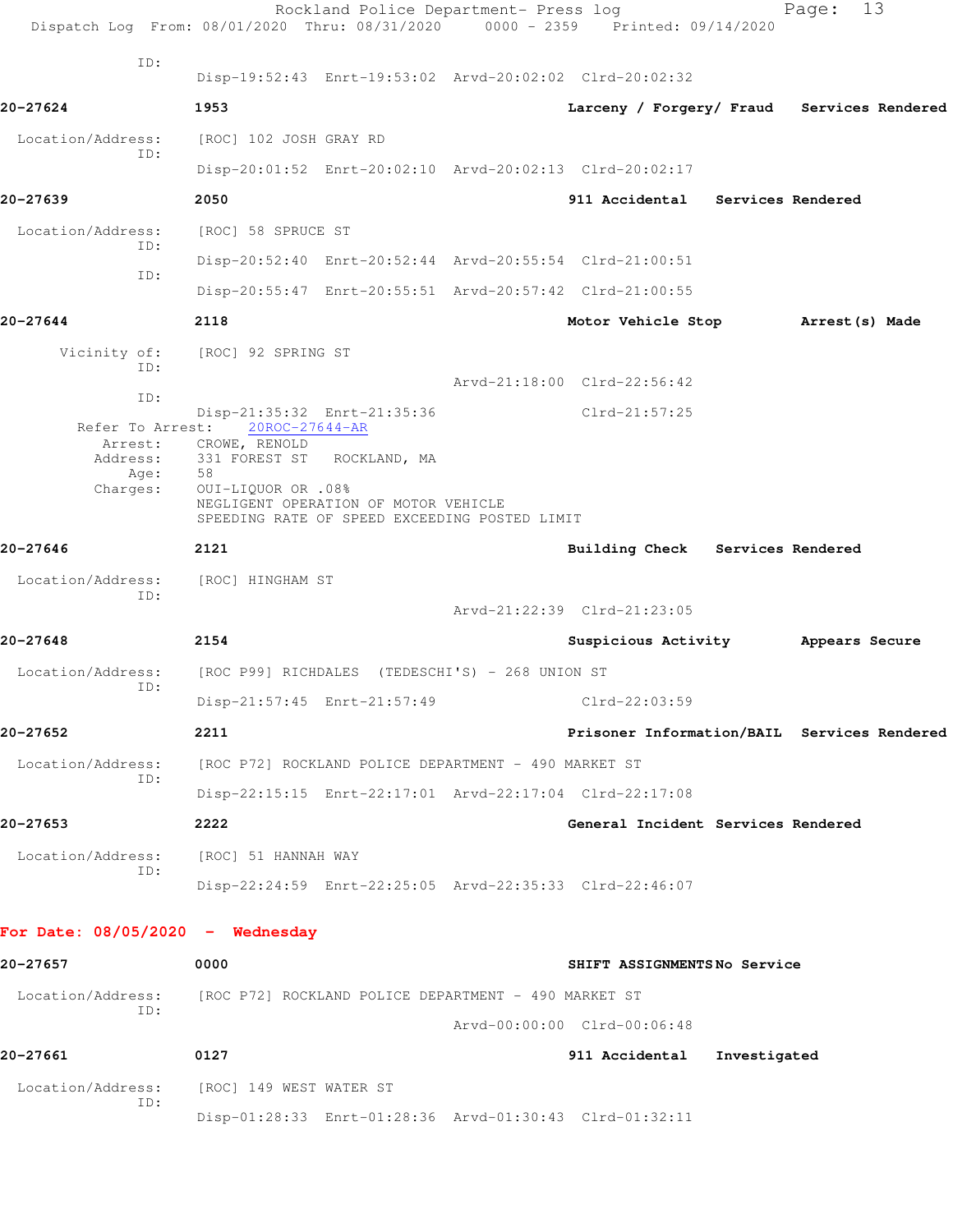Rockland Police Department- Press log Fage: 14 Dispatch Log From: 08/01/2020 Thru: 08/31/2020 0000 - 2359 Printed: 09/14/2020 **20-27667 0554 Building Check Services Rendered** Location/Address: [ROC] UNION ST ID: Arvd-05:55:23 Clrd-06:10:47 **20-27672 0658 Burglar Alarm False Alarm** Location/Address: [ROC P9] NICE AND CLEAN CAR WASH - 320 CENTRE AVE ID: Disp-07:00:22 Enrt-07:00:25 Arvd-07:04:08 Clrd-07:11:50 **20-27678 0801 General Info No Service** Location/Address: [ROC P72] ROCKLAND POLICE DEPARTMENT - 490 MARKET ST ID: Disp-08:04:46 Clrd-08:04:54 **20-27680 0851 Animal Complaint Services Rendered** Location/Address: [ROC] 33 DUBLIN ROW ID: Disp-08:53:43 Enrt-08:55:02 Arvd-09:19:01 Clrd-09:19:05 **20-27681 0914 911 Hang Up Services Rendered** Location/Address: [ROC 78] 9 BEECHWOOD LANE - 9 BEECHWOOD LN ID: Disp-09:16:15 Enrt-09:16:37 Arvd-09:24:15 Clrd-09:33:39 **20-27683 0940 Animal Complaint Services Rendered** Location/Address: [ROC] 144 WEBSTER ST ID: Arvd-09:40:00 Clrd-10:17:56 ID: Disp-09:47:12 Enrt-09:47:25 Arvd-10:02:57 Clrd-10:03:01 **20-27685 0954 Suspicious Activity Services Rendered** Location/Address: [ROC 206] 51 MAPLE ST Apt. #337 ID: Disp-09:57:53 Enrt-09:58:18 Arvd-10:01:41 Clrd-10:09:40 **20-27686 0959 Animal Complaint Services Rendered** Vicinity of: [ROC P72] ROCKLAND POLICE DEPARTMENT - 490 MARKET ST ID: Disp-10:03:09 Enrt-10:03:16 Arvd-10:04:38 Clrd-10:08:40 **20-27689 1041 Animal Complaint Services Rendered** Location/Address: [ROC] 30 PARK ST ID: Arvd-10:41:00 Clrd-10:43:22 **20-27690 1041 Details / Time off Services Rendered** Location: [ROC] **20-27691 1043 911 Hang Up Services Rendered** Location/Address: [ROC] 135 GROVE ST ID: Disp-10:44:47 Enrt-10:45:12 Clrd-10:46:28 ID: Disp-10:46:47 Enrt-10:46:52 Arvd-10:49:33 Clrd-10:52:45 **20-27693 1043 Details / Time off Services Rendered** Location: [ROC]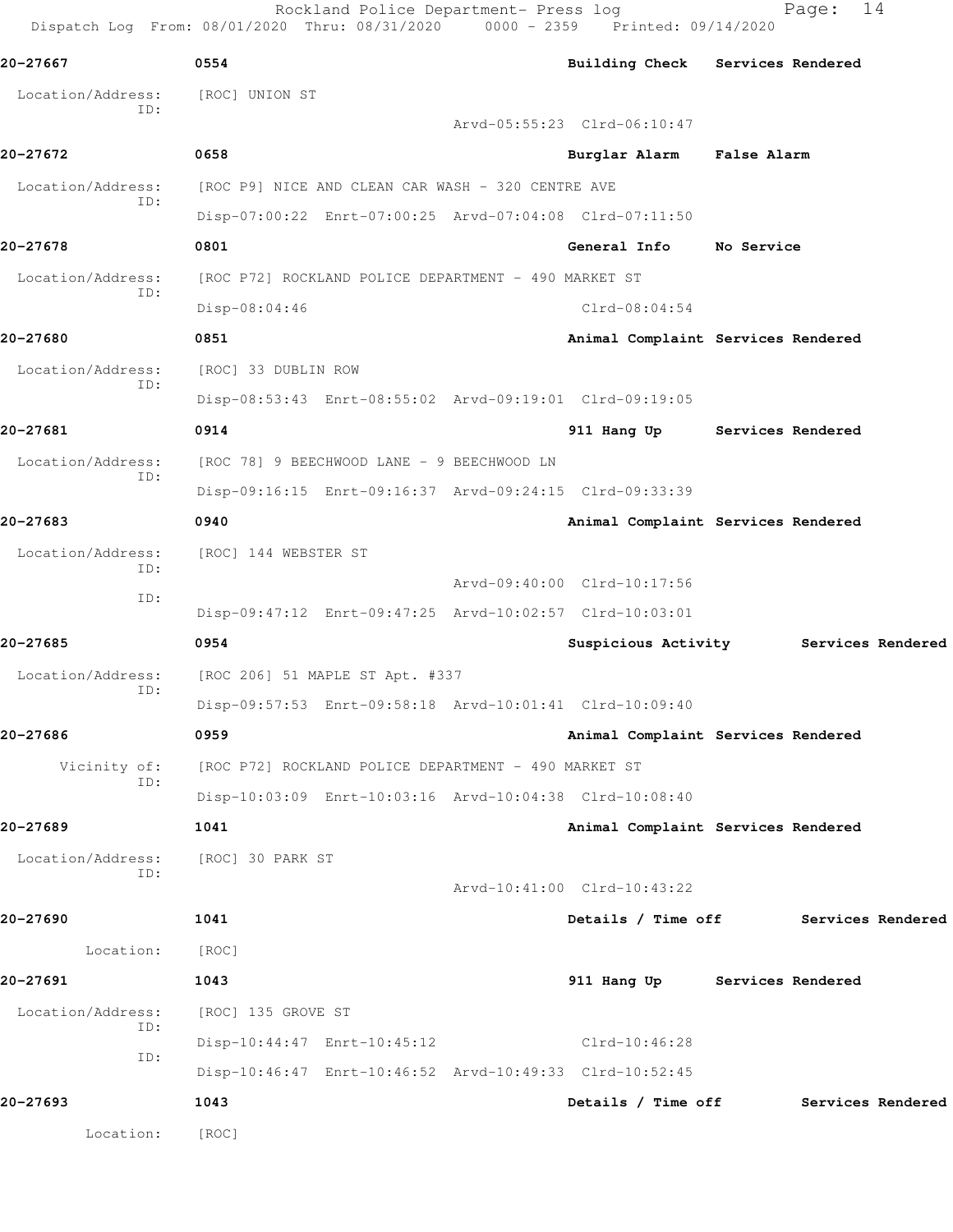Rockland Police Department- Press log Fage: 15 Dispatch Log From: 08/01/2020 Thru: 08/31/2020 0000 - 2359 Printed: 09/14/2020

**20-27697 1103 Traffic Enforcement Services Rendered** Location/Address: [ROC] SPRING ST ID: Arvd-11:03:00 Clrd-11:21:54 ID: Disp-11:07:33 Enrt-11:07:36 Arvd-11:07:40 Clrd-11:16:48 **20-27699 1123 911 Hang Up Services Not Required** Location/Address: [ROC P1] 99 RESTAURANT - 29 ACCORD PARK DR ID: Disp-11:26:09 Enrt-11:27:07 Clrd-11:37:11 **20-27710 1255 Time off Services Rendered** Location: [ROC] **20-27711 1258 Details Services Rendered** Location: [ROC] **20-27720 1432 Assault Offenses Services Rendered** Location/Address: [ROC] VETERANS MEMORIAL - VFW DR ID: Arvd-14:32:00 Clrd-14:41:46 ID: Disp-14:34:26 Enrt-14:34:31 Arvd-14:34:45 Clrd-14:46:04 ID: Disp-14:47:00 Enrt-14:47:05 Arvd-14:59:25 Clrd-15:28:46 **20-27722 1444 General Info Services Rendered** Location/Address: [ROC P81] OCEAN STATE JOB LOT - 360 MARKET ST ID: Arvd-14:44:00 Clrd-14:53:25 **20-27726 1508 Larceny / Forgery/ Fraud Services Rendered** Location/Address: [ROC 69] SOUTH SHORE REHAB & NURSING - 115 NORTH AVE ID: Arvd-15:08:00 Clrd-15:29:10 **20-27727 1524 Details Services Rendered** Location: [ROC] **20-27728 1531 Larceny / Forgery/ Fraud Services Rendered** Location/Address: [ROC] 2 AUTUMN LN **20-27729 1603 SHIFT ASSIGNMENTS Services Rendered** Location/Address: [ROC P72] ROCKLAND POLICE DEPARTMENT - 490 MARKET ST ID: Disp-16:05:26 Clrd-16:05:33 **20-27731 1632 Details / Time off Services Rendered** Location: [ROC] **20-27732 1703 PERSONAL DAY No Service** Location/Address: [ROC P72] ROCKLAND POLICE DEPARTMENT - 490 MARKET ST ID: Arvd-17:06:30 Clrd-17:07:40 **20-27734 1738 Building Check Appears Secure**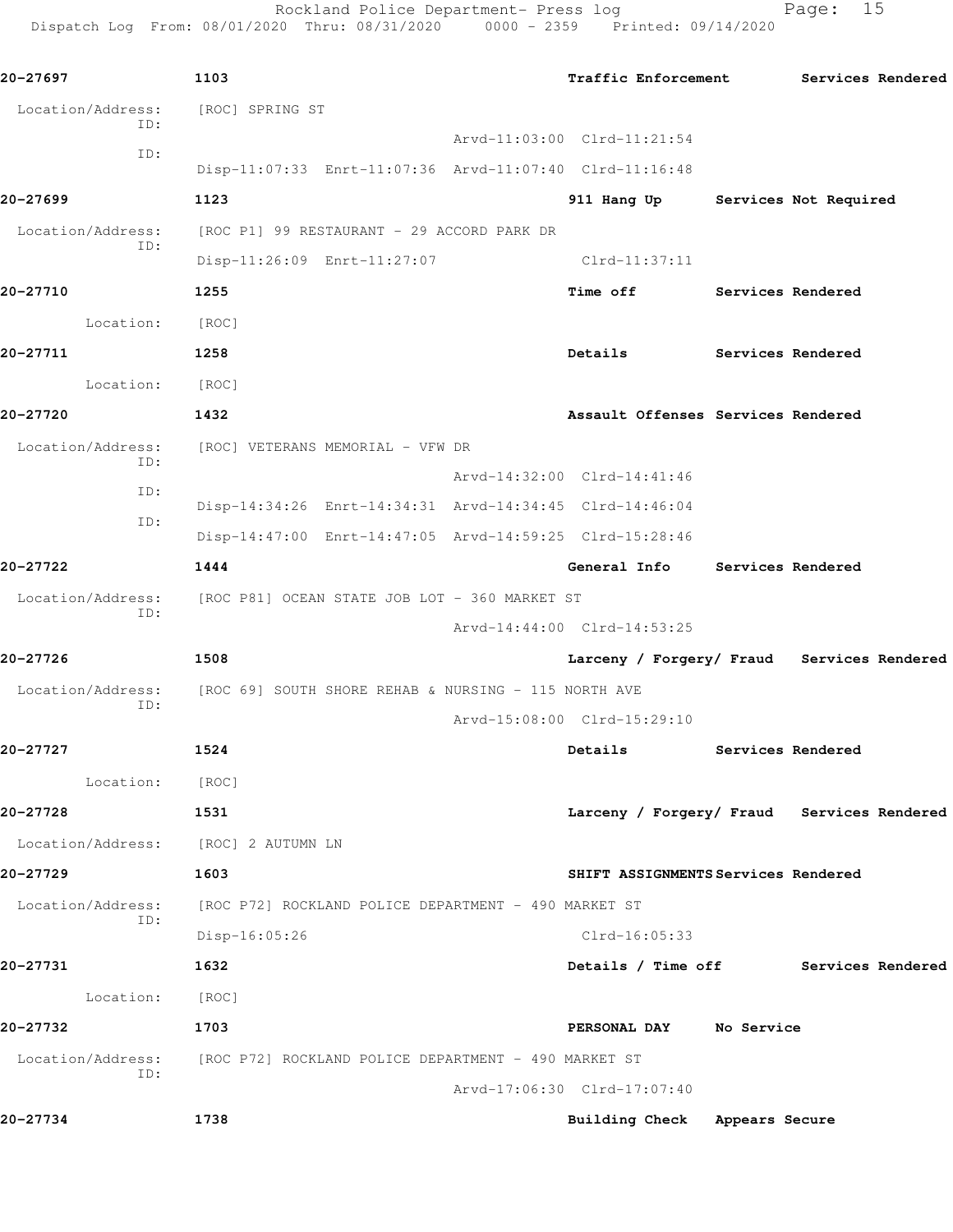|                                   | Rockland Police Department- Press log<br>Dispatch Log From: 08/01/2020 Thru: 08/31/2020 0000 - 2359 Printed: 09/14/2020 |                                   | 16<br>Page:                             |
|-----------------------------------|-------------------------------------------------------------------------------------------------------------------------|-----------------------------------|-----------------------------------------|
|                                   | Location/Address: [ROC] COL BRIAN DUFFY WAY                                                                             |                                   |                                         |
| ID:                               |                                                                                                                         | Arvd-17:38:50 Clrd-17:39:01       |                                         |
| 20-27736                          | 1759                                                                                                                    | Detail Services Rendered          |                                         |
|                                   | Location/Address: [ROC P72] ROCKLAND POLICE DEPARTMENT - 490 MARKET ST Apt. #Q                                          |                                   |                                         |
| 20-27751                          | 2035                                                                                                                    |                                   | Traffic Enforcement Services Rendered   |
| Location/Address:<br>ID:          | [ROC] SPRING ST                                                                                                         |                                   |                                         |
| 20-27755                          | 2046                                                                                                                    | Arvd-20:37:31 Clrd-20:38:13       |                                         |
|                                   |                                                                                                                         | Details / Time off Appears Secure |                                         |
| Location:                         | [ROC]                                                                                                                   |                                   |                                         |
| 20-27754                          | 2047                                                                                                                    |                                   | Details / Time off Services Rendered    |
| Location: [ROC]                   |                                                                                                                         |                                   |                                         |
| 20-27756                          | 2048                                                                                                                    | Details / Time off Appears Secure |                                         |
| Location: [ROC]                   |                                                                                                                         |                                   |                                         |
| 20-27757<br>Assistance            | 2105                                                                                                                    | Traffic Enforcement Provided      |                                         |
| Location/Address:<br>ID:          | [ROC] SPRING ST                                                                                                         |                                   |                                         |
|                                   |                                                                                                                         | Arvd-21:06:28 Clrd-21:35:02       |                                         |
| 20-27761                          | 2130                                                                                                                    | 911 Accidental Investigated       |                                         |
| Location/Address:<br>ID:          | [ROC] 61 FOREST ST                                                                                                      |                                   |                                         |
|                                   | Disp-21:31:32 Enrt-21:31:46                                                                                             | $Clrd-21:43:40$                   |                                         |
| 20-27767                          | 2232                                                                                                                    | Animal Complaint Investigated     |                                         |
| ID:                               | Location/Address: [ROC 30] 312 UNION ST                                                                                 |                                   |                                         |
| ID:                               | Disp-22:33:43 Enrt-22:34:05 Arvd-22:43:18 Clrd-23:11:59                                                                 |                                   |                                         |
|                                   | $Disp-23:01:59$                                                                                                         | Arvd-23:02:08 Clrd-23:11:59       |                                         |
| 20-27769                          | 2248                                                                                                                    |                                   | Motor Vehicle Complaint Gone on arrival |
| Location/Address:<br>ID:          | [ROC] BILL DELAHUNT PKWY                                                                                                |                                   |                                         |
|                                   | Disp-22:50:23 Enrt-22:51:01 Arvd-22:54:22 Clrd-22:57:57                                                                 |                                   |                                         |
| 20-27770                          | 2329                                                                                                                    | <b>BOLO</b>                       | Services Rendered                       |
| Location/Address:<br>ID:          | [ROC P72] ROCKLAND POLICE DEPARTMENT - 490 MARKET ST                                                                    |                                   |                                         |
| ID:                               | Disp-23:30:51                                                                                                           | $Clrd-23:31:08$                   |                                         |
| ID:                               | Disp-23:30:51                                                                                                           | $Clrd-23:31:04$                   |                                         |
|                                   | Disp-23:30:51                                                                                                           | Clrd-23:30:59                     |                                         |
| For Date: $08/06/2020 -$ Thursday |                                                                                                                         |                                   |                                         |
| 00, 0777                          | 0.000                                                                                                                   |                                   |                                         |

**20-27776 0000 SHIFT ASSIGNMENTS Services Rendered** Location/Address: [ROC P72] ROCKLAND POLICE DEPARTMENT - 490 MARKET ST ID: Disp-00:02:20 Clrd-00:02:27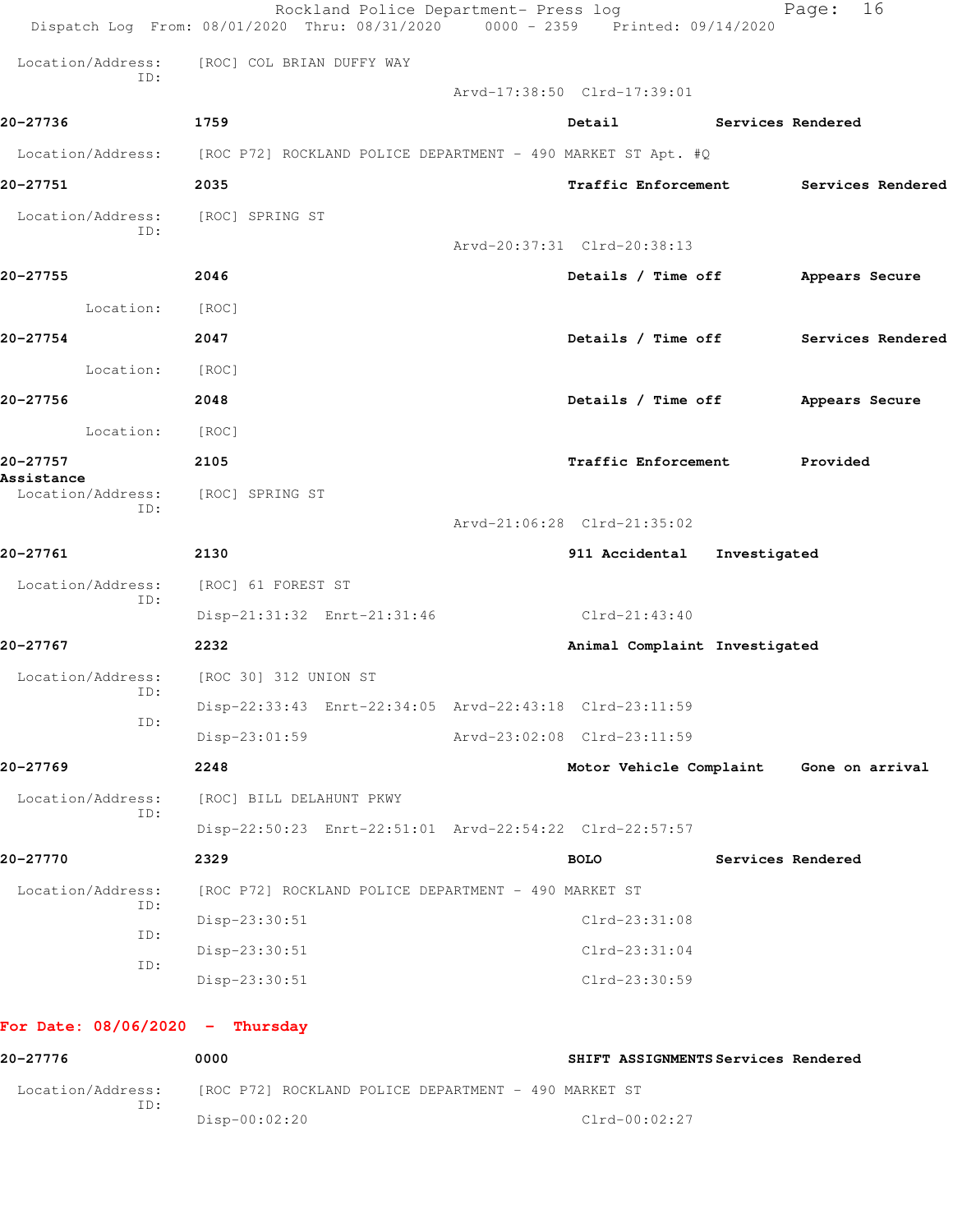Rockland Police Department- Press log Fage: 17 Dispatch Log From: 08/01/2020 Thru: 08/31/2020 0000 - 2359 Printed: 09/14/2020 **20-27784 0211 Missing Person Report Follows** Location/Address: [ROC] 19 PACIFIC ST ID: Disp-02:15:56 Enrt-02:16:07 Arvd-02:18:31 Clrd-02:40:09 **20-27786 0553 Building Check Appears Secure** Location/Address: [ROC] UNION ST ID: Disp-05:54:11 Arvd-05:54:20 Clrd-06:09:26 **20-27788 0613 Traffic Enforcement Services Rendered** Location/Address: [ROC] SPRING ST ID: Arvd-06:14:04 Clrd-06:32:32 **20-27798 0800 SHIFT ASSIGNMENTS Services Rendered** Location/Address: [ROC P72] ROCKLAND POLICE DEPARTMENT - 490 MARKET ST **20-27802 0914 Detail Services Rendered** Location/Address: [ROC P72] ROCKLAND POLICE DEPARTMENT - 490 MARKET ST **20-27809 1000 Motor Vehicle Stop Arrest(s) Made** Location/Address: [ROC] W WATER ST @ CENTRAL ST ID: Disp-10:01:02 Arvd-10:01:06 Clrd-11:10:25 ID: Disp-10:01:13 Arvd-10:01:16 Clrd-11:10:24 ID: Disp-10:04:25 Enrt-10:04:27 Arvd-10:04:30 Clrd-11:10:22 ID: Disp-10:46:06 Enrt-10:46:08 Arvd-10:46:09 Clrd-10:53:23 Refer To Summons: 20ROC-27809-A-AR Juvenile Arrest Age: 13 Charges: RECEIVE STOLEN PROPERTY +\$1200 RECEIVE STOLEN PROPERTY +\$1200, SUBSQ RECEIVE STOLEN PROPERTY -\$1200 RECEIVE STOLEN PROPERTY -\$1200 Refer To Summons: 20ROC-27809-AR Juvenile Arrest Age: 16 Charges: RECEIVE STOLEN PROPERTY +\$1200 UNLICENSED OPERATION OF MV RECEIVE STOLEN PROPERTY +\$1200 RECEIVE STOLEN PROPERTY -\$1200 Refer To P/C: 20ROC-27809-B-AR Juvenile Protective Custody Age: 15 Charges: RECEIVE STOLEN PROPERTY +\$1200 RECEIVE STOLEN PROPERTY +\$1200 Refer To Summons: 20ROC-27809-C-AR Juvenile Arrest Age: 14 Charges: RECEIVE STOLEN PROPERTY +\$1200 RECEIVE STOLEN PROPERTY +\$1200 Refer To Summons: 20ROC-27809-D-AR Juvenile Arrest Age: 12 Charges: RECEIVE STOLEN PROPERTY +\$1200 RECEIVE STOLEN PROPERTY +\$1200 **20-27810 1001 Motor Vehicle Complaint Services Rendered** Location/Address: [ROC 178] 89 PLEASANT ST Apt. #R ID: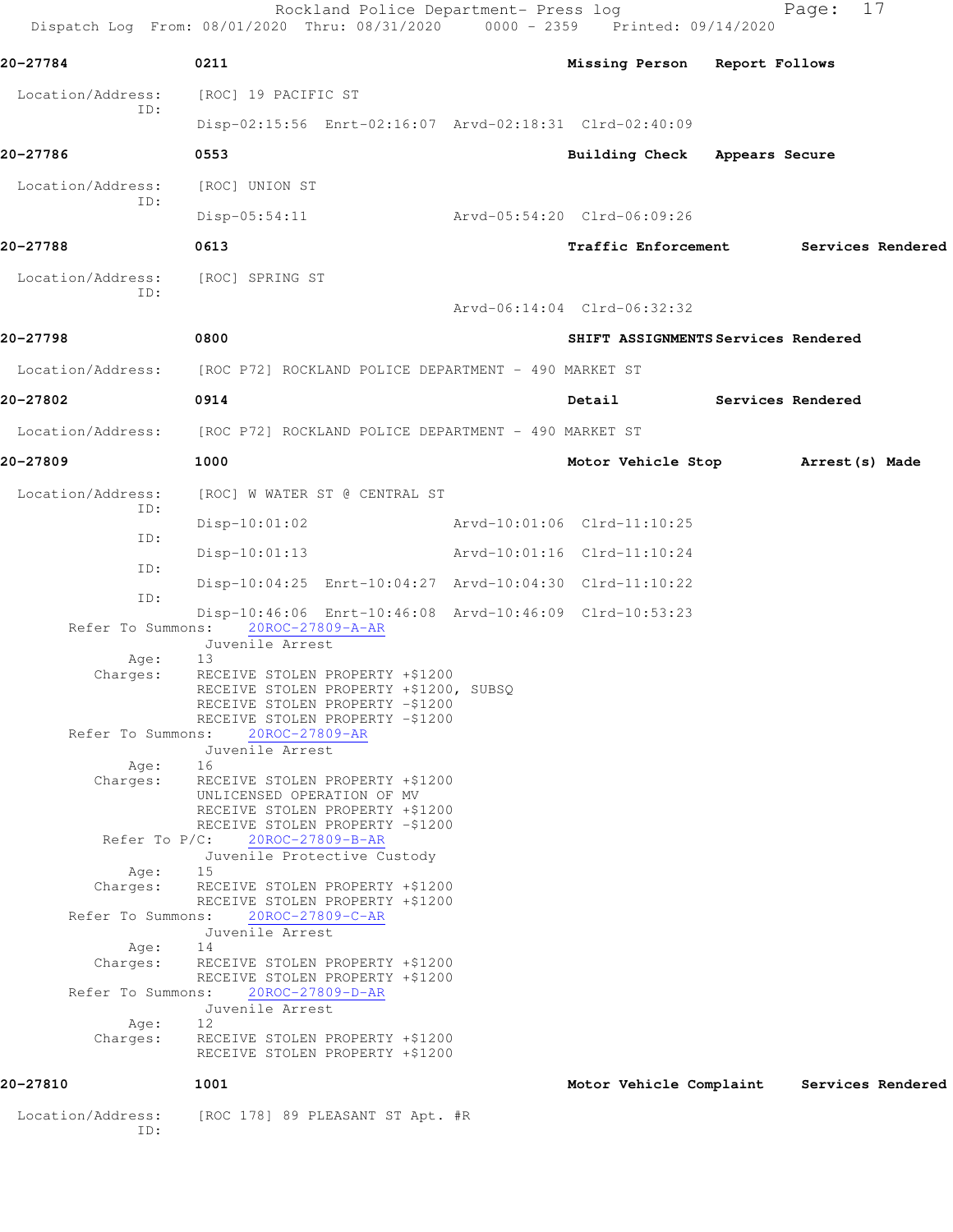|                                    | Rockland Police Department- Press log<br>Dispatch Log From: 08/01/2020 Thru: 08/31/2020 0000 - 2359 Printed: 09/14/2020 |                                         | 18<br>Page:                               |
|------------------------------------|-------------------------------------------------------------------------------------------------------------------------|-----------------------------------------|-------------------------------------------|
|                                    | Disp-10:08:19 Enrt-10:08:26 Arvd-10:19:45 Clrd-10:23:28                                                                 |                                         |                                           |
| 20-27812                           | 1045                                                                                                                    | Animal Complaint Services Rendered      |                                           |
| Location/Address:                  | [ROC] 208 LEVIN RD                                                                                                      |                                         |                                           |
| ID:                                |                                                                                                                         | Arvd-10:45:00 Clrd-10:45:52             |                                           |
| 20-27822                           | 1202                                                                                                                    | MVA Property Damage Only Paper Exchange |                                           |
| Vicinity of:                       | [ROC] 350 UNION ST                                                                                                      |                                         |                                           |
| ID:                                | Disp-12:02:49 Enrt-12:02:54 Arvd-12:02:55 Clrd-12:14:22                                                                 |                                         |                                           |
| 20-27827                           | 1237                                                                                                                    | COMP Time off Services Rendered         |                                           |
| Location:                          | [ROC]                                                                                                                   |                                         |                                           |
| 20-27828                           | 1251                                                                                                                    | 911 Hang Up Services Rendered           |                                           |
| Location/Address:                  | [ROC] 16 HIGHLAND ST                                                                                                    |                                         |                                           |
| ID:                                | Disp-12:52:42 Enrt-12:53:34 Arvd-12:55:37 Clrd-12:58:10                                                                 |                                         |                                           |
| 20-27834                           | 1353                                                                                                                    |                                         | Follow-Up Investigation Services Rendered |
| Location/Address:<br>ID:           | [ROC] 50 DUBLIN ROW                                                                                                     |                                         |                                           |
|                                    |                                                                                                                         | Arvd-13:53:00 Clrd-14:01:25             |                                           |
| 20-27835                           | 1353                                                                                                                    | COMP Time off Services Rendered         |                                           |
| Location:                          | [ROC]                                                                                                                   |                                         |                                           |
| 20-27839                           | 1408                                                                                                                    | <b>Traffic Enforcement</b>              | Citation/Warning                          |
| Issued<br>Location/Address:<br>ID: | [ROC] SPRING ST                                                                                                         |                                         |                                           |
|                                    |                                                                                                                         | Arvd-14:09:17 Clrd-14:29:20             |                                           |
| 20-27841<br>Issued                 | 1413                                                                                                                    | Motor Vehicle Stop                      | Citation/Warning                          |
| Location/Address:<br>ID:           | [ROC] BILL DELAHUNT PKWY                                                                                                |                                         |                                           |
|                                    | Disp-14:13:31 Enrt-14:13:56 Arvd-14:21:14 Clrd-14:27:05                                                                 |                                         |                                           |
| 20-27842                           | 1425                                                                                                                    | Detail Services Rendered                |                                           |
|                                    | Location/Address: [ROC P72] ROCKLAND POLICE DEPARTMENT - 490 MARKET ST                                                  |                                         |                                           |
| 20-27843                           | 1432                                                                                                                    |                                         | Suspicious Activity Services Rendered     |
| Location/Address:<br>ID:           | [ROC 154] 11 PACIFIC ST Apt. #4                                                                                         |                                         |                                           |
| ID:                                | Disp-14:36:12 Enrt-14:36:14 Arvd-14:41:56 Clrd-15:04:45                                                                 |                                         |                                           |
|                                    | Disp-14:39:25 Enrt-14:39:26 Arvd-14:41:55 Clrd-15:04:42                                                                 |                                         |                                           |
| 20-27845                           | 1448                                                                                                                    | Detail                                  | <b>Services Rendered</b>                  |
|                                    | Location/Address: [ROC P72] ROCKLAND POLICE DEPARTMENT - 490 MARKET ST                                                  |                                         |                                           |
| 20-27847                           | 1453                                                                                                                    | VACATION Time off Services Rendered     |                                           |
| Location: [ROC]                    |                                                                                                                         |                                         |                                           |
| 20-27850                           | 1512                                                                                                                    | Suspicious Activity Marrest (s) Made    |                                           |
| Location/Address:<br>ID:           | [ROC] 270 MARKET ST                                                                                                     |                                         |                                           |
|                                    | Disp-15:15:06 Enrt-15:15:19 Arvd-15:22:42 Clrd-16:05:57                                                                 |                                         |                                           |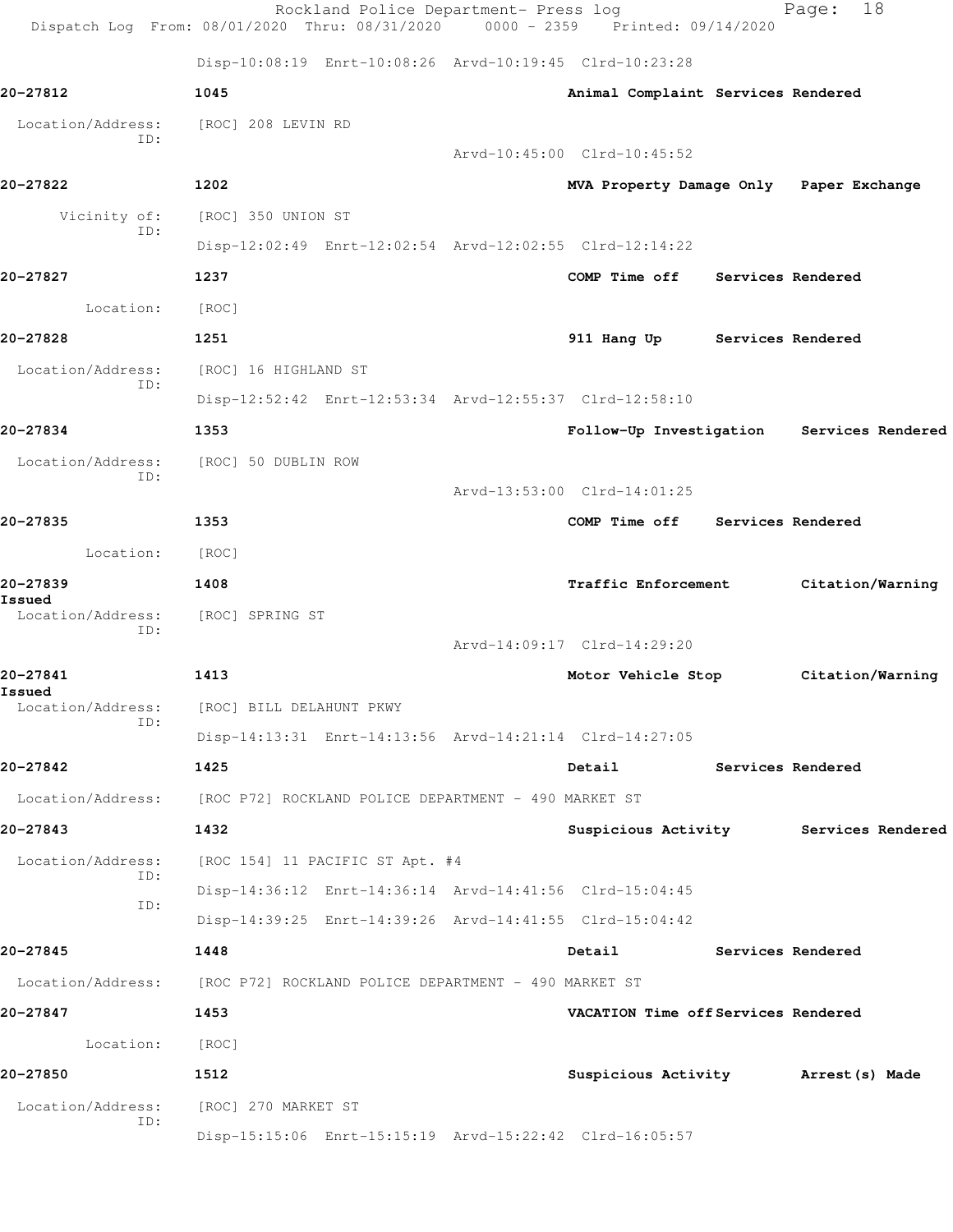Rockland Police Department- Press log Fage: 19 Dispatch Log From: 08/01/2020 Thru: 08/31/2020 0000 - 2359 Printed: 09/14/2020 ID: Disp-15:15:09 Enrt-15:15:21 Arvd-15:22:41 Clrd-16:06:02 ID: Disp-15:22:46 Enrt-15:22:48 Arvd-15:22:49 Clrd-16:05:59 Refer To Arrest: 20ROC-27850-A-AR Juvenile Arrest Age: Charges: A&B WITH DANGEROUS WEAPON A&B ON POLICE OFFICER RESIST ARREST ASSAULT TO MAIM WITNESS/JUROR/POLICE/COURT OFFICIAL, INTIMIDATE THREAT TO COMMIT CRIME THREAT TO COMMIT CRIME THREAT TO COMMIT CRIME Refer To Arrest: 20ROC-27850-AR Juvenile Arrest Age: 13 Charges: A&B ON POLICE OFFICER A&B ON POLICE OFFICER A&B WITH DANGEROUS WEAPON A&B WITH DANGEROUS WEAPON DISORDERLY CONDUCT DISTURBING THE PEACE RESIST ARREST THREAT TO COMMIT CRIME THREAT TO COMMIT CRIME THREAT TO COMMIT CRIME Refer To Summons: 20ROC-27850-B-AR Juvenile Arrest Age: 15 Charges: DISORDERLY CONDUCT DISTURBING THE PEACE THREAT TO COMMIT CRIME THREAT TO COMMIT CRIME THREAT TO COMMIT CRIME THREAT TO COMMIT CRIME THREAT TO COMMIT CRIME **20-27852 1531 Detail Services Rendered** Location/Address: [ROC P72] ROCKLAND POLICE DEPARTMENT - 490 MARKET ST **20-27870 1601 General Info Services Rendered** Location/Address: [ROC P72] ROCKLAND POLICE DEPARTMENT - 490 MARKET ST ID: Disp-17:32:22 Clrd-17:32:27 **20-27859 1632 Assist Police Department Services Rendered** Location/Address: [ROC] 92 CHURCH ST Apt. #11 ID: Disp-16:37:51 Clrd-17:16:51 **20-27869 1717 Assist Public Services Rendered** Location/Address: [ROC 216] 62 CONCORD ST ID: Disp-17:24:14 Clrd-17:24:17 **20-27874 1751 Assist Fire Department Services Rendered** Location/Address: [ROC 154] 11 PACIFIC ST Apt. #4 ID: Disp-17:52:22 Enrt-17:52:27 Clrd-18:01:04 **20-27879 1819 Harassment Services Rendered** Location/Address: [ROC 140] 292 MARKET ST Apt. #22 ID: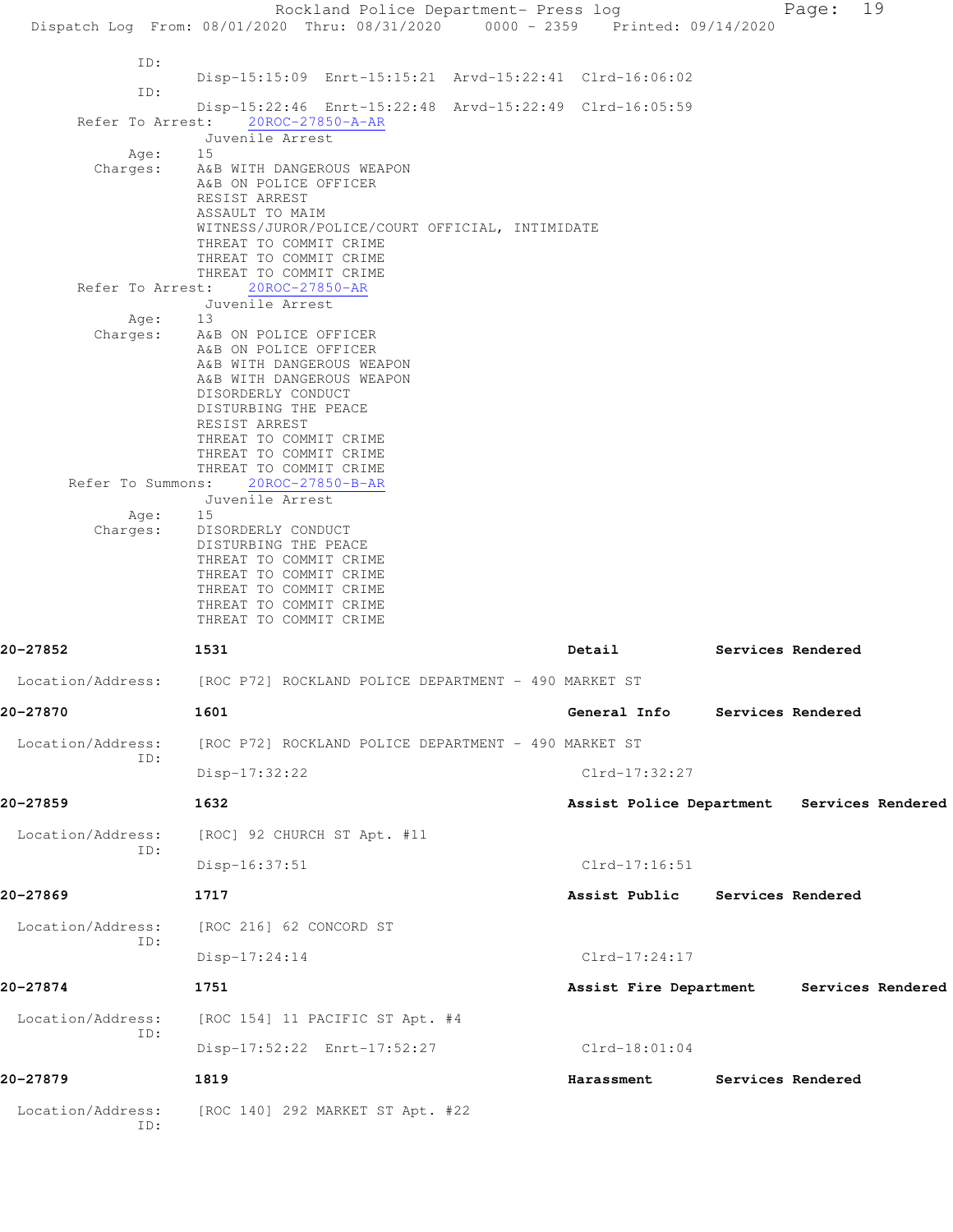| 20-27914                        |     | 0016                                                                   | 911 Hang Up Services Rendered         |                   |  |
|---------------------------------|-----|------------------------------------------------------------------------|---------------------------------------|-------------------|--|
| For Date: $08/07/2020 -$ Friday |     |                                                                        |                                       |                   |  |
|                                 |     | Disp-00:05:55 Enrt-00:06:04 Arvd-00:06:15 Clrd-08/07/2020 @ 00:16:29   |                                       |                   |  |
|                                 | ID: | Disp-00:01:52 Enrt-00:06:04 Arvd-00:06:15 Clrd-08/07/2020 @ 00:16:26   |                                       |                   |  |
| Location/Address:               | ID: | [ROC] SHARP ST - WEYMOUTH ST                                           |                                       |                   |  |
| 20-27912                        |     | 2352                                                                   | Suspicious Activity Gone on arrival   |                   |  |
| Location:                       |     | [ROC]                                                                  |                                       |                   |  |
| 20-27905                        |     | 2242                                                                   | Details / Time off No Service         |                   |  |
| Location:                       |     | [ROC]                                                                  |                                       |                   |  |
| 20-27902                        |     | 2143                                                                   | Details / Time off                    | Services Rendered |  |
|                                 |     |                                                                        | Arvd-21:25:51 Clrd-21:54:58           |                   |  |
| Location/Address:               | ID: | [ROC] SPRING ST                                                        |                                       |                   |  |
| 20-27901                        |     | 2122                                                                   | <b>Traffic Enforcement</b>            | Services Rendered |  |
| Location:                       |     | [ROC]                                                                  |                                       |                   |  |
| 20-27900                        |     | 2037                                                                   | Details / Time off Services Rendered  |                   |  |
|                                 |     | Disp-20:30:16                                                          | Arvd-20:30:21 Clrd-20:32:34           |                   |  |
| Location/Address:               | ID: | [ROC] 450 POND ST                                                      |                                       |                   |  |
| 20-27896                        |     | 2025                                                                   | Assist Public Services Rendered       |                   |  |
|                                 |     | Location/Address: [ROC P72] ROCKLAND POLICE DEPARTMENT - 490 MARKET ST |                                       |                   |  |
| 20-27893                        |     | 2018                                                                   | Police Information                    | Services Rendered |  |
|                                 |     | Disp-20:13:37                                                          | Arvd-20:15:02 Clrd-20:22:55           |                   |  |
| Location/Address:               | ID: | [ROC 22] ATRIUM APARTMENTS - 250 VFW DR                                |                                       |                   |  |
| 20-27892                        |     | 2012                                                                   | Motor Vehicle Complaint               | Investigated      |  |
|                                 |     | Disp-19:06:09                                                          | Arvd-19:06:15 Clrd-19:08:40           |                   |  |
|                                 | ID: |                                                                        | Arvd-19:05:00 Clrd-19:08:36           |                   |  |
| Location/Address:               | ID: | [ROC] DURBECK RD                                                       |                                       |                   |  |
| 20-27887                        |     | 1905                                                                   | Motor Vehicle Stop Verbal Warning     |                   |  |
| Location:                       |     | [ROC] BROCKTON YMCA                                                    |                                       |                   |  |
| 20-27884                        |     | 1856                                                                   | Prisioner Transport Services Rendered |                   |  |
|                                 |     | $Disp-18:21:42$                                                        | Arvd-18:21:47 Clrd-18:51:19           |                   |  |
|                                 | ID: | Disp-18:21:34                                                          | Arvd-18:21:50 Clrd-18:32:40           |                   |  |

 Location/Address: [ROC] 21 WARD AVE ID: Disp-00:18:07 Enrt-00:19:08 Arvd-00:28:07 Clrd-00:28:29 **20-27928 0518 Unwanted Party Sent On Way** Location/Address: [ROC P51] DOUBLE TREE - 929 HINGHAM ST ID: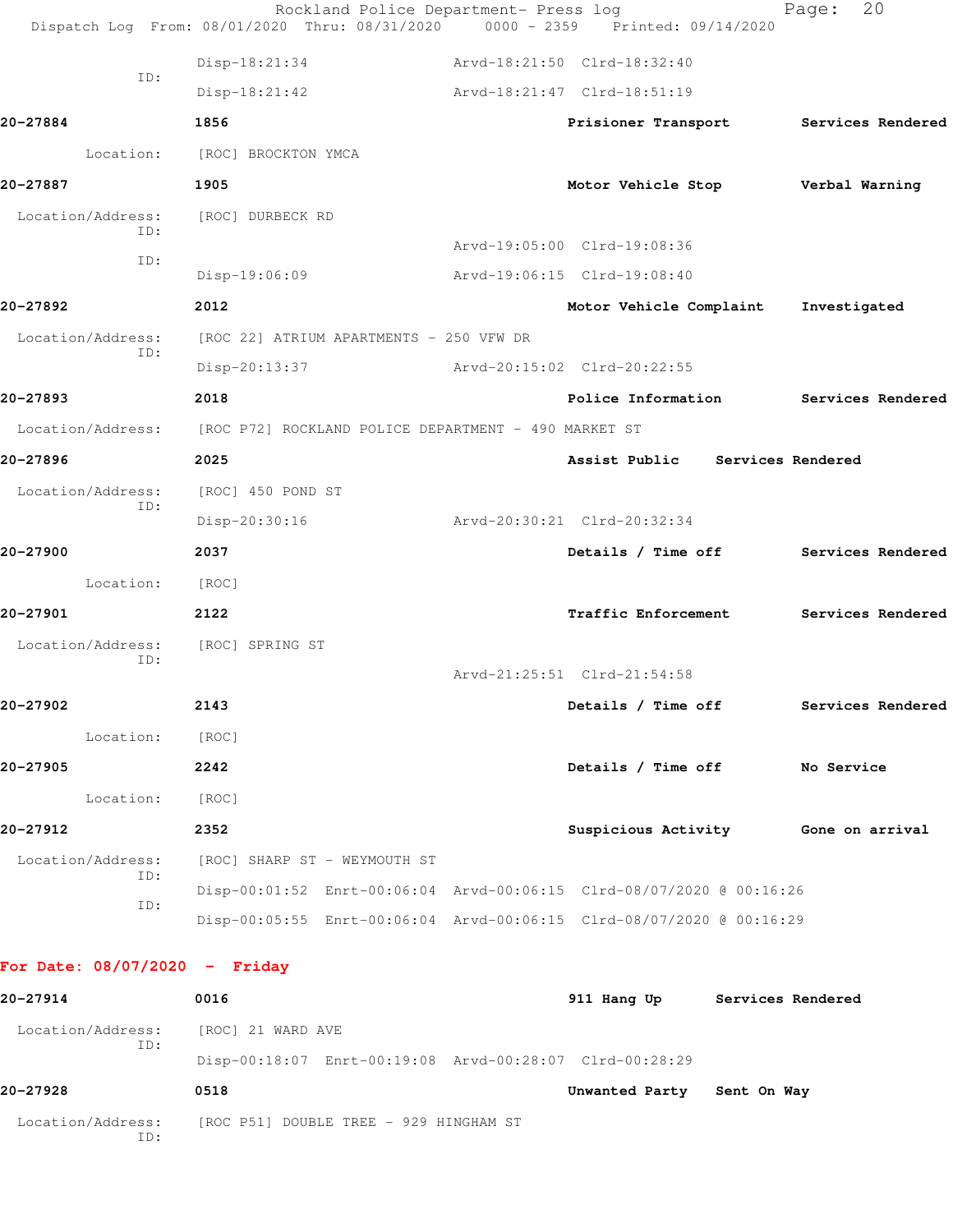|                             | Dispatch Log From: 08/01/2020 Thru: 08/31/2020 0000 - 2359 Printed: 09/14/2020 | Rockland Police Department- Press log |                                         |                   | 21<br>Page:              |  |
|-----------------------------|--------------------------------------------------------------------------------|---------------------------------------|-----------------------------------------|-------------------|--------------------------|--|
|                             |                                                                                |                                       | Arvd-05:18:00 Clrd-05:45:07             |                   |                          |  |
| ID:                         | Disp-05:19:14 Enrt-05:24:44 Arvd-05:27:18 Clrd-05:45:12                        |                                       |                                         |                   |                          |  |
| 20-27931                    | 0547                                                                           |                                       | Building Check                          |                   | Building Checked/Secured |  |
| Location/Address:<br>ID:    | [ROC] UNION ST                                                                 |                                       |                                         |                   |                          |  |
|                             |                                                                                |                                       | Arvd-05:48:03 Clrd-05:51:34             |                   |                          |  |
| 20-27932                    | 0552                                                                           |                                       | Unwanted Party Taken/Referred to Other  |                   |                          |  |
| Agency<br>Location/Address: | [ROC P51] DOUBLE TREE - 929 HINGHAM ST                                         |                                       |                                         |                   |                          |  |
| ID:                         | Disp-05:52:41 Enrt-05:52:51 Arvd-05:56:50 Clrd-06:37:37                        |                                       |                                         |                   |                          |  |
| ID:                         | Disp-05:52:47 Enrt-05:52:51 Arvd-05:56:47 Clrd-06:37:37                        |                                       |                                         |                   |                          |  |
| ID:                         | Disp-06:04:11 Enrt-06:04:14 Arvd-06:04:17 Clrd-06:37:37                        |                                       |                                         |                   |                          |  |
| 20-27937                    | 0718                                                                           |                                       | 911 Accidental Services Rendered        |                   |                          |  |
| Location/Address:           | [ROC 59] RICE BUILDING - 346 UNION ST                                          |                                       |                                         |                   |                          |  |
| ID:                         | Disp-07:19:13 Enrt-07:20:34 Arvd-07:23:05 Clrd-07:25:55                        |                                       |                                         |                   |                          |  |
| 20-27938                    | 0724                                                                           |                                       | Details / Time off                      |                   | No Service               |  |
| Location:                   | [ROC]                                                                          |                                       |                                         |                   |                          |  |
| 20-27943                    | 0800                                                                           |                                       | SHIFT ASSIGNMENTS Services Rendered     |                   |                          |  |
| Location/Address:           | [ROC P72] ROCKLAND POLICE DEPARTMENT - 490 MARKET ST                           |                                       |                                         |                   |                          |  |
| 20-27941                    | 0811                                                                           |                                       | Suspicious Activity                     |                   | Services Rendered        |  |
| Location/Address:           | [ROC] 47 LINDEN ST                                                             |                                       |                                         |                   |                          |  |
| ID:                         | Disp-08:15:04 Enrt-08:15:09 Arvd-08:18:38 Clrd-08:26:01                        |                                       |                                         |                   |                          |  |
| ID:                         | Disp-08:18:45 Enrt-08:18:50 Arvd-08:18:54 Clrd-08:24:21                        |                                       |                                         |                   |                          |  |
| 20-27945                    | 0826                                                                           |                                       | Burglar Alarm                           | Services Rendered |                          |  |
| Location/Address:           | [ROC 73] ROCKLAND TOWN HALL - 242 UNION ST                                     |                                       |                                         |                   |                          |  |
| ID:                         | Disp-08:27:35 Enrt-08:27:58 Arvd-08:29:42 Clrd-08:35:07                        |                                       |                                         |                   |                          |  |
| 20-27947                    | 0849                                                                           |                                       | Follow-Up Investigation                 |                   | Services Rendered        |  |
| Location:                   | [ROC] QUINCY                                                                   |                                       |                                         |                   |                          |  |
| ID:                         |                                                                                |                                       | Arvd-08:49:00 Clrd-11:09:05             |                   |                          |  |
| 20-27948                    | 0858                                                                           |                                       | Animal Complaint Services Rendered      |                   |                          |  |
| Location/Address:           | [ROC] 162 LEVIN RD                                                             |                                       |                                         |                   |                          |  |
| ID:                         |                                                                                |                                       | Arvd-08:58:00 Clrd-09:02:21             |                   |                          |  |
| 20–27952                    | 0912                                                                           |                                       | Assist Other Agency                     |                   | Services Rendered        |  |
| Location:                   | [BRO] DISTRICT COURT                                                           |                                       |                                         |                   |                          |  |
| TD:                         |                                                                                |                                       | Arvd-09:12:00 Clrd-09:37:46             |                   |                          |  |
| 20-27959                    | 0956                                                                           |                                       | Building Check Building Checked/Secured |                   |                          |  |
| Location/Address:           | [ROC 65] ROGERS MIDDLE SCHOOL - 100 TAUNTON AVE                                |                                       |                                         |                   |                          |  |
| ID:                         |                                                                                |                                       | Arvd-09:57:01 Clrd-09:57:32             |                   |                          |  |
|                             |                                                                                |                                       |                                         |                   |                          |  |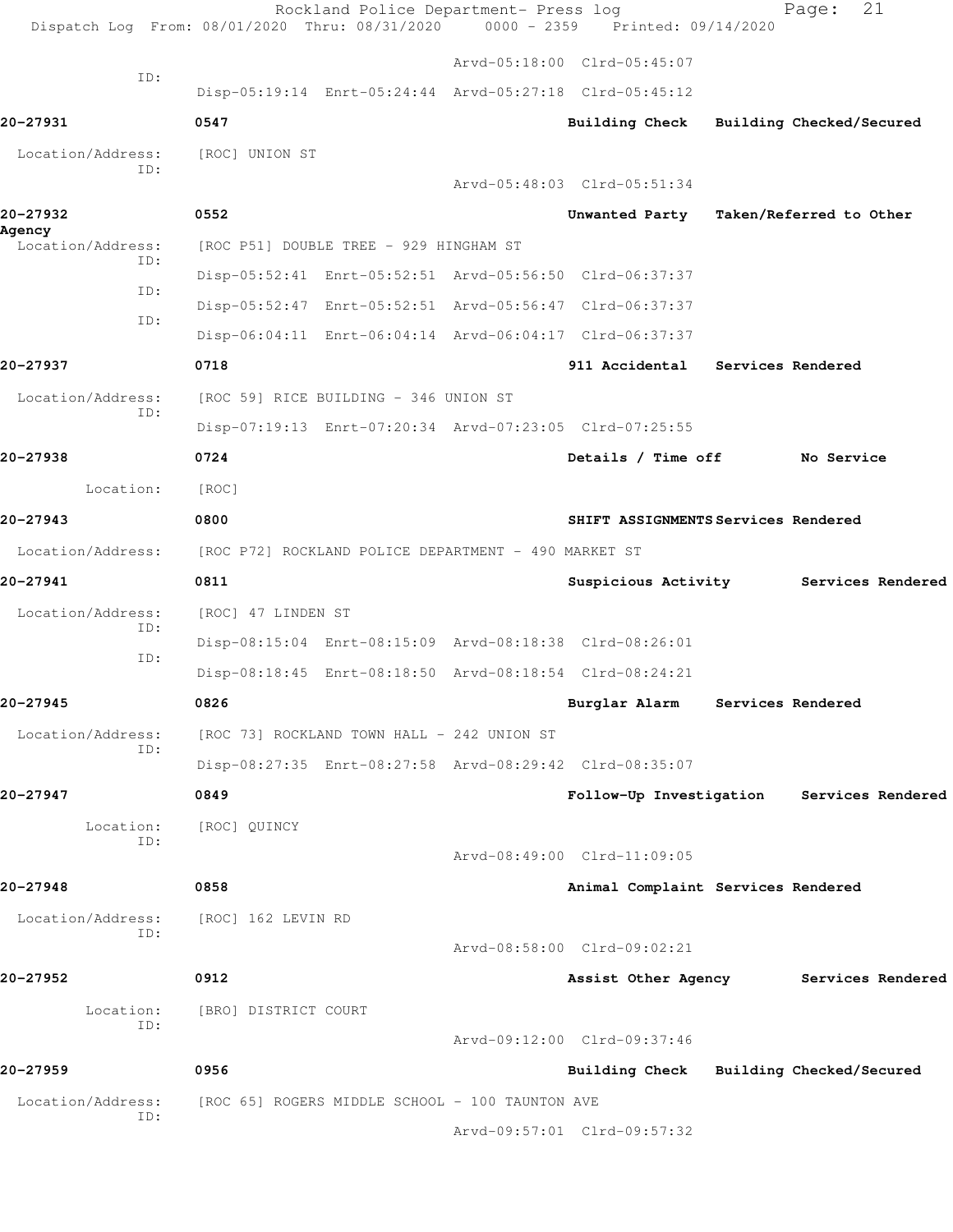Rockland Police Department- Press log entitled Page: 22

Dispatch Log From: 08/01/2020 Thru: 08/31/2020 0000 - 2359 Printed: 09/14/2020

| 20-27964                 | 1034                                                                   | Traffic Enforcement Services Rendered   |                   |                    |  |
|--------------------------|------------------------------------------------------------------------|-----------------------------------------|-------------------|--------------------|--|
| Location/Address:        | [ROC] SPRING ST                                                        |                                         |                   |                    |  |
| ID:                      |                                                                        | Arvd-10:35:57 Clrd-11:20:49             |                   |                    |  |
| 20-27967                 | 1046                                                                   | VACATION Time off Services Rendered     |                   |                    |  |
| Location:                | [ROC]                                                                  |                                         |                   |                    |  |
| 20-27969                 | 1052                                                                   | COMP Time off Services Rendered         |                   |                    |  |
| Location:                | [ROC]                                                                  |                                         |                   |                    |  |
| 20-27970                 | 1056                                                                   | COMP Time off Services Rendered         |                   |                    |  |
| Location:                | [ROC]                                                                  |                                         |                   |                    |  |
| 20-27972                 | 1117                                                                   | TIME OFF                                |                   | No Action Required |  |
|                          | Location/Address: [ROC P72] ROCKLAND POLICE DEPARTMENT - 490 MARKET ST |                                         |                   |                    |  |
| ID:                      |                                                                        | Arvd-11:17:31 Clrd-11:18:50             |                   |                    |  |
| 20-27973                 | 1118                                                                   | 911 Accidental Services Rendered        |                   |                    |  |
| Location/Address:        | [ROC] 160 MARTHA DR Apt. #A                                            |                                         |                   |                    |  |
| ID:                      | Disp-11:20:49 Enrt-11:20:57 Arvd-11:22:12 Clrd-11:29:30                |                                         |                   |                    |  |
| 20-27974                 | 1119                                                                   | TIME OFF                                |                   | No Action Required |  |
| Location/Address:        | [ROC P72] ROCKLAND POLICE DEPARTMENT - 490 MARKET ST                   |                                         |                   |                    |  |
| ID:                      |                                                                        | Arvd-11:19:00 Clrd-11:20:49             |                   |                    |  |
| 20-27977                 | 1129                                                                   | Building Check Building Checked/Secured |                   |                    |  |
|                          | Location/Address: [ROC 65] ROGERS MIDDLE SCHOOL - 100 TAUNTON AVE      |                                         |                   |                    |  |
| ID:                      |                                                                        | Arvd-11:30:40 Clrd-11:31:01             |                   |                    |  |
| 20-27980                 | 1217                                                                   | General Info Services Rendered          |                   |                    |  |
| Location/Address:        | [ROC 140] 292 MARKET ST Apt. #32                                       |                                         |                   |                    |  |
| ID:                      | $Disp-12:20:18$                                                        | Arvd-12:36:15 Clrd-13:20:43             |                   |                    |  |
| 20-27985                 | 1356                                                                   | Motor Vehicle Stop                      |                   | Verbal Warning     |  |
| Location/Address:<br>ID: | [ROC] 36 UNION ST                                                      |                                         |                   |                    |  |
|                          |                                                                        | Arvd-13:56:00 Clrd-14:03:16             |                   |                    |  |
| 20-27990                 | 1503                                                                   | Building Check Building Checked/Secured |                   |                    |  |
| Location/Address:<br>ID: | [ROC 65] ROGERS MIDDLE SCHOOL - 100 TAUNTON AVE                        |                                         |                   |                    |  |
|                          |                                                                        | Arvd-15:06:14 Clrd-15:09:00             |                   |                    |  |
| 20-27992                 | 1514                                                                   | Detail                                  | Services Rendered |                    |  |
| Location/Address:        | [ROC P72] ROCKLAND POLICE DEPARTMENT - 490 MARKET ST                   |                                         |                   |                    |  |
| 20-27994                 | 1524                                                                   | 911 Accidental                          | Services Rendered |                    |  |
| Location/Address:<br>ID: | [ROC P63] WALGREENS - 75 MARKET ST                                     |                                         |                   |                    |  |
|                          | Disp-15:25:05 Enrt-15:25:35 Arvd-15:28:09 Clrd-15:30:23                |                                         |                   |                    |  |
|                          |                                                                        |                                         |                   |                    |  |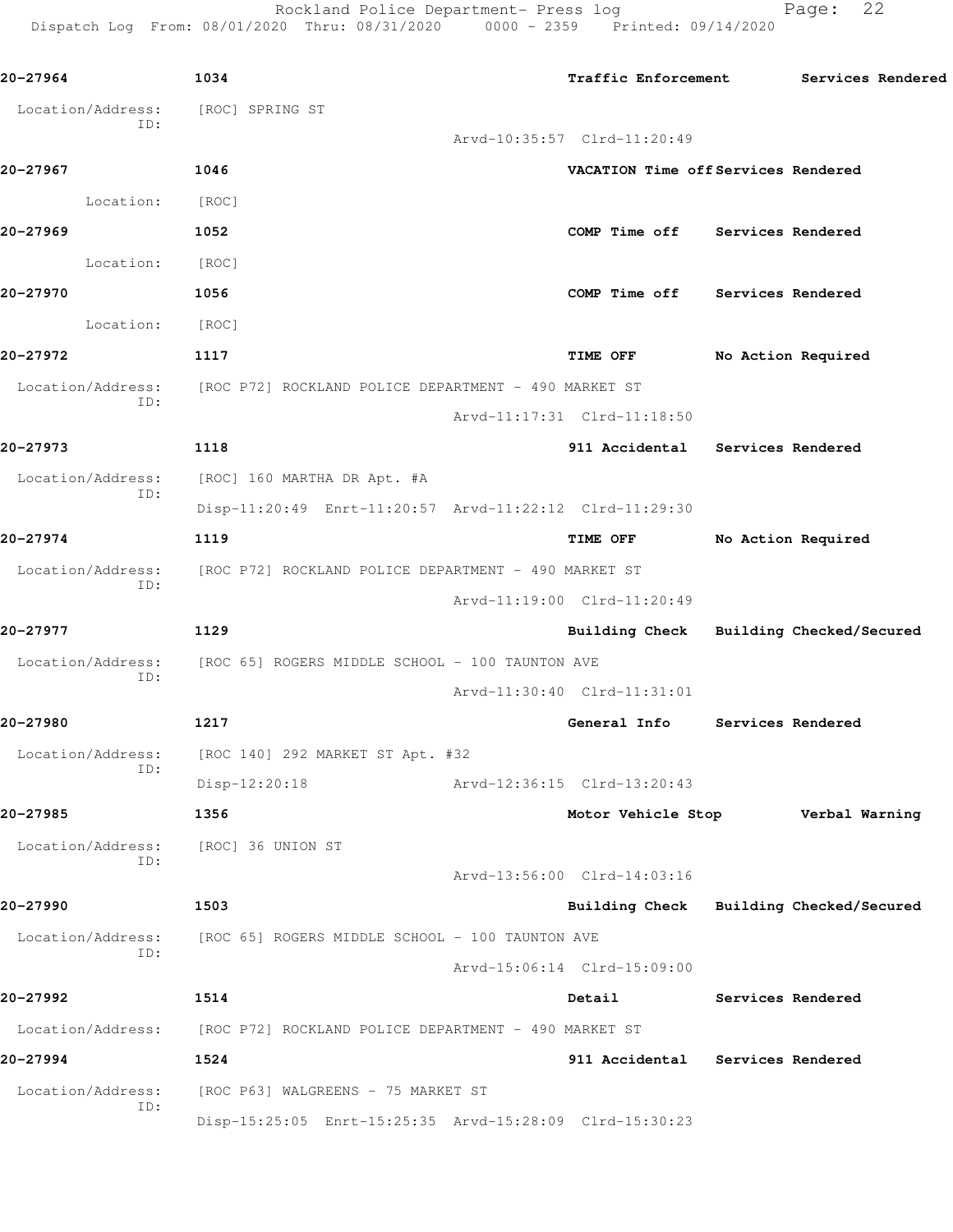Rockland Police Department- Press log Fage: 23 Dispatch Log From: 08/01/2020 Thru: 08/31/2020 0000 - 2359 Printed: 09/14/2020

**20-27999 1548 LARCENY Services Rendered** Location/Address: [ROC 206] 51 MAPLE ST Apt. #422 ID: Disp-15:52:25 Clrd-15:57:07 ID: Disp-16:23:37 Arvd-16:43:25 Clrd-16:43:52 Refer To Summons: Summons: PENNIMAN, JONATHAN E Address: 51 MAPLE ST Apt. #223 ROCKLAND, MA Age: 33<br>Charges: LA LARCENY UNDER \$1200 FORGERY OF CHECK FORGERY OF CHECK UTTER FALSE CHECK UTTER FALSE CHECK **20-28000 1600 SHIFT ASSIGNMENTS Services Not Required** Location/Address: [ROC P72] ROCKLAND POLICE DEPARTMENT - 490 MARKET ST **20-28001 1624 Lockout Services Rendered** Location/Address: [ROC 64] ROCKLAND SANITARY LANDFILL - 1000 BEECH ST ID: Arvd-16:24:00 Clrd-16:29:51 **20-28002 1626 Details / Time off Services Not Required**  Location: [ROC] **20-28007 1731 Assist Police Department Services Rendered** Location/Address: [ROC] 293 SUMMER ST ID: Disp-17:34:12 Arvd-17:34:18 Clrd-17:34:22 ID: Disp-17:34:37 Enrt-17:34:39 Arvd-17:34:41 Clrd-17:35:47 **20-28013 1844 Assist Other Agency Could Not Locate** Location/Address: [ROC 206] 51 MAPLE ST Apt. #324 ID: Disp-18:47:25 Enrt-18:47:32 Arvd-18:47:34 Clrd-18:50:27 ID: Disp-18:47:30 Enrt-18:47:35 Arvd-18:47:36 Clrd-18:49:55 **20-28014 1850 911 Accidental Services Rendered** Location/Address: [ROC] 47 SPRING ST ID: Disp-18:52:22 Enrt-18:53:18 Arvd-18:54:57 Clrd-18:55:00 **20-28016 1904 Neighbor Disturbance Services Rendered** Location/Address: [ROC] 51 MARTHA DR - 50 MARTHA DR Apt. #A ID: Disp-19:05:30 Enrt-19:05:36 Arvd-19:05:38 Clrd-20:09:52 ID: Disp-19:05:34 Enrt-19:05:39 Arvd-19:05:41 Clrd-20:09:17 Refer To Summons: Juvenile Arrest Age: 14 Charges: DESTRUCTION OF PROPERTY -\$1200, MALICIOUS c266 §127 Refer To Summons: 20ROC-28016-AR Juvenile Arrest Age: 14 Charges: DESTRUCTION OF PROPERTY -\$1200, MALICIOUS c266 §127 **20-28023 1956 Burglar Alarm Services Rendered**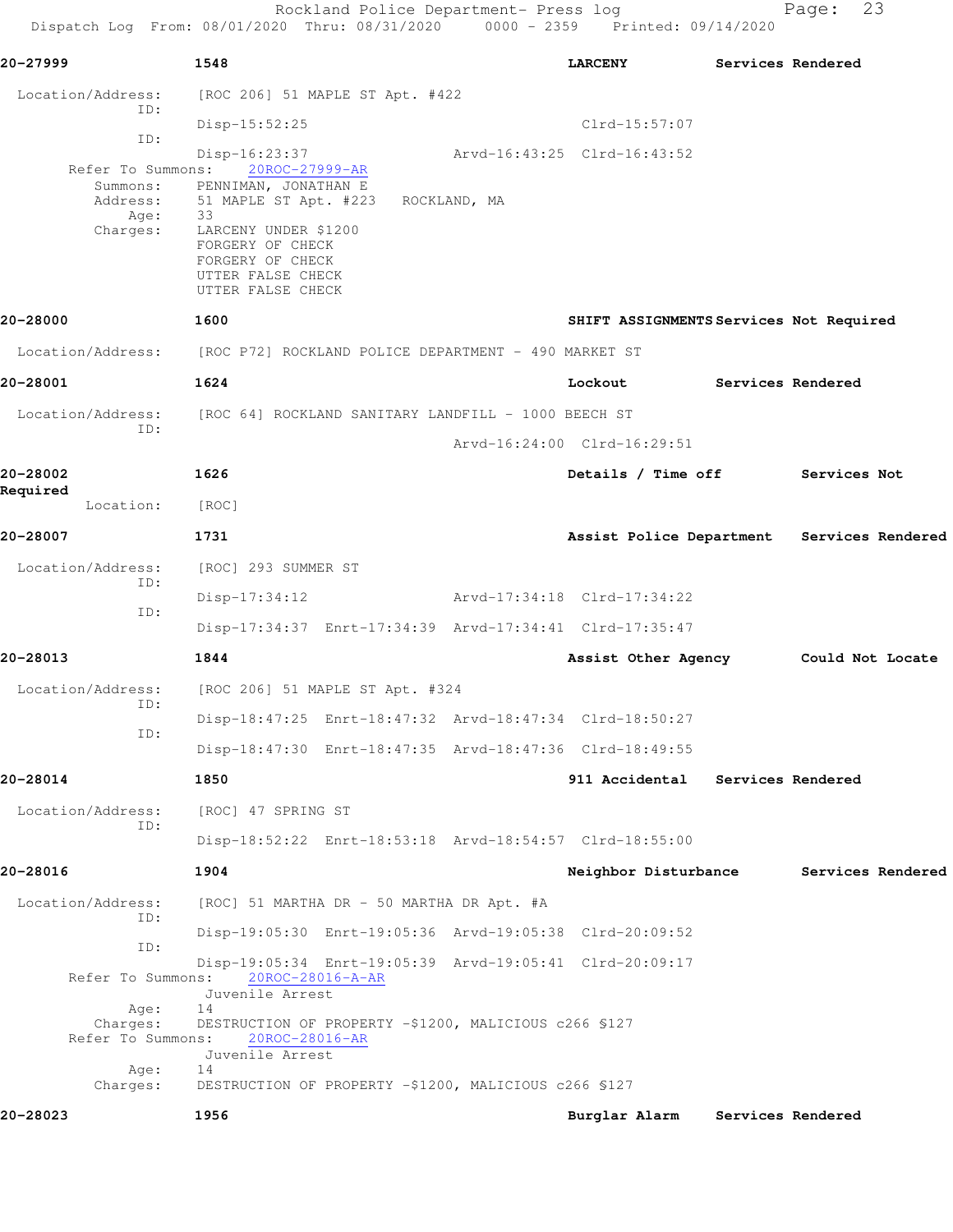| Dispatch Log From: 08/01/2020 Thru: 08/31/2020 0000 - 2359 Printed: 09/14/2020 |                                                      | Rockland Police Department- Press log                |                                                                  |              | Page:             | 24 |
|--------------------------------------------------------------------------------|------------------------------------------------------|------------------------------------------------------|------------------------------------------------------------------|--------------|-------------------|----|
| Location/Address:                                                              |                                                      | [ROC 84] HARMON GOLF & FITNESS CLUB - 168 CONCORD ST |                                                                  |              |                   |    |
| TD:                                                                            |                                                      |                                                      | Disp-19:59:14 Enrt-19:59:17 Arvd-20:01:55 Clrd-20:11:07          |              |                   |    |
| 20-28033                                                                       | 2127                                                 |                                                      | 911 Accidental Services Rendered                                 |              |                   |    |
| Location/Address:                                                              |                                                      |                                                      | [ROC 69] SOUTH SHORE REHAB & NURSING - 115 NORTH AVE Apt. #EW R2 |              |                   |    |
| ID:                                                                            |                                                      |                                                      | Disp-21:31:48 Enrt-21:34:42 Arvd-21:37:19 Clrd-21:37:21          |              |                   |    |
| TD:                                                                            |                                                      |                                                      | Disp-21:34:39 Enrt-21:34:41 Arvd-21:34:44 Clrd-21:37:25          |              |                   |    |
| 20-28034                                                                       | 2154                                                 |                                                      | 911 Accidental Services Rendered                                 |              |                   |    |
| Location/Address:                                                              | [ROC] 292 POND ST                                    |                                                      |                                                                  |              |                   |    |
| ID:                                                                            |                                                      | Disp-21:56:43 Enrt-21:56:47                          | $Clrd-22:04:48$                                                  |              |                   |    |
| ID:                                                                            |                                                      |                                                      | Disp-21:57:39 Enrt-21:57:41 Arvd-22:02:51 Clrd-22:04:59          |              |                   |    |
| 20-28035                                                                       | 2215                                                 |                                                      | IOD                                                              |              | Services Rendered |    |
| Location/Address:                                                              |                                                      | [ROC P72] ROCKLAND POLICE DEPARTMENT - 490 MARKET ST |                                                                  |              |                   |    |
| TD:                                                                            |                                                      |                                                      | Arvd-22:15:49 Clrd-22:18:28                                      |              |                   |    |
| 20-28036                                                                       | 2227                                                 |                                                      | Motor Vehicle Complaint Gone on arrival                          |              |                   |    |
| Location/Address:                                                              | [ROC] HINGHAM ST                                     |                                                      |                                                                  |              |                   |    |
| ID:                                                                            |                                                      |                                                      | Disp-22:31:05 Enrt-22:31:07 Arvd-22:32:18 Clrd-22:38:08          |              |                   |    |
|                                                                                |                                                      |                                                      |                                                                  |              |                   |    |
| For Date: $08/08/2020 -$ Saturday                                              |                                                      |                                                      |                                                                  |              |                   |    |
| 20-28040                                                                       | 0001                                                 |                                                      | General Info                                                     |              | Services Rendered |    |
| Location/Address:<br>ID:                                                       | [ROC P72] ROCKLAND POLICE DEPARTMENT - 490 MARKET ST |                                                      |                                                                  |              |                   |    |
|                                                                                | $Disp-00:02:43$                                      |                                                      | $Clrd-00:02:47$                                                  |              |                   |    |
| 20-28041                                                                       | 0007                                                 |                                                      | Disturbance Services Rendered                                    |              |                   |    |
| Location/Address:<br>ID:                                                       | [ROC 206] 51 MAPLE ST Apt. #331                      |                                                      |                                                                  |              |                   |    |
| ID:                                                                            |                                                      |                                                      | Disp-00:08:37 Enrt-00:08:45 Arvd-00:11:23 Clrd-00:32:57          |              |                   |    |
| ID:                                                                            |                                                      |                                                      | Disp-00:08:37 Enrt-00:08:48 Arvd-00:11:55 Clrd-00:36:44          |              |                   |    |
|                                                                                |                                                      |                                                      | Arvd-00:12:24 Clrd-00:32:50                                      |              |                   |    |
| 20-28043<br>Services Rendered                                                  | 0041                                                 |                                                      | Details / Time off VAC NIGHT                                     |              |                   |    |
| Location:                                                                      | [ROC]                                                |                                                      |                                                                  |              |                   |    |
| 20-28047                                                                       | 0147                                                 |                                                      | Suspicious Activity 5ent On Way                                  |              |                   |    |
| Vicinity of:<br>ID:                                                            | [ROC] UNION ST                                       |                                                      |                                                                  |              |                   |    |
| ID:                                                                            |                                                      |                                                      | Arvd-01:47:00 Clrd-01:55:29                                      |              |                   |    |
| ID:                                                                            |                                                      |                                                      | Arvd-01:48:11 Clrd-01:55:32                                      |              |                   |    |
|                                                                                |                                                      |                                                      | Arvd-01:48:16 Clrd-01:55:26                                      |              |                   |    |
| 20-28048                                                                       | 0212                                                 |                                                      | <b>Building Check</b>                                            | Investigated |                   |    |
| Location/Address:<br>ID:                                                       | [ROC] TAUNTON AVE                                    |                                                      |                                                                  |              |                   |    |
|                                                                                |                                                      |                                                      | Arvd-02:12:56 Clrd-02:13:16                                      |              |                   |    |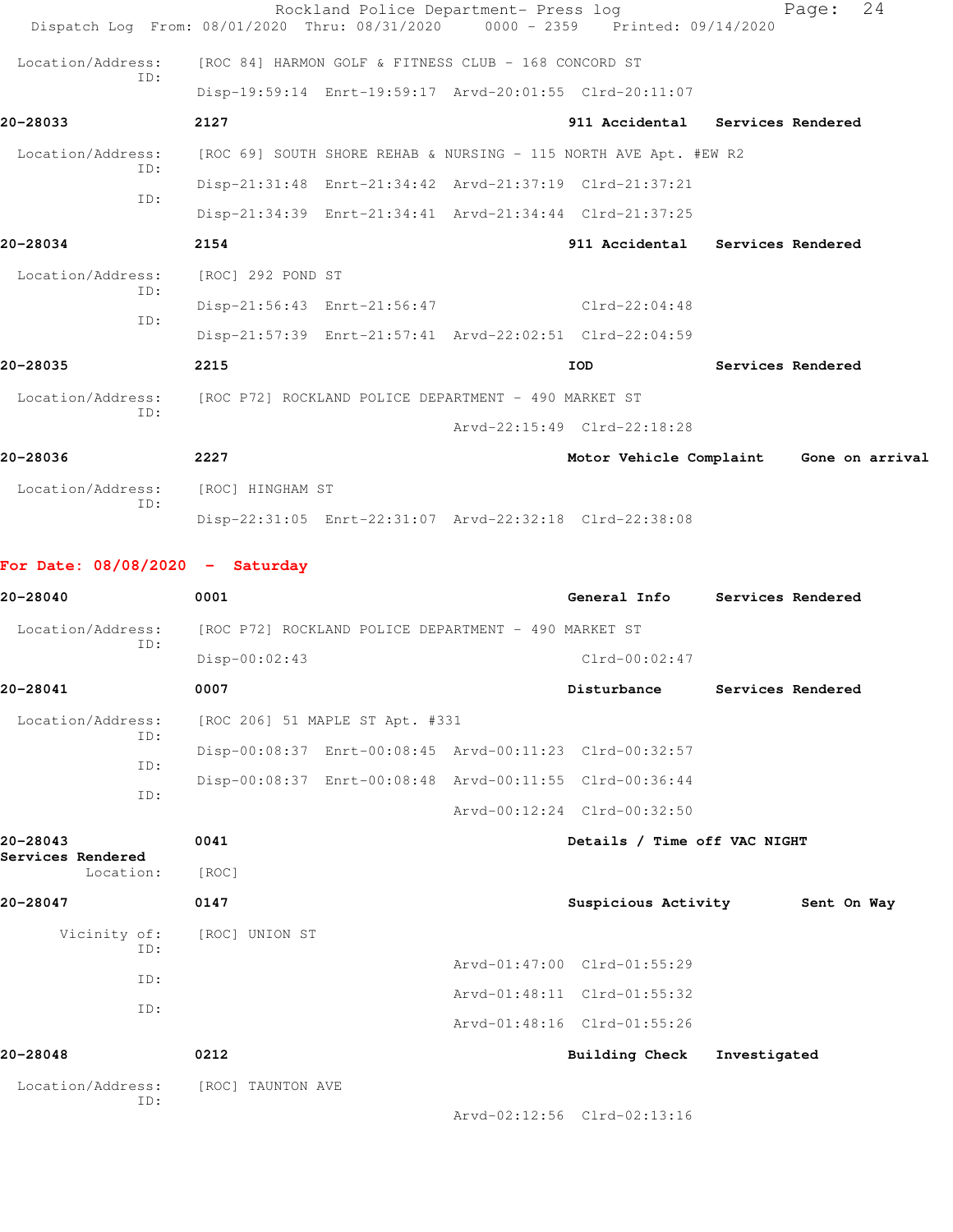Rockland Police Department- Press log Fage: 25 Dispatch Log From: 08/01/2020 Thru: 08/31/2020 0000 - 2359 Printed: 09/14/2020 **20-28051 0600 Building Check Building Checked/Secured** Location/Address: [ROC] UNION ST ID: Arvd-06:01:35 Clrd-06:20:25 **20-28053 0635 Building Check Investigated** Location/Address: [ROC] SPRING ST ID: Arvd-06:36:07 Clrd-07:07:23 **20-28062 0801 SHIFT ASSIGNMENTS Services Rendered** Location/Address: [ROC P72] ROCKLAND POLICE DEPARTMENT - 490 MARKET ST **20-28065 0829 911 Hang Up Investigated** Vicinity of: [ROC P46] DUNKIN DONUTS - 851 HINGHAM ST ID: Disp-08:29:49 Enrt-08:29:53 Arvd-08:37:03 Clrd-08:38:40 **20-28067 0844 911 Accidental Investigated** Location/Address: [ROC 70] WEBSTER PARK NURSING AND REHAB - 56 WEBSTER ST ID: Disp-08:46:06 Clrd-08:47:43 **20-28071 0914 Suspicious Activity Services Rendered** Location/Address: [ROC] WEST WATER ST ID: Disp-09:30:45 Enrt-09:31:45 Arvd-09:31:51 Clrd-09:46:07 **20-28077 1029 911 Accidental Investigated** Location/Address: [ROC] 240 SPRING ST ID: Disp-10:30:31 Enrt-10:31:02 Arvd-10:31:40 Clrd-10:33:07 **20-28082 1037 Sex offender or dissemination Services Rendered**  [ROC P72] ROCKLAND POLICE DEPARTMENT - 490 MARKET ST ID: Disp-10:41:46 Arvd-11:52:02 Clrd-12:13:36 **20-28088 1111 Assist Public Services Rendered** Location/Address: [ROC P72] ROCKLAND POLICE DEPARTMENT - 490 MARKET ST ID: Disp-11:13:47 Clrd-11:13:57 **20-28091 1125 ASSIST OTHER AGENCY Services Rendered** Location/Address: [ROC] 48 MILLBROOK DR ID: Disp-11:36:30 Arvd-11:37:12 Clrd-11:43:09 ID: Disp-11:43:16 Arvd-11:43:19 Clrd-11:55:06 **20-28094 1150 Identity Theft Services Rendered** Location/Address: [ROC] 38 WEST WATER ST ID: Disp-11:54:00 Clrd-11:54:11 **20-28096 1208 Assist Public Services Rendered** Location/Address: [ROC] 64 MONCRIEF RD ID: Disp-12:12:39 Arvd-12:12:47 Clrd-12:15:49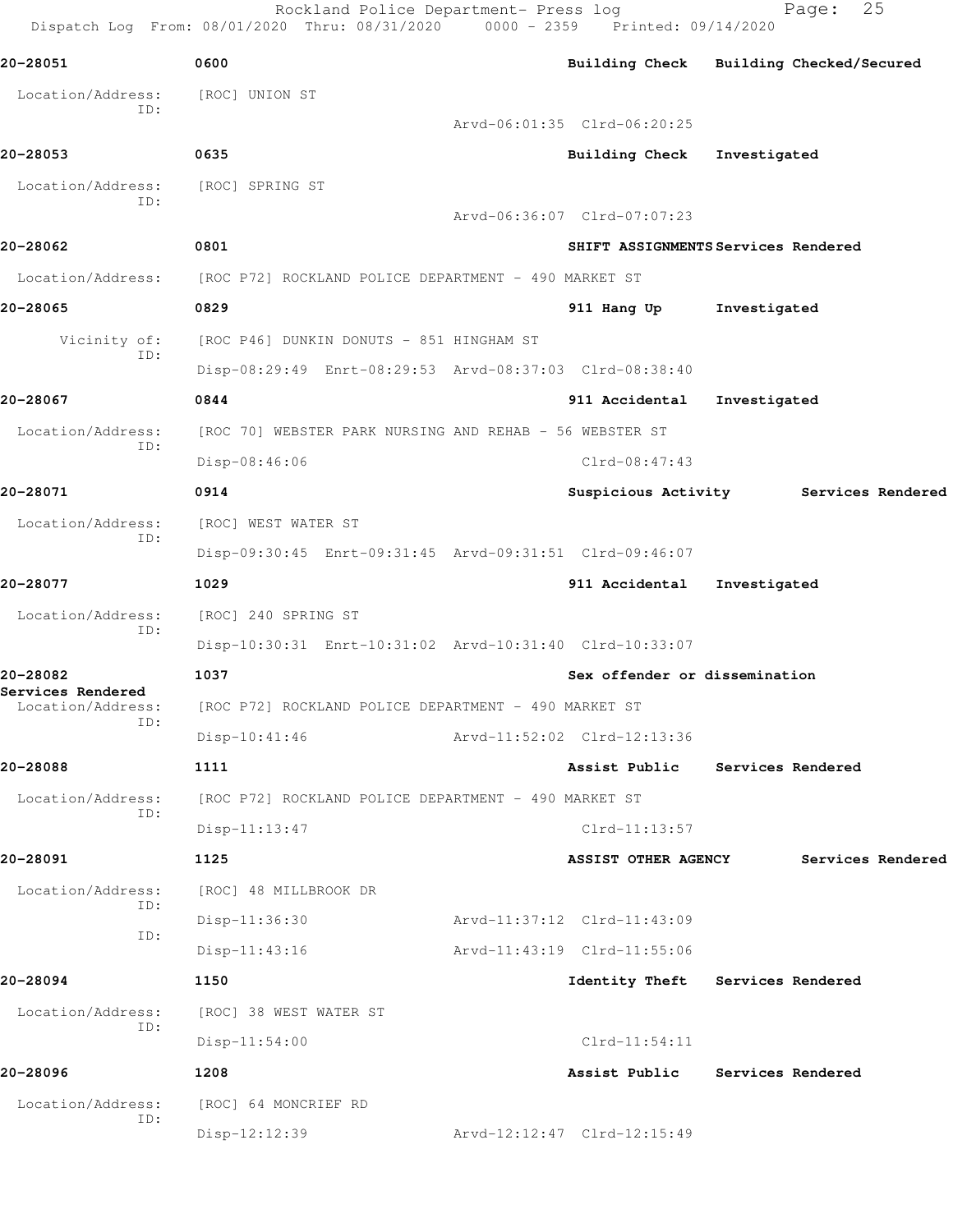|                                    | Rockland Police Department- Press log<br>Dispatch Log From: 08/01/2020 Thru: 08/31/2020 0000 - 2359 Printed: 09/14/2020 |                             | 26<br>Page:                             |
|------------------------------------|-------------------------------------------------------------------------------------------------------------------------|-----------------------------|-----------------------------------------|
| ID:                                |                                                                                                                         |                             |                                         |
|                                    | Disp-12:12:39                                                                                                           | Arvd-12:12:51 Clrd-12:15:51 |                                         |
| 20-28097                           | 1231                                                                                                                    | 911 Accidental              | Investigated                            |
| Location/Address:<br>ID:           | [ROC] 30 MILLBROOK DR                                                                                                   |                             |                                         |
| 20-28103                           | Disp-12:31:44 Enrt-12:32:26 Arvd-12:41:19 Clrd-12:46:13<br>1319                                                         |                             | 911 Accidental Services Rendered        |
|                                    |                                                                                                                         |                             |                                         |
| Location/Address:<br>ID:           | [ROC P62] CHINA PLAZA - 35 MARKET ST                                                                                    |                             |                                         |
| 20-28104                           | Disp-13:22:25 Enrt-13:22:35 Arvd-13:26:32 Clrd-13:28:41<br>1328                                                         |                             | 911 Accidental Services Rendered        |
|                                    |                                                                                                                         |                             |                                         |
| Location/Address:<br>ID:           | [ROC] 30 RESERVOIR PARK DR                                                                                              |                             |                                         |
| ID:                                | Disp-13:29:19 Enrt-13:31:17                                                                                             | Clrd-13:32:26               |                                         |
|                                    | Disp-13:32:22 Enrt-13:32:24 Arvd-13:38:16 Clrd-13:42:10                                                                 |                             |                                         |
| 20-28107                           | 1352                                                                                                                    | <b>BOLO</b>                 | Services Rendered                       |
| Location/Address:<br>ID:           | [ROC P72] ROCKLAND POLICE DEPARTMENT - 490 MARKET ST                                                                    |                             |                                         |
| ID:                                | Disp-13:53:28                                                                                                           | Arvd-13:53:41 Clrd-13:53:54 |                                         |
| ID:                                | $Disp-13:53:28$                                                                                                         | Arvd-13:53:46 Clrd-13:53:54 |                                         |
|                                    | $Disp-13:53:28$                                                                                                         | Arvd-13:53:50 Clrd-13:53:54 |                                         |
| 20-28113                           | 1451                                                                                                                    | 911 Hang Up                 | Investigated                            |
| Location/Address:<br>ID:           | [ROC] 48 BEAL CT                                                                                                        |                             |                                         |
|                                    | Disp-14:53:32 Enrt-14:53:37 Arvd-14:55:29 Clrd-14:55:44                                                                 |                             |                                         |
| 20-28116                           | 1525                                                                                                                    | Assist Public               | Services Rendered                       |
| Location/Address: [ROC] 46 BEAL CT |                                                                                                                         |                             |                                         |
| ID:                                | $Disp-15:28:10$                                                                                                         | Arvd-15:28:18 Clrd-15:52:14 |                                         |
| 20-28119                           | 1528                                                                                                                    |                             | Suspicious Activity Services Rendered   |
| Location/Address:                  | [ROC P100] LUKE'S LIQUORS - 167 MARKET ST                                                                               |                             |                                         |
| ID:                                | $Disp-15:34:22$                                                                                                         | Arvd-15:34:35 Clrd-15:35:38 |                                         |
| 20-28117                           | 1529                                                                                                                    |                             | 911 Accidental Services Rendered        |
| Location/Address:                  | [ROC] 7 FRANKLIN HUNT RD                                                                                                |                             |                                         |
| ID:                                | Disp-15:30:49 Enrt-15:31:07 Arvd-15:38:06 Clrd-15:39:52                                                                 |                             |                                         |
| 20-28124                           | 1600                                                                                                                    |                             | SHIFT ASSIGNMENTS Services Not Required |
| Location/Address:                  | [ROC P72] ROCKLAND POLICE DEPARTMENT - 490 MARKET ST                                                                    |                             |                                         |
| 20-28131                           | 1627                                                                                                                    | SUSPICIOUS Phone Calls      | Services Rendered                       |
| Location/Address:                  | [ROC] GONE GREEN ELECTRIC - 2 ROCKVIEW WAY                                                                              |                             |                                         |
| ID:                                | Disp-16:44:03 Enrt-16:50:01 Arvd-16:50:03 Clrd-17:02:30                                                                 |                             |                                         |
| 20-28134                           | 1707                                                                                                                    | General Info                | Services Not Required                   |
| Location/Address:                  | [ROC 69] SOUTH SHORE REHAB & NURSING - 115 NORTH AVE                                                                    |                             |                                         |
|                                    |                                                                                                                         |                             |                                         |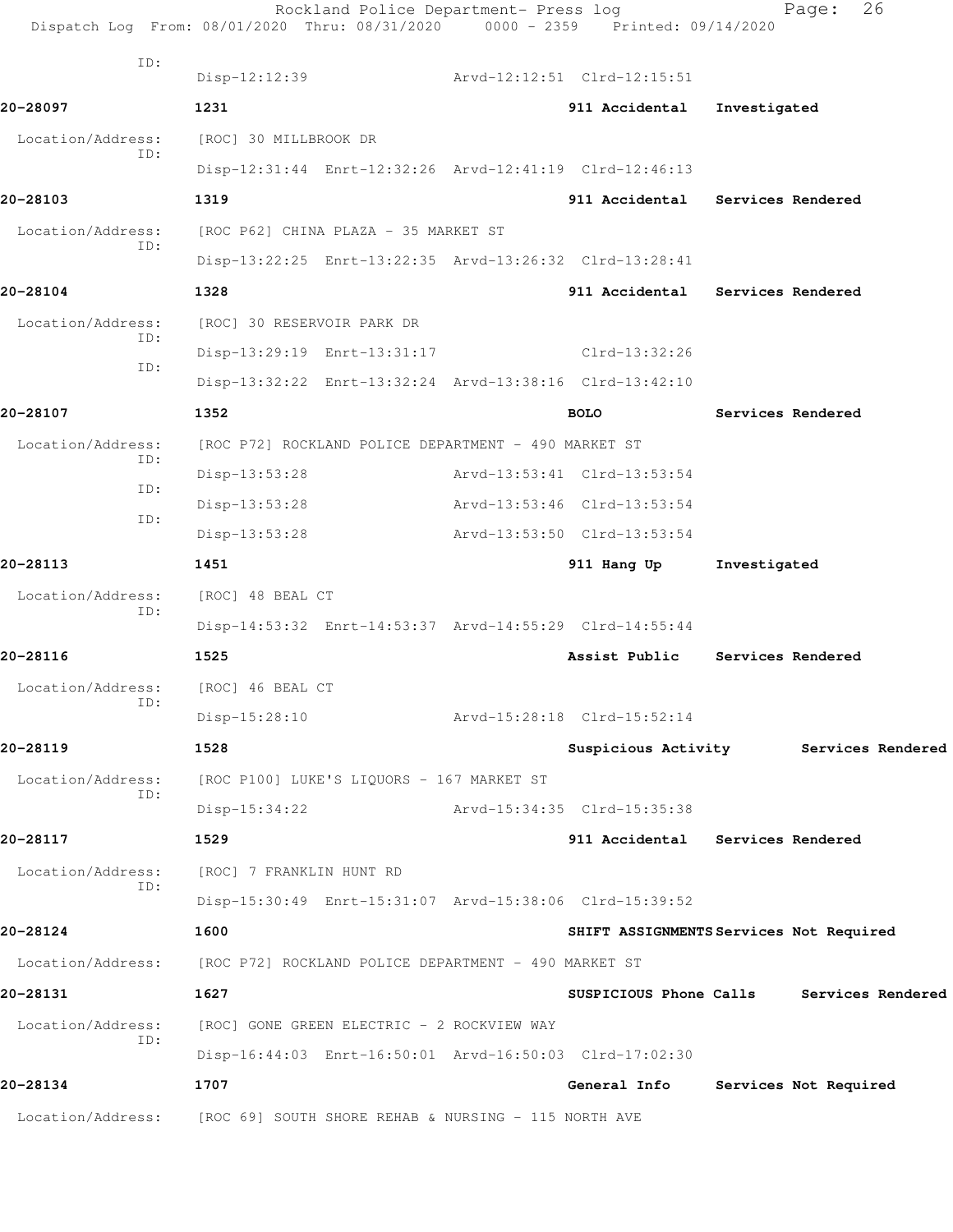| Dispatch Log From: 08/01/2020 Thru: 08/31/2020 0000 - 2359 Printed: 09/14/2020 |                                                        | Rockland Police Department- Press log  |                                                              |                | 27<br>Page:       |  |
|--------------------------------------------------------------------------------|--------------------------------------------------------|----------------------------------------|--------------------------------------------------------------|----------------|-------------------|--|
| 20-28138                                                                       | 1804                                                   |                                        | Larceny / Forgery/ Fraud                                     |                | Investigated      |  |
| Location/Address:                                                              |                                                        |                                        | [ROC 69] SOUTH SHORE REHAB & NURSING - 115 NORTH AVE Apt. #2 |                |                   |  |
| ID:                                                                            | Disp-18:05:57 Enrt-18:06:00                            |                                        | $Clrd-18:24:35$                                              |                |                   |  |
| 20-28144                                                                       | 1910                                                   |                                        | Follow-Up Investigation Could Not Locate                     |                |                   |  |
| Location/Address:<br>ID:                                                       | [ROC] 103 BROOKLINE WAY                                |                                        |                                                              |                |                   |  |
|                                                                                |                                                        |                                        | Disp-19:11:40 Enrt-19:11:43 Arvd-19:11:45 Clrd-19:32:00      |                |                   |  |
| ID:                                                                            |                                                        |                                        | Disp-19:11:50 Enrt-19:11:52 Arvd-19:11:54 Clrd-19:31:57      |                |                   |  |
| 20-28147                                                                       | 1929                                                   |                                        | Larceny / Forgery/ Fraud Services Rendered                   |                |                   |  |
| Location/Address:                                                              | [ROC 60] SPRING GATE APARTMENTS - 32 MARTHA DR Apt. #A |                                        |                                                              |                |                   |  |
| ID:                                                                            |                                                        |                                        | Disp-19:34:40 Enrt-19:34:49 Arvd-19:40:49 Clrd-19:48:29      |                |                   |  |
| ID:                                                                            |                                                        |                                        | Disp-19:34:45 Enrt-19:34:50 Arvd-19:48:07 Clrd-19:48:26      |                |                   |  |
| 20-28146                                                                       | 1931                                                   |                                        | <b>VACATION DAY</b>                                          |                | Services Rendered |  |
| Location:                                                                      | [ROC]                                                  |                                        |                                                              |                |                   |  |
| 20-28156                                                                       | 2054                                                   |                                        | Motor Vehicle Stop                                           |                | Arrest (s) Made   |  |
| Location/Address:                                                              | [ROC] 105 UNION ST                                     |                                        |                                                              |                |                   |  |
| ID:                                                                            |                                                        |                                        | Disp-20:54:40 Enrt-20:54:47 Arvd-20:55:15 Clrd-21:20:29      |                |                   |  |
| ID:                                                                            |                                                        |                                        | Disp-20:55:10 Enrt-20:55:12 Arvd-20:56:41 Clrd-21:09:23      |                |                   |  |
| ID:                                                                            | $Disp-21:17:26$                                        |                                        | $Clrd-21:17:31$                                              |                |                   |  |
| Refer To Summons:<br>Summons:                                                  | 20ROC-28156-AR<br>SOUZA, LUCAS                         |                                        |                                                              |                |                   |  |
| Address:<br>Age:                                                               | 103 GROVE ST Apt. #336 ROCKLAND, MA<br>18              |                                        |                                                              |                |                   |  |
| Charges:                                                                       | UNLICENSED OPERATION OF MV<br>MARKED LANES VIOLATION   |                                        |                                                              |                |                   |  |
| 20-28158                                                                       | 2108                                                   |                                        | Suspicious Activity                                          |                | Services Rendered |  |
| Location/Address:<br>ID:                                                       |                                                        | [ROC P51] DOUBLE TREE - 929 HINGHAM ST |                                                              |                |                   |  |
| ID:                                                                            |                                                        |                                        | Disp-21:09:23 Enrt-21:09:54 Arvd-21:11:46 Clrd-21:21:32      |                |                   |  |
|                                                                                |                                                        |                                        | Disp-21:09:23 Enrt-21:09:53 Arvd-21:11:43 Clrd-21:21:45      |                |                   |  |
| 20-28171                                                                       | 2240                                                   |                                        | Noise Complaint Services Rendered                            |                |                   |  |
| Location/Address:                                                              | [ROC] 204 REED ST                                      |                                        |                                                              |                |                   |  |
| ID:<br>ID:                                                                     |                                                        |                                        | Disp-22:40:55 Enrt-22:41:08 Arvd-22:45:21 Clrd-22:49:40      |                |                   |  |
|                                                                                |                                                        |                                        | Disp-22:41:13 Enrt-22:41:16 Arvd-22:45:19 Clrd-22:49:38      |                |                   |  |
| For Date: $08/09/2020 -$ Sunday                                                |                                                        |                                        |                                                              |                |                   |  |
| 20-28180                                                                       | 0005                                                   |                                        | General Info                                                 |                | Services Rendered |  |
| Location/Address:                                                              | [ROC P72] ROCKLAND POLICE DEPARTMENT - 490 MARKET ST   |                                        |                                                              |                |                   |  |
| ID:                                                                            | Disp-00:07:05                                          |                                        | $Clrd-00:07:10$                                              |                |                   |  |
| 20-28190                                                                       | 0120                                                   |                                        | Building Check                                               | Appears Secure |                   |  |

Location/Address: [ROC] HARTSUFF PARK - HINGHAM ST ID: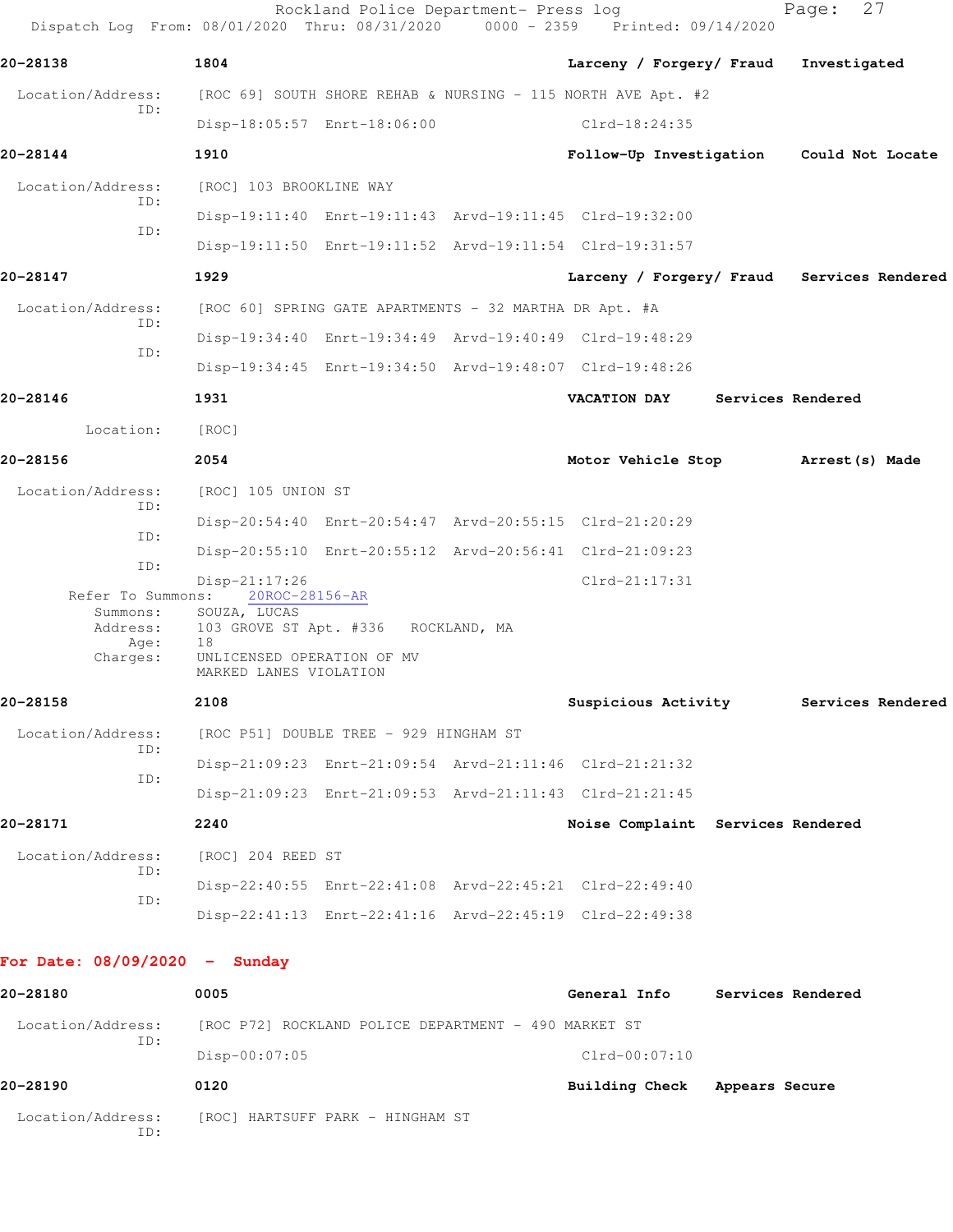Rockland Police Department- Press log entitled Page: 28

Dispatch Log From: 08/01/2020 Thru: 08/31/2020 0000 - 2359 Printed: 09/14/2020

Arvd-01:21:13 Clrd-01:21:32

| 20-28193             |            | 0239                                                 |                             | 911 Accidental Gone on arrival                          |                   |
|----------------------|------------|------------------------------------------------------|-----------------------------|---------------------------------------------------------|-------------------|
| Location/Address:    |            | [ROC] 44 MARKS ST                                    |                             |                                                         |                   |
|                      | ID:<br>ID: |                                                      |                             | Disp-02:41:31 Enrt-02:41:43 Arvd-02:43:38 Clrd-02:51:35 |                   |
|                      | ID:        |                                                      |                             | Disp-02:41:34 Enrt-02:41:43 Arvd-02:44:37 Clrd-02:51:35 |                   |
|                      |            | $Disp-02:44:11$                                      |                             | Arvd-02:44:18 Clrd-02:51:35                             |                   |
| 20-28194             |            | 0257                                                 |                             | Building Check Appears Secure                           |                   |
| Location/Address:    | ID:        | [ROC] HARTSUFF PARK - HINGHAM ST                     |                             |                                                         |                   |
|                      |            |                                                      |                             | Arvd-02:57:44 Clrd-02:58:04                             |                   |
| 20-28195             |            | 0306                                                 |                             | 911 Hang Up Services Rendered                           |                   |
| Location/Address:    | ID:        | [ROC 69] SOUTH SHORE REHAB & NURSING - 115 NORTH AVE |                             |                                                         |                   |
|                      |            | Disp-03:08:15                                        |                             | $Clrd-03:08:50$                                         |                   |
| 20-28197             |            | 0600                                                 |                             | Building Check Services Rendered                        |                   |
| Location/Address:    | ID:        | [ROC] UNION ST                                       |                             |                                                         |                   |
|                      |            |                                                      |                             | Arvd-06:01:39 Clrd-06:33:30                             |                   |
| 20-28202             |            | 0713                                                 |                             | Building Check Appears Secure                           |                   |
| Location/Address:    | ID:        | [ROC] HARTSUFF PARK - HINGHAM ST                     |                             |                                                         |                   |
|                      |            |                                                      | Arvd-07:13:49 Clrd-07:14:08 |                                                         |                   |
| 20-28205             |            | 0803                                                 |                             | Information Call No Action Required                     |                   |
| Location/Address:    |            | [ROC P72] ROCKLAND POLICE DEPARTMENT - 490 MARKET ST |                             |                                                         |                   |
| 20-28211             |            | 0939                                                 |                             | Building Check Appears Secure                           |                   |
| Location/Address:    | ID:        | [ROC] HINGHAM ST                                     |                             |                                                         |                   |
|                      |            |                                                      |                             | Arvd-09:40:24 Clrd-09:40:57                             |                   |
| 20-28215<br>Required |            | 1033                                                 |                             | Details / Time off                                      | No Action         |
| Location:            |            | [ROC]                                                |                             |                                                         |                   |
| 20-28216<br>Issued   |            | 1041                                                 |                             | <b>Traffic Enforcement</b>                              | Citation/Warning  |
| Location/Address:    | ID:        | [ROC] SPRING ST                                      |                             |                                                         |                   |
|                      |            |                                                      |                             | Arvd-10:41:00 Clrd-11:26:07                             |                   |
| 20-28217             |            | 1109                                                 |                             | Health & Welfare Check                                  | Cancelled Enroute |
| Location/Address:    |            | [ROC 154] 11 PACIFIC ST Apt. #2                      |                             |                                                         |                   |
| 20-28227             |            | 1203                                                 |                             | 911 Hang Up Services Rendered                           |                   |
| Location/Address:    | ID:        | [ROC] 54 NEVENS CIR                                  |                             |                                                         |                   |
|                      |            |                                                      |                             | Disp-12:04:43 Enrt-12:04:49 Arvd-12:09:16 Clrd-12:10:18 |                   |
| 20-28232             |            | 1239                                                 |                             | 911 Accidental Services Rendered                        |                   |
| Location/Address:    | ID:        | [ROC] 150 SPRING ST                                  |                             |                                                         |                   |
|                      |            | Disp-12:39:59                                        |                             | Arvd-12:43:28 Clrd-12:44:36                             |                   |
|                      |            |                                                      |                             |                                                         |                   |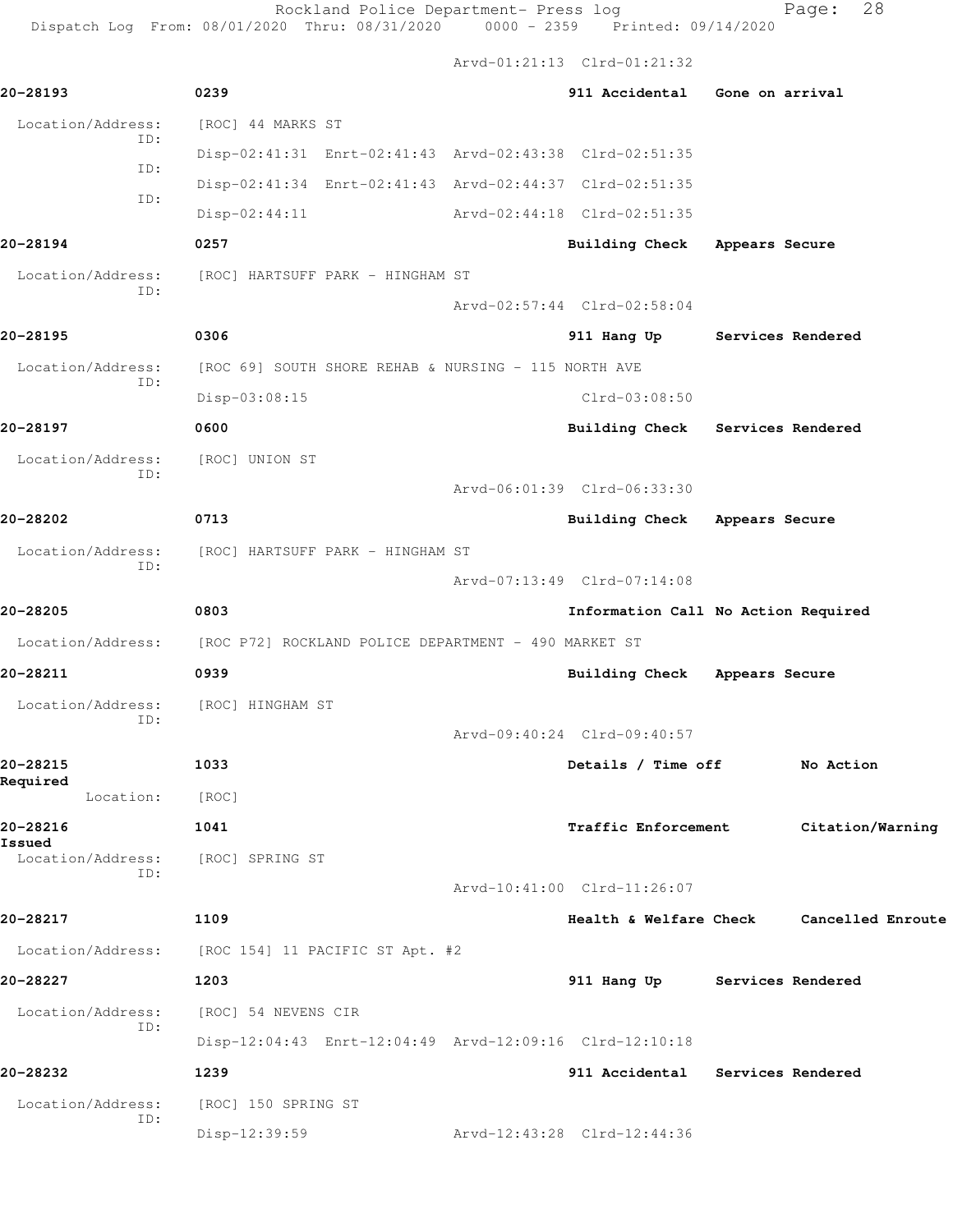Rockland Police Department- Press log Fage: 29 Dispatch Log From: 08/01/2020 Thru: 08/31/2020 0000 - 2359 Printed: 09/14/2020

**20-28241 1428 Details / Time off No Action Required**  Location: [ROC] **20-28243 1458 Building Check Appears Secure** Location/Address: [ROC] HARTSUFF PARK - HINGHAM ST ID: Arvd-14:59:33 Clrd-14:59:51 **20-28246 1503 911 Hang Up Appears Secure** Location/Address: [ROC] 88 POND ST ID: Disp-15:05:50 Enrt-15:05:58 Arvd-15:10:02 Clrd-15:18:05 **20-28261 1600 General Info Services Rendered** Location/Address: [ROC P72] ROCKLAND POLICE DEPARTMENT - 490 MARKET ST ID: Arvd-18:18:00 Clrd-18:25:58 **20-28251 1604 Animal Complaint Services Rendered** Location/Address: [ROC 104] 141 MARTHA DR Apt. #C ID: Disp-16:11:24 Arvd-16:15:06 Clrd-16:23:41 **20-28253 1614 Suspicious Activity Services Rendered** Location/Address: [ROC] BILL DELAHUNT PKWY ID: Disp-16:17:05 Arvd-16:23:14 Clrd-16:29:03 **20-28258 1800 Burglar Alarm Services Rendered** Location/Address: [ROC] 71 SUMMIT ST ID: Disp-18:01:43 Enrt-18:01:50 Arvd-18:04:21 Clrd-18:09:20 ID: Disp-18:01:46 Enrt-18:01:52 Arvd-18:04:35 Clrd-18:09:23 ID: Disp-18:03:53 Enrt-18:03:56 Arvd-18:04:54 Clrd-18:09:15 ID: Arvd-18:04:38 Clrd-18:09:18 **20-28265 1846 Disturbance Report Follows** Location/Address: [ROC] 376 EAST WATER ST ID: Disp-18:48:28 Enrt-18:48:33 Arvd-18:52:12 Clrd-19:16:21 ID: Disp-18:49:29 Enrt-18:49:32 Arvd-18:52:23 Clrd-19:16:25 ID: Disp-18:49:38 Enrt-18:49:54 Arvd-18:51:05 Clrd-19:16:29 ID: Disp-18:51:52 Enrt-18:51:55 Arvd-18:52:57 Clrd-18:50:00 ID: Disp-19:02:46 Clrd-19:16:18 Refer To Arrest: 20ROC-28265-AR Arrest: KOSONEN, STEVEN Address: 510 WEBSTER ST ROCKLAND, MA Age: 40 Charges: A&B ON FAMILY / HOUSEHOLD MEMBER DISTURBING THE PEACE **20-28267 1850 Assist Public Services Not Required** Location/Address: [ROC] 443 FOREST ST ID: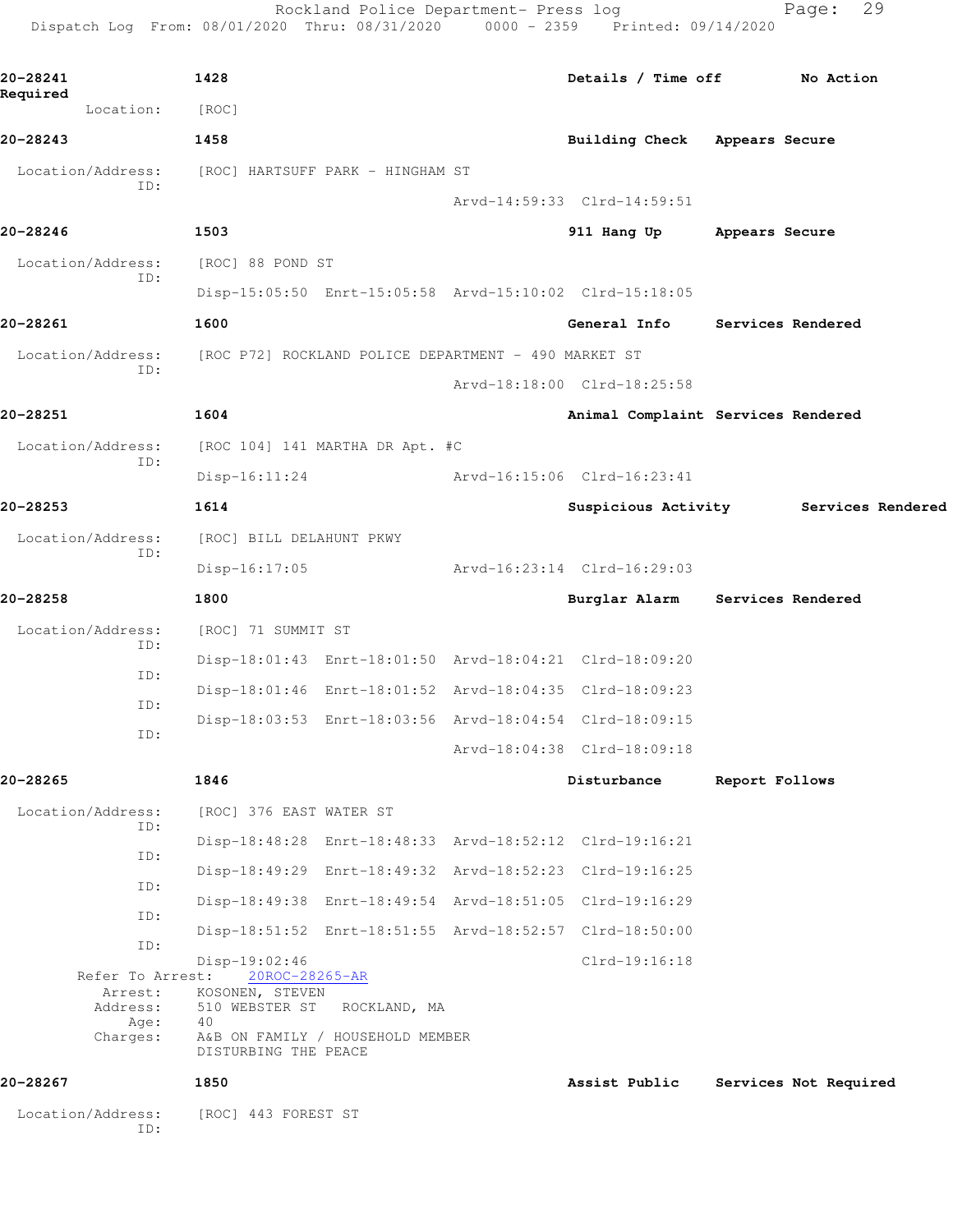Rockland Police Department- Press log entitled and Page: 30

Dispatch Log From: 08/01/2020 Thru: 08/31/2020 0000 - 2359 Printed: 09/14/2020

Arvd-18:50:00 Clrd-19:02:46

| 20-28274                           | 1942                                                    | Disturbance                              | Services Rendered |                          |
|------------------------------------|---------------------------------------------------------|------------------------------------------|-------------------|--------------------------|
| Location/Address:                  | [ROC P45] COMFORT INN - 850 HINGHAM ST Apt. #303        |                                          |                   |                          |
| ID:                                | Disp-19:43:04 Enrt-19:43:17 Arvd-19:47:42 Clrd-19:53:12 |                                          |                   |                          |
| ID:                                | Disp-19:43:22 Enrt-19:43:25 Arvd-19:49:04 Clrd-19:53:09 |                                          |                   |                          |
| 20-28276                           | 2000                                                    | Motor Vehicle Complaint                  |                   | Services Rendered        |
| Location/Address:                  | [ROC] 82 MARTHA DR Apt. #D                              |                                          |                   |                          |
| ID:<br>ID:                         | Disp-20:02:50 Enrt-20:04:44 Arvd-20:07:46 Clrd-20:27:51 |                                          |                   |                          |
|                                    | Disp-20:02:55 Enrt-20:04:44 Arvd-20:07:49 Clrd-20:27:56 |                                          |                   |                          |
| 20-28278                           | 2000                                                    | Details / Time off                       |                   | Services Rendered        |
| Location:                          | [ROC]                                                   |                                          |                   |                          |
| 20-28284                           | 2107                                                    | Burglar Alarm                            |                   | Building Checked/Secured |
| Location/Address:                  | [ROC P55] HOME DEPOT - 1149 HINGHAM ST                  |                                          |                   |                          |
| ID:                                |                                                         | Arvd-21:07:00 Clrd-21:21:45              |                   |                          |
| 20-28287                           | 2133                                                    | Burglar Alarm                            |                   | Building Checked/Secured |
| Location/Address:                  | [ROC P55] HOME DEPOT - 1149 HINGHAM ST                  |                                          |                   |                          |
| ID:<br>ID:                         | Disp-21:34:37 Enrt-21:34:41 Arvd-21:42:14 Clrd-22:12:12 |                                          |                   |                          |
| ID:                                | Disp-21:44:35 Enrt-21:44:39 Arvd-21:48:17 Clrd-22:12:06 |                                          |                   |                          |
|                                    | Disp-21:56:43                                           | Arvd-21:56:49 Clrd-22:12:16              |                   |                          |
| 20-28290                           | 2218                                                    | Animal Complaint No Service              |                   |                          |
| Location/Address:<br>ID:           | [ROC] 24 WILLIAMS ST                                    |                                          |                   |                          |
|                                    |                                                         | Arvd-22:19:19 Clrd-22:23:57              |                   |                          |
| 20-28293                           | 2252                                                    | Lockout                                  | Services Rendered |                          |
| ID:                                | Location/Address: [ROC] 321 UNION ST Apt. #2            |                                          |                   |                          |
|                                    | Disp-22:55:23                                           | Arvd-22:55:32 Clrd-23:03:46              |                   |                          |
| 20-28294                           | 2305                                                    | Disturbance                              | Investigated      |                          |
| Location/Address:<br>ID:           | [ROC P45] COMFORT INN - 850 HINGHAM ST                  |                                          |                   |                          |
|                                    | Disp-23:09:43 Enrt-23:09:48 Arvd-23:30:33 Clrd-23:30:54 |                                          |                   |                          |
| 20-28296                           | 2323                                                    | Building Check Services Rendered         |                   |                          |
| Location/Address:<br>ID:           | [ROC] HARTSUFF PARK - HINGHAM ST                        |                                          |                   |                          |
|                                    |                                                         | Arvd-23:27:02 Clrd-23:29:13              |                   |                          |
| 20-28297                           | 2328                                                    | Assault Offenses Taken/Referred to Other |                   |                          |
| Agency<br>Location/Address:<br>ID: | [ROC 138] 67 EAST WATER ST                              |                                          |                   |                          |
| ID:                                | Disp-23:29:23 Enrt-23:29:32 Arvd-23:32:30 Clrd-23:53:42 |                                          |                   |                          |
| ID:                                | Disp-23:29:26 Enrt-23:29:29 Arvd-23:32:58 Clrd-23:53:13 |                                          |                   |                          |
|                                    | Disp-23:29:43 Enrt-23:29:47 Arvd-23:32:12 Clrd-23:53:17 |                                          |                   |                          |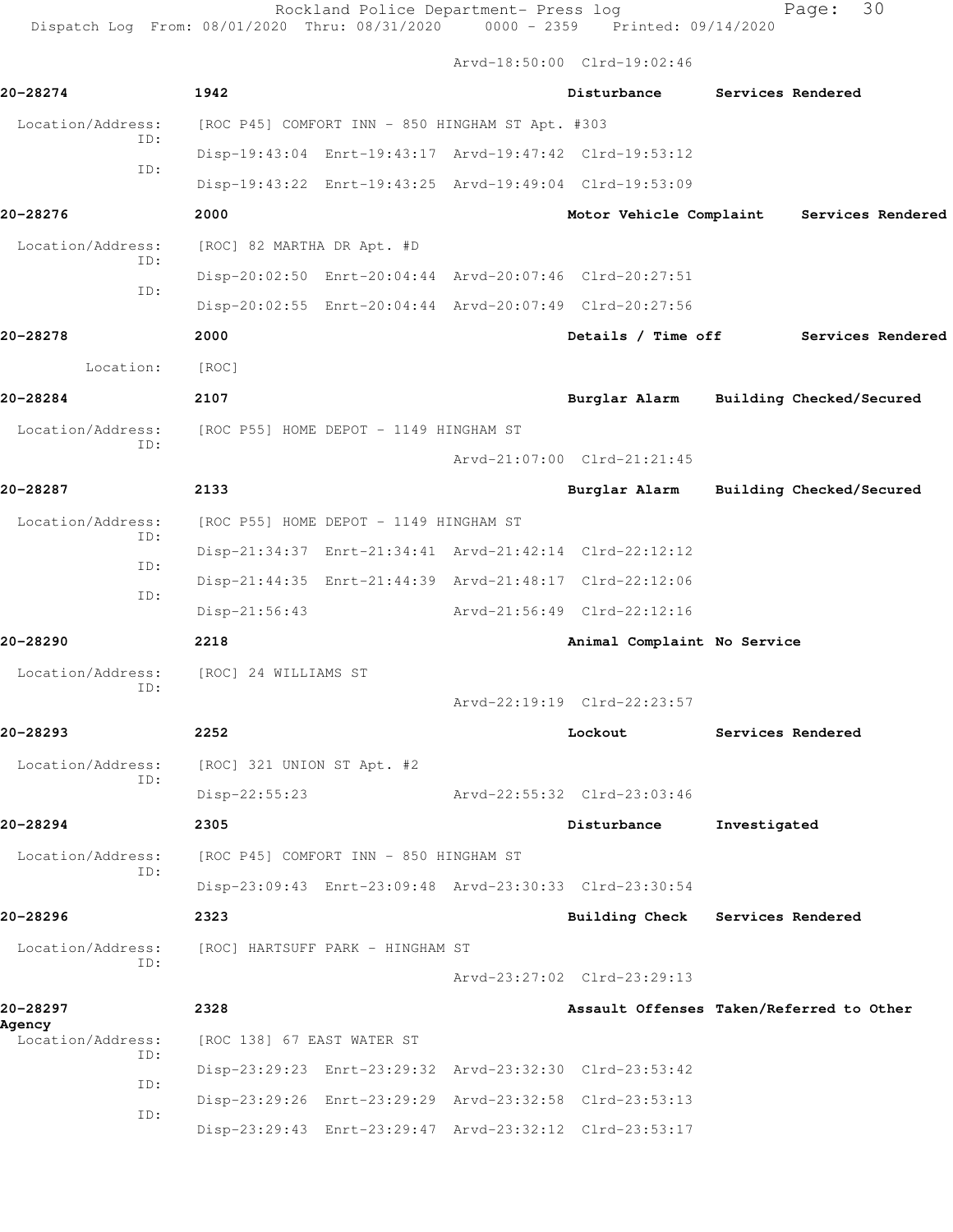Rockland Police Department- Press log entitled and Page: 31 Dispatch Log From: 08/01/2020 Thru: 08/31/2020 0000 - 2359 Printed: 09/14/2020 Refer To Summons: 20ROC-28297-AR Summons: MAHONEY, JOHN R Address: 65 GREENTREE LN Apt. #19 WEYMOUTH, MA Age: 29 Charges: A&B

## **For Date: 08/10/2020 - Monday**

| 20-28302                 | 0003                                                 |                             | General Info                     | No Service   |                                      |
|--------------------------|------------------------------------------------------|-----------------------------|----------------------------------|--------------|--------------------------------------|
| Location/Address:        | [ROC P72] ROCKLAND POLICE DEPARTMENT - 490 MARKET ST |                             |                                  |              |                                      |
| ID:                      | Disp-00:05:26                                        |                             | Clrd-00:05:33                    |              |                                      |
| 20-28305                 | 0017                                                 |                             |                                  |              | Details / Time off Services Rendered |
| Location:                | [ROC]                                                |                             |                                  |              |                                      |
| 20-28307                 | 0018                                                 |                             | Details / Time off               |              | Services Rendered                    |
| Location:                | [ROC]                                                |                             |                                  |              |                                      |
| 20-28308                 | 0027                                                 |                             | Follow-Up Investigation          |              | Investigated                         |
| Location/Address:        | [ROC P45] COMFORT INN - 850 HINGHAM ST               |                             |                                  |              |                                      |
| ID:                      | Disp-00:28:41                                        | Arvd-00:28:48 Clrd-00:35:37 |                                  |              |                                      |
| 20-28310                 | 0040                                                 |                             | Building Check Investigated      |              |                                      |
| Location/Address:<br>ID: | [ROC] TAUNTON AVE                                    |                             |                                  |              |                                      |
|                          |                                                      |                             | Arvd-00:41:07 Clrd-00:41:58      |              |                                      |
| 20-28311                 | 0056                                                 |                             | Building Check Services Rendered |              |                                      |
| Location/Address:<br>ID: | [ROC P55] HOME DEPOT - 1149 HINGHAM ST               |                             |                                  |              |                                      |
|                          |                                                      |                             | Arvd-00:56:51 Clrd-00:57:04      |              |                                      |
| 20-28314                 | 0220                                                 |                             | Building Check Investigated      |              |                                      |
| Location/Address:<br>ID: | [ROC] TAUNTON AVE                                    |                             |                                  |              |                                      |
|                          |                                                      |                             | Arvd-02:20:28 Clrd-02:20:44      |              |                                      |
| 20-28316                 | 0322                                                 |                             | Building Check Services Rendered |              |                                      |
| Location/Address:<br>ID: | [ROC P55] HOME DEPOT - 1149 HINGHAM ST               |                             |                                  |              |                                      |
|                          |                                                      |                             | Arvd-03:23:36 Clrd-03:23:43      |              |                                      |
| 20-28324                 | 0400                                                 |                             | <b>BOLO</b>                      |              | Services Rendered                    |
| Location/Address:<br>ID: | [ROC P72] ROCKLAND POLICE DEPARTMENT - 490 MARKET ST |                             |                                  |              |                                      |
|                          | Disp-06:02:27                                        |                             | $Clrd-06:03:35$                  |              |                                      |
| 20-28322                 | 0557                                                 |                             | <b>Building Check</b>            |              | Services Rendered                    |
| Location/Address:<br>ID: | [ROC] UNION ST                                       |                             |                                  |              |                                      |
|                          |                                                      |                             | Arvd-05:58:23 Clrd-06:11:17      |              |                                      |
| 20-28326                 | 0701                                                 |                             | Building Check                   | Investigated |                                      |
| Location/Address:<br>ID: | [ROC] TAUNTON AVE                                    |                             |                                  |              |                                      |
|                          |                                                      |                             | Arvd-07:01:31 Clrd-07:01:44      |              |                                      |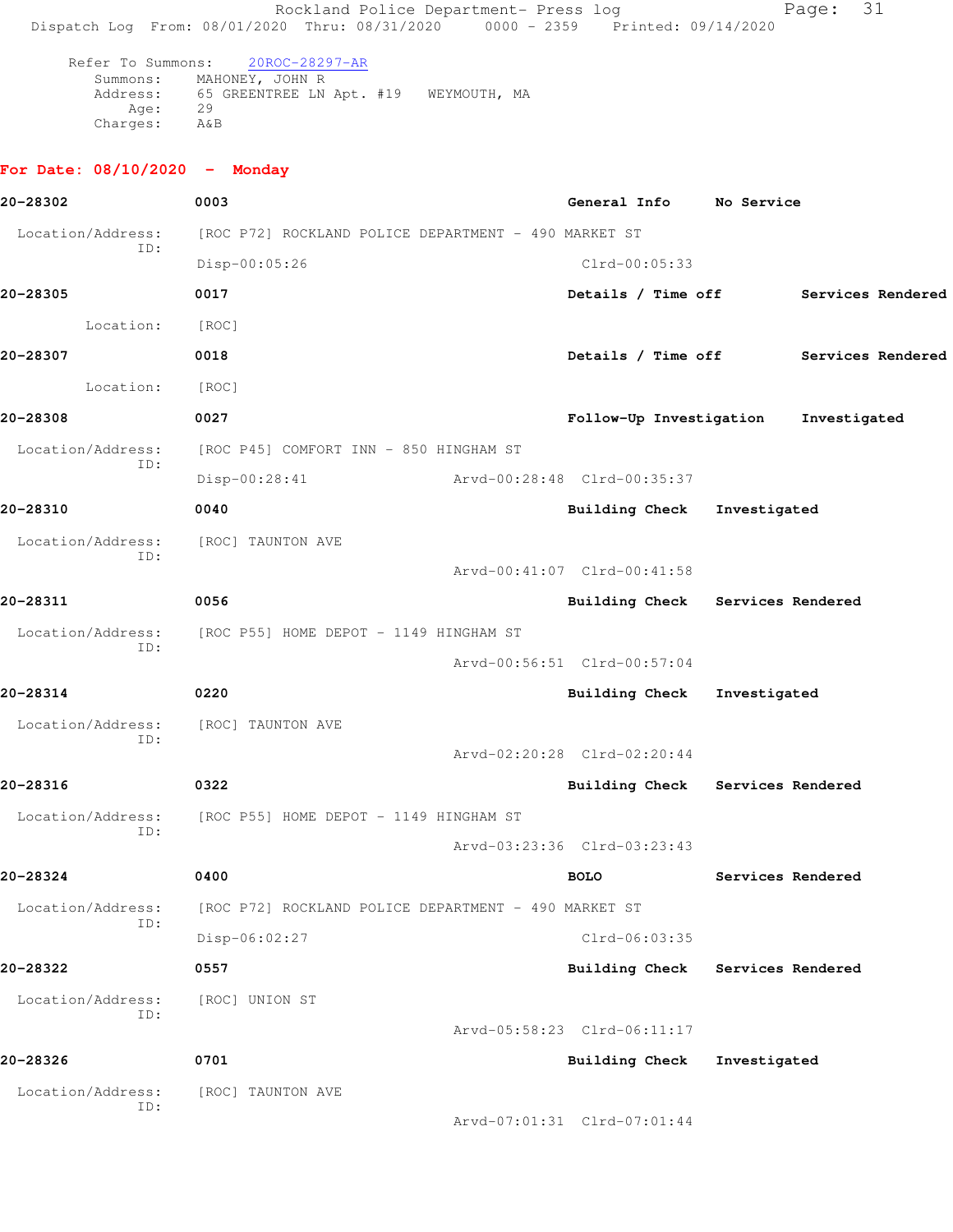|                                    | Rockland Police Department- Press log<br>Dispatch Log From: 08/01/2020 Thru: 08/31/2020 0000 - 2359 Printed: 09/14/2020 |                                  |              | 32<br>Page:       |
|------------------------------------|-------------------------------------------------------------------------------------------------------------------------|----------------------------------|--------------|-------------------|
| 20-28327                           | 0702                                                                                                                    | Building Check Services Rendered |              |                   |
| Location/Address:                  | [ROC] SPRING ST                                                                                                         |                                  |              |                   |
| ID:                                |                                                                                                                         | Arvd-07:02:28 Clrd-07:41:24      |              |                   |
| 20-28330                           | 0808                                                                                                                    | General Info Services Rendered   |              |                   |
| Location/Address:                  | [ROC P72] ROCKLAND POLICE DEPARTMENT - 490 MARKET ST                                                                    |                                  |              |                   |
| ID:                                |                                                                                                                         | Arvd-08:08:00 Clrd-08:13:11      |              |                   |
| 20-28332                           | 0856                                                                                                                    | Detail                           | No Service   |                   |
| Location/Address:<br>ID:           | [ROC P55] HOME DEPOT - 1149 HINGHAM ST                                                                                  |                                  |              |                   |
|                                    |                                                                                                                         | Arvd-08:56:00 Clrd-09:34:17      |              |                   |
| 20-28335                           | 0911                                                                                                                    | 911 Hang Up                      | Investigated |                   |
| Location/Address:<br>ID:           | [ROC] 30 RESERVOIR PARK DR                                                                                              |                                  |              |                   |
|                                    | Disp-09:18:17 Enrt-09:18:52 Arvd-09:22:03 Clrd-09:27:03                                                                 |                                  |              |                   |
| 20-28339                           | 0930                                                                                                                    | Prisioner Transport              |              | Services Rendered |
| Location/Address:                  | [HIN 1] HINGHAM COURT - 28 GEORGE WASHINGTON BLVD                                                                       |                                  |              |                   |
| ID:                                |                                                                                                                         | Arvd-09:30:00 Clrd-10:32:34      |              |                   |
| 20-28341                           | 0937                                                                                                                    | Motor Vehicle Stop               |              | Citation/Warning  |
| Issued<br>Location/Address:<br>ID: | [ROC] POND ST                                                                                                           |                                  |              |                   |
|                                    |                                                                                                                         | Arvd-09:37:00 Clrd-09:42:27      |              |                   |
| 20-28349                           | 1008                                                                                                                    | Assist Public Services Rendered  |              |                   |
| Location/Address:<br>ID:           | [ROC 206] 51 MAPLE ST                                                                                                   |                                  |              |                   |
|                                    |                                                                                                                         | Arvd-10:08:00 Clrd-10:53:12      |              |                   |
| 20-28353                           | 1028                                                                                                                    | Traffic Enforcement              |              | Services Rendered |
| Location/Address:<br>ID:           | [ROC] SPRING ST                                                                                                         |                                  |              |                   |
|                                    |                                                                                                                         | Arvd-10:29:18 Clrd-10:47:15      |              |                   |
| 20-28363                           | 1119                                                                                                                    | Details / Time off               |              | Services Rendered |
| Location:                          | [ROC]                                                                                                                   |                                  |              |                   |
| 20-28364                           | 1121                                                                                                                    | 911 Hang Up                      | Investigated |                   |
| Location/Address:                  | [ROC 39] 296 WEYMOUTH ST BUSINESS CONDOS - 296 WEYMOUTH ST                                                              |                                  |              |                   |
| ID:                                | Disp-11:22:17 Enrt-11:23:26 Arvd-11:29:26 Clrd-11:30:05                                                                 |                                  |              |                   |
| 20-28371                           | 1129                                                                                                                    | Trespassing Services Rendered    |              |                   |
| Location/Address:<br>ID:           | [ROC 17] ET. WRIGHT SHOE FACTORY - 379 LIBERTY ST                                                                       |                                  |              |                   |
|                                    |                                                                                                                         | Arvd-11:29:00 Clrd-12:09:22      |              |                   |
| 20-28370                           | 1139                                                                                                                    | Suspicious Activity              |              | Investigated      |
| Location/Address:<br>ID:           | [ROC] 61 FAIRVIEW ST                                                                                                    |                                  |              |                   |
| ID:                                | Disp-11:40:06 Enrt-11:40:09 Arvd-11:43:35 Clrd-11:53:31                                                                 |                                  |              |                   |
|                                    | Disp-11:40:14 Enrt-11:40:17 Arvd-11:43:39 Clrd-11:53:23                                                                 |                                  |              |                   |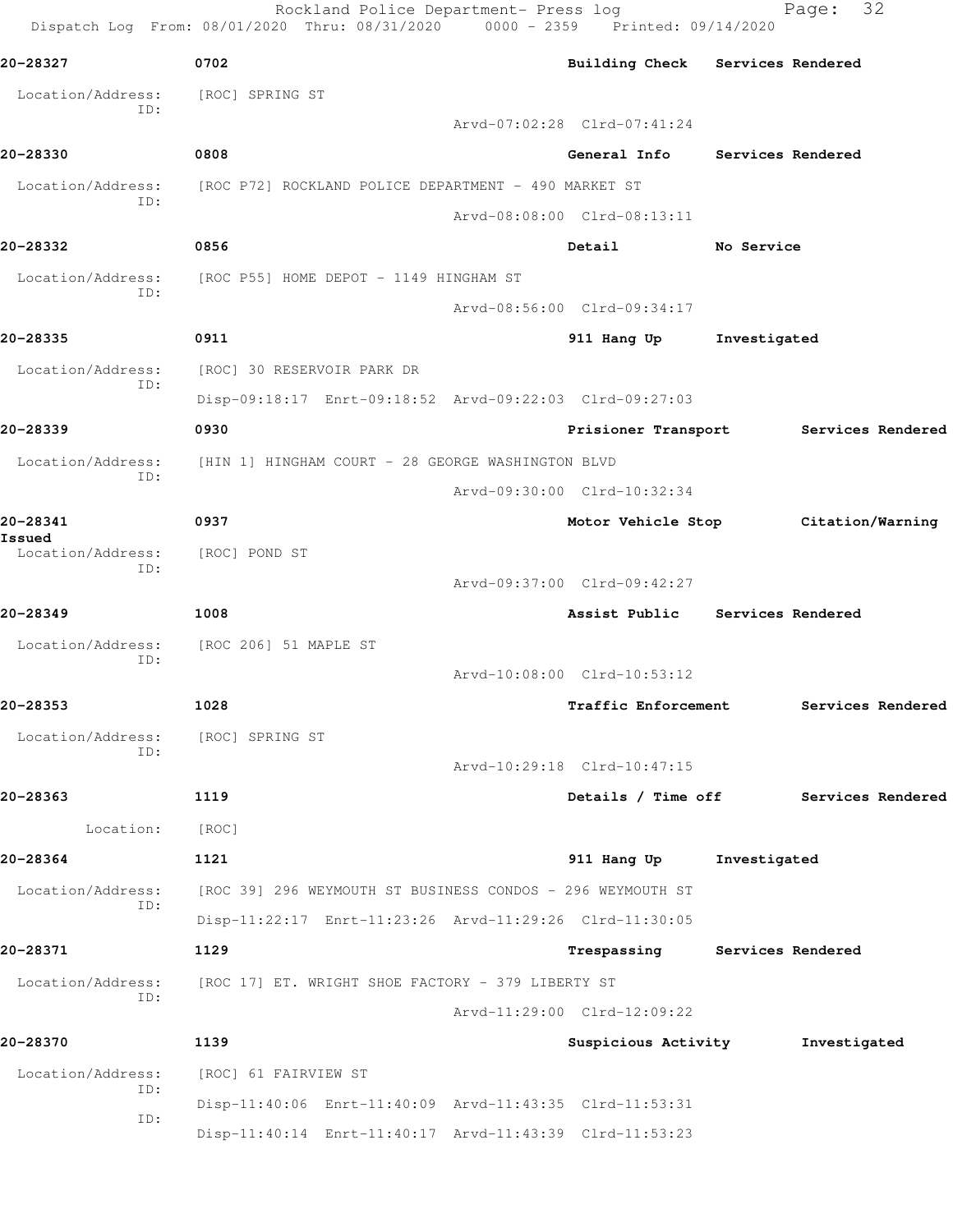|                             | Rockland Police Department- Press log<br>Dispatch Log From: 08/01/2020 Thru: 08/31/2020 0000 - 2359 Printed: 09/14/2020 |  |                               | Page:                                      | 33 |
|-----------------------------|-------------------------------------------------------------------------------------------------------------------------|--|-------------------------------|--------------------------------------------|----|
| ID:                         | Disp-11:44:03 Enrt-11:44:05 Arvd-11:44:34 Clrd-11:53:27                                                                 |  |                               |                                            |    |
| 20-28376                    | 1209                                                                                                                    |  | General Info                  | Gone on arrival                            |    |
| Location/Address:<br>ID:    | [ROC P72] ROCKLAND POLICE DEPARTMENT - 490 MARKET ST                                                                    |  |                               |                                            |    |
|                             |                                                                                                                         |  | Arvd-12:09:00 Clrd-12:15:42   |                                            |    |
| 20-28377                    | 1216                                                                                                                    |  |                               | Motor Vehicle Complaint Services Rendered  |    |
|                             | Location/Address: [ROC] 1030 HINGHAM ST                                                                                 |  |                               |                                            |    |
| ID:                         |                                                                                                                         |  | Arvd-12:16:00 Clrd-12:41:49   |                                            |    |
| 20-28384                    | 1249                                                                                                                    |  | 911 Accidental                | Investigated                               |    |
| Location/Address:           | [ROC P55] HOME DEPOT - 1149 HINGHAM ST                                                                                  |  |                               |                                            |    |
| ID:                         | Disp-12:50:42 Enrt-12:50:45                                                                                             |  | $Clrd-12:51:55$               |                                            |    |
| ID:                         | Disp-12:51:51 Enrt-12:51:57 Arvd-12:56:01 Clrd-12:57:39                                                                 |  |                               |                                            |    |
| 20-28388                    | 1344                                                                                                                    |  | Unwanted Party Report Follows |                                            |    |
| Location/Address:           | [ROC P47] BEST WESTERN - 909 HINGHAM ST                                                                                 |  |                               |                                            |    |
| ID:                         |                                                                                                                         |  | Arvd-13:44:00 Clrd-14:06:00   |                                            |    |
| ID:                         | Disp-13:49:41 Enrt-13:49:43 Arvd-13:49:46 Clrd-14:17:00                                                                 |  |                               |                                            |    |
| Refer To $P/C$ :<br>$P/C$ : | 20ROC-28388-AR<br>BRIGHAM, WILLIAM PAUL                                                                                 |  |                               |                                            |    |
| Address:<br>Age:            | 53 COPELAND ST QUINCY, MA<br>40                                                                                         |  |                               |                                            |    |
| Charges:                    | PROTECTIVE CUSTODY                                                                                                      |  |                               |                                            |    |
| 20-28390                    | 1348                                                                                                                    |  | 911 Hang Up                   | Investigated                               |    |
| Location/Address:<br>ID:    | [ROC] RAIDERS PROP - 1001 HINGHAM ST                                                                                    |  |                               |                                            |    |
|                             | Disp-13:52:55 Enrt-13:52:59 Arvd-13:56:55 Clrd-13:57:42                                                                 |  |                               |                                            |    |
| 20-28391                    | 1403                                                                                                                    |  |                               | Follow-Up Investigation Services Rendered  |    |
| Location/Address:<br>ID:    | [ROC] 24 WILLIAMS ST                                                                                                    |  |                               |                                            |    |
|                             |                                                                                                                         |  | Arvd-14:03:00 Clrd-14:07:22   |                                            |    |
| 20-28394                    | 1421                                                                                                                    |  |                               | General Incident Services Rendered         |    |
| Location/Address:<br>ID:    | [ROC] 294 HOWARD ST                                                                                                     |  |                               |                                            |    |
|                             |                                                                                                                         |  | Arvd-14:21:00 Clrd-14:36:58   |                                            |    |
| 20-28395                    | 1422                                                                                                                    |  |                               | MVA Property Damage Only Services Rendered |    |
| Location/Address:<br>ID:    | [ROC 80] AAA ROCKLAND BRANCH - 900 HINGHAM ST                                                                           |  |                               |                                            |    |
|                             |                                                                                                                         |  | Arvd-14:40:00 Clrd-14:48:24   |                                            |    |
| 20-28398                    | 1458                                                                                                                    |  |                               | General Incident Services Rendered         |    |
| Location/Address:<br>TD:    | [ROC] 294 HOWARD ST                                                                                                     |  |                               |                                            |    |
|                             |                                                                                                                         |  | Arvd-14:58:00 Clrd-15:02:30   |                                            |    |
| 20-28410                    | 1600                                                                                                                    |  |                               | SHIFT ASSIGNMENTS Services Rendered        |    |
| Location/Address:           | [ROC P72] ROCKLAND POLICE DEPARTMENT - 490 MARKET ST                                                                    |  |                               |                                            |    |
| 20-28409                    | 1605                                                                                                                    |  | Harassment                    | Report Follows                             |    |
|                             |                                                                                                                         |  |                               |                                            |    |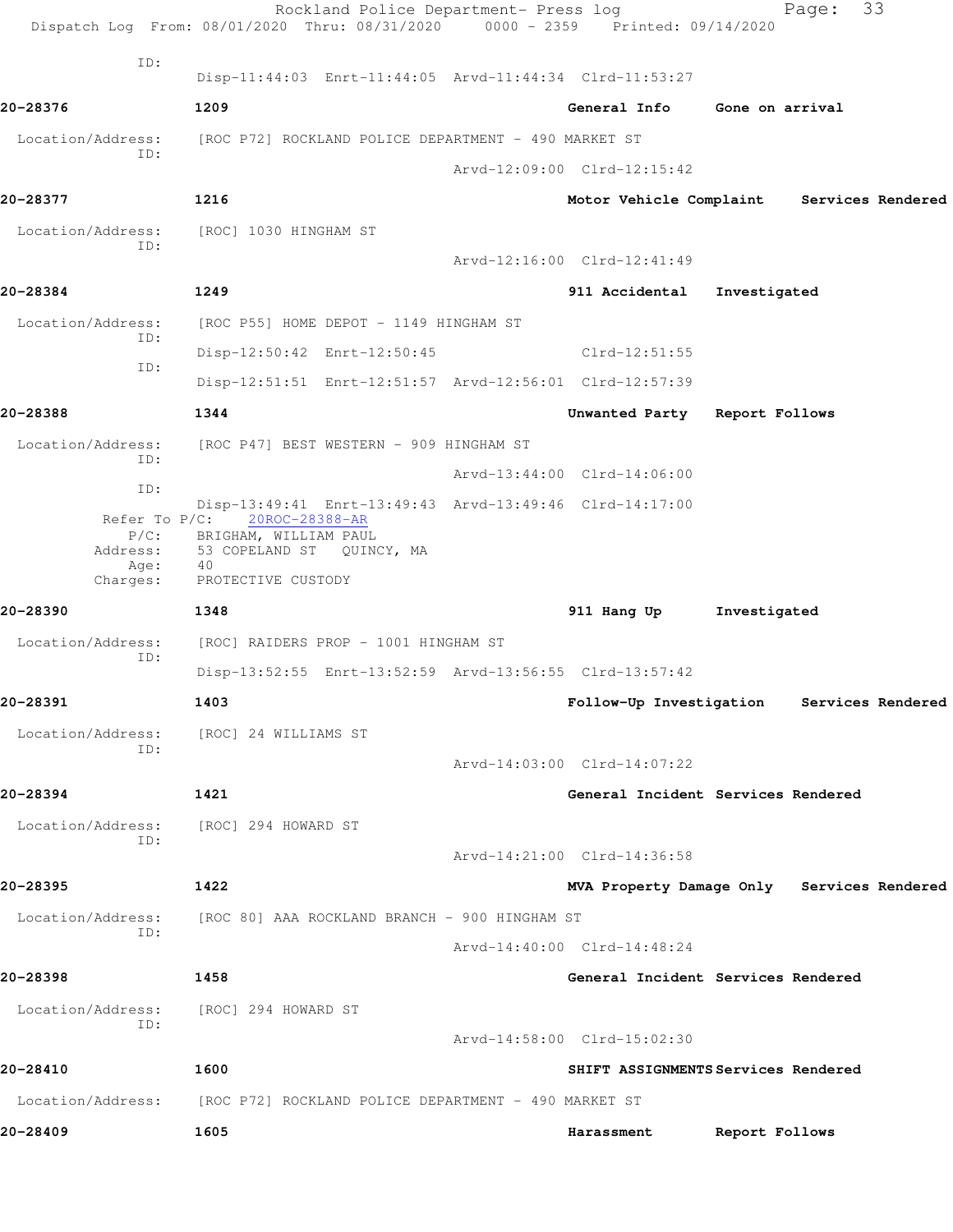Rockland Police Department- Press log Fage: 34 Dispatch Log From: 08/01/2020 Thru: 08/31/2020 0000 - 2359 Printed: 09/14/2020 Location/Address: [ROC] 294 HOWARD ST ID: Disp-16:06:44 Enrt-16:06:58 Arvd-16:12:07 Clrd-16:32:25 ID: Disp-16:06:44 Enrt-16:07:01 Arvd-16:12:25 Clrd-16:32:59 Refer To Summons: Summons: MARLINO, TIA Address: 296 HOWARD ST ROCKLAND, MA Age: 26<br>Charges: HA HARASSMENT PREVENTION ORDER, VIOLATE **20-28411 1616 Follow-Up Investigation Services Rendered** Location/Address: [ROC 206] 51 MAPLE ST ID: Arvd-16:16:00 Clrd-16:31:43 **20-28429 1620 Larceny / Forgery/ Fraud Unfounded** Location/Address: [ROC 206] 51 MAPLE ST ID: Disp-18:43:33 Enrt-18:43:33 Arvd-18:45:00 Clrd-18:45:03 **20-28418 1646 Larceny / Forgery/ Fraud Services Rendered** Location/Address: [ROC 70] WEBSTER PARK NURSING AND REHAB - 56 WEBSTER ST ID: Disp-16:51:27 Enrt-16:51:43 Arvd-16:51:45 Clrd-16:52:01 **20-28426 1815 Prisoner Information No Action Required**  [ROC P72] ROCKLAND POLICE DEPARTMENT - 490 MARKET ST ID: Disp-18:17:42 Clrd-18:20:45 **20-28434 1941 Motor Vehicle Stop Sent On Way** Location/Address: [ROC] 275 SPRING ST ID: Arvd-19:41:00 Clrd-19:42:17 ID: Disp-19:42:22 Arvd-19:42:25 Clrd-19:47:14 **20-28440 2106 Health & Welfare Check Services Rendered** Location/Address: [ROC] 5 UNION ST ID: Disp-21:08:17 Enrt-21:09:06 Arvd-21:13:58 Clrd-21:15:07 **20-28441 2109 911 Accidental Services Rendered** Location/Address: [ROC P68] AL PRIME - 104 MARKET ST ID: Disp-21:10:39 Enrt-21:11:22 Arvd-21:16:41 Clrd-21:16:48 **20-28444 2140 Details / Time off Services Rendered** Location: [ROC] **For Date: 08/11/2020 - Tuesday 20-28452 0000 SHIFT ASSIGNMENTS No Service** Location/Address: [ROC P72] ROCKLAND POLICE DEPARTMENT - 490 MARKET ST ID: Arvd-00:00:00 Clrd-00:02:02 **20-28454 0015 Details / Time off 1 HOUR COMP No Service**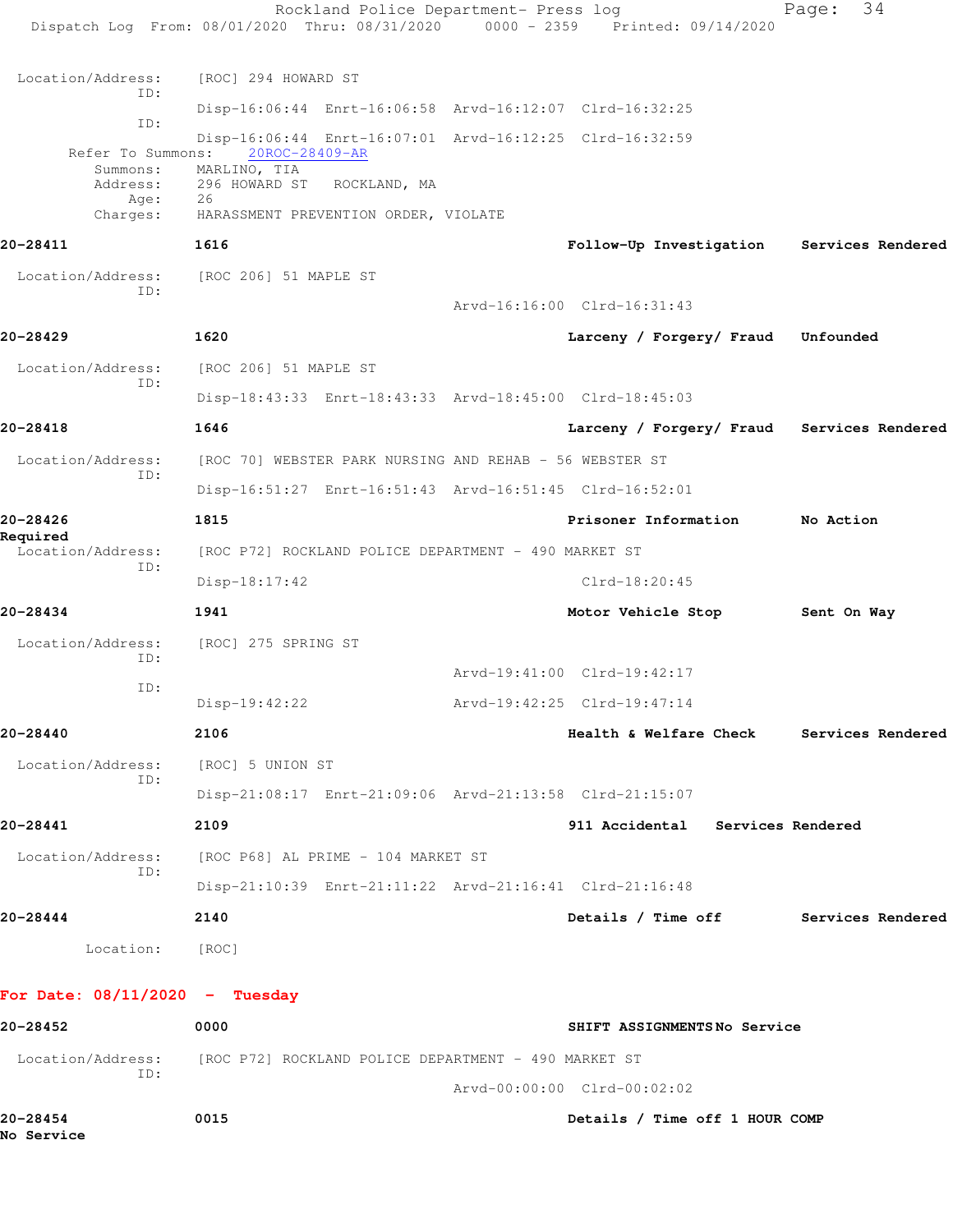|                          | Rockland Police Department- Press log<br>Dispatch Log From: 08/01/2020 Thru: 08/31/2020 0000 - 2359 Printed: 09/14/2020 |                                    |                | 35<br>Page:              |
|--------------------------|-------------------------------------------------------------------------------------------------------------------------|------------------------------------|----------------|--------------------------|
| Location:                | [ROC]                                                                                                                   |                                    |                |                          |
| 20-28455                 | 0023                                                                                                                    | Details / Time off No Service      |                |                          |
| Location:                | [ROC]                                                                                                                   |                                    |                |                          |
| 20-28457                 | 0033                                                                                                                    | Details / Time off No Service      |                |                          |
| Location:                | [ROC]                                                                                                                   |                                    |                |                          |
| 20-28459                 | 0042                                                                                                                    | Building Check Investigated        |                |                          |
| Location/Address:<br>ID: | [ROC] TAUNTON AVE                                                                                                       |                                    |                |                          |
|                          |                                                                                                                         | Arvd-00:43:04 Clrd-00:43:13        |                |                          |
| 20-28460                 | 0043                                                                                                                    | Details / Time off No Service      |                |                          |
| Location:                | [ROC]                                                                                                                   |                                    |                |                          |
| 20-28463                 | 0205                                                                                                                    | <b>BOLO</b>                        | No Service     |                          |
| Location/Address:<br>ID: | [ROC P72] ROCKLAND POLICE DEPARTMENT - 490 MARKET ST                                                                    |                                    |                |                          |
|                          |                                                                                                                         | Arvd-02:05:19 Clrd-02:15:30        |                |                          |
| 20-28464                 | 0237                                                                                                                    | <b>Building Check</b>              | Investigated   |                          |
| Location/Address:<br>ID: | [ROC] TAUNTON AVE                                                                                                       |                                    |                |                          |
| 20-28468                 |                                                                                                                         | Arvd-02:38:12 Clrd-02:38:20        |                |                          |
| Location/Address:        | 0553<br>[ROC] UNION ST                                                                                                  | Building Check Services Rendered   |                |                          |
| ID:                      |                                                                                                                         | Arvd-05:55:05 Clrd-06:02:16        |                |                          |
| 20-28469                 | 0559                                                                                                                    | Suspicious Activity Mo Service     |                |                          |
| Location/Address:        | [ROC] 433 UNION ST                                                                                                      |                                    |                |                          |
| ID:                      |                                                                                                                         | Arvd-05:59:00 Clrd-06:02:32        |                |                          |
| ID:                      | Disp-06:02:16 Enrt-06:02:21 Arvd-06:02:23 Clrd-06:30:41                                                                 |                                    |                |                          |
| 20-28476                 | 0802                                                                                                                    | Burglar Alarm                      |                | Building Checked/Secured |
| Location/Address:        | [ROC 260] SOUTH SHORE HOSPICE - 30 RESERVOIR PARK DR                                                                    |                                    |                |                          |
| ID:                      | Disp-08:09:25 Enrt-08:09:27 Arvd-08:15:16 Clrd-08:24:15                                                                 |                                    |                |                          |
| 20-28477                 | 0820                                                                                                                    | Harassment                         |                | Services Rendered        |
| Location/Address:        | [ROC 206] 51 MAPLE ST Apt. #119                                                                                         |                                    |                |                          |
| 20-28478                 | 0831                                                                                                                    | Animal Complaint Services Rendered |                |                          |
| Location/Address:<br>ID: | [ROC] 102 GARDEN TER                                                                                                    |                                    |                |                          |
|                          |                                                                                                                         | Arvd-08:31:00 Clrd-08:39:33        |                |                          |
| 20-28481                 | 0904                                                                                                                    | Police Information                 |                | Services Rendered        |
| Location/Address:<br>ID: | [ROC P72] ROCKLAND POLICE DEPARTMENT - 490 MARKET ST                                                                    |                                    |                |                          |
|                          | $Disp-09:07:01$                                                                                                         | Arvd-09:10:21 Clrd-09:10:30        |                |                          |
| 20-28494                 | 1000                                                                                                                    | IOD                                | Report Follows |                          |
| Location/Address:        | [ROC P72] ROCKLAND POLICE DEPARTMENT - 490 MARKET ST                                                                    |                                    |                |                          |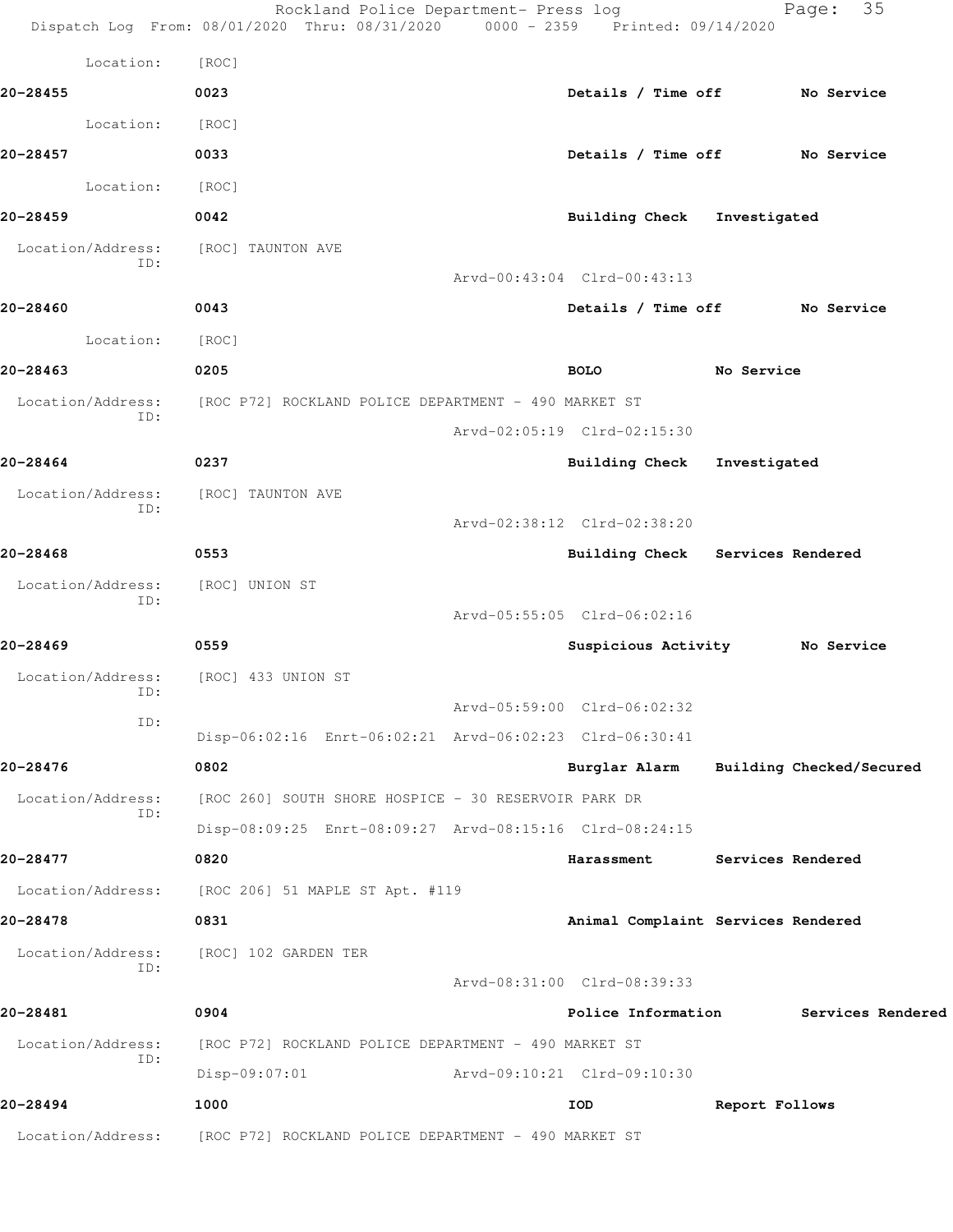|                          | Rockland Police Department- Press log<br>Dispatch Log From: 08/01/2020 Thru: 08/31/2020 0000 - 2359 Printed: 09/14/2020 |                                            |                    | Page: | 36                |  |  |
|--------------------------|-------------------------------------------------------------------------------------------------------------------------|--------------------------------------------|--------------------|-------|-------------------|--|--|
| ID:                      |                                                                                                                         | Arvd-10:00:00 Clrd-10:03:43                |                    |       |                   |  |  |
| 20-28499                 | 1020                                                                                                                    | Time off Services Rendered                 |                    |       |                   |  |  |
| Location:                | [ROC]                                                                                                                   |                                            |                    |       |                   |  |  |
| 20-28500                 | 1022                                                                                                                    | Details                                    | Services Rendered  |       |                   |  |  |
| Location:                |                                                                                                                         |                                            |                    |       |                   |  |  |
| 20-28502                 | [ROC]<br>1030                                                                                                           |                                            |                    |       |                   |  |  |
|                          |                                                                                                                         | Traffic Enforcement Services Rendered      |                    |       |                   |  |  |
| Location/Address:<br>ID: | [ROC] SPRING ST                                                                                                         | Arvd-10:32:09 Clrd-10:46:57                |                    |       |                   |  |  |
| 20-28512                 | 1143                                                                                                                    |                                            |                    |       |                   |  |  |
|                          |                                                                                                                         | <b>TIME OFF</b>                            | No Action Required |       |                   |  |  |
| Location/Address:<br>ID: | [ROC P72] ROCKLAND POLICE DEPARTMENT - 490 MARKET ST                                                                    |                                            |                    |       |                   |  |  |
|                          |                                                                                                                         | Arvd-11:43:52 Clrd-11:45:55                |                    |       |                   |  |  |
| 20-28516                 | 1156                                                                                                                    | Threats                                    | Services Rendered  |       |                   |  |  |
| Location/Address:<br>ID: | [ROC 138] 67 EAST WATER ST                                                                                              |                                            |                    |       |                   |  |  |
| ID:                      | Disp-11:59:28 Enrt-11:59:31 Arvd-12:02:30 Clrd-12:06:08                                                                 |                                            |                    |       |                   |  |  |
|                          | Disp-12:00:38 Enrt-12:00:49 Arvd-12:02:31 Clrd-12:06:37                                                                 |                                            |                    |       |                   |  |  |
| 20-28523                 | 1256                                                                                                                    | Assist Fire Department                     |                    |       | Services Rendered |  |  |
| Location/Address:<br>ID: | [ROC] 155 EAST WATER ST                                                                                                 |                                            |                    |       |                   |  |  |
|                          |                                                                                                                         | Arvd-12:56:00 Clrd-13:02:04                |                    |       |                   |  |  |
| 20-28527                 | 1331                                                                                                                    | Lost/Found Property                        |                    |       | Services Rendered |  |  |
|                          | Location: [ROC] HARTSUFF PARK                                                                                           |                                            |                    |       |                   |  |  |
| 20-28533                 | 1403                                                                                                                    | 911 Accidental                             | Investigated       |       |                   |  |  |
| Location/Address:<br>ID: | [ROC] 13 ROBIN LN                                                                                                       |                                            |                    |       |                   |  |  |
|                          | Disp-14:04:05 Enrt-14:04:07                                                                                             | Clrd-14:13:59                              |                    |       |                   |  |  |
| 20-28534                 | 1406                                                                                                                    | VACATION DAY Services Rendered             |                    |       |                   |  |  |
| Location: [ROC]          |                                                                                                                         |                                            |                    |       |                   |  |  |
| 20-28539                 | 1453                                                                                                                    | Larceny / Forgery/ Fraud Services Rendered |                    |       |                   |  |  |
|                          | Location: [ROC] HARMON GOLF COURSE                                                                                      |                                            |                    |       |                   |  |  |
| 20-28544                 | 1537                                                                                                                    | NEW DIRECTED PATROLS                       |                    |       | Services Rendered |  |  |
|                          | Location/Address: [ROC] 477 UNION ST                                                                                    |                                            |                    |       |                   |  |  |
| 20-28551                 | 1600                                                                                                                    | SHIFT ASSIGNMENTS Services Rendered        |                    |       |                   |  |  |
|                          | Location/Address: [ROC P72] ROCKLAND POLICE DEPARTMENT - 490 MARKET ST                                                  |                                            |                    |       |                   |  |  |
| 20-28552<br>1623         |                                                                                                                         | COMP TIME Services Rendered                |                    |       |                   |  |  |
| Location: [ROC]          |                                                                                                                         |                                            |                    |       |                   |  |  |
| 20-28553                 | 1631                                                                                                                    | Neighbor Disturbance Peace Restored        |                    |       |                   |  |  |
| Location/Address:<br>ID: | [ROC] 294 HOWARD ST                                                                                                     |                                            |                    |       |                   |  |  |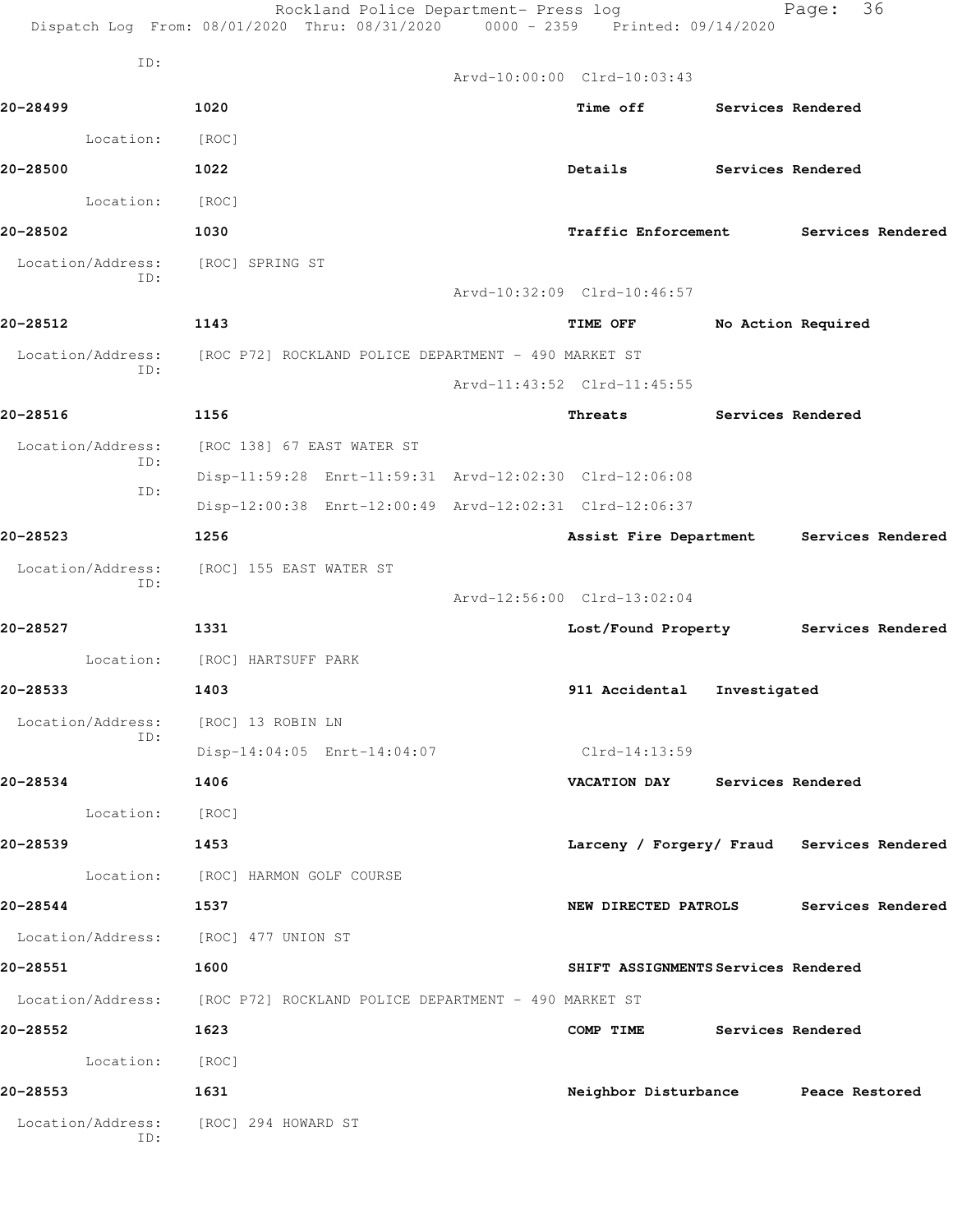|                    |     |                              | Rockland Police Department- Press log                                          |                                     | Page: 37          |  |
|--------------------|-----|------------------------------|--------------------------------------------------------------------------------|-------------------------------------|-------------------|--|
|                    |     |                              | Dispatch Log From: 08/01/2020 Thru: 08/31/2020 0000 - 2359 Printed: 09/14/2020 |                                     |                   |  |
|                    | TD: |                              | Disp-16:32:42 Enrt-16:32:54 Arvd-16:36:59 Clrd-16:59:22                        |                                     |                   |  |
|                    |     |                              | Disp-16:32:42 Enrt-16:32:59 Arvd-16:37:02 Clrd-16:59:31                        |                                     |                   |  |
| 20-28560           |     | 1805                         |                                                                                | Detail                              | Services Rendered |  |
|                    |     |                              | Location/Address: [ROC P72] ROCKLAND POLICE DEPARTMENT - 490 MARKET ST         |                                     |                   |  |
| 20-28568<br>Issued |     | 2046                         |                                                                                | Motor Vehicle Stop Citation/Warning |                   |  |
|                    | TD: | Vicinity of: [ROC] SPRING ST |                                                                                |                                     |                   |  |
|                    |     |                              |                                                                                | Arvd-20:46:00 Clrd-20:49:01         |                   |  |
| 20-28569           |     | 2052                         |                                                                                | Suspicious Activity                 | Services Rendered |  |
| Location/Address:  | ID: | [ROC] 477 UNION ST           |                                                                                |                                     |                   |  |
|                    | TD: |                              | Disp-20:54:38 Enrt-20:54:45 Arvd-20:55:31 Clrd-21:25:37                        |                                     |                   |  |
|                    |     |                              | Disp-20:58:02 Enrt-20:58:07 Arvd-20:58:10 Clrd-21:16:30                        |                                     |                   |  |
| 20-28576           |     | 2310                         |                                                                                | <b>BOLO</b>                         | Services Rendered |  |
|                    |     |                              | Location/Address: [ROC P72] ROCKLAND POLICE DEPARTMENT - 490 MARKET ST         |                                     |                   |  |

**For Date: 08/12/2020 - Wednesday**

| 20-28580                       | 0000                                                                   | SHIFT ASSIGNMENTS Services Rendered   |
|--------------------------------|------------------------------------------------------------------------|---------------------------------------|
|                                | Location/Address: [ROC P72] ROCKLAND POLICE DEPARTMENT - 490 MARKET ST |                                       |
| 20-28583                       | 0018                                                                   | Suspicious Activity Services Rendered |
| Location/Address:              | [ROC] MARKET ST                                                        |                                       |
| ID:                            | Disp-00:20:28 Enrt-00:20:41 Arvd-00:23:05 Clrd-00:27:34                |                                       |
| ID:                            | Disp-00:20:28 Enrt-00:20:44 Arvd-00:23:16 Clrd-00:27:32                |                                       |
| 20-28596                       | 0437                                                                   | Detail-CANCEL OUTServices Rendered    |
|                                | Location/Address: [ROC P72] ROCKLAND POLICE DEPARTMENT - 490 MARKET ST |                                       |
| 20-28595                       | 0517                                                                   | Building Check Appears Secure         |
| Location/Address:              | [ROC] UNION ST                                                         |                                       |
| ID:                            | Disp-05:18:48<br>Arvd-05:19:08 Clrd-05:40:18                           |                                       |
| 20-28602                       | 0651                                                                   | SWAP SHIFT Services Rendered          |
|                                | Location/Address: [ROC P72] ROCKLAND POLICE DEPARTMENT - 490 MARKET ST |                                       |
| 20-28603                       | 0658                                                                   | General Info Services Rendered        |
|                                | Location/Address: [ROC P72] ROCKLAND POLICE DEPARTMENT - 490 MARKET ST |                                       |
| 20-28604                       | 0659                                                                   | Detail<br>Services Rendered           |
|                                | Location/Address: [ROC P72] ROCKLAND POLICE DEPARTMENT - 490 MARKET ST |                                       |
| 20-28610                       | 0746                                                                   | Details / Time off COMP NIGHT         |
| Services Rendered<br>Location: | [ROC]                                                                  |                                       |
| 20-28611                       | 0800                                                                   | SHIFT ASSIGNMENTS Services Rendered   |
|                                | Location/Address: [ROC P72] ROCKLAND POLICE DEPARTMENT - 490 MARKET ST |                                       |
|                                |                                                                        |                                       |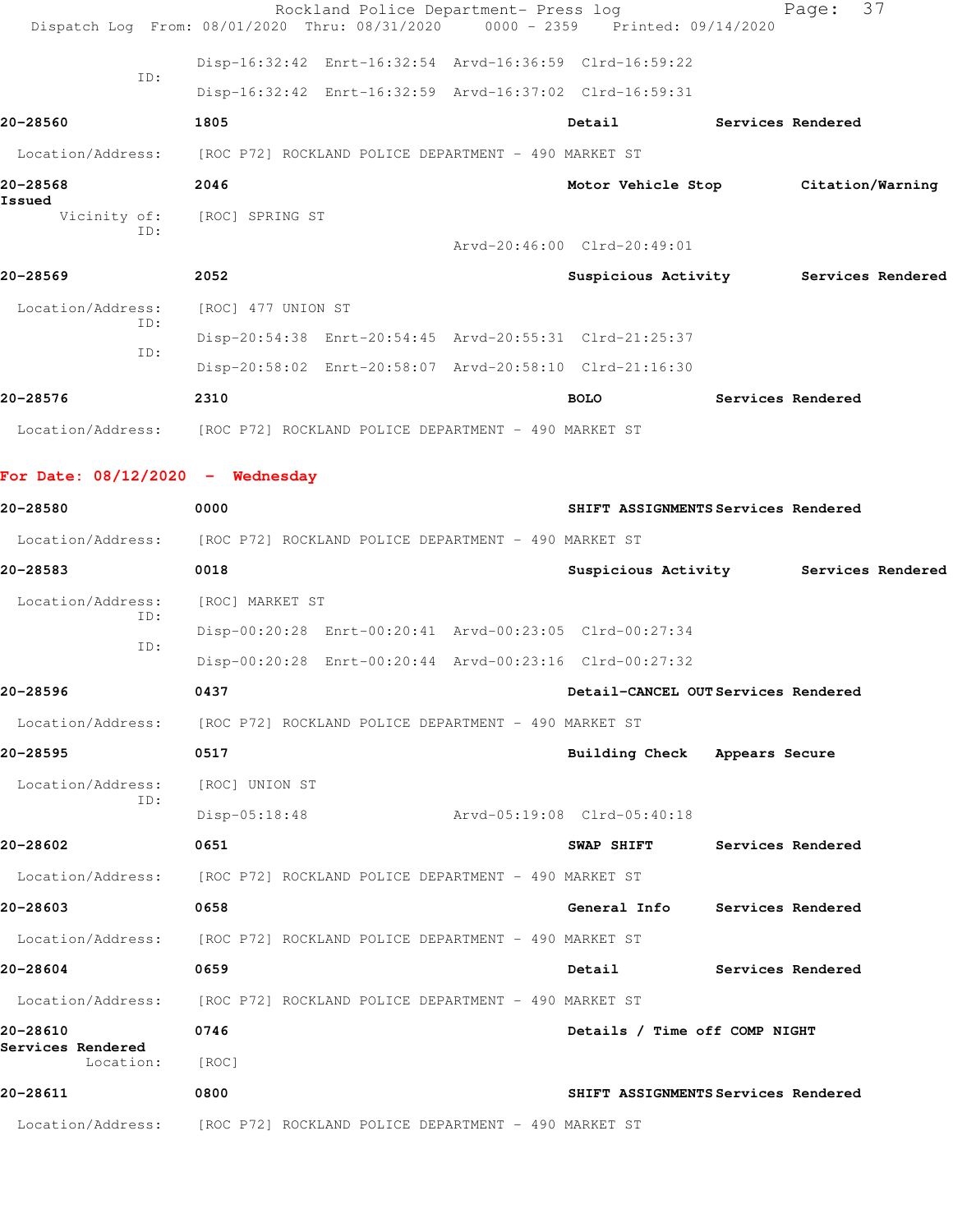Rockland Police Department- Press log Fage: 38 Dispatch Log From: 08/01/2020 Thru: 08/31/2020 0000 - 2359 Printed: 09/14/2020 **20-28615 0857 Motor Vehicle Stop Verbal Warning** Location/Address: [ROC] 475 UNION ST ID: Arvd-08:57:00 Clrd-09:00:22 **20-28629 0952 Motor Vehicle Stop Citation/Warning Issued**  Location/Address: [ROC] 136 PLAIN ST @ 152 W WATER ST ID: Arvd-09:52:00 Clrd-10:01:49 **20-28632 0959 Assist Fire Department Services Rendered** Location/Address: [ROC] 422 NORTH AVE @ 511 PLAIN ST ID: Disp-10:01:43 Arvd-10:01:46 Clrd-11:09:02 ID: Disp-10:01:55 Enrt-10:01:57 Arvd-10:01:59 Clrd-10:58:54 ID: Disp-10:08:49 Enrt-10:08:51 Arvd-10:08:53 Clrd-11:09:00 **20-28641 1104 Disturbance Arrest(s) Made** Location/Address: [ROC] 37 SALEM ST ID: Disp-11:09:11 Enrt-11:09:23 Arvd-11:10:19 Clrd-11:23:29 ID: Disp-11:09:18 Enrt-11:09:20 Arvd-11:10:18 Clrd-11:23:33 Refer To Arrest: 20ROC-28641-AR Arrest: BOSWELL, DESMOND Address: 37 SALEM ST ROCKLAND, MA Age: 36 Charges: Straight Warrant **20-28642 1105 Details / Time off Services Rendered** Location: [ROC] **20-28646 1202 MVA Property Damage Only Paper Exchange** Location/Address: [ROC P55] HOME DEPOT - 1149 HINGHAM ST ID: Disp-12:05:30 Enrt-12:05:33 Arvd-12:07:40 Clrd-12:17:53 ID: Disp-12:10:12 Enrt-12:10:20 Arvd-12:15:37 Clrd-12:18:04 **20-28647 1207 Prisioner Transport Services Rendered** Location/Address: [HIN 1] HINGHAM COURT - 28 GEORGE WASHINGTON BLVD ID: Arvd-12:07:00 Clrd-12:57:56 **20-28650 1218 General Info No Action Required** Location/Address: [ROC P72] ROCKLAND POLICE DEPARTMENT - 490 MARKET ST **20-28658 1339 Details / Time off Services Rendered** Location: [ROC] **20-28660 1345 Vandalism Provided Assistance** Location/Address: [ROC] 204 BEECH ST ID: Disp-13:45:51 Enrt-13:47:12 Arvd-13:49:10 Clrd-14:16:16 **20-28663 1415 Burglar Alarm Building Checked/Secured** Location/Address: [ROC] 360 SUMMER ST ID: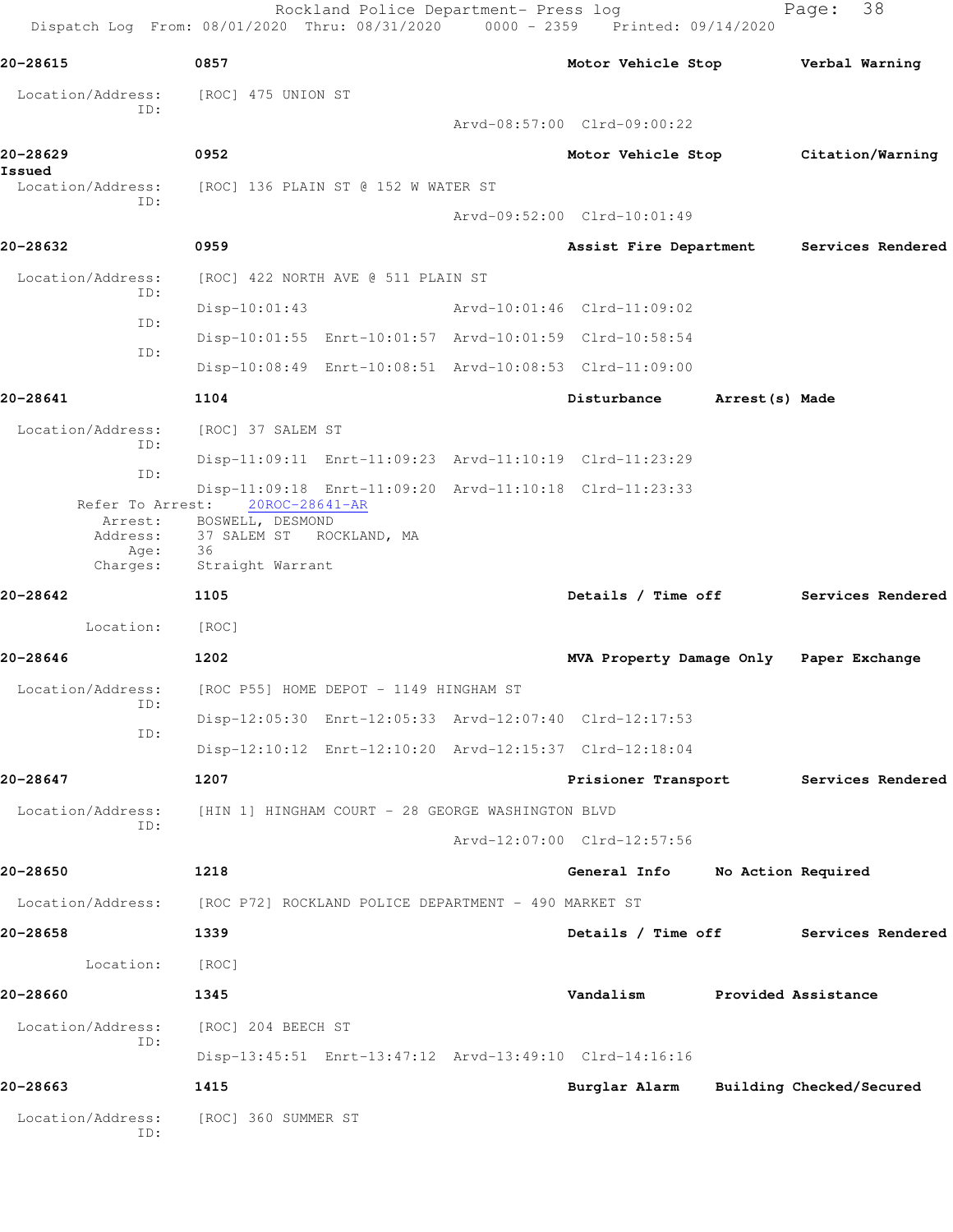| Dispatch Log From: 08/01/2020 Thru: 08/31/2020                         |                                                                                                                  | Rockland Police Department- Press log | 0000 - 2359 Printed: 09/14/2020         |                   | Page:          | 39                |
|------------------------------------------------------------------------|------------------------------------------------------------------------------------------------------------------|---------------------------------------|-----------------------------------------|-------------------|----------------|-------------------|
|                                                                        | Disp-14:16:47 Enrt-14:16:50 Arvd-14:21:32 Clrd-14:22:47                                                          |                                       |                                         |                   |                |                   |
| ID:                                                                    | Disp-14:16:54 Enrt-14:16:55 Arvd-14:20:43 Clrd-14:22:45                                                          |                                       |                                         |                   |                |                   |
| 20-28664                                                               | 1437                                                                                                             |                                       | MVA Property Damage Only Report Follows |                   |                |                   |
| Location/Address:                                                      | [ROC P55] HOME DEPOT - 1149 HINGHAM ST                                                                           |                                       |                                         |                   |                |                   |
| ID:                                                                    | Disp-14:44:25 Enrt-14:44:27 Arvd-14:46:22 Clrd-14:56:38                                                          |                                       |                                         |                   |                |                   |
| 20-28669                                                               | 1454                                                                                                             |                                       | 911 Accidental Services Rendered        |                   |                |                   |
| Location/Address:                                                      | [ROC 60] SPRING GATE APARTMENTS-NEAR BASKETBALL COURT - 52 HANNAH WAY                                            |                                       |                                         |                   |                |                   |
| ID:                                                                    | Disp-15:00:07 Enrt-15:00:10 Arvd-15:03:12 Clrd-15:28:05                                                          |                                       |                                         |                   |                |                   |
| 20-28671                                                               | 1514                                                                                                             |                                       | Detail                                  | Services Rendered |                |                   |
| Location/Address:                                                      | [ROC P72] ROCKLAND POLICE DEPARTMENT - 490 MARKET ST                                                             |                                       |                                         |                   |                |                   |
| 20-28673                                                               | 1528                                                                                                             |                                       | Details / Time off                      |                   |                | Services Rendered |
| Location:                                                              | [ROC]                                                                                                            |                                       |                                         |                   |                |                   |
| 20-28676                                                               | 1601                                                                                                             |                                       | General Info Services Rendered          |                   |                |                   |
| Location/Address: [ROC P72] ROCKLAND POLICE DEPARTMENT - 490 MARKET ST |                                                                                                                  |                                       |                                         |                   |                |                   |
| 20-28679                                                               | 1626                                                                                                             |                                       | Shoplifting                             | Peace Restored    |                |                   |
| Location/Address:                                                      | [ROC P98] DOLLAR TREE - 201 MARKET ST                                                                            |                                       |                                         |                   |                |                   |
| ID:                                                                    | Disp-16:27:18 Enrt-16:27:25 Arvd-16:28:27 Clrd-16:40:56                                                          |                                       |                                         |                   |                |                   |
| ID:                                                                    | Disp-16:27:18 Enrt-16:27:27 Arvd-16:28:32 Clrd-16:40:54                                                          |                                       |                                         |                   |                |                   |
| 20-28694                                                               | 1854                                                                                                             |                                       | Illegal Dumping Services Rendered       |                   |                |                   |
| Location/Address:                                                      | [ROC 140] 292 MARKET ST                                                                                          |                                       |                                         |                   |                |                   |
| ID:                                                                    | Disp-18:56:38 Enrt-18:56:52 Arvd-19:00:36 Clrd-19:10:54                                                          |                                       |                                         |                   |                |                   |
| ID:                                                                    | Disp-18:56:44 Enrt-18:56:58 Arvd-19:00:34 Clrd-19:10:57                                                          |                                       |                                         |                   |                |                   |
| 20-28706                                                               | 2046                                                                                                             |                                       | 911 Hang Up                             | Appears Secure    |                |                   |
| Location/Address:                                                      | [ROC] 43 HANNAH WAY                                                                                              |                                       |                                         |                   |                |                   |
| ID:                                                                    | Disp-20:48:28 Enrt-20:48:33 Arvd-20:51:13 Clrd-20:55:46                                                          |                                       |                                         |                   |                |                   |
| 20-28707                                                               | 2056                                                                                                             |                                       | Details / Time off                      |                   | Appears Secure |                   |
| Location:                                                              | [ROC]                                                                                                            |                                       |                                         |                   |                |                   |
| 20-28712                                                               | 2210                                                                                                             |                                       | Disturbance                             | Report Follows    |                |                   |
| Location/Address:<br>ID:                                               | [ROC P47] BEST WESTERN - 909 HINGHAM ST                                                                          |                                       |                                         |                   |                |                   |
| ID:                                                                    | Disp-22:11:17 Enrt-22:12:32 Arvd-22:16:35 Clrd-22:56:35                                                          |                                       |                                         |                   |                |                   |
| ID:                                                                    | Disp-22:11:23 Enrt-22:12:29 Arvd-22:16:32 Clrd-22:56:32                                                          |                                       |                                         |                   |                |                   |
| Refer To Summons:<br>Summons:                                          | Disp-22:11:28 Enrt-22:12:36 Arvd-22:16:38 Clrd-22:56:39<br>20ROC-28712-AR<br>MARCHANT, MARC A                    |                                       |                                         |                   |                |                   |
| Address:<br>Age:<br>Charges:                                           | 10 RAYFIELD DR MARSHFIELD, MA<br>42<br>DANGEROUS WEAPON, CARRY<br>DRUG, POSSESS CLASS A<br>DRUG, POSSESS CLASS B |                                       |                                         |                   |                |                   |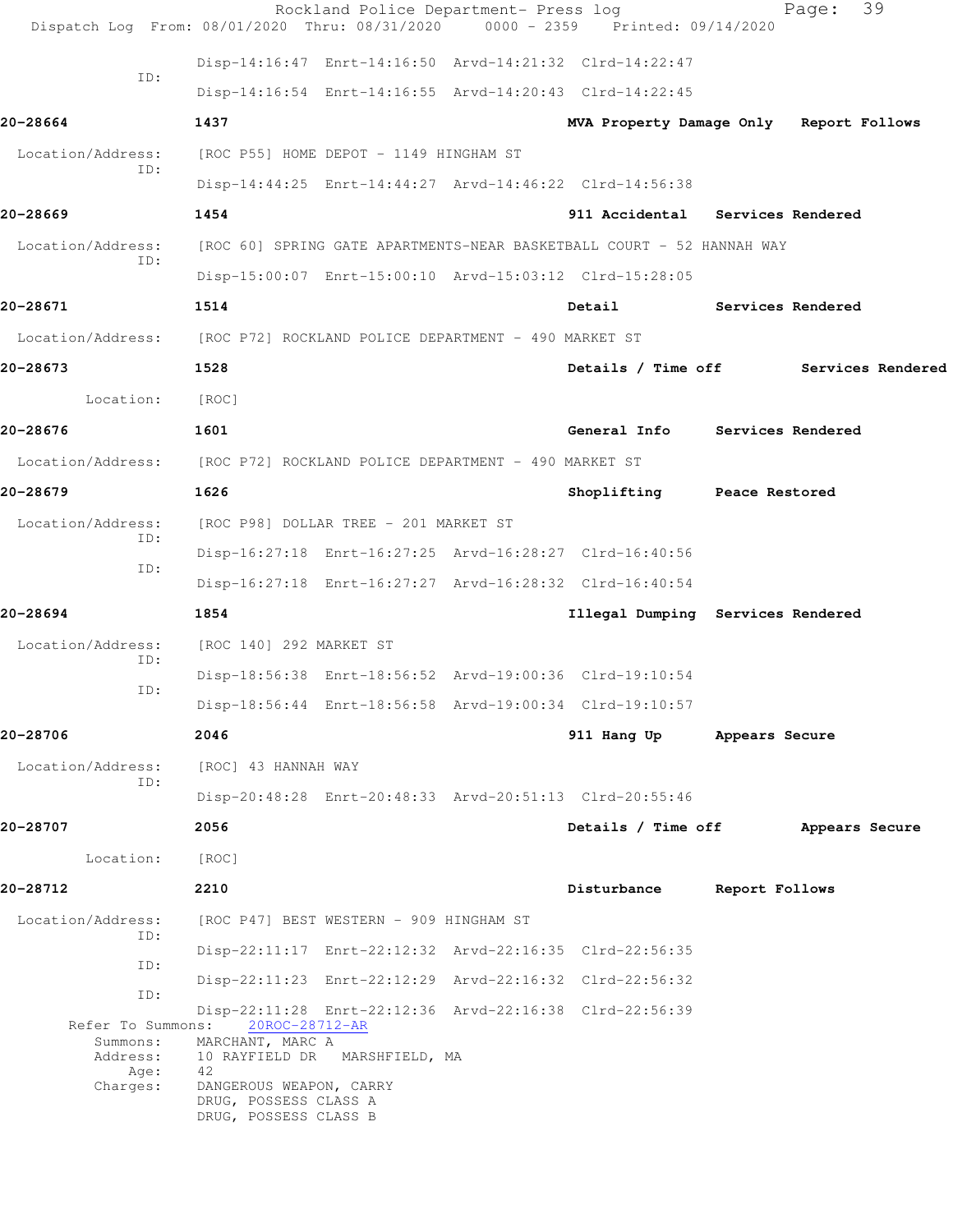Rockland Police Department- Press log Fage: 40 Dispatch Log From: 08/01/2020 Thru: 08/31/2020 0000 - 2359 Printed: 09/14/2020 **20-28715 2312 Disturbance Appears Secure** Location/Address: [ROC P47] BEST WESTERN - 909 HINGHAM ST ID: Disp-23:13:19 Enrt-23:13:33 Arvd-23:13:47 Clrd-23:13:55 ID: Disp-23:13:29 Enrt-23:13:36 Arvd-23:21:20 Clrd-23:39:41 ID: Disp-23:13:40 Enrt-23:13:44 Arvd-23:21:17 Clrd-23:41:15 ID: Disp-23:14:01 Enrt-23:14:05 Arvd-23:17:53 Clrd-08/13/2020 @ 00:39:51 **20-28717 2336 Noise Complaint Services Rendered** Location/Address: [ROC] 115 MARKET ST Apt. #16 ID: Disp-23:39:47 Clrd-08/13/2020 @ 00:16:30 ID: Disp-00:16:16 Enrt-00:16:36 Arvd-00:19:21 Clrd-08/13/2020 @ 00:22:45 ID: Disp-00:16:25 Enrt-00:16:40 Arvd-00:19:24 Clrd-08/13/2020 @ 00:22:48 **For Date: 08/13/2020 - Thursday 20-28719 0000 SHIFT ASSIGNMENTS No Service** Location/Address: [ROC P72] ROCKLAND POLICE DEPARTMENT - 490 MARKET ST ID: Arvd-00:00:00 Clrd-00:03:52 **20-28725 0125 BOLO No Service** Location/Address: [ROC P72] ROCKLAND POLICE DEPARTMENT - 490 MARKET ST ID: Arvd-01:25:20 Clrd-01:26:07 **20-28726 0128 Suspicious Activity Sent On Way** Location/Address: [ROC P51] DOUBLE TREE - 929 HINGHAM ST ID: Arvd-01:28:00 Clrd-01:35:44 **20-28733 0526 Building Check Appears Secure**

 Location/Address: [ROC] UNION ST ID:

**20-28735 0614 Motor Vehicle Stop Verbal Warning** Location/Address: [ROC] 11 NORTH AVE @ 408 UNION ST ID:

 Arvd-06:14:00 Clrd-06:21:34 **20-28738 0701 Details / Time off No Service** Location: [ROC] **20-28743 0800 SHIFT ASSIGNMENTS Services Rendered** Location/Address: [ROC P72] ROCKLAND POLICE DEPARTMENT - 490 MARKET ST **20-28747 0849 CRUISER MAINTENANCE Services Rendered** Location/Address: [ROC P72] ROCKLAND POLICE DEPARTMENT - 490 MARKET ST

Arvd-05:26:00 Clrd-05:42:54

**20-28754 0915 Detail Services Rendered** Location/Address: [ROC P72] ROCKLAND POLICE DEPARTMENT - 490 MARKET ST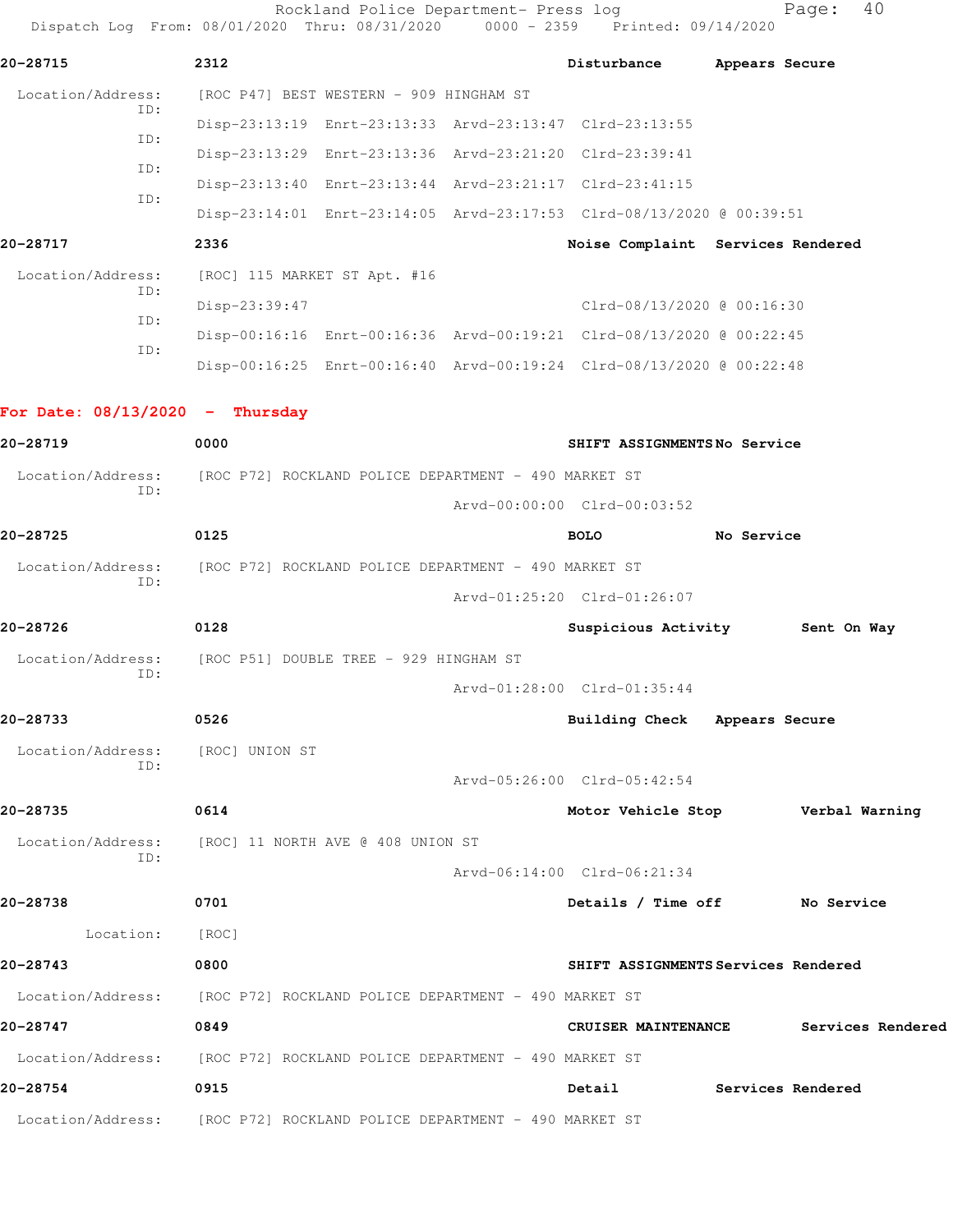|                   | Rockland Police Department- Press log<br>Dispatch Log From: 08/01/2020 Thru: 08/31/2020 0000 - 2359 Printed: 09/14/2020 |                                            | Page:             | 41 |
|-------------------|-------------------------------------------------------------------------------------------------------------------------|--------------------------------------------|-------------------|----|
| 20-28756          | 0952                                                                                                                    | Traffic Enforcement Services Rendered      |                   |    |
| Location/Address: | [ROC] SPRING ST                                                                                                         |                                            |                   |    |
| ID:               | Disp-09:53:44 Enrt-09:53:46 Arvd-09:53:48 Clrd-10:33:20                                                                 |                                            |                   |    |
| 20-28760          | 1003                                                                                                                    | Disturbance                                | Services Rendered |    |
| Location/Address: | [ROC] 55 VFW DR                                                                                                         |                                            |                   |    |
| ID:               | Disp-10:08:23 Enrt-10:08:25 Arvd-10:13:12 Clrd-10:28:33                                                                 |                                            |                   |    |
| 20-28761          | 1025                                                                                                                    | Larceny / Forgery/ Fraud Services Rendered |                   |    |
| Location/Address: | [ROC P81] OCEAN STATE JOB LOT - 360 MARKET ST                                                                           |                                            |                   |    |
| ID:               | Disp-10:32:36 Enrt-10:32:38 Arvd-10:32:40 Clrd-10:35:29                                                                 |                                            |                   |    |
| 20-28764          | 1047                                                                                                                    | Health & Welfare Check Services Rendered   |                   |    |
| Location/Address: | [ROC] 206 GREENWOOD ST                                                                                                  |                                            |                   |    |
| ID:<br>ID:        | Disp-10:49:01 Enrt-10:49:08 Arvd-10:50:37 Clrd-11:04:45                                                                 |                                            |                   |    |
|                   | Disp-10:49:13 Enrt-10:49:15 Arvd-10:50:46 Clrd-11:04:43                                                                 |                                            |                   |    |
| 20-28769          | 1137                                                                                                                    | Detail                                     | Services Rendered |    |
|                   | Location/Address: [ROC P72] ROCKLAND POLICE DEPARTMENT - 490 MARKET ST                                                  |                                            |                   |    |
| 20-28771          | 1200                                                                                                                    | <b>SICK OFFICER</b>                        | Services Rendered |    |
| Location/Address: | [ROC P72] ROCKLAND POLICE DEPARTMENT - 490 MARKET ST                                                                    |                                            |                   |    |
| 20-28775          | 1227                                                                                                                    | General Info                               | Services Rendered |    |
|                   | Location/Address: [ROC P72] ROCKLAND POLICE DEPARTMENT - 490 MARKET ST                                                  |                                            |                   |    |
| 20-28776          | 1234                                                                                                                    | COMP TIME OFF                              | Services Rendered |    |
| Location/Address: | [ROC P72] ROCKLAND POLICE DEPARTMENT - 490 MARKET ST                                                                    |                                            |                   |    |
| 20-28780          | 1247                                                                                                                    | VACATION Time off Services Rendered        |                   |    |
| Location: [ROC]   |                                                                                                                         |                                            |                   |    |
| 20-28781          | 1254                                                                                                                    | Animal Complaint Services Rendered         |                   |    |
|                   | Location/Address: [ROC] 688 UNION ST                                                                                    |                                            |                   |    |
| ID:               | Disp-12:54:59                                                                                                           | Arvd-12:55:02 Clrd-13:49:21                |                   |    |
| 20-28782          | 1256                                                                                                                    | Detail Services Rendered                   |                   |    |
|                   | Location/Address: [ROC P72] ROCKLAND POLICE DEPARTMENT - 490 MARKET ST                                                  |                                            |                   |    |
| 20-28785          | 1325                                                                                                                    | Burglar Alarm No Service                   |                   |    |
|                   | Location/Address: [ROC] ROCKLAND BAR AND GRILL - 323 UNION ST                                                           |                                            |                   |    |
| 20-28786          | 1331                                                                                                                    | Details / Time off Services Rendered       |                   |    |
| Location: [ROC]   |                                                                                                                         |                                            |                   |    |
| 20-28787          | 1344                                                                                                                    | 911 Accidental Services Rendered           |                   |    |
| Location/Address: | [ROC 260] SOUTH SHORE HOSPICE - 30 RESERVOIR PARK DR                                                                    |                                            |                   |    |
| ID:               | Disp-13:45:13 Enrt-13:46:55                                                                                             | $Clrd-13:53:47$                            |                   |    |
| ID:               | Disp-13:53:32 Enrt-13:53:34 Arvd-13:53:37 Clrd-13:54:35                                                                 |                                            |                   |    |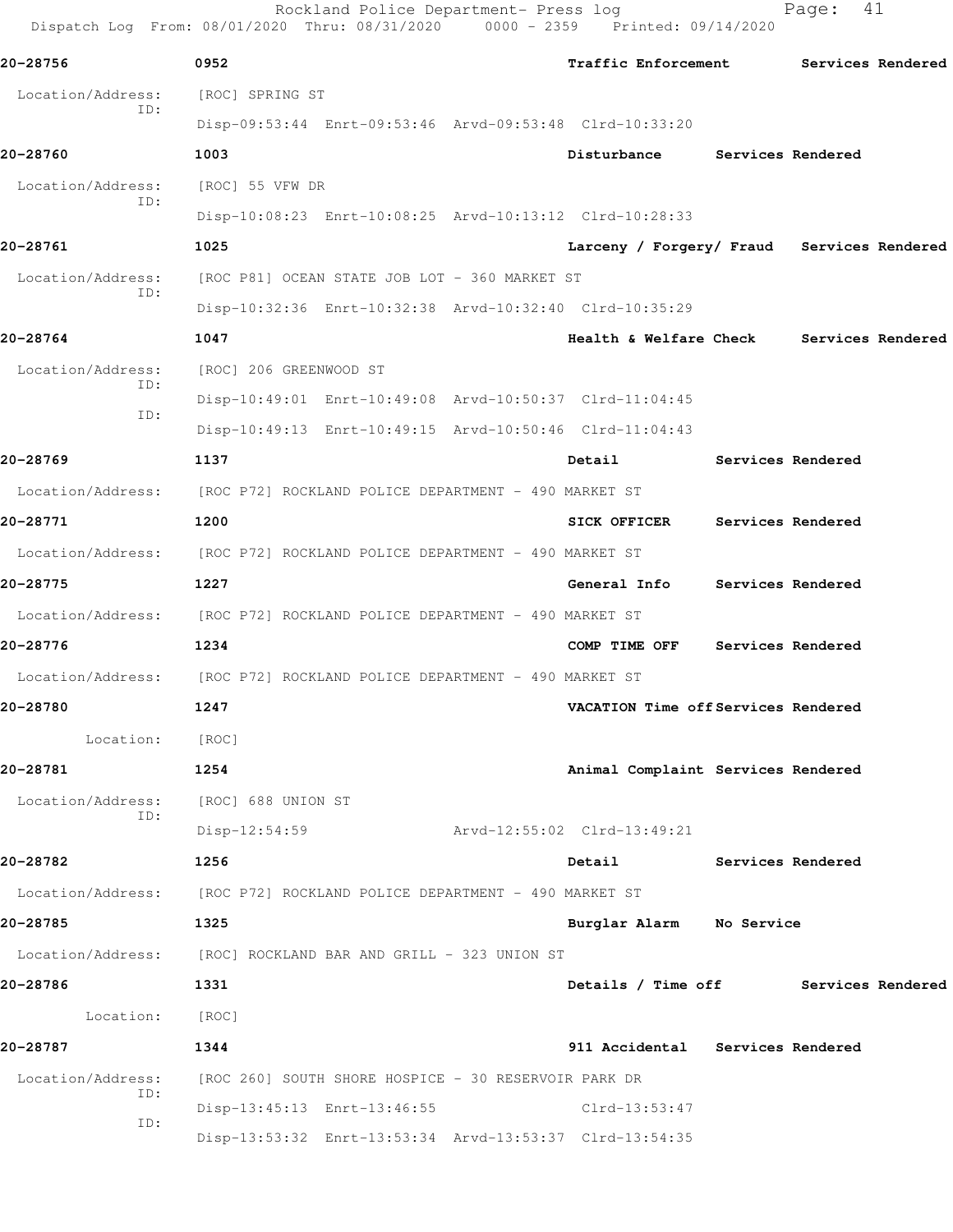Rockland Police Department- Press log Fage: 42 Dispatch Log From: 08/01/2020 Thru: 08/31/2020 0000 - 2359 Printed: 09/14/2020

| 20-28791                 | 1349                                                                   |                           | Animal Complaint Gone on arrival        |
|--------------------------|------------------------------------------------------------------------|---------------------------|-----------------------------------------|
| Location/Address:        | [ROC] 10 GREENWOOD ST                                                  |                           |                                         |
| ID:                      | Disp-13:50:29 Enrt-13:50:37 Arvd-13:50:38 Clrd-13:50:40                |                           |                                         |
| 20-28792                 | 1355                                                                   |                           | Details / Time off Services Rendered    |
| Location: [ROC]          |                                                                        |                           |                                         |
| 20-28793                 | 1358                                                                   |                           | VACATION Time off Services Rendered     |
| Location: [ROC]          |                                                                        |                           |                                         |
| 20-28795                 | 1416                                                                   |                           | General Info Services Rendered          |
|                          | Location/Address: [ROC P72] ROCKLAND POLICE DEPARTMENT - 490 MARKET ST |                           |                                         |
| 20-28796                 | 1421                                                                   |                           | COMP Time off Services Rendered         |
| Location: [ROC]          |                                                                        |                           |                                         |
| 20-28797                 | 1429                                                                   |                           | 911 Accidental Services Rendered        |
| Location/Address:        | [ROC] 145 EXCHANGE ST Apt. #2                                          |                           |                                         |
| ID:                      | Disp-14:30:25 Enrt-14:30:27 Arvd-14:35:15 Clrd-14:38:48                |                           |                                         |
| 20-28806                 | 1537                                                                   |                           | 911 Accidental Services Rendered        |
| Location/Address:        | [ROC] 7 CANTERBURY LN                                                  |                           |                                         |
| ID:                      | Disp-15:38:53 Enrt-15:39:59 Arvd-15:45:41 Clrd-15:46:46                |                           |                                         |
| 20-28807                 | 1541                                                                   | 911 Hang Up               | Investigated                            |
| Vicinity of:             | [ROC] BISHOP LN                                                        |                           |                                         |
| ID:                      | Disp-15:41:43 Enrt-15:42:23 Arvd-15:44:09 Clrd-15:47:51                |                           |                                         |
| 20-28810                 | 1600                                                                   |                           | SHIFT ASSIGNMENTS Services Not Required |
|                          | Location/Address: [ROC P72] ROCKLAND POLICE DEPARTMENT - 490 MARKET ST |                           |                                         |
| 20-28813<br>1637         |                                                                        | Identity Theft No Service |                                         |
| Location/Address:        | [ROC] 361 WEBSTER ST Apt. #1                                           |                           |                                         |
| ID:                      | Disp-16:43:37                                                          | Clrd-17:05:07             |                                         |
| 20-28816                 | 1728                                                                   | 911 Hang Up               | Services Rendered                       |
| Location/Address:        | [ROC] 25 GLEN ST                                                       |                           |                                         |
| ID:                      | Disp-17:32:22 Enrt-17:32:24 Arvd-17:35:25 Clrd-17:43:19                |                           |                                         |
| 20-28821                 | 1742                                                                   | Detail                    | Services Not Required                   |
| Location:                | [ROC]                                                                  |                           |                                         |
| 20-28829                 | 1936                                                                   | Summons                   | No Service                              |
| Location/Address:<br>ID: | [ROC] 296 HOWARD ST                                                    |                           |                                         |
|                          | Disp-19:37:48 Enrt-19:37:53 Arvd-19:37:54 Clrd-19:39:01                |                           |                                         |
| 20-28844                 | 2148                                                                   | Motor Vehicle Stop        | Arrest(s) Made                          |
| Location/Address:<br>ID: | [ROC] 31 UNION ST                                                      |                           |                                         |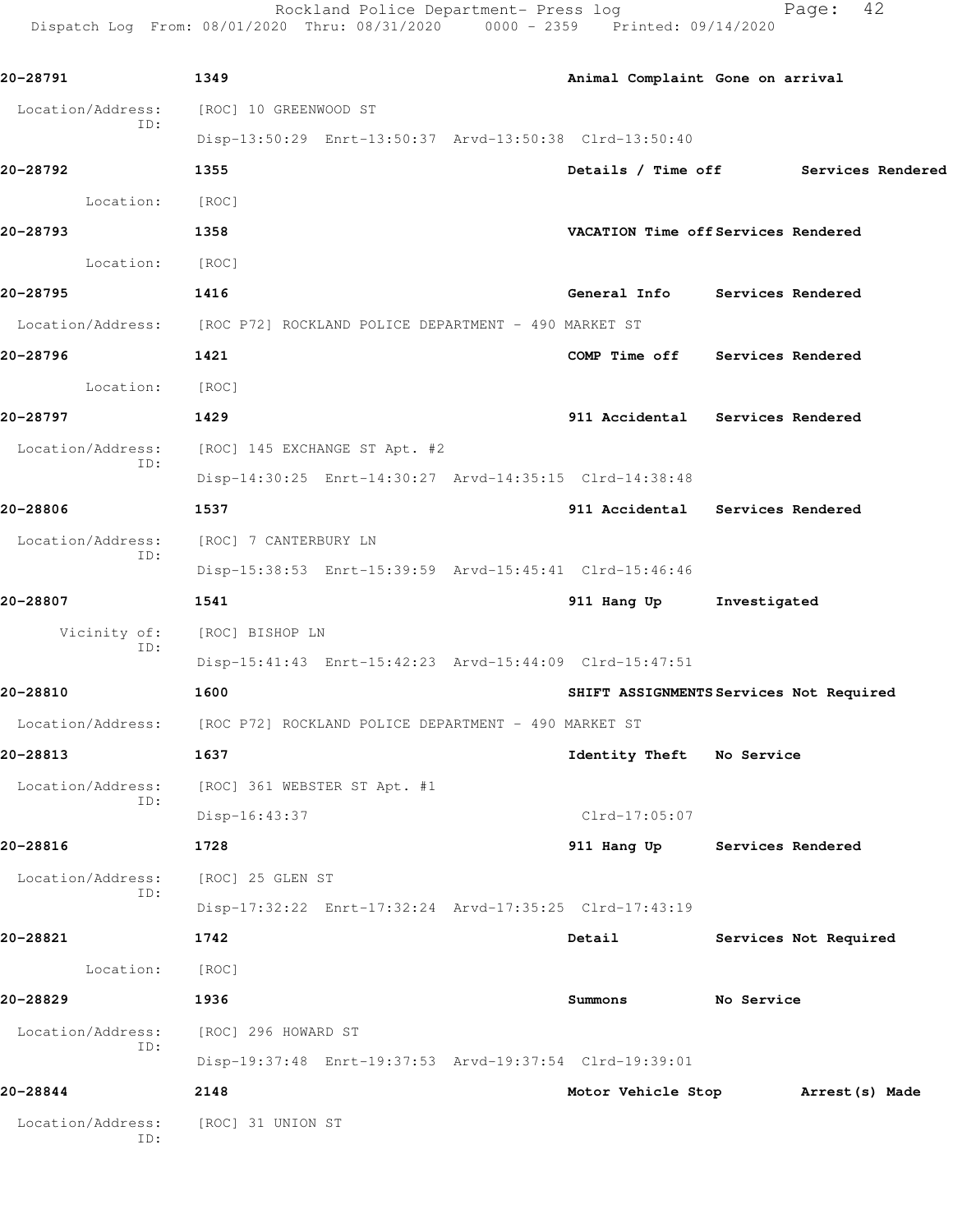|                                 | Rockland Police Department- Press log<br>Dispatch Log From: 08/01/2020 Thru: 08/31/2020 0000 - 2359 Printed: 09/14/2020                                                                                                                 |                             |                                          | Page: | 43 |
|---------------------------------|-----------------------------------------------------------------------------------------------------------------------------------------------------------------------------------------------------------------------------------------|-----------------------------|------------------------------------------|-------|----|
| Address:<br>Age:<br>Charges:    | Disp-21:49:24 Enrt-21:49:30 Arvd-21:49:31 Clrd-22:17:44<br>Refer To Summons: 20ROC-28844-AR<br>Summons: FIALHO, JOSE SILVEIRA<br>23 SCHOOL ST ROCKLAND, MA<br>41<br>UNLICENSED OPERATION OF MV<br>EQUIPMENT VIOLATION, MISCELLANEOUS MV |                             |                                          |       |    |
| 20-28849                        | 2328                                                                                                                                                                                                                                    |                             | Details / Time off Services Rendered     |       |    |
| Location:                       | [ROC]                                                                                                                                                                                                                                   |                             |                                          |       |    |
| 20-28850                        | 2348                                                                                                                                                                                                                                    |                             | Breaking & Entering Services Rendered    |       |    |
| Location/Address:               | [ROC] 124 NORTH AVE                                                                                                                                                                                                                     |                             |                                          |       |    |
| ID:                             | Disp-23:51:21 Enrt-23:51:24 Arvd-23:54:00 Clrd-08/14/2020 @ 00:09:06                                                                                                                                                                    |                             |                                          |       |    |
| ID:                             | Disp-01:07:22 Enrt-01:07:26 Arvd-01:34:44 Clrd-08/14/2020 @ 01:35:12                                                                                                                                                                    |                             |                                          |       |    |
| 20-28851                        | 2352                                                                                                                                                                                                                                    |                             | Disturbance Services Rendered            |       |    |
| Location/Address:               | [ROC 206] 51 MAPLE ST Apt. #223                                                                                                                                                                                                         |                             |                                          |       |    |
| ID:<br>ID:                      | Disp-23:54:21 Enrt-23:54:23 Arvd-23:57:32 Clrd-08/14/2020 @ 00:04:34                                                                                                                                                                    |                             |                                          |       |    |
|                                 | Disp-23:57:19 Enrt-23:57:28 Arvd-23:57:30 Clrd-08/14/2020 @ 00:04:34                                                                                                                                                                    |                             |                                          |       |    |
| For Date: $08/14/2020 -$ Friday |                                                                                                                                                                                                                                         |                             |                                          |       |    |
| 20-28853                        | 0000                                                                                                                                                                                                                                    |                             | SHIFT ASSIGNMENTS Services Rendered      |       |    |
|                                 | Location/Address: [ROC P72] ROCKLAND POLICE DEPARTMENT - 490 MARKET ST                                                                                                                                                                  |                             |                                          |       |    |
| 20-28870                        | 0447                                                                                                                                                                                                                                    |                             | Building Check Building Checked/Secured  |       |    |
| Location/Address:               | [ROC] UNION ST                                                                                                                                                                                                                          |                             |                                          |       |    |
| ID:                             | $Disp-04:48:51$                                                                                                                                                                                                                         | Arvd-04:49:00 Clrd-05:10:05 |                                          |       |    |
| 20-28879                        | 0800                                                                                                                                                                                                                                    |                             | SHIFT ASSIGNMENTS Services Rendered      |       |    |
|                                 | Location/Address: [ROC P72] ROCKLAND POLICE DEPARTMENT - 490 MARKET ST                                                                                                                                                                  |                             |                                          |       |    |
| 20-28880                        | 0819                                                                                                                                                                                                                                    |                             | Animal Complaint Services Rendered       |       |    |
| ID:                             | Location/Address: [ROC] 56 BUTTERNUT LN                                                                                                                                                                                                 | Arvd-08:19:30 Clrd-08:36:24 |                                          |       |    |
| 20-28881                        | 0829                                                                                                                                                                                                                                    |                             | VACATION Time off Services Rendered      |       |    |
| Location:                       | [ROC]                                                                                                                                                                                                                                   |                             |                                          |       |    |
| 20-28882                        | 0831                                                                                                                                                                                                                                    |                             | SICK Time off Services Rendered          |       |    |
| Location: [ROC]                 |                                                                                                                                                                                                                                         |                             |                                          |       |    |
| 20-28883                        | 0833                                                                                                                                                                                                                                    |                             | ATTENTION ALL OFFICERS Services Rendered |       |    |
|                                 | Location/Address: [ROC P72] ROCKLAND POLICE DEPARTMENT - 490 MARKET ST                                                                                                                                                                  |                             |                                          |       |    |
| 20-28884                        | 0835                                                                                                                                                                                                                                    |                             | CANCELED Detail Services Rendered        |       |    |
|                                 | Location/Address: [ROC P72] ROCKLAND POLICE DEPARTMENT - 490 MARKET ST                                                                                                                                                                  |                             |                                          |       |    |
| 20-28885                        | 0843                                                                                                                                                                                                                                    |                             | Detail Services Rendered                 |       |    |
|                                 | Location/Address: [ROC P72] ROCKLAND POLICE DEPARTMENT - 490 MARKET ST                                                                                                                                                                  |                             |                                          |       |    |
|                                 |                                                                                                                                                                                                                                         |                             |                                          |       |    |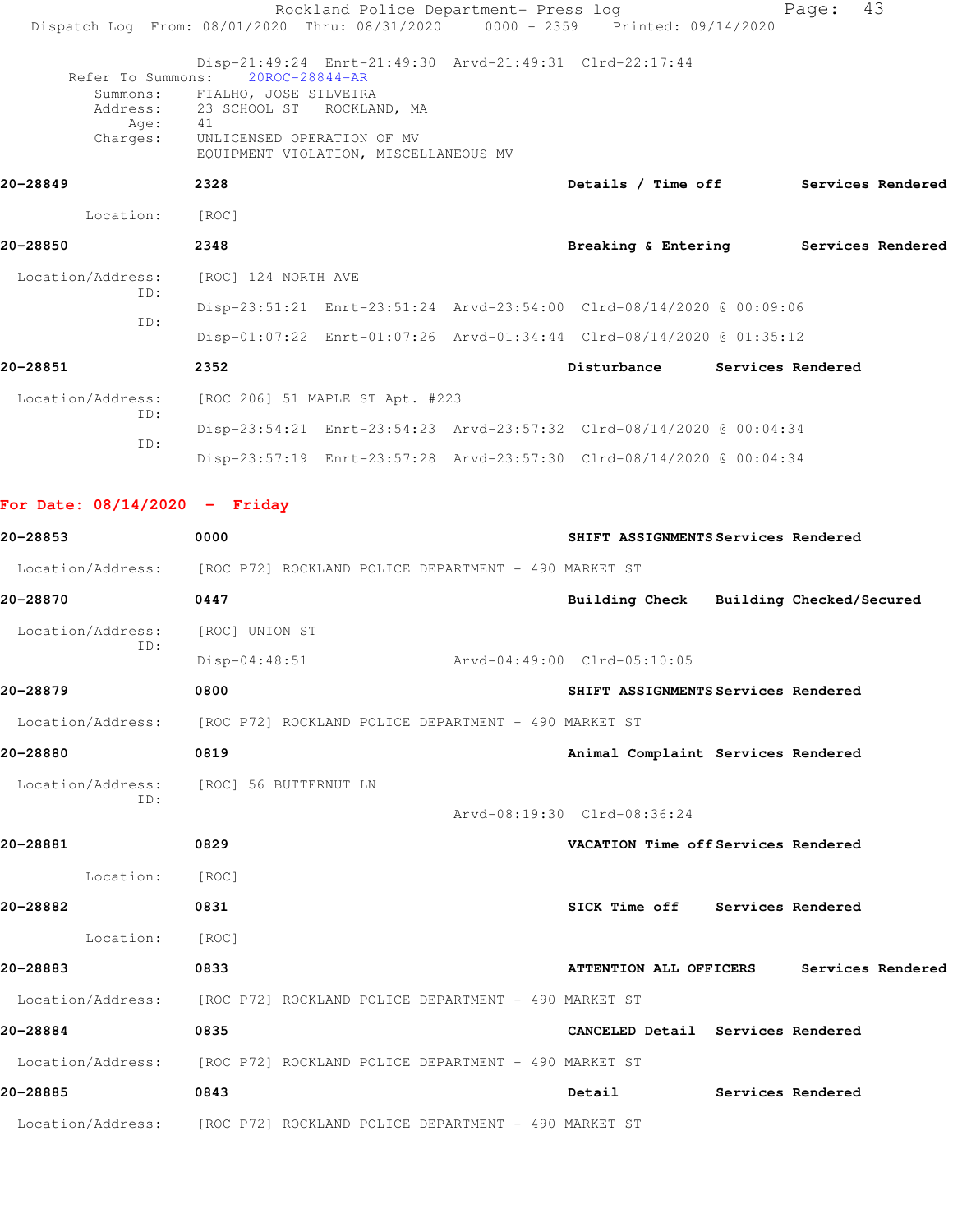|                          | Rockland Police Department- Press log<br>Dispatch Log From: 08/01/2020 Thru: 08/31/2020 0000 - 2359 Printed: 09/14/2020 |                                           | Page:             | 44                |
|--------------------------|-------------------------------------------------------------------------------------------------------------------------|-------------------------------------------|-------------------|-------------------|
| 20-28888                 | 0856                                                                                                                    | Detail                                    | Services Rendered |                   |
| Location/Address:        | [ROC P72] ROCKLAND POLICE DEPARTMENT - 490 MARKET ST                                                                    |                                           |                   |                   |
| 20-28890                 | 0906                                                                                                                    | Animal Complaint Services Rendered        |                   |                   |
| Location/Address:<br>TD: | [ROC 206] 51 MAPLE ST                                                                                                   |                                           |                   |                   |
|                          |                                                                                                                         | Arvd-09:06:00 Clrd-10:07:58               |                   |                   |
| 20-28891                 | 0913                                                                                                                    | ON DUTY                                   | Services Rendered |                   |
| Location/Address:        | [ROC P72] ROCKLAND POLICE DEPARTMENT - 490 MARKET ST                                                                    |                                           |                   |                   |
| 20-28893                 | 0924                                                                                                                    | Follow-Up Investigation Services Rendered |                   |                   |
| Location/Address:<br>ID: | [ROC] 124 NORTH AVE                                                                                                     |                                           |                   |                   |
|                          | Disp-09:25:15 Enrt-09:25:19 Arvd-09:25:22 Clrd-09:55:35                                                                 |                                           |                   |                   |
| 20-28894                 | 0925                                                                                                                    | Detail                                    | Services Rendered |                   |
| Location/Address:        | [ROC P72] ROCKLAND POLICE DEPARTMENT - 490 MARKET ST                                                                    |                                           |                   |                   |
| 20-28895                 | 0934                                                                                                                    | PI CHECKING IN!!! Services Rendered       |                   |                   |
| Location/Address:        | [ROC P72] ROCKLAND POLICE DEPARTMENT - 490 MARKET ST                                                                    |                                           |                   |                   |
| 20-28897                 | 0956                                                                                                                    | Health & Welfare Check                    |                   | Services Rendered |
| Location/Address:        | [ROC] 46 STUDLEY CT                                                                                                     |                                           |                   |                   |
| ID:                      | Disp-09:58:08                                                                                                           | Arvd-10:00:43 Clrd-10:13:08               |                   |                   |
| ID:                      | $Disp-10:01:07$                                                                                                         | Arvd-10:01:12 Clrd-10:13:11               |                   |                   |
| ID:                      | Disp-10:08:12 Enrt-10:08:18                                                                                             | Clrd-10:13:17                             |                   |                   |
| 20-28900                 | 1011                                                                                                                    | 911 Accidental                            | Services Rendered |                   |
| Location/Address:        | [ROC] 153 UNION ST                                                                                                      |                                           |                   |                   |
| ID:                      | Disp-10:14:03                                                                                                           | Arvd-10:15:07 Clrd-10:16:19               |                   |                   |
| 20-28904                 | 1024                                                                                                                    | General Info                              | Services Rendered |                   |
| Location/Address:        | [ROC P72] ROCKLAND POLICE DEPARTMENT - 490 MARKET ST                                                                    |                                           |                   |                   |
| 20-28909                 | 1140                                                                                                                    | Disturbance                               | Services Rendered |                   |
| Location/Address:        | [ROC] 340 CENTRE AVE                                                                                                    |                                           |                   |                   |
| ID:                      | Disp-11:42:45 Enrt-11:43:27 Arvd-11:49:34 Clrd-11:53:04                                                                 |                                           |                   |                   |
| 20-28911                 | 1210                                                                                                                    | Follow-Up Investigation Services Rendered |                   |                   |
| Location/Address:        | [ROC] 340 CENTRE AVE Apt. #21                                                                                           |                                           |                   |                   |
| ID:                      | Disp-12:12:06 Enrt-12:12:12 Arvd-12:14:26 Clrd-12:23:57                                                                 |                                           |                   |                   |
| 20-28916                 | 1257                                                                                                                    | Disturbance                               | Services Rendered |                   |
| Location/Address:        | [ROC 154] 11 PACIFIC ST Apt. #2                                                                                         |                                           |                   |                   |
| ID:                      | Disp-12:59:45 Enrt-13:00:31 Arvd-13:08:49 Clrd-13:15:30                                                                 |                                           |                   |                   |
| 20-28918                 | 1304                                                                                                                    | Larceny / Forgery/ Fraud                  | Investigated      |                   |
| Location/Address:        | [ROC] 119 GROVE ST Apt. #224                                                                                            |                                           |                   |                   |
| ID:                      | Disp-13:07:40 Enrt-13:08:36 Arvd-13:12:51 Clrd-13:21:57                                                                 |                                           |                   |                   |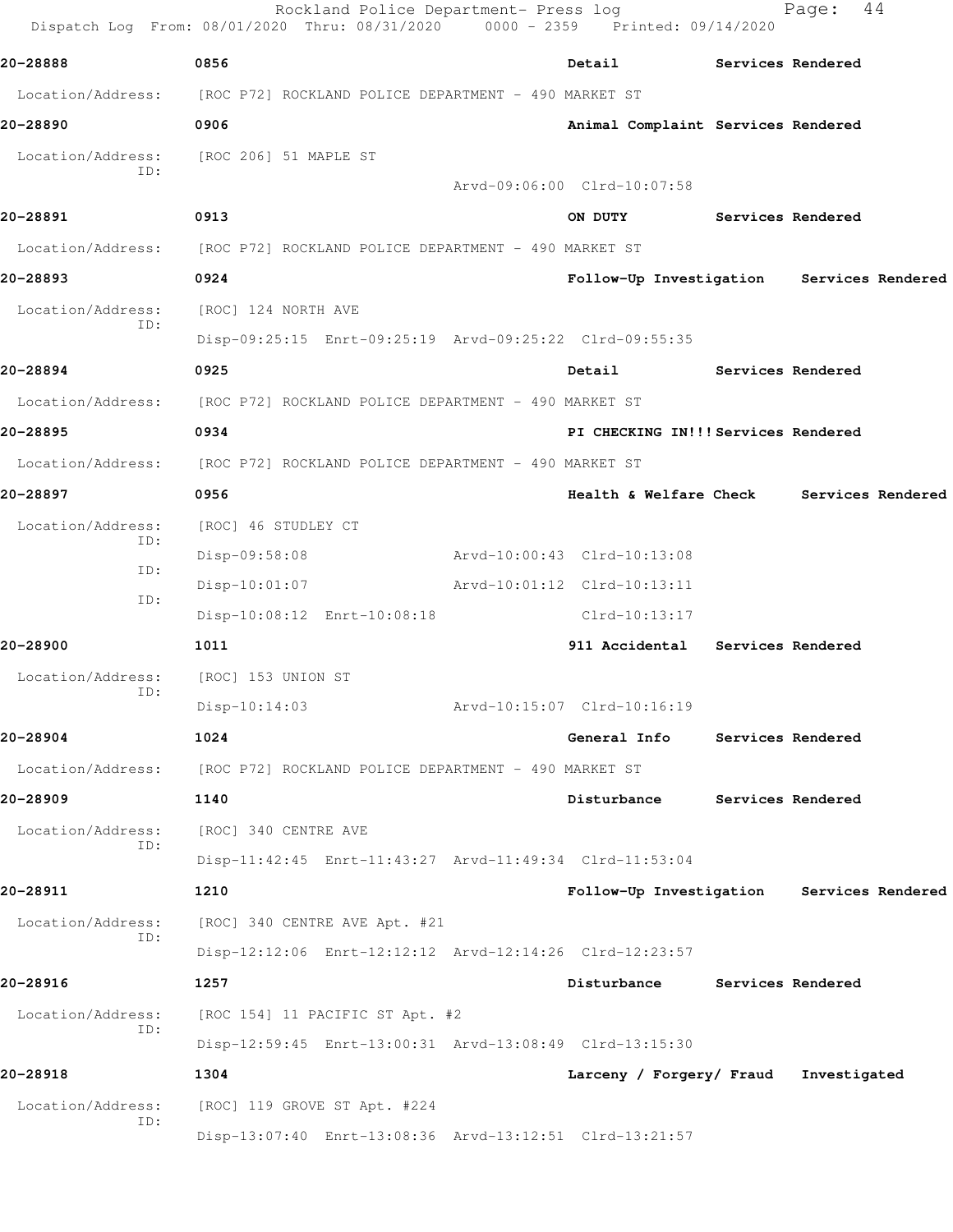|                                    | Dispatch Log From: 08/01/2020 Thru: 08/31/2020          | 0000 - 2359 Printed: 09/14/2020     |                          |                                            |
|------------------------------------|---------------------------------------------------------|-------------------------------------|--------------------------|--------------------------------------------|
| ID:                                | $Disp-13:19:53$                                         | Arvd-13:19:57 Clrd-13:22:00         |                          |                                            |
| 20-28923                           | 1326                                                    | TIME OFF                            |                          | No Action Required                         |
| Location/Address:                  | [ROC P72] ROCKLAND POLICE DEPARTMENT - 490 MARKET ST    |                                     |                          |                                            |
| ID:                                |                                                         | Arvd-13:26:29 Clrd-13:28:37         |                          |                                            |
| 20-28926                           | 1335                                                    | Motor Vehicle Complaint             |                          | Investigated                               |
| Location/Address:                  | [ROC P25] ALBERT CULVER - 83 EAST WATER ST              |                                     |                          |                                            |
| ID:                                | Disp-13:38:04 Enrt-13:38:12 Arvd-13:45:01 Clrd-13:56:02 |                                     |                          |                                            |
| 20-28929                           | 1346                                                    | MVA Property Damage Only            |                          | Investigated                               |
| Location/Address:                  | [ROC] VFW DR                                            |                                     |                          |                                            |
| ID:                                | Disp-13:47:25                                           | Arvd-13:47:33 Clrd-14:01:40         |                          |                                            |
| ID:                                | $Disp-13:48:12$                                         | Arvd-13:49:02 Clrd-14:06:41         |                          |                                            |
| 20-28931                           | 1426                                                    |                                     |                          | Larceny / Forgery/ Fraud Services Rendered |
| Location/Address:                  | [ROC] 40 NORTH AVE                                      |                                     |                          |                                            |
| ID:                                | $Disp-14:34:28$                                         | $Clrd-14:34:36$                     |                          |                                            |
| 20-28933                           | 1450                                                    | COMP Time off                       | <b>Services Rendered</b> |                                            |
| Location:                          | [ROC]                                                   |                                     |                          |                                            |
| 20-28938                           | 1537                                                    | Health & Welfare Check              |                          | Services Rendered                          |
| Location/Address:                  | [ROC] 101 GREEN ST                                      |                                     |                          |                                            |
| ID:                                | Disp-15:38:35 Enrt-15:38:51 Arvd-15:41:33 Clrd-15:56:08 |                                     |                          |                                            |
| ID:                                | Disp-15:38:47 Enrt-15:38:54 Arvd-15:40:42 Clrd-15:56:02 |                                     |                          |                                            |
| 20-28941                           | 1603                                                    | SHIFT ASSIGNMENTS Services Rendered |                          |                                            |
| Location/Address:                  | [ROC P72] ROCKLAND POLICE DEPARTMENT - 490 MARKET ST    |                                     |                          |                                            |
| ID:                                | Disp-16:11:28                                           | $Clrd-16:11:46$                     |                          |                                            |
| 20-28954                           | 1742                                                    | Motor Vehicle Stop                  |                          | Verbal Warning                             |
| Vicinity of:                       | [ROC] 523 MARKET ST @ 1 JENNIFER LN                     |                                     |                          |                                            |
| ID:                                |                                                         | Arvd-17:42:00 Clrd-17:54:50         |                          |                                            |
| 20-28957                           | 1803                                                    | Motor Vehicle Stop                  |                          | Citation/Warning                           |
| Issued<br>Location/Address:<br>TD: | [ROC] BILL DELAHUNT PKWY                                |                                     |                          |                                            |
| ID:                                |                                                         | Arvd-18:03:00 Clrd-18:10:38         |                          |                                            |
|                                    | Disp-18:04:00 Enrt-18:04:04 Arvd-18:07:11 Clrd-18:10:34 |                                     |                          |                                            |
| 20-28965                           | 1832                                                    | CHILD SWAP                          | Services Rendered        |                                            |
| Location/Address:<br>ID:           | [ROC P72] ROCKLAND POLICE DEPARTMENT - 490 MARKET ST    |                                     |                          |                                            |
|                                    | Disp-18:35:15                                           | Clrd-18:35:28                       |                          |                                            |
| 20-28967                           | 1842                                                    | 911 Hang Up                         | Services Rendered        |                                            |
| Location/Address:<br>ID:           | [ROC P45] COMFORT INN - 850 HINGHAM ST                  |                                     |                          |                                            |
|                                    |                                                         |                                     |                          |                                            |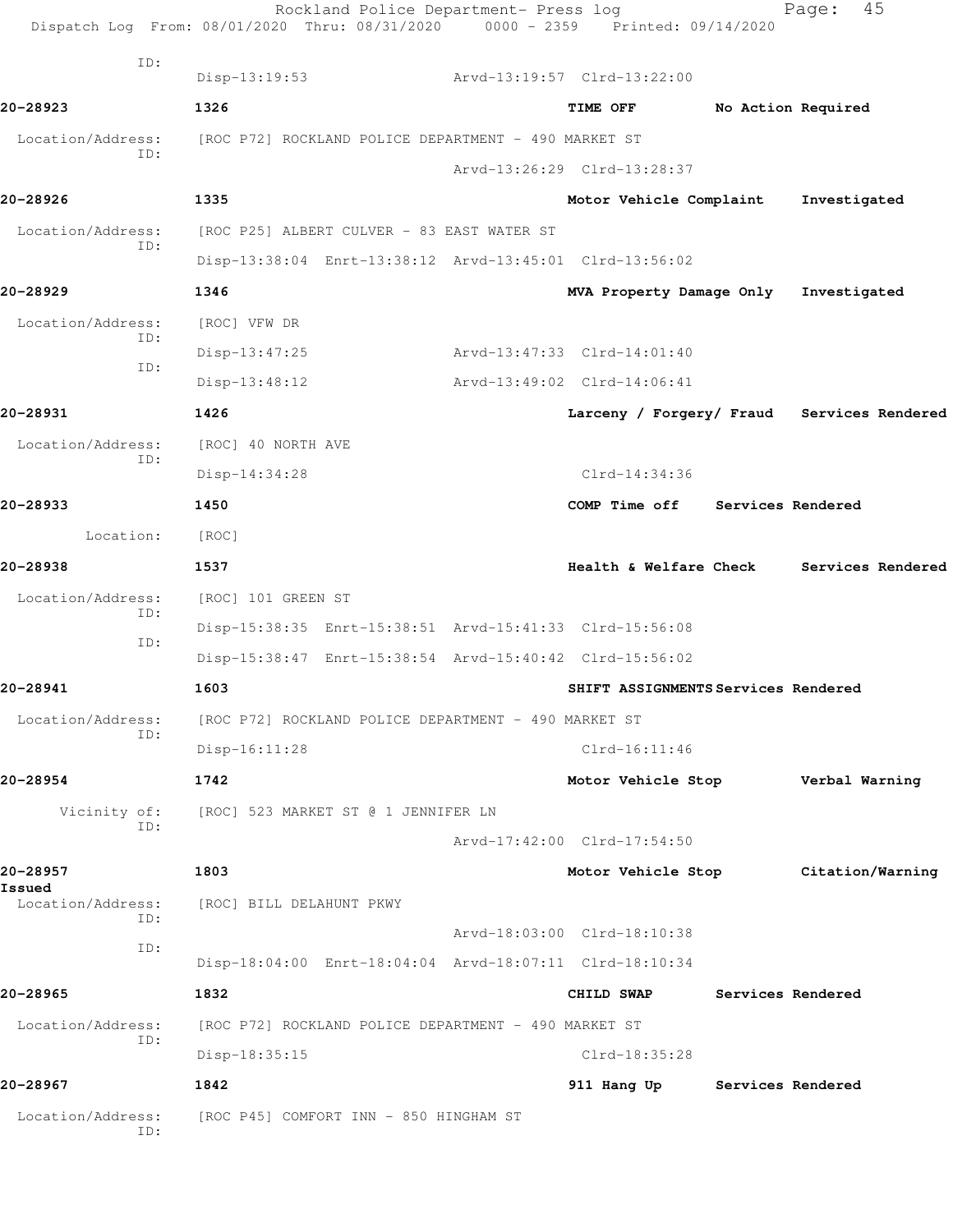|                                   | Dispatch Log From: 08/01/2020 Thru: 08/31/2020 0000 - 2359 Printed: 09/14/2020 | Rockland Police Department- Press log |                                      |                | Page:             | 46                |
|-----------------------------------|--------------------------------------------------------------------------------|---------------------------------------|--------------------------------------|----------------|-------------------|-------------------|
|                                   | Disp-18:44:56                                                                  |                                       | $Clrd-18:45:54$                      |                |                   |                   |
| ID:                               | Disp-18:45:49 Enrt-18:47:56 Arvd-18:54:35 Clrd-19:07:03                        |                                       |                                      |                |                   |                   |
| 20-28975                          | 1932                                                                           |                                       | Suspicious Activity 6one on arrival  |                |                   |                   |
| Location/Address:                 | [ROC] HINGHAM ST                                                               |                                       |                                      |                |                   |                   |
| ID:                               | Disp-19:34:00 Enrt-19:34:06 Arvd-19:42:30 Clrd-20:04:24                        |                                       |                                      |                |                   |                   |
| ID:                               | Disp-19:47:35                                                                  |                                       | Arvd-19:47:40 Clrd-20:04:18          |                |                   |                   |
| 20-28976                          | 1941                                                                           |                                       | Details / Time off Services Rendered |                |                   |                   |
| Location: [ROC]                   |                                                                                |                                       |                                      |                |                   |                   |
| 20-28982                          | 2026                                                                           |                                       | Motor Vehicle Stop                   |                |                   | Services Rendered |
| Location/Address: [ROC] SPRING ST |                                                                                |                                       |                                      |                |                   |                   |
| 20-28984                          | 2037                                                                           |                                       | Details / Time off Services Rendered |                |                   |                   |
| Location:                         | [ROC]                                                                          |                                       |                                      |                |                   |                   |
| 20-28987                          | 2123                                                                           |                                       | Motor Vehicle Stop Verbal Warning    |                |                   |                   |
| Location/Address:                 | [ROC] 624 FOREST ST @ 678 HINGHAM ST                                           |                                       |                                      |                |                   |                   |
| ID:                               | $Disp-21:24:30$                                                                |                                       | Arvd-21:24:39 Clrd-21:26:30          |                |                   |                   |
| 20-28988                          | 2128                                                                           |                                       | Details / Time off Services Rendered |                |                   |                   |
| Location:                         | [ROC]                                                                          |                                       |                                      |                |                   |                   |
| 20-29004                          | 2312                                                                           |                                       | Noise Complaint Services Rendered    |                |                   |                   |
| Location/Address:                 | [ROC 159] 113 MARKET ST Apt. #16                                               |                                       |                                      |                |                   |                   |
| ID:                               | Disp-23:15:38 Enrt-23:16:30 Arvd-23:21:17 Clrd-23:27:46                        |                                       |                                      |                |                   |                   |
| For Date: $08/15/2020 -$ Saturday |                                                                                |                                       |                                      |                |                   |                   |
| 20-29006                          | 0000                                                                           |                                       | General Info                         |                | Services Rendered |                   |
| Location/Address:                 | [ROC P72] ROCKLAND POLICE DEPARTMENT - 490 MARKET ST                           |                                       |                                      |                |                   |                   |
| 20-29009                          | 0014                                                                           |                                       | Disturbance                          | Peace Restored |                   |                   |
| Location/Address:<br>ID:          | [ROC] GEORGE ST                                                                |                                       |                                      |                |                   |                   |
| ID:                               | Disp-00:15:28 Enrt-00:17:46 Arvd-00:22:43 Clrd-00:22:49                        |                                       |                                      |                |                   |                   |
|                                   | Disp-00:15:28 Enrt-00:17:43 Arvd-00:22:46 Clrd-00:23:05                        |                                       |                                      |                |                   |                   |
| 20-29015<br>Assistance            | 0146                                                                           |                                       | Assist Fire Department               |                | Provided          |                   |
| Location/Address:<br>ID:          | [ROC] 45 HANNAH WAY                                                            |                                       |                                      |                |                   |                   |
| ID:                               | Disp-01:47:15 Enrt-01:47:19 Arvd-01:49:27 Clrd-01:54:40                        |                                       |                                      |                |                   |                   |
| ID:                               | Disp-01:48:32 Enrt-01:48:36 Arvd-01:48:40 Clrd-01:54:40                        |                                       |                                      |                |                   |                   |
|                                   | Disp-01:49:46 Enrt-01:49:49 Arvd-01:49:52 Clrd-01:54:40                        |                                       |                                      |                |                   |                   |

**20-29020 0523 Building Check Appears Secure** Location/Address: [ROC] UNION ST ID: Disp-05:24:33 Arvd-05:24:37 Clrd-05:57:06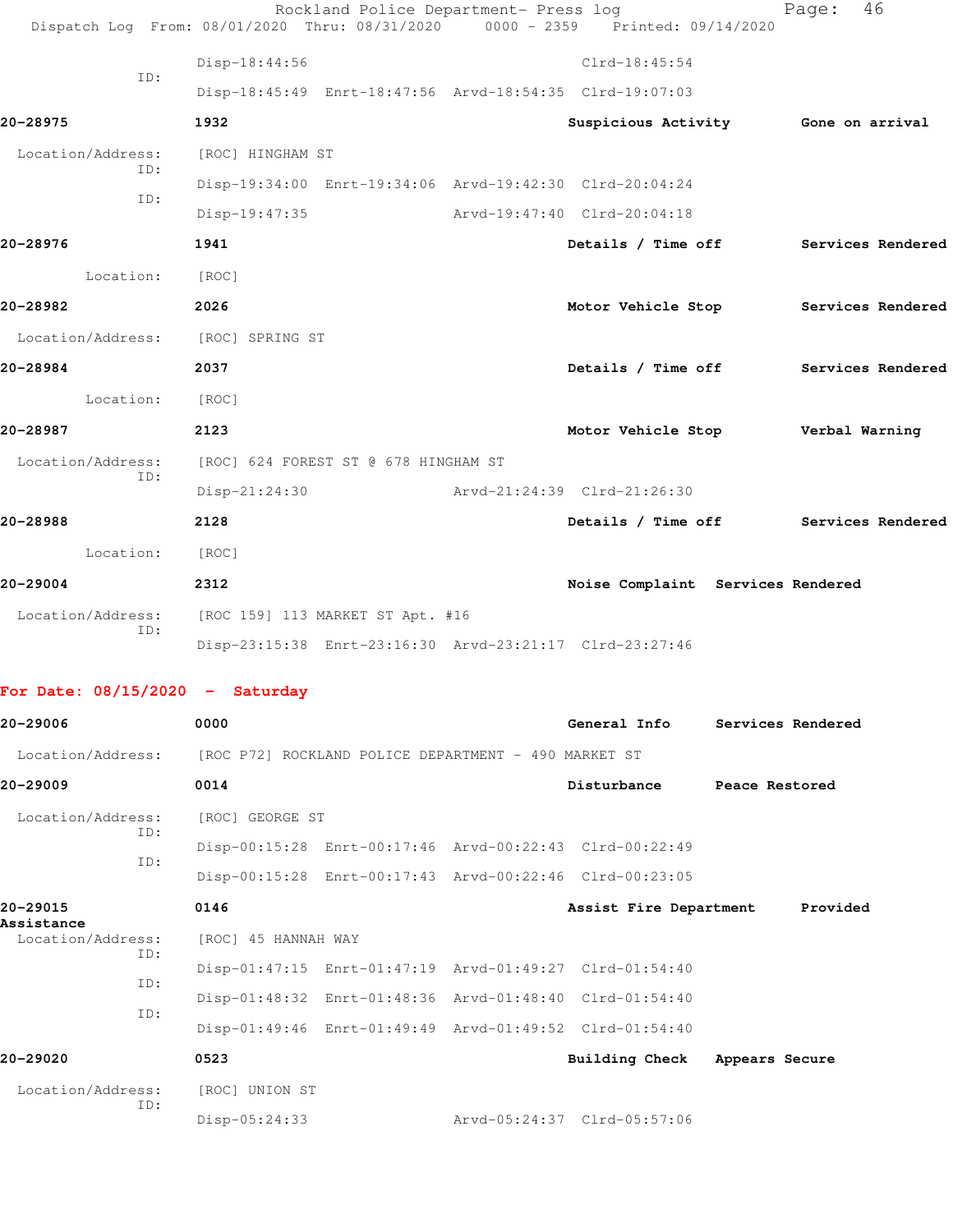|                                        | Rockland Police Department- Press log<br>Dispatch Log From: 08/01/2020 Thru: 08/31/2020 | 0000 - 2359 Printed: 09/14/2020     |                   | 47<br>Page:                               |
|----------------------------------------|-----------------------------------------------------------------------------------------|-------------------------------------|-------------------|-------------------------------------------|
| 20-29029                               | 0802                                                                                    | SHIFT ASSIGNMENTS Services Rendered |                   |                                           |
| Location/Address:                      | [ROC P72] ROCKLAND POLICE DEPARTMENT - 490 MARKET ST                                    |                                     |                   |                                           |
| 20-29031                               | 0831                                                                                    | 911 Accidental Services Rendered    |                   |                                           |
| Location/Address:<br>ID:               | [ROC 260] SOUTH SHORE HOSPICE - 30 RESERVOIR PARK DR                                    |                                     |                   |                                           |
|                                        | Disp-08:32:16 Enrt-08:32:20 Arvd-08:40:38 Clrd-08:42:39                                 |                                     |                   |                                           |
| 20-29032                               | 0853                                                                                    | <b>Time off</b>                     | Services Rendered |                                           |
| Location:                              | [ROC]                                                                                   |                                     |                   |                                           |
| 20-29033                               | 0925                                                                                    | Breaking & Entering Provided        |                   |                                           |
| Assistance<br>Location/Address:<br>ID: | [ROC] 83 EAST WATER ST Apt. #E321                                                       |                                     |                   |                                           |
|                                        | Disp-09:31:16 Enrt-09:31:22 Arvd-09:33:54 Clrd-09:38:59                                 |                                     |                   |                                           |
| 20-29038                               | 1029                                                                                    |                                     |                   | Assist Other Agency Services Rendered     |
| Vicinity of:                           | [ROC P55] HOME DEPOT - 1149 HINGHAM ST                                                  |                                     |                   |                                           |
| ID:<br>ID:                             | $Disp-10:30:52$                                                                         | Arvd-10:31:02 Clrd-10:31:07         |                   |                                           |
|                                        | $Disp-10:30:59$                                                                         | Arvd-10:31:02 Clrd-10:31:07         |                   |                                           |
| 20-29046                               | 1228                                                                                    | Suspicious Activity                 |                   | Services Rendered                         |
| Location/Address:<br>ID:               | [ROC] 7 CUSTER ST                                                                       |                                     |                   |                                           |
|                                        | Disp-12:32:51 Enrt-12:33:04 Arvd-12:33:06 Clrd-12:33:09                                 |                                     |                   |                                           |
| 20-29053                               | 1343                                                                                    |                                     |                   | Motor Vehicle Complaint Services Rendered |
| Location/Address:<br>ID:               | [ROC] 327 MARKET ST                                                                     |                                     |                   |                                           |
|                                        | Disp-13:50:40 Enrt-13:52:48 Arvd-13:52:51 Clrd-13:52:56                                 |                                     |                   |                                           |
| 20-29054                               | 1350                                                                                    | <b>Building Check</b>               | Investigated      |                                           |
| Location/Address:<br>TD:               | [ROC] SPRING ST                                                                         |                                     |                   |                                           |
|                                        |                                                                                         | Arvd-13:51:08 Clrd-14:14:18         |                   |                                           |
| 20-29058                               | 1415                                                                                    | <b>Building Check</b>               | Investigated      |                                           |
| Location/Address:<br>ID:               | [ROC] TAUNTON AVE                                                                       |                                     |                   |                                           |
|                                        |                                                                                         | Arvd-14:15:51 Clrd-14:16:06         |                   |                                           |
| 20-29060                               | 1443                                                                                    | Assist Public                       |                   | Provided Assistance                       |
| Location/Address:<br>ID:               | [ROC] 19 HAWTHORNE ST                                                                   |                                     |                   |                                           |
|                                        | Disp-14:45:32 Enrt-14:45:34 Arvd-14:48:10 Clrd-15:00:22                                 |                                     |                   |                                           |
| 20-29061                               | 1446                                                                                    | <b>Building Check</b>               |                   | Building Checked/Secured                  |
| Location/Address:<br>ID:               | [ROC] 146 HINGHAM ST                                                                    |                                     |                   |                                           |
|                                        |                                                                                         | Arvd-14:52:24 Clrd-14:52:40         |                   |                                           |
| 20-29063                               | 1511                                                                                    | Motor Vehicle Stop                  |                   | Verbal Warning                            |
| Location/Address:<br>ID:               | [ROC] BILL DELAHUNT PKWY                                                                |                                     |                   |                                           |
|                                        |                                                                                         | Arvd-15:11:00 Clrd-15:13:51         |                   |                                           |
| 20-29065                               | 1518                                                                                    | Assist Fire Department              |                   | Services Rendered                         |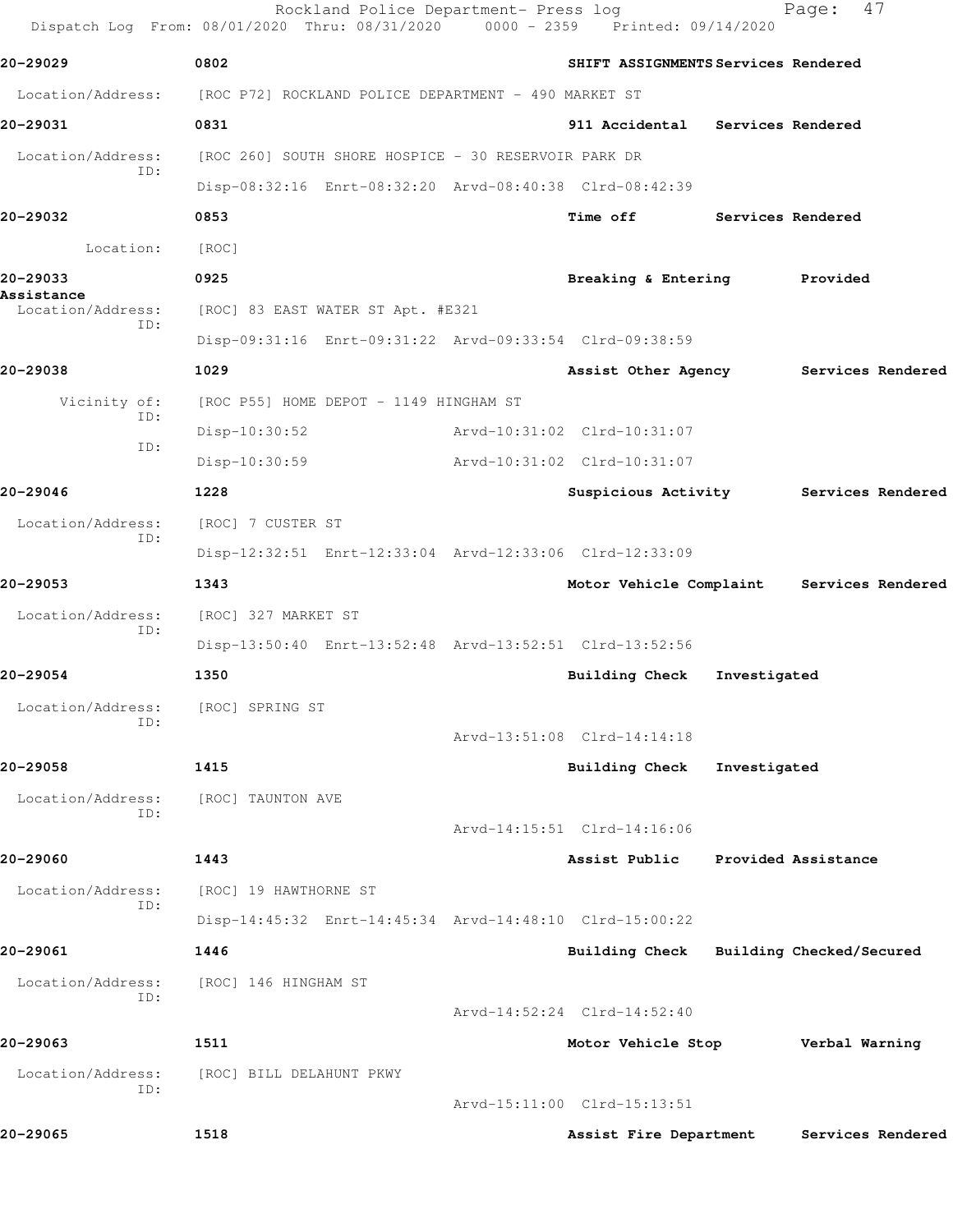|                                   | Rockland Police Department- Press log<br>Dispatch Log From: 08/01/2020 Thru: 08/31/2020 0000 - 2359 Printed: 09/14/2020 |                                         |              | 48<br>Page:           |
|-----------------------------------|-------------------------------------------------------------------------------------------------------------------------|-----------------------------------------|--------------|-----------------------|
| Location/Address:                 | [ROC] 845 LIBERTY ST                                                                                                    |                                         |              |                       |
| ID:                               | Disp-15:18:59 Enrt-15:19:02 Arvd-15:21:39 Clrd-15:40:38                                                                 |                                         |              |                       |
| 20-29066                          | 1519                                                                                                                    | Building Check Investigated             |              |                       |
| Location/Address:<br>ID:          | [ROC] TAUNTON AVE                                                                                                       | Arvd-15:19:41 Clrd-15:19:49             |              |                       |
| 20-29067                          | 1520                                                                                                                    | Health & Welfare Check                  |              | Services Rendered     |
| Location/Address:                 | [ROC] 2 BEECHWOOD LN                                                                                                    |                                         |              |                       |
| ID:                               | Disp-15:26:26 Enrt-15:26:37 Arvd-15:26:40 Clrd-15:26:45                                                                 |                                         |              |                       |
| 20-29069                          | 1531                                                                                                                    | Health & Welfare Check                  |              | Taken/Referred to     |
| Other Agency<br>Location/Address: | [ROC] 210 WEBSTER ST                                                                                                    |                                         |              |                       |
| ID:                               | Disp-15:35:01 Enrt-15:35:04 Arvd-15:37:25 Clrd-16:15:40                                                                 |                                         |              |                       |
| ID:                               | Disp-15:37:18 Enrt-15:37:20 Arvd-15:37:22 Clrd-16:15:36                                                                 |                                         |              |                       |
| ID:                               | Disp-15:44:02 Enrt-15:44:05 Arvd-15:50:33 Clrd-18:16:16                                                                 |                                         |              |                       |
| ID:                               | $Disp-16:10:38$                                                                                                         | Arvd-16:10:40 Clrd-18:16:16             |              |                       |
| 20-29073                          | 1600                                                                                                                    | SHIFT ASSIGNMENTS Services Not Required |              |                       |
| Location/Address:                 | [ROC P72] ROCKLAND POLICE DEPARTMENT - 490 MARKET ST                                                                    |                                         |              |                       |
| 20-29076                          | 1621                                                                                                                    | <b>BOLO</b>                             | No Service   |                       |
| Location/Address:                 | [ROC P72] ROCKLAND POLICE DEPARTMENT - 490 MARKET ST                                                                    |                                         |              |                       |
| ID:                               | Disp-16:33:55                                                                                                           | $Clrd-16:34:10$                         |              |                       |
| 20-29087                          | 1819                                                                                                                    | Animal Complaint Services Rendered      |              |                       |
| Location/Address:                 | [ROC] 240 POND ST                                                                                                       |                                         |              |                       |
| ID:                               | Disp-18:23:00                                                                                                           | $Clrd-18:24:02$                         |              |                       |
| 20-29089                          | 1852                                                                                                                    | Detail                                  |              | No Action Required    |
| Location:                         | [ROC] TO ABINGTON                                                                                                       |                                         |              |                       |
| ID:                               |                                                                                                                         | Arvd-18:52:00 Clrd-19:03:22             |              |                       |
| 20-29090                          | 1859                                                                                                                    | SGT. VAC DAY                            |              | Services Not Required |
| Location:                         | [ROC]                                                                                                                   |                                         |              |                       |
| 20-29099                          | 1959                                                                                                                    | Building Check Building Checked/Secured |              |                       |
| Location/Address:<br>ID:          | [ROC] 146 HINGHAM ST                                                                                                    | Arvd-20:02:22 Clrd-20:02:50             |              |                       |
| 20-29100                          | 2010                                                                                                                    | Traffic Enforcement                     |              | Citation/Warning      |
| Issued<br>Location/Address:       | [ROC] BILL DELAHUNT PKWY                                                                                                |                                         |              |                       |
| ID:                               |                                                                                                                         | Arvd-20:11:15 Clrd-20:46:56             |              |                       |
| 20-29103                          | 2026                                                                                                                    | 911 Hang Up                             | Investigated |                       |
| Location/Address:<br>ID:          | [ROC] 9 MONCRIEF RD                                                                                                     |                                         |              |                       |
|                                   |                                                                                                                         |                                         |              |                       |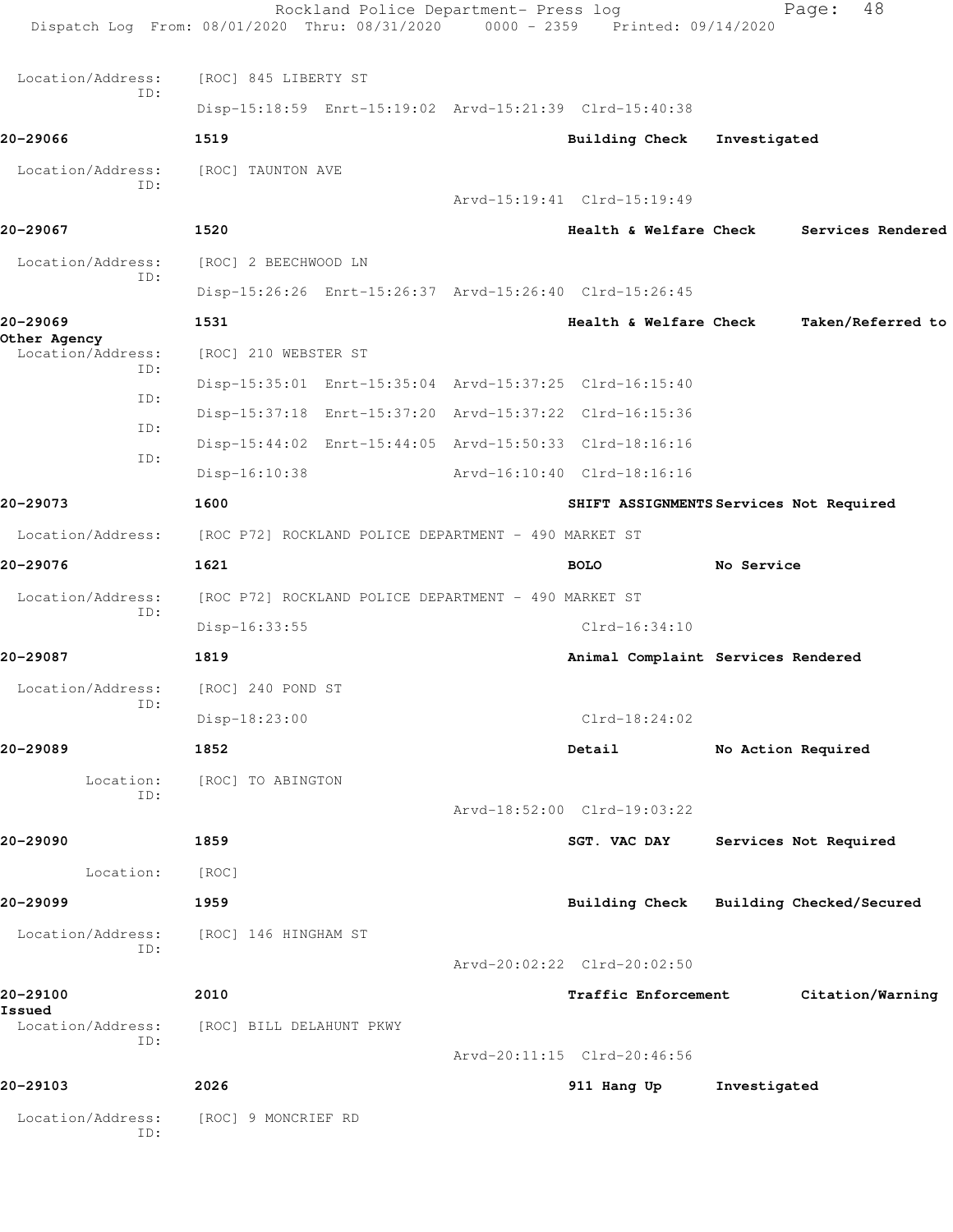|                                 | Dispatch Log From: 08/01/2020 Thru: 08/31/2020 | Rockland Police Department- Press log                | 0000 - 2359 Printed: 09/14/2020                         | 49<br>Page:                       |
|---------------------------------|------------------------------------------------|------------------------------------------------------|---------------------------------------------------------|-----------------------------------|
|                                 |                                                |                                                      | Disp-20:30:57 Enrt-20:31:19 Arvd-20:33:46 Clrd-20:38:32 |                                   |
| 20-29106                        | 2059                                           |                                                      |                                                         | Noise Complaint Services Rendered |
| Location/Address:               | [ROC] 304 MARKET ST                            |                                                      |                                                         |                                   |
| ID:                             |                                                |                                                      | Disp-21:00:54 Enrt-21:01:00 Arvd-21:04:49 Clrd-21:09:42 |                                   |
| ID:                             |                                                |                                                      | Disp-21:00:54 Enrt-21:01:00 Arvd-21:04:59 Clrd-21:09:45 |                                   |
| 20-29110                        | 2205                                           |                                                      |                                                         | Noise Complaint Services Rendered |
| Location/Address:               | [ROC] 304 MARKET ST                            |                                                      |                                                         |                                   |
| ID:                             |                                                |                                                      | Disp-22:06:52 Enrt-22:07:40 Arvd-22:09:36 Clrd-22:16:03 |                                   |
| 20-29114                        | 2241                                           |                                                      |                                                         | Noise Complaint Services Rendered |
| Location/Address:               | [ROC] 304 MARKET ST                            |                                                      |                                                         |                                   |
| ID:                             |                                                |                                                      | Disp-23:09:19 Enrt-23:09:32 Arvd-23:14:34 Clrd-23:21:03 |                                   |
| 20-29117                        | 2256                                           |                                                      | Motor Vehicle Complaint                                 | Investigated                      |
| Vicinity of:                    |                                                | [ROC] 959 UNION ST @ 24 FOREST ST                    |                                                         |                                   |
| ID:                             |                                                |                                                      | Disp-23:01:38 Enrt-23:01:54 Arvd-23:04:56 Clrd-23:11:26 |                                   |
| ID:                             |                                                |                                                      | Disp-23:01:43 Enrt-23:01:56 Arvd-23:04:59 Clrd-23:08:55 |                                   |
| 20-29120                        | 2335                                           |                                                      | Noise Complaint Peace Restored                          |                                   |
| Location/Address:               | [ROC] 304 MARKET ST                            |                                                      |                                                         |                                   |
| ID:                             |                                                |                                                      | Disp-23:38:07 Enrt-23:38:14 Clrd-23:48:10               |                                   |
| ID:                             | Disp-23:42:23                                  |                                                      | Arvd-23:42:26 Clrd-23:48:10                             |                                   |
| For Date: $08/16/2020$ - Sunday |                                                |                                                      |                                                         |                                   |
| 20-29122                        | 0000                                           |                                                      | General Info                                            | Services Not Required             |
| Location/Address:               |                                                | [ROC P72] ROCKLAND POLICE DEPARTMENT - 490 MARKET ST |                                                         |                                   |
| 20-29121                        | 0001                                           |                                                      | Disturbance                                             | Peace Restored                    |
| Location/Address:               | [ROC] 304 MARKET ST                            |                                                      |                                                         |                                   |
| ID:                             |                                                |                                                      | Disp-00:02:17 Enrt-00:02:20 Arvd-00:24:50 Clrd-00:32:16 |                                   |
| ID:                             |                                                |                                                      | Disp-00:16:08 Enrt-00:16:10 Arvd-00:24:50 Clrd-00:32:16 |                                   |
| 20-29124                        | 0014                                           |                                                      | Burglar Alarm                                           | Appears Secure                    |
| Location/Address:               |                                                | [ROC P53] TK O'SHEA'S - 934 HINGHAM ST               |                                                         |                                   |
| ID:                             |                                                |                                                      | Disp-00:15:57 Enrt-00:16:02 Arvd-00:22:13 Clrd-00:24:32 |                                   |
| 20-29127                        | 0033                                           |                                                      | <b>Building Check</b>                                   | Investigated                      |
| Location/Address:               | [ROC] TAUNTON AVE                              |                                                      |                                                         |                                   |
| ID:                             |                                                |                                                      | Arvd-00:34:11 Clrd-00:34:27                             |                                   |
| 20-29133                        | 0237                                           |                                                      | <b>Building Check</b>                                   | Investigated                      |

 Location/Address: [ROC] TAUNTON AVE ID:

Arvd-02:37:42 Clrd-02:37:51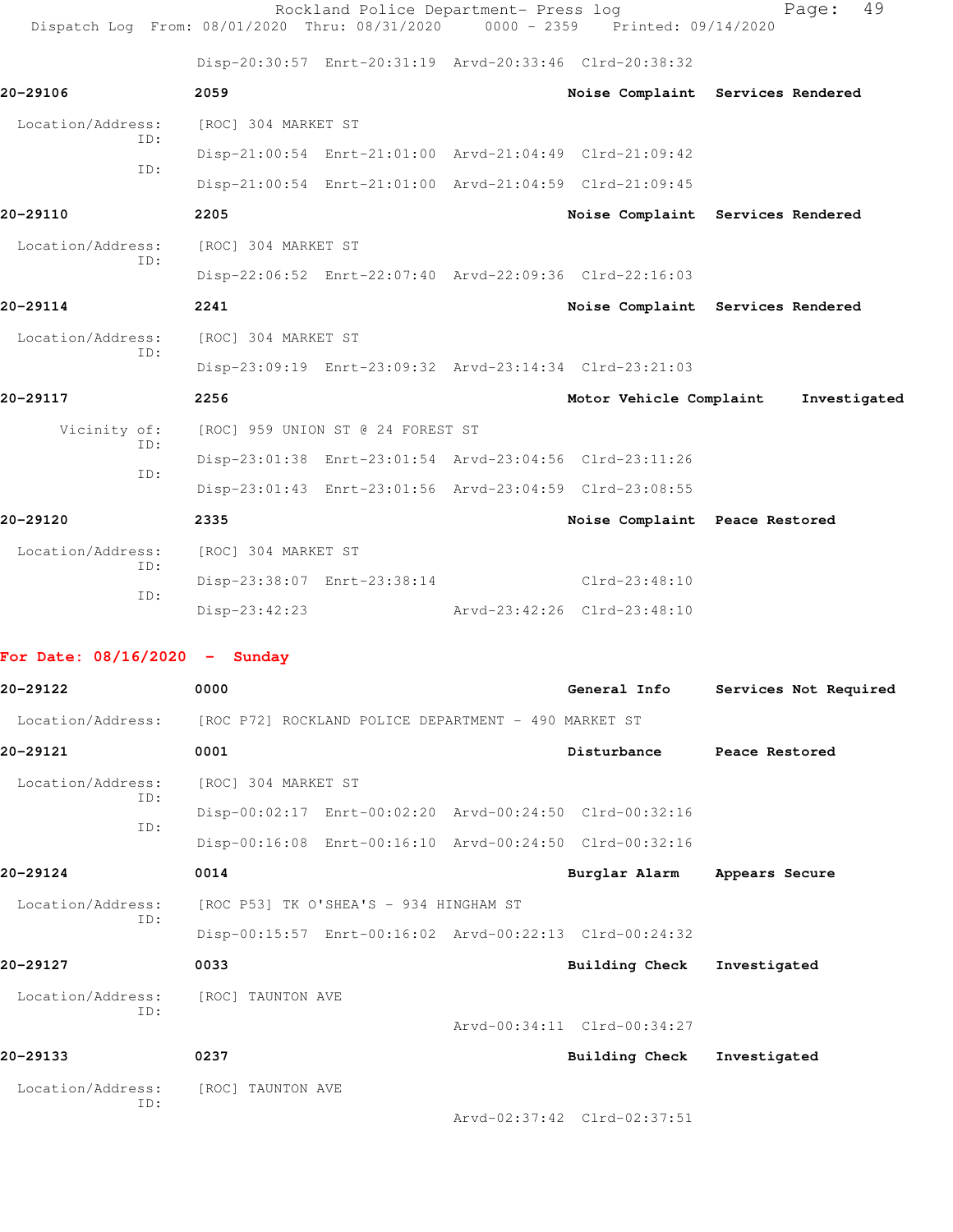Rockland Police Department- Press log Fage: 50 Dispatch Log From: 08/01/2020 Thru: 08/31/2020 0000 - 2359 Printed: 09/14/2020 **20-29138 0538 Assist Fire Department Gone on arrival** Location/Address: [ROC] 270 MARKET ST ID: Disp-05:39:59 Enrt-05:40:05 Arvd-05:40:27 Clrd-05:58:07 **20-29140 0558 Building Check Appears Secure** Location/Address: [ROC] UNION ST ID: Arvd-05:59:33 Clrd-06:25:11 **20-29145 0713 Building Check Investigated** Location/Address: [ROC] SPRING ST ID: Arvd-07:14:29 Clrd-07:40:13 **20-29146 0732 Details / Time offCOMP NIGHT Services Rendered**  Location: [ROC] **20-29149 0802 SHIFT ASSIGNMENTS Services Rendered** Location/Address: [ROC P72] ROCKLAND POLICE DEPARTMENT - 490 MARKET ST **20-29152 0837 Details / Time off Services Rendered** Location: [ROC] **20-29163 1033 CRUISER MAINTAINANCE Services Rendered** Location/Address: [ROC P72] ROCKLAND POLICE DEPARTMENT - 490 MARKET ST **20-29165 1123 Prisoner BAILED Services Rendered** Location/Address: [ROC P72] ROCKLAND POLICE DEPARTMENT - 490 MARKET ST ID: Disp-11:26:39 Clrd-11:26:48 **20-29171 1235 Assist Fire Department Services Rendered** Location/Address: [ROC] 602 MARKET ST Apt. #R ID: Disp-12:36:59 Enrt-12:37:01 Arvd-12:43:26 Clrd-12:59:20 **20-29182 1403 CHECK WELL BEING Services Rendered** Location/Address: [ROC] 160 MARTHA DR Apt. #B ID: Disp-14:18:07 Enrt-14:18:10 Arvd-14:24:49 Clrd-14:25:26 ID: Disp-14:18:15 Enrt-14:18:31 Arvd-14:18:35 Clrd-14:25:24 **20-29184 1427 Suspicious Activity Services Rendered** Location/Address: [ROC] 34 BLANCHARD ST ID: Disp-14:34:27 Clrd-14:34:36 **20-29186 1443 BOLO Services Rendered** Location/Address: [ROC P72] ROCKLAND POLICE DEPARTMENT - 490 MARKET ST **20-29187 1512 Building Check Investigated** Location/Address: [ROC] TAUNTON AVE ID: Arvd-15:12:36 Clrd-15:12:44 **20-29192 1520 911 Accidental Services Rendered**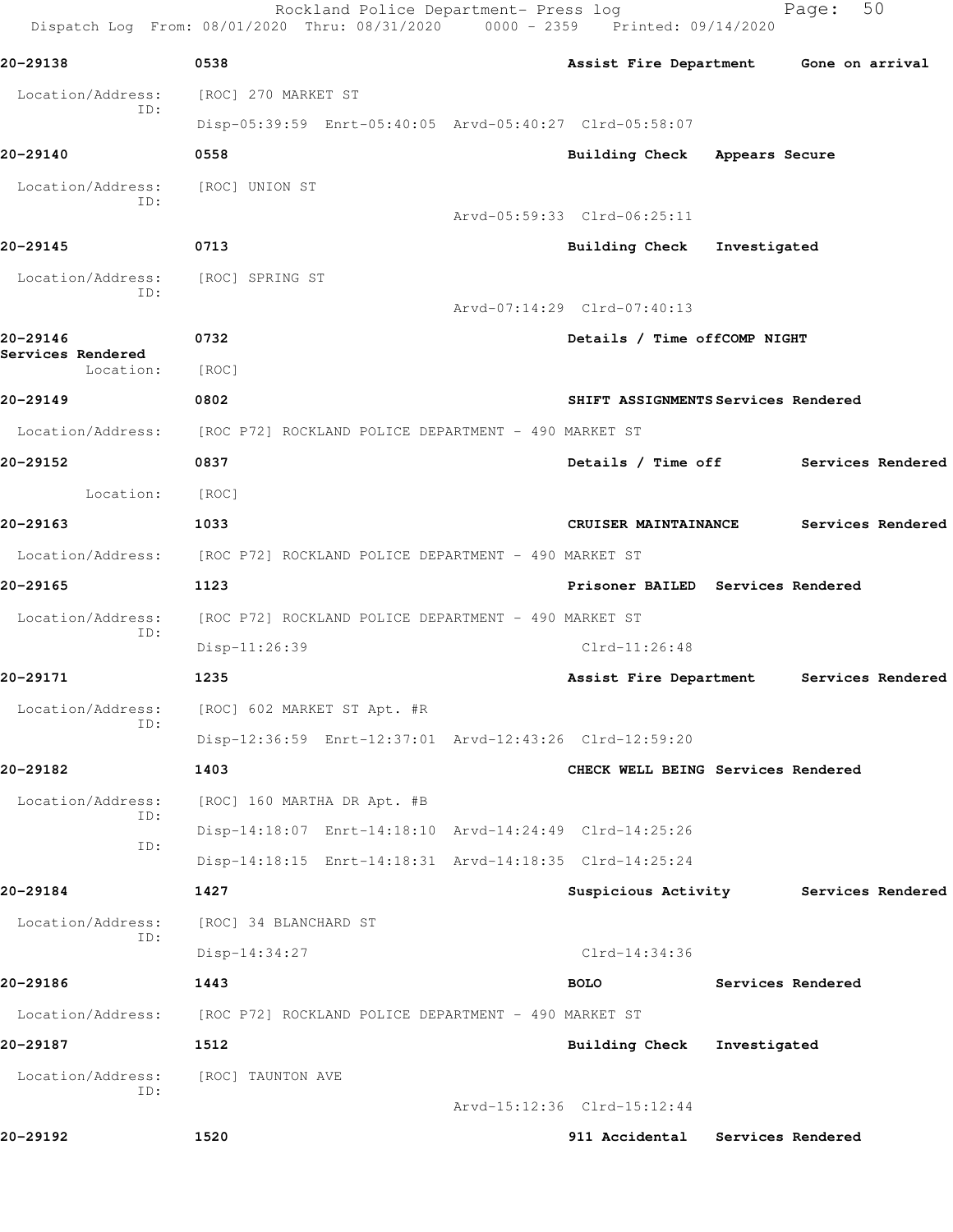| Dispatch Log From: 08/01/2020 Thru: 08/31/2020 0000 - 2359 Printed: 09/14/2020             |                                                                                                                                                                                                                                                               | Rockland Police Department- Press log |                                                         |                   | 51<br>Page:       |  |
|--------------------------------------------------------------------------------------------|---------------------------------------------------------------------------------------------------------------------------------------------------------------------------------------------------------------------------------------------------------------|---------------------------------------|---------------------------------------------------------|-------------------|-------------------|--|
| Location/Address:                                                                          | [ROC] 481 FOREST ST                                                                                                                                                                                                                                           |                                       |                                                         |                   |                   |  |
| ID:                                                                                        |                                                                                                                                                                                                                                                               |                                       | Disp-15:26:49 Enrt-15:26:51 Arvd-15:27:29 Clrd-15:27:37 |                   |                   |  |
| 20-29193                                                                                   | 1601                                                                                                                                                                                                                                                          |                                       | SHIFT ASSIGNMENTS Services Rendered                     |                   |                   |  |
| Location/Address: [ROC P72] ROCKLAND POLICE DEPARTMENT - 490 MARKET ST                     |                                                                                                                                                                                                                                                               |                                       |                                                         |                   |                   |  |
| 20-29196                                                                                   | 1615                                                                                                                                                                                                                                                          |                                       | Prisoner Information                                    |                   | Services Rendered |  |
| Location/Address:                                                                          | [ROC P72] ROCKLAND POLICE DEPARTMENT - 490 MARKET ST                                                                                                                                                                                                          |                                       |                                                         |                   |                   |  |
| ID:                                                                                        | $Disp-16:17:10$                                                                                                                                                                                                                                               |                                       | $Clrd-16:17:30$                                         |                   |                   |  |
| 20-29202                                                                                   | 1724                                                                                                                                                                                                                                                          |                                       | Noise Complaint Peace Restored                          |                   |                   |  |
| Location/Address:                                                                          | [ROC] 399 MARKET ST                                                                                                                                                                                                                                           |                                       |                                                         |                   |                   |  |
| ID:                                                                                        |                                                                                                                                                                                                                                                               | Disp-17:47:19 Enrt-17:47:21           | Clrd-17:47:29                                           |                   |                   |  |
| ID:                                                                                        |                                                                                                                                                                                                                                                               |                                       | Disp-17:47:46 Enrt-17:47:55 Arvd-17:50:05 Clrd-17:53:15 |                   |                   |  |
| ID:                                                                                        |                                                                                                                                                                                                                                                               |                                       | Disp-17:47:51 Enrt-17:47:55 Arvd-17:50:08 Clrd-17:53:15 |                   |                   |  |
| 20-29203                                                                                   | 1726                                                                                                                                                                                                                                                          |                                       | Harassment                                              | Services Rendered |                   |  |
| Location/Address:                                                                          | [ROC] 294 HOWARD ST                                                                                                                                                                                                                                           |                                       |                                                         |                   |                   |  |
| ID:<br>ID:                                                                                 |                                                                                                                                                                                                                                                               |                                       | Disp-17:27:50 Enrt-17:27:54 Arvd-17:32:24 Clrd-17:47:07 |                   |                   |  |
| Refer To Summons:<br>Address:<br>Age:<br>Charges:<br>Refer To Summons:<br>Age:<br>Charges: | 20ROC-29203-A-AR<br>Summons: RICH-SARRO, DINA<br>294 HOWARD ST ROCKLAND, MA<br>51<br>HARASSMENT PREVENTION ORDER, VIOLATE<br>20ROC-29203-AR<br>Summons: ROCHA, MICHAEL A<br>Address: 294 HOWARD ST ROCKLAND, MA<br>22<br>HARASSMENT PREVENTION ORDER, VIOLATE |                                       | Disp-17:27:50 Enrt-17:27:54 Arvd-17:32:22 Clrd-17:47:03 |                   |                   |  |
| 20-29205                                                                                   | 1749                                                                                                                                                                                                                                                          |                                       | Details / Time off Services Rendered                    |                   |                   |  |
| Location:                                                                                  | [ROC]                                                                                                                                                                                                                                                         |                                       |                                                         |                   |                   |  |
| 20-29210                                                                                   | 1833                                                                                                                                                                                                                                                          |                                       | General Info                                            | Services Rendered |                   |  |
| Location/Address:                                                                          | [ROC] 21 BLANCHARD ST                                                                                                                                                                                                                                         |                                       |                                                         |                   |                   |  |
| 20-29215                                                                                   | 1913                                                                                                                                                                                                                                                          |                                       | Disturbance                                             | Summons To Court  |                   |  |
| Location/Address:<br>ID:                                                                   | [ROC] 74 MARTHA DR Apt. #E                                                                                                                                                                                                                                    |                                       |                                                         |                   |                   |  |
| ID:                                                                                        |                                                                                                                                                                                                                                                               |                                       | Disp-19:15:16 Enrt-19:15:53 Arvd-19:21:20 Clrd-19:55:12 |                   |                   |  |
| Refer To Summons:                                                                          | 20ROC-29215-AR                                                                                                                                                                                                                                                |                                       | Disp-19:15:39 Enrt-19:15:50 Arvd-19:21:22 Clrd-19:46:12 |                   |                   |  |
| Summons:<br>Address:<br>Age:<br>Charges:                                                   | MACDONALD, JULIE A<br>74 MARTHA DR Apt. #E<br>42<br>THREAT TO COMMIT CRIME<br>DISTURBING THE PEACE                                                                                                                                                            | ROCKLAND, MA                          |                                                         |                   |                   |  |
| 20-29229                                                                                   | 2116                                                                                                                                                                                                                                                          |                                       | Motor Vehicle Complaint Gone on arrival                 |                   |                   |  |
| Location/Address:                                                                          | [ROC] VFW DR                                                                                                                                                                                                                                                  |                                       |                                                         |                   |                   |  |
| ID:<br>ID:                                                                                 |                                                                                                                                                                                                                                                               |                                       | Disp-21:19:38 Enrt-21:28:14 Arvd-21:28:18 Clrd-21:28:20 |                   |                   |  |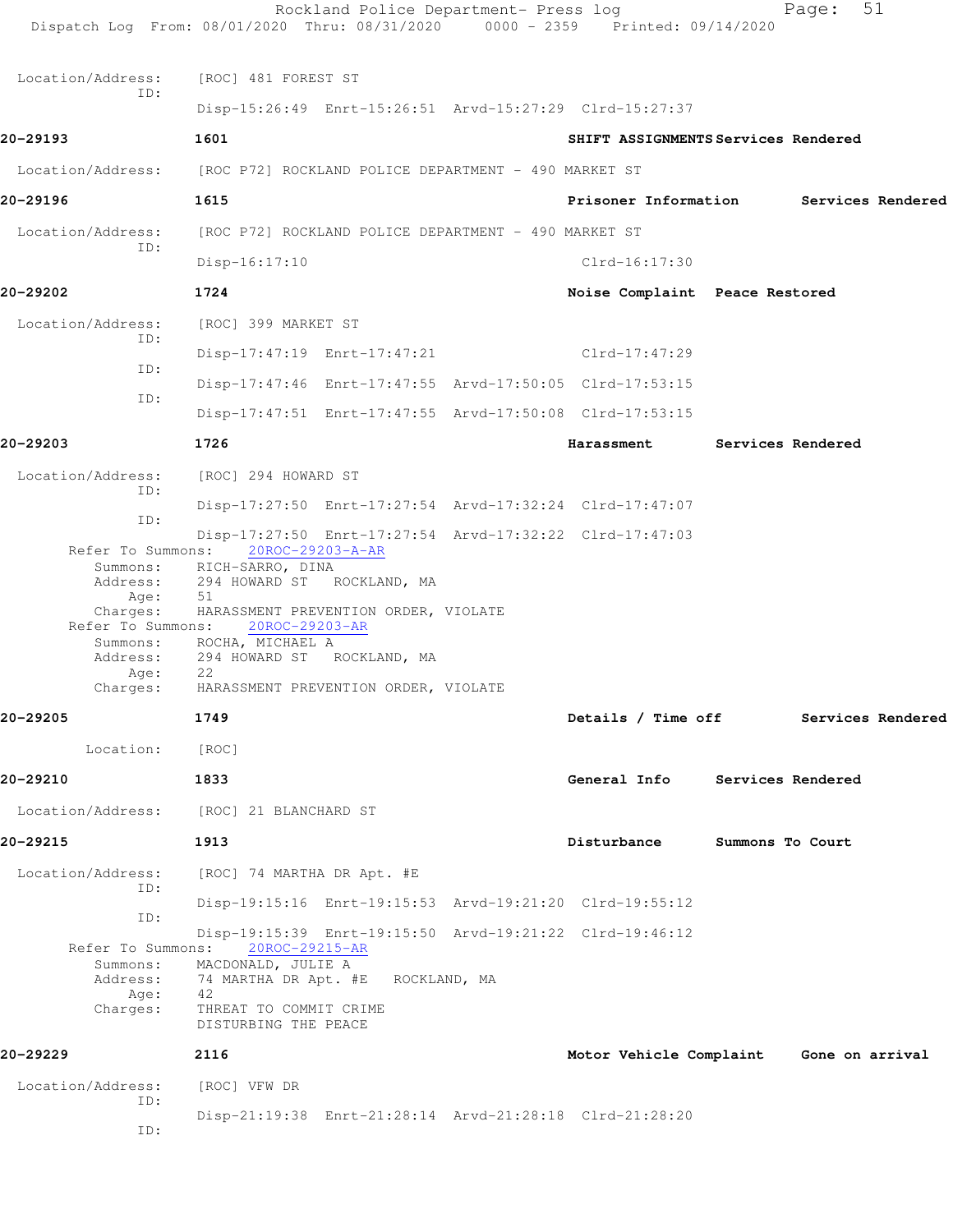| Dispatch Log From: 08/01/2020 Thru: 08/31/2020 |                                                      | Rockland Police Department- Press log             | $0000 - 2359$ | Printed: 09/14/2020                                     |              | 52<br>Page:              |
|------------------------------------------------|------------------------------------------------------|---------------------------------------------------|---------------|---------------------------------------------------------|--------------|--------------------------|
|                                                |                                                      |                                                   |               | Disp-21:19:43 Enrt-21:28:11 Arvd-21:28:16 Clrd-21:28:20 |              |                          |
| 20-29232                                       | 2131                                                 |                                                   |               | Prisoner Information                                    |              | Services Rendered        |
| Location/Address:                              | [ROC P72] ROCKLAND POLICE DEPARTMENT - 490 MARKET ST |                                                   |               |                                                         |              |                          |
| TD:                                            |                                                      |                                                   |               | Disp-21:33:17 Enrt-21:33:23 Arvd-21:33:24 Clrd-21:33:27 |              |                          |
| 20-29233                                       | 2145                                                 |                                                   |               | Motor Vehicle Complaint                                 |              | Verbal Warning           |
| Vicinity of:                                   | [ROC] MARKET ST                                      |                                                   |               |                                                         |              |                          |
| ID:                                            | Disp-21:46:25                                        |                                                   |               | Arvd-21:47:59 Clrd-22:14:51                             |              |                          |
| ID:                                            | $Disp-21:46:31$                                      |                                                   |               | Arvd-21:48:02 Clrd-22:14:51                             |              |                          |
| ID:                                            | $Disp-21:46:36$                                      |                                                   |               | Arvd-21:50:44 Clrd-22:14:51                             |              |                          |
| 20-29237                                       | 2218                                                 |                                                   |               | Burglar Alarm                                           |              | Building Checked/Secured |
| Location/Address:                              | [ROC] POST OFFICE - 39 WEBSTER ST                    |                                                   |               |                                                         |              |                          |
| ID:                                            |                                                      |                                                   |               | Disp-22:19:24 Enrt-22:19:32 Arvd-22:20:45 Clrd-22:24:53 |              |                          |
| ID:                                            |                                                      |                                                   |               | Disp-22:19:24 Enrt-22:19:30 Arvd-22:20:45 Clrd-22:24:53 |              |                          |
| For Date: $08/17/2020 -$ Monday                |                                                      |                                                   |               |                                                         |              |                          |
| 20-29243                                       | 0000                                                 |                                                   |               | SHIFT ASSIGNMENTSNo Service                             |              |                          |
| Location/Address:                              | [ROC P72] ROCKLAND POLICE DEPARTMENT - 490 MARKET ST |                                                   |               |                                                         |              |                          |
| ID:                                            |                                                      |                                                   |               | Arvd-00:00:00 Clrd-00:07:21                             |              |                          |
| 20-29247                                       | 0024                                                 |                                                   |               | Details / Time off                                      |              | No Service               |
| Location:                                      | [ROC]                                                |                                                   |               |                                                         |              |                          |
| 20-29248                                       | 0037                                                 |                                                   |               | Burglar Alarm                                           |              | Building Checked/Secured |
| Location/Address:                              |                                                      | [ROC] KANE AND NAGLE - 100 LEDGEWOOD PL Apt. #300 |               |                                                         |              |                          |
| ID:                                            |                                                      |                                                   |               | Disp-00:39:49 Enrt-00:40:02 Arvd-00:45:24 Clrd-00:49:24 |              |                          |
| ID:                                            |                                                      |                                                   |               | Disp-00:45:20 Enrt-00:45:28 Arvd-00:49:36 Clrd-00:49:39 |              |                          |
| 20-29249                                       | 0053                                                 |                                                   |               | <b>Building Check</b>                                   | Investigated |                          |
| Location/Address:                              | [ROC] TAUNTON AVE                                    |                                                   |               |                                                         |              |                          |
| ID:                                            |                                                      |                                                   |               | Arvd-00:54:43 Clrd-00:55:12                             |              |                          |
| 20-29254                                       | 0237                                                 |                                                   |               | Burglar Alarm                                           |              | Building Checked/Secured |
| Location/Address:                              | [ROC] 22 CHURCH ST                                   |                                                   |               |                                                         |              |                          |
| ID:                                            |                                                      |                                                   |               | Arvd-02:37:00 Clrd-02:47:00                             |              |                          |
| ID:                                            | $Disp-02:41:39$                                      |                                                   |               | Arvd-02:41:43 Clrd-02:44:52                             |              |                          |
| 20-29257                                       | 0544                                                 |                                                   |               | <b>Building Check</b>                                   |              | Building Checked/Secured |
| Location/Address:                              |                                                      | [ROC 61] UNION ST BUSINESS DISTRICT - UNION ST    |               |                                                         |              |                          |
| ID:                                            |                                                      |                                                   |               | Arvd-05:47:24 Clrd-06:06:12                             |              |                          |
| 20-29258                                       | 0617                                                 |                                                   |               | Traffic Enforcement                                     |              | Services Rendered        |
| Location/Address:<br>ID:                       | [ROC] BILL DELAHUNT PKWY                             |                                                   |               |                                                         |              |                          |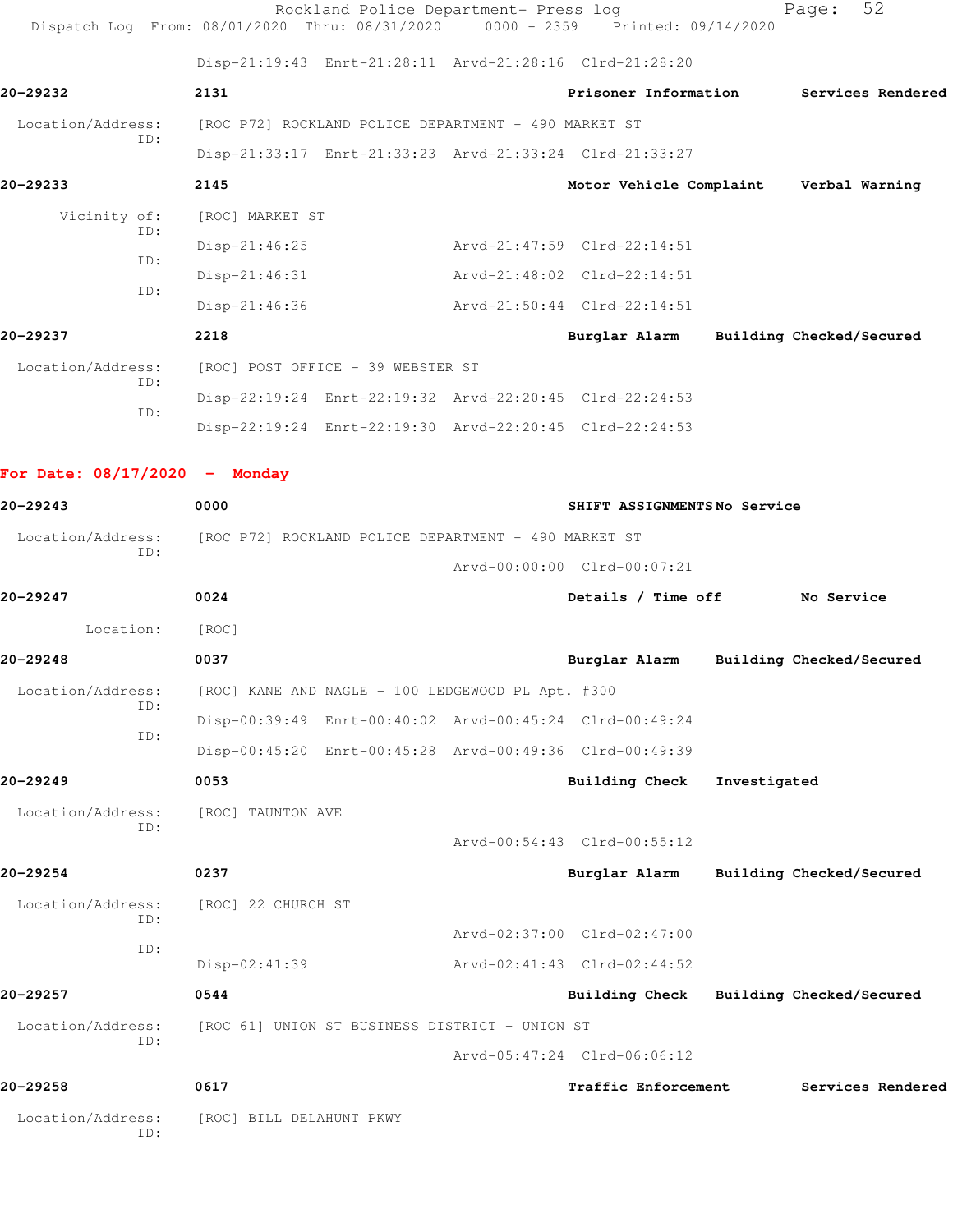Rockland Police Department- Press log Fage: 53 Dispatch Log From: 08/01/2020 Thru: 08/31/2020 0000 - 2359 Printed: 09/14/2020 Arvd-06:21:58 Clrd-06:53:21 **20-29264 0801 SHIFT ASSIGNMENTS Services Rendered** Location/Address: [ROC P72] ROCKLAND POLICE DEPARTMENT - 490 MARKET ST **20-29271 0838 FIX TIRE Services Rendered** Location/Address: [ROC] LARRY'S - UNION ST **20-29274 0912 Traffic Enforcement Services Rendered** Location/Address: [ROC] SPRING ST ID: Arvd-09:13:12 Clrd-09:14:33 **20-29275 0922 Motor Vehicle Stop Verbal Warning** Location/Address: [ROC] 344 SPRING ST ID: Disp-09:23:25 Enrt-09:23:50 Arvd-09:23:51 Clrd-09:23:53 **20-29277 0933 Motor Vehicle Stop Citation/Warning Issued**  Location/Address: [ROC] 142 LIBERTY ST @ 234 VERNON ST ID: Disp-09:34:14 Enrt-09:34:17 Arvd-09:34:19 Clrd-09:44:21 **20-29280 0935 Complaint Arrest(s) Made** Location/Address: [ROC 73] ROCKLAND TOWN HALL - 242 UNION ST ID: Disp-09:45:41 Enrt-09:45:51 Arvd-09:45:53 Clrd-12:05:36 ID: Disp-09:45:47 Enrt-09:45:49 Arvd-09:45:50 Clrd-10:27:57 Refer To Arrest: Arrest: ATRYZEK, SEBASTIAN W Address: 36 BOYLSTON ST BOSTON, MA Age: 45 Charges: Straight Warrant **20-29284 1018 Time off Services Rendered** Location: [ROC] **20-29285 1106 Building Check Services Not Required** Location/Address: [ROC P75] UNION POINT - BILL DELAHUNT PKWY

Arvd-11:07:43 Clrd-11:24:00

**20-29287 1137 Breaking & Entering TO M/V Services Rendered** Location/Address: [ROC] 349 NORTH AVE **20-29294 1257 Animal Complaint Services Rendered** Location/Address: [ROC] 64 OREGON AVE ID: Disp-12:58:32 Enrt-12:58:38 Arvd-13:07:11 Clrd-13:07:16 **20-29298 1310 Details Services Rendered** Location: [ROC] **20-29299 1310 Health & Welfare Check Advised to Court** Location/Address: [ROC P93] THE BANNER - 167 UNION ST ID:

Disp-13:18:00 Enrt-13:18:02 Arvd-13:21:06 Clrd-13:32:52

ID: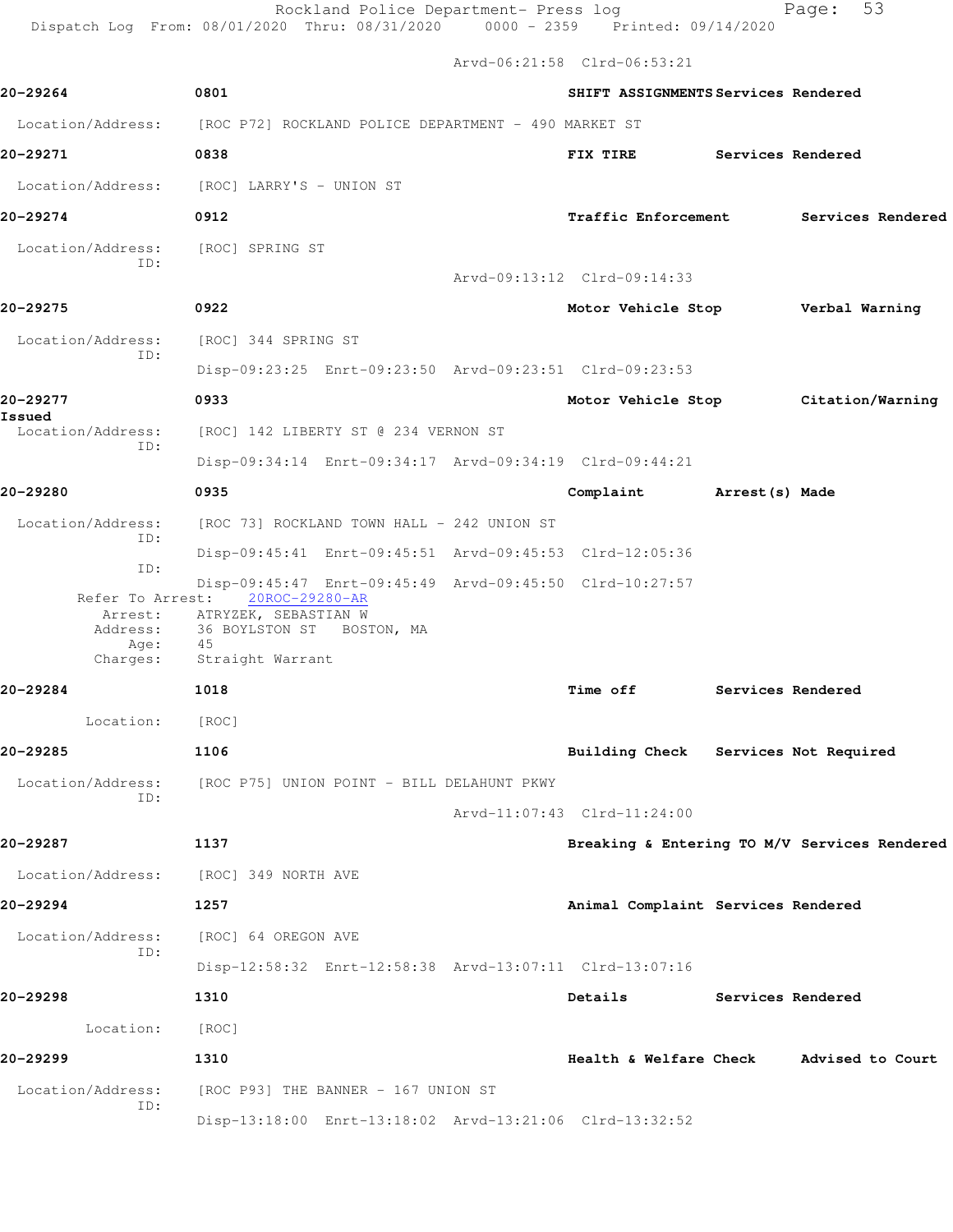Rockland Police Department- Press log entitled and Page: 54 Dispatch Log From: 08/01/2020 Thru: 08/31/2020 0000 - 2359 Printed: 09/14/2020

| 20-29303                                        | 1340                                                                                                                                        | Complaint                              | Summons To Court  |                                          |
|-------------------------------------------------|---------------------------------------------------------------------------------------------------------------------------------------------|----------------------------------------|-------------------|------------------------------------------|
| Location/Address:                               | [ROC 73] ROCKLAND TOWN HALL - 242 UNION ST                                                                                                  |                                        |                   |                                          |
| ID:<br>Summons:<br>Address:<br>Age:<br>Charges: | $Disp-13:40:57$<br>Refer To Summons: 20ROC-29303-AR<br>NELSON, DEBORAH<br>408 UNION ST Apt. #1 ROCKLAND, MA<br>67<br>THREAT TO COMMIT CRIME | Arvd-13:43:07 Clrd-14:01:41            |                   |                                          |
| 20-29307                                        | 1356                                                                                                                                        | <b>Time off</b>                        | Services Rendered |                                          |
| Location:                                       | [ROC]                                                                                                                                       |                                        |                   |                                          |
| 20-29308                                        | 1403                                                                                                                                        | Suspicious Activity                    |                   | Transported to                           |
| Hospital<br>Location/Address:                   | [ROC] 114 GREEN ST                                                                                                                          |                                        |                   |                                          |
| ID:                                             | Disp-14:05:40 Enrt-14:05:48 Arvd-14:06:07 Clrd-14:14:12                                                                                     |                                        |                   |                                          |
| ID:<br>ID:                                      | Disp-14:05:46 Enrt-14:05:50                                                                                                                 | $Clrd-14:10:15$                        |                   |                                          |
|                                                 | Disp-14:06:03 Enrt-14:06:04 Arvd-14:06:06 Clrd-14:14:10                                                                                     |                                        |                   |                                          |
| 20-29311                                        | 1422                                                                                                                                        | Building Check Services Rendered       |                   |                                          |
| Location/Address:<br>ID:                        | [ROC] TAUNTON AVE                                                                                                                           |                                        |                   |                                          |
|                                                 |                                                                                                                                             | Arvd-14:23:53 Clrd-14:24:09            |                   |                                          |
| 20-29312                                        | 1432                                                                                                                                        | 911 Hang Up Services Rendered          |                   |                                          |
| Location/Address:<br>ID:                        | [ROC] 573 UNION ST                                                                                                                          |                                        |                   |                                          |
|                                                 | Disp-14:35:15 Enrt-14:35:18 Arvd-14:38:56 Clrd-14:41:26                                                                                     |                                        |                   |                                          |
| 20-29317                                        | 1501                                                                                                                                        | Summons                                | No Service        |                                          |
| Location/Address:<br>ID:                        | [ROC] 37 SALEM ST Apt. #LEFT                                                                                                                |                                        |                   |                                          |
| ID:                                             | Disp-15:03:14 Enrt-15:03:27 Arvd-15:03:29 Clrd-15:06:08                                                                                     |                                        |                   |                                          |
|                                                 | Disp-15:03:19 Enrt-15:03:26 Arvd-15:03:30 Clrd-15:06:05                                                                                     |                                        |                   |                                          |
| 20-29319                                        | 1514                                                                                                                                        | Summons                                | Services Rendered |                                          |
| Location/Address:<br>ID:                        | [ROC] 71 SUMMER ST                                                                                                                          |                                        |                   |                                          |
|                                                 | Disp-15:15:58 Enrt-15:16:04 Arvd-15:16:05 Clrd-15:18:59                                                                                     |                                        |                   |                                          |
| 20-29323                                        | 1534                                                                                                                                        |                                        |                   | Disabled Motor Vehicle Services Rendered |
|                                                 | Vicinity of: [ROC P55] HOME DEPOT - 1149 HINGHAM ST                                                                                         |                                        |                   |                                          |
| 20-29325                                        | 1551                                                                                                                                        | TOPS                                   | Services Rendered |                                          |
|                                                 | Location/Address: [ROC P72] ROCKLAND POLICE DEPARTMENT - 490 MARKET ST                                                                      |                                        |                   |                                          |
| 20-29384                                        | 1600                                                                                                                                        | SHIFT ASSIGNMENTS Services Rendered    |                   |                                          |
|                                                 | Location/Address: [ROC P72] ROCKLAND POLICE DEPARTMENT - 490 MARKET ST                                                                      |                                        |                   |                                          |
| 20-29330                                        | 1632                                                                                                                                        | Health & Welfare Check Gone on arrival |                   |                                          |
| Location/Address:<br>ID:                        | [ROC] 80 MARKET ST @ 12 CENTRE AVE                                                                                                          |                                        |                   |                                          |
|                                                 | Disp-16:36:55 Enrt-16:37:02 Arvd-16:38:14 Clrd-16:49:28                                                                                     |                                        |                   |                                          |
| 20-29331                                        | 1651                                                                                                                                        | Disabled Motor Vehicle                 |                   | Services Rendered                        |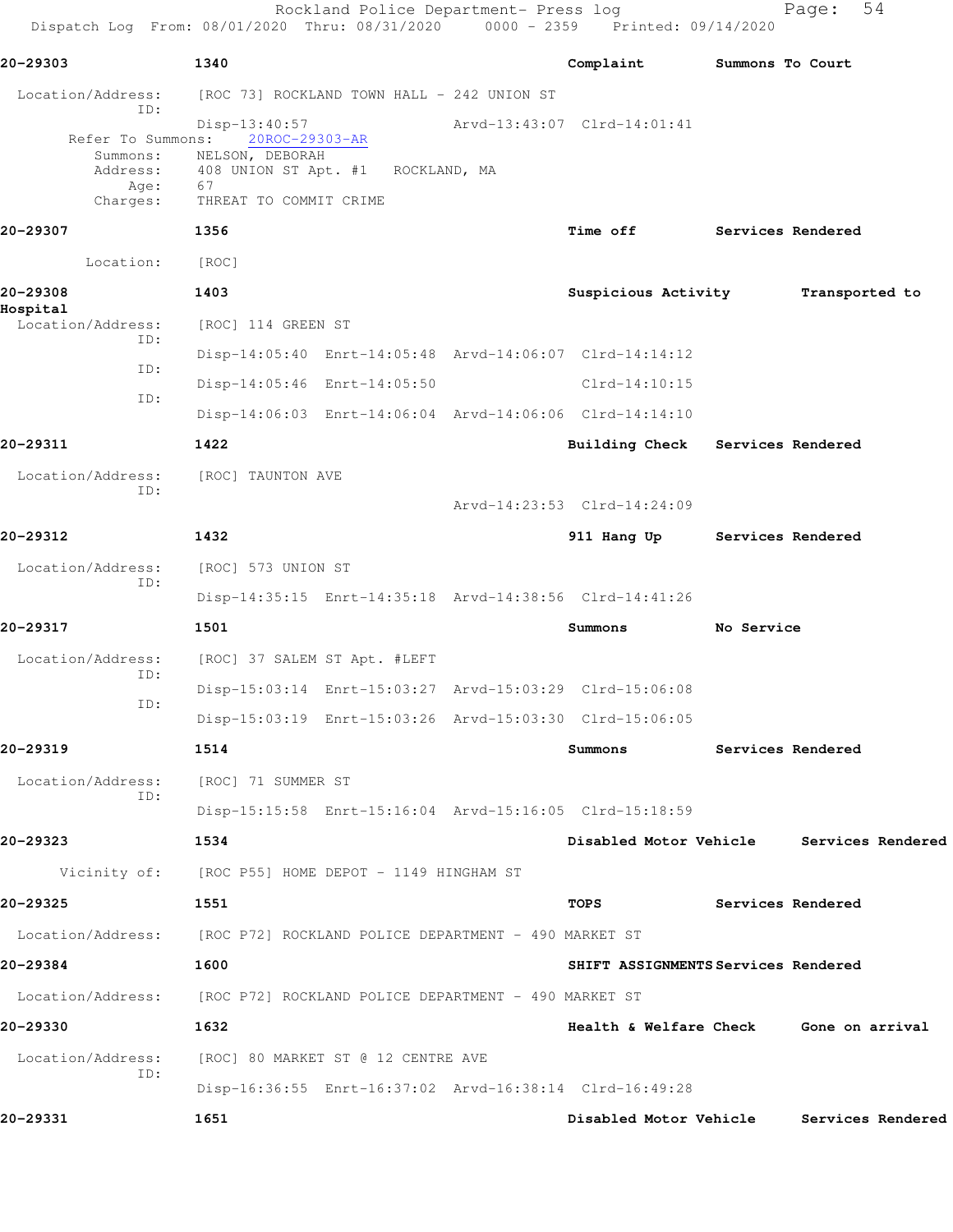|                                  | Rockland Police Department- Press log<br>Dispatch Log From: 08/01/2020 Thru: 08/31/2020 0000 - 2359 Printed: 09/14/2020 |                                     |                          | 55<br>Page:       |  |
|----------------------------------|-------------------------------------------------------------------------------------------------------------------------|-------------------------------------|--------------------------|-------------------|--|
| Location/Address:                | [ROC] ARLINGTON ST                                                                                                      |                                     |                          |                   |  |
| ID:                              | $Disp-16:54:01$                                                                                                         | $Clrd-16:54:07$                     |                          |                   |  |
| 20-29344                         | 1808                                                                                                                    | Animal Complaint Gone on arrival    |                          |                   |  |
| Location/Address:                | [ROC] RAIL TRAIL WEST                                                                                                   |                                     |                          |                   |  |
| ID:                              | Disp-18:10:31 Enrt-18:11:24                                                                                             | Clrd-18:19:23                       |                          |                   |  |
| 20-29349                         | 1904                                                                                                                    | Animal Complaint No Service         |                          |                   |  |
| Location/Address:                | [ROC 66] REEDS POND PARK - 80 MARKET ST                                                                                 |                                     |                          |                   |  |
| ID:                              | Disp-19:05:01 Enrt-19:05:36 Arvd-19:10:02 Clrd-19:20:34                                                                 |                                     |                          |                   |  |
| 20-29351                         | 1912                                                                                                                    | Police Information                  |                          | No Service        |  |
|                                  | Location: [ROC] ABINGTO POLICE STATION                                                                                  |                                     |                          |                   |  |
| 20-29353                         | 1921                                                                                                                    | <b>Traffic Enforcement</b>          |                          | Services Rendered |  |
| Location/Address:<br>ID:         | [ROC] SPRING ST                                                                                                         |                                     |                          |                   |  |
|                                  |                                                                                                                         | Arvd-19:23:41 Clrd-19:51:44         |                          |                   |  |
| 20-29356                         | 1927                                                                                                                    | <b>Traffic Enforcement</b>          |                          | Services Rendered |  |
| Location/Address:<br>ID:         | [ROC] BILL DELAHUNT PKWY                                                                                                |                                     |                          |                   |  |
|                                  |                                                                                                                         | Arvd-19:28:25 Clrd-19:56:23         |                          |                   |  |
| 20-29364                         | 2002                                                                                                                    | <b>Elder Abuse</b>                  | Report Follows           |                   |  |
| Location/Address:<br>ID:         | [ROC 70] WEBSTER PARK NURSING AND REHAB - 56 WEBSTER ST                                                                 |                                     |                          |                   |  |
|                                  | $Disp-20:07:11$                                                                                                         | Arvd-20:08:00 Clrd-21:03:04         |                          |                   |  |
| 20-29373                         | 2136                                                                                                                    | <b>Time off</b>                     |                          | Services Rendered |  |
| Location:                        | [ROC]                                                                                                                   |                                     |                          |                   |  |
| 20-29375                         | 2147                                                                                                                    | Suspicious Activity 5ent On Way     |                          |                   |  |
| Location/Address:<br>ID:         | [ROC P47] BEST WESTERN - 909 HINGHAM ST                                                                                 |                                     |                          |                   |  |
|                                  |                                                                                                                         | Arvd-21:47:00 Clrd-21:50:10         |                          |                   |  |
| 20-29382                         | 2242                                                                                                                    | Time off Services Rendered          |                          |                   |  |
| Location:                        | [ROC]                                                                                                                   |                                     |                          |                   |  |
| 20-29383                         | 2243                                                                                                                    | Time off                            | <b>Services Rendered</b> |                   |  |
| Location: [ROC]                  |                                                                                                                         |                                     |                          |                   |  |
| For Date: $08/18/2020 -$ Tuesday |                                                                                                                         |                                     |                          |                   |  |
| 20-29392                         | 0005                                                                                                                    | SHIFT ASSIGNMENTS Services Rendered |                          |                   |  |
| Location/Address:                | [ROC P72] ROCKLAND POLICE DEPARTMENT - 490 MARKET ST                                                                    |                                     |                          |                   |  |
| ID:                              | Disp-00:45:07                                                                                                           | $Clrd-00:45:49$                     |                          |                   |  |
| 20-29393                         | 0046                                                                                                                    | Details / Time off                  |                          | Services Rendered |  |
| Location:                        | [ROC]                                                                                                                   |                                     |                          |                   |  |

**20-29401 0234 BOLO Services Rendered**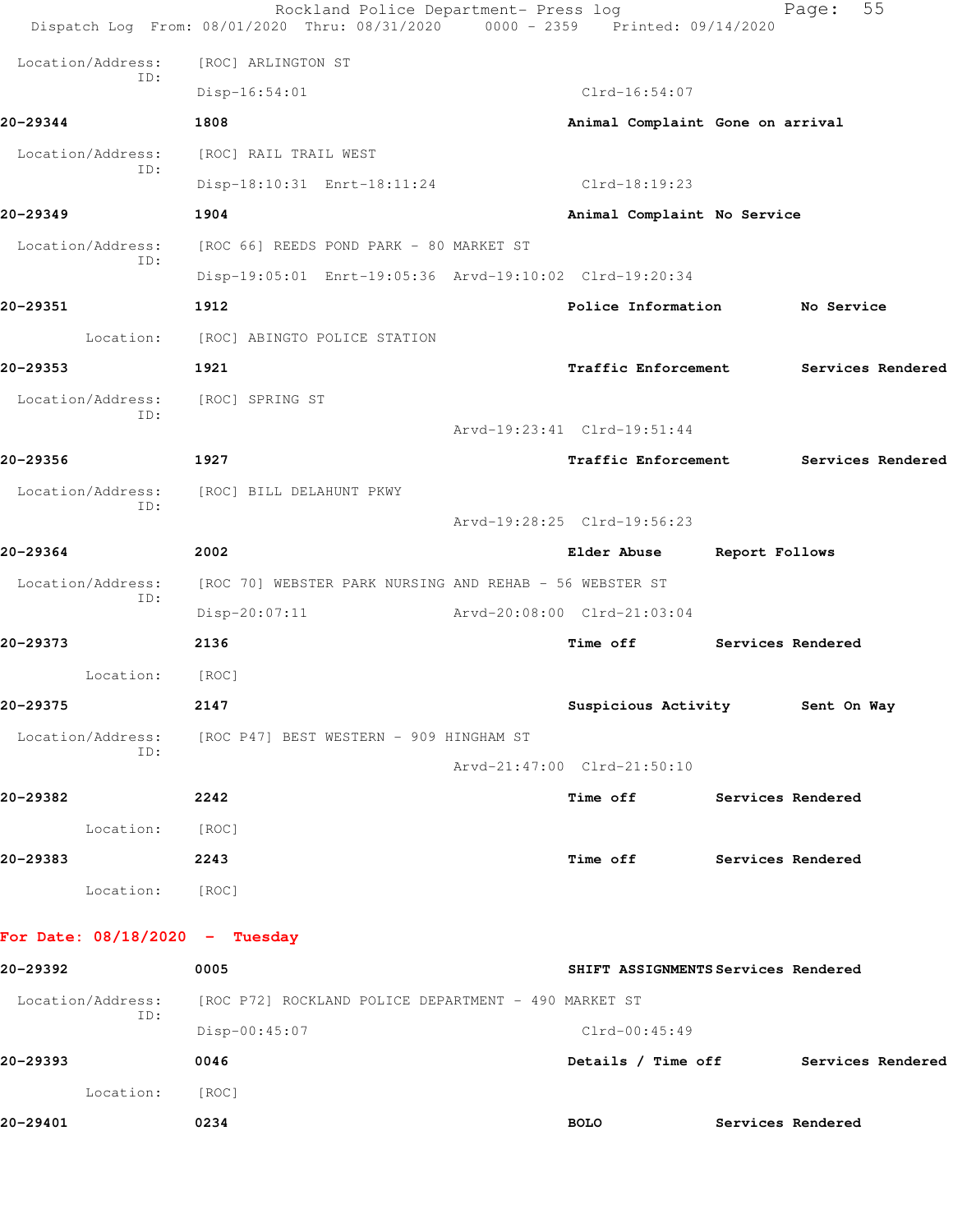|                          | Rockland Police Department- Press log<br>Dispatch Log From: 08/01/2020 Thru: 08/31/2020 0000 - 2359 Printed: 09/14/2020 |                                | 56<br>Page:                         |
|--------------------------|-------------------------------------------------------------------------------------------------------------------------|--------------------------------|-------------------------------------|
| Location/Address:        | [ROC P72] ROCKLAND POLICE DEPARTMENT - 490 MARKET ST                                                                    |                                |                                     |
| ID:                      | Disp-02:35:12                                                                                                           | $Clrd-02:35:22$                |                                     |
| ID:                      | Disp-02:35:12                                                                                                           | Clrd-02:35:28                  |                                     |
| ID:                      | Disp-02:35:12                                                                                                           | Clrd-02:35:31                  |                                     |
| 20-29403                 | 0344                                                                                                                    | Noise Complaint Peace Restored |                                     |
| Location/Address:        | [ROC P45] COMFORT INN - 850 HINGHAM ST                                                                                  |                                |                                     |
| ID:                      | Disp-03:46:31 Enrt-03:46:34 Arvd-03:50:02 Clrd-04:15:09                                                                 |                                |                                     |
| ID:<br>ID:               | Disp-03:46:52 Enrt-03:46:56 Arvd-03:56:47 Clrd-04:15:09                                                                 |                                |                                     |
|                          | Disp-03:52:22 Enrt-03:52:26 Arvd-03:56:47 Clrd-04:15:09                                                                 |                                |                                     |
| 20-29405                 | 0555                                                                                                                    | Building Check Appears Secure  |                                     |
| Location/Address:<br>ID: | [ROC 61] UNION ST BUSINESS DISTRICT - UNION ST                                                                          |                                |                                     |
|                          |                                                                                                                         | Arvd-05:55:53 Clrd-06:16:58    |                                     |
| 20-29407                 | 0619                                                                                                                    | <b>Traffic Enforcement</b>     | No Service                          |
| Location/Address:<br>TD: | [ROC P10] BILL DELAHUNT PKWY                                                                                            |                                |                                     |
|                          |                                                                                                                         | Arvd-06:20:18 Clrd-06:35:36    |                                     |
| 20-29409                 | 0700                                                                                                                    | Detail                         | Services Rendered                   |
|                          | Location/Address: [ROC] 469 CONCORD ST @ 590 SUMMER ST                                                                  |                                |                                     |
| 20-29410                 | 0702                                                                                                                    | Detail                         | Services Rendered                   |
| Location/Address:        | [ROC] 205 EAST WATER ST                                                                                                 |                                |                                     |
| 20-29415                 | 0743                                                                                                                    | Detail                         | Services Rendered                   |
|                          | Location/Address: [ROC] EAST WATER ST @ LIBERTY ST                                                                      |                                |                                     |
| 20-29416                 | 0748                                                                                                                    |                                | Motor Vehicle Complaint No Service  |
| Location/Address:        | [ROC] BIRCH ST                                                                                                          |                                |                                     |
| ID:                      |                                                                                                                         | Arvd-07:48:00 Clrd-07:49:18    |                                     |
| 20-29418                 | 0748                                                                                                                    | Detail                         | Services Rendered                   |
|                          | Location/Address: [ROC] 676 BEECH ST                                                                                    |                                |                                     |
| 20-29420                 | 0806                                                                                                                    |                                | SHIFT ASSIGNMENTS Services Rendered |
|                          | Location/Address: [ROC P72] ROCKLAND POLICE DEPARTMENT - 490 MARKET ST                                                  |                                |                                     |
| 20-29430                 | 0928                                                                                                                    | Disturbance Peace Restored     |                                     |
| Location/Address:        | [ROC] 135 GROVE ST Apt. #3                                                                                              |                                |                                     |
| ID:<br>ID:               |                                                                                                                         | Arvd-09:28:00 Clrd-09:40:57    |                                     |
|                          | Disp-09:29:14 Enrt-09:29:19 Arvd-09:33:36 Clrd-09:40:44                                                                 |                                |                                     |
| 20-29437                 | 0950                                                                                                                    |                                | CRUISER 267 Services Rendered       |
|                          | Location/Address: [ROC P72] ROCKLAND POLICE DEPARTMENT - 490 MARKET ST                                                  |                                |                                     |
| 20-29436                 | 0953                                                                                                                    | Police Information             | Services Rendered                   |
| Location/Address:        | [ROC P72] ROCKLAND POLICE DEPARTMENT - 490 MARKET ST                                                                    |                                |                                     |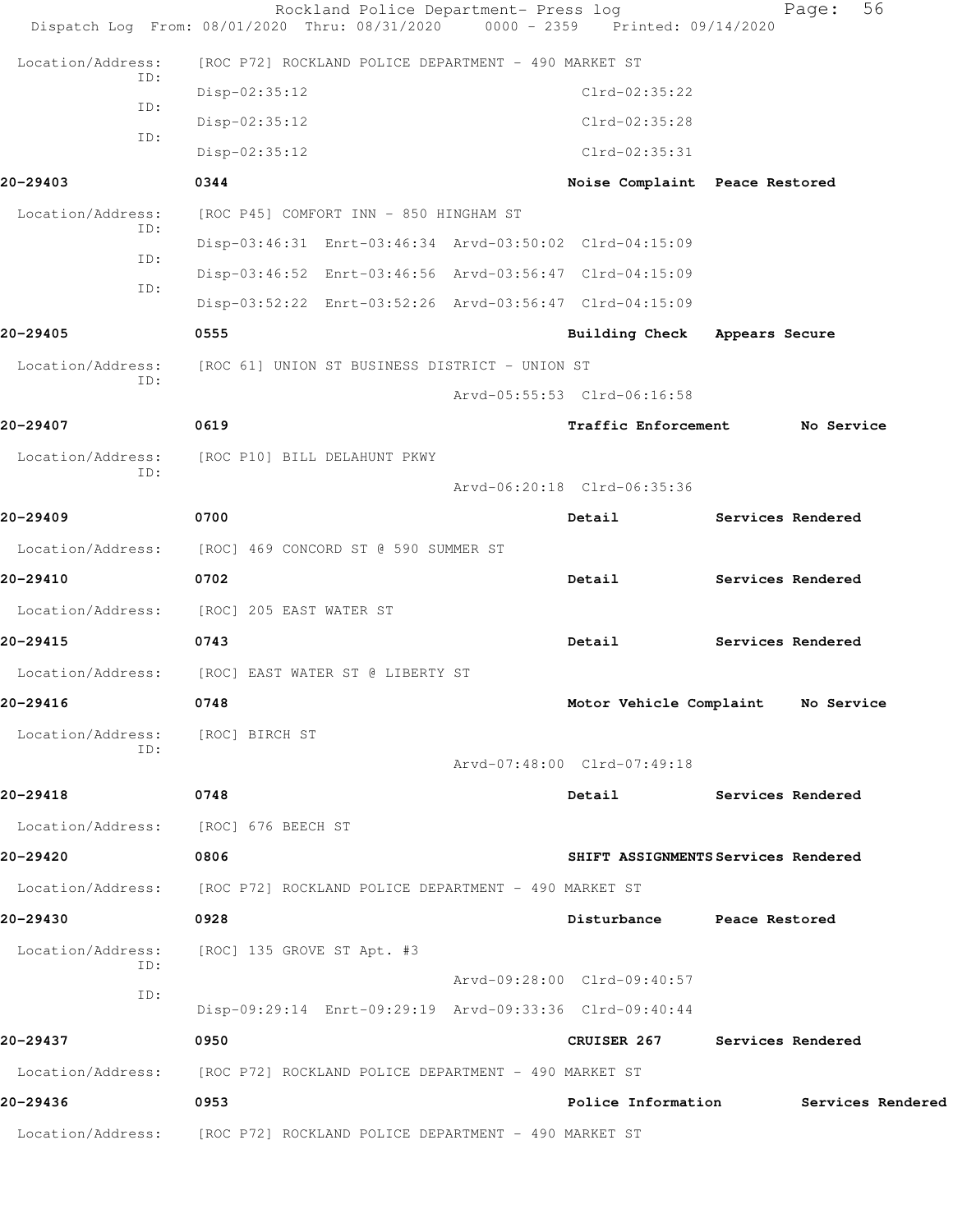Rockland Police Department- Press log entitled and Page: 57 Dispatch Log From: 08/01/2020 Thru: 08/31/2020 0000 - 2359 Printed: 09/14/2020

| 20-29440                 | 1003                                                                      | Warrant                            | No Service |                    |  |
|--------------------------|---------------------------------------------------------------------------|------------------------------------|------------|--------------------|--|
| Location/Address:<br>ID: | [ROC 60] SPRING GATE APARTMENTS - 52 HANNAH WAY Apt. #E                   |                                    |            |                    |  |
| ID:                      |                                                                           | Arvd-10:03:00 Clrd-10:15:40        |            |                    |  |
|                          | Disp-10:03:44 Enrt-10:03:46 Arvd-10:03:48 Clrd-10:15:12                   |                                    |            |                    |  |
| 20-29442                 | 1022                                                                      | Summons                            | No Service |                    |  |
| Location/Address:<br>ID: | [ROC] 35 SALEM ST                                                         |                                    |            |                    |  |
| ID:                      |                                                                           | Arvd-10:22:00 Clrd-10:25:52        |            |                    |  |
|                          | Disp-10:22:57 Enrt-10:23:00 Arvd-10:23:02 Clrd-10:25:48                   |                                    |            |                    |  |
| 20-29444                 | 1029                                                                      | Assist Other Agency                |            | Services Rendered  |  |
| Location/Address:        | [ROC] 245 HINGHAM ST                                                      |                                    |            |                    |  |
| ID:                      | Disp-10:33:32 Enrt-10:33:34 Arvd-10:34:41 Clrd-10:35:19                   |                                    |            |                    |  |
| 20-29445                 | 1039                                                                      | TIME OFF                           |            | No Action Required |  |
| Location/Address:        | [ROC P72] ROCKLAND POLICE DEPARTMENT - 490 MARKET ST                      |                                    |            |                    |  |
| ID:                      |                                                                           | Arvd-10:39:00 Clrd-10:40:08        |            |                    |  |
| 20-29449                 | 1055                                                                      | Illegal Dumping No Service         |            |                    |  |
| Location/Address:        | [ROC] SPRING ST                                                           |                                    |            |                    |  |
| ID:                      |                                                                           | Arvd-10:55:00 Clrd-10:57:56        |            |                    |  |
| 20-29452                 | 1107                                                                      | Details                            |            | Services Rendered  |  |
| Location:                | [ROC]                                                                     |                                    |            |                    |  |
| 20-29453                 | 1109                                                                      | Details / Time off                 |            | Services Rendered  |  |
| Location:                | [ROC]                                                                     |                                    |            |                    |  |
| 20-29454                 | 1110                                                                      | Details / Time off                 |            | Services Rendered  |  |
| Location:                | [ROC]                                                                     |                                    |            |                    |  |
| 20-29455                 | 1127                                                                      | Details / Time off                 |            | Services Rendered  |  |
| Location:                | [ROC]                                                                     |                                    |            |                    |  |
| 20-29465                 | 1225                                                                      | Animal Complaint Services Rendered |            |                    |  |
| Location/Address:        | [ROC] 49 WILLOW POND DR                                                   |                                    |            |                    |  |
| ID:                      |                                                                           | Arvd-12:25:00 Clrd-12:41:44        |            |                    |  |
| 20-29472                 | 1323                                                                      | Disturbance                        |            | Report Follows     |  |
|                          |                                                                           |                                    |            |                    |  |
| Location/Address:<br>ID: | [ROC P45] COMFORT INN - 850 HINGHAM ST                                    |                                    |            |                    |  |
| ID:                      | Disp-13:25:05 Enrt-13:25:23 Arvd-13:29:37 Clrd-14:33:52                   |                                    |            |                    |  |
| ID:                      | Disp-13:25:18 Enrt-13:25:21 Arvd-13:29:35 Clrd-14:59:54                   |                                    |            |                    |  |
| ID:                      | Disp-13:28:46 Enrt-13:28:57 Arvd-13:39:50 Clrd-14:12:38                   |                                    |            |                    |  |
| Refer To Arrest:         | Disp-13:28:52 Enrt-13:28:54 Arvd-13:30:39 Clrd-13:53:18<br>20ROC-29472-AR |                                    |            |                    |  |
| Arrest:<br>Address:      | CHOUKAS, ALEX J<br>18 CHARLES ST Apt. #2 WEYMOUTH, MA                     |                                    |            |                    |  |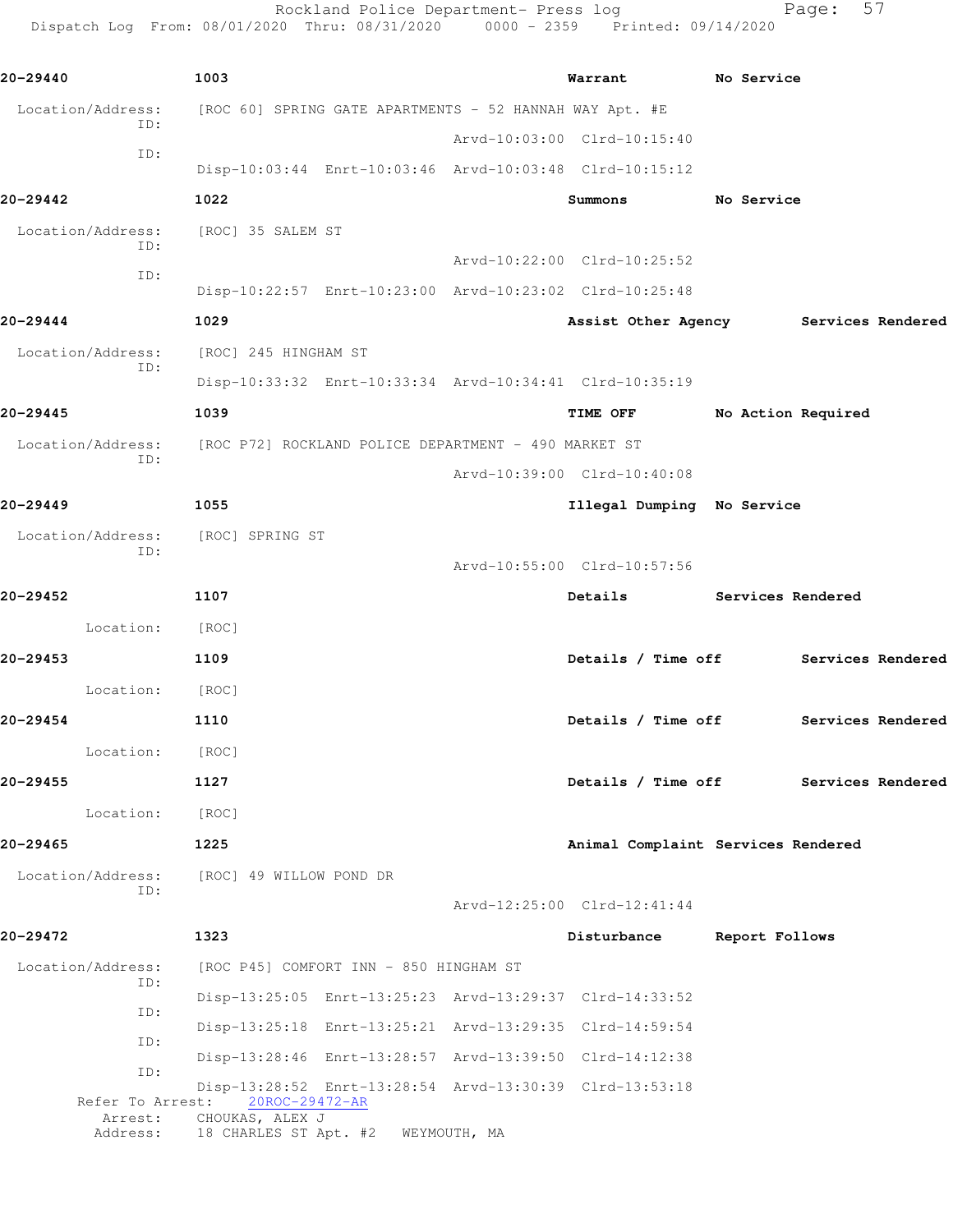|                                                   | Rockland Police Department- Press log<br>Dispatch Log From: 08/01/2020 Thru: 08/31/2020 0000 - 2359 Printed: 09/14/2020            |                                 |                   | 58<br>Page:       |  |
|---------------------------------------------------|------------------------------------------------------------------------------------------------------------------------------------|---------------------------------|-------------------|-------------------|--|
| Age:<br>Charges:                                  | 21<br>DISORDERLY CONDUCT<br>USE MV WITHOUT AUTHORITY<br>UNLICENSED OPERATION OF MV<br>LEAVE SCENE OF PROPERTY DAMAGE               |                                 |                   |                   |  |
| 20-29477                                          | 1410                                                                                                                               | Suspicious Activity 5ent On Way |                   |                   |  |
| Location/Address:                                 | [ROC] 97 WEYMOUTH ST                                                                                                               |                                 |                   |                   |  |
| ID:                                               | Disp-14:12:44 Enrt-14:13:56 Arvd-14:13:58 Clrd-14:19:23                                                                            |                                 |                   |                   |  |
| 20-29478                                          | 1419                                                                                                                               | Assist Public Gone on arrival   |                   |                   |  |
| Location/Address:                                 | [ROC] 328 UNION ST                                                                                                                 |                                 |                   |                   |  |
| ID:                                               |                                                                                                                                    | Arvd-14:19:00 Clrd-14:26:06     |                   |                   |  |
| 20-29479                                          | 1419                                                                                                                               | Time off                        | Services Rendered |                   |  |
| Location:                                         | [ROC]                                                                                                                              |                                 |                   |                   |  |
| 20-29481                                          | 1426                                                                                                                               | Suspicious Activity             |                   | Report Follows    |  |
| Location/Address:                                 | [ROC] 111 WEYMOUTH ST                                                                                                              |                                 |                   |                   |  |
| ID:                                               | Disp-14:30:25 Enrt-14:31:07 Arvd-14:33:43 Clrd-14:41:53                                                                            |                                 |                   |                   |  |
| ID:                                               | Disp-14:37:34 Enrt-14:37:39 Arvd-14:37:41 Clrd-14:59:43<br>Refer To Arrest: 20ROC-29481-AR                                         |                                 |                   |                   |  |
| Arrest:<br>Address:<br>Age:<br>Charges:           | BELCHER, JESSE R<br>77 DOANE ST Apt. #3 QUINCY, MA<br>39<br>TRESPASS                                                               |                                 |                   |                   |  |
| 20-29484                                          | 1437                                                                                                                               | 911 Accidental Investigated     |                   |                   |  |
| Location/Address:                                 | [ROC P69] MAGOO ICE CREAM - 190 VFW DR                                                                                             |                                 |                   |                   |  |
| ID:                                               | Disp-14:42:00 Enrt-14:42:02 Arvd-14:42:56 Clrd-14:45:36                                                                            |                                 |                   |                   |  |
| 20-29488                                          | 1453                                                                                                                               | Harassment                      |                   | Services Rendered |  |
|                                                   | Location/Address: [ROC] 49 WILLOW POND DR                                                                                          |                                 |                   |                   |  |
| 20-29489                                          | 1504                                                                                                                               | NEW DIRECTED PARTOL             |                   | Services Rendered |  |
|                                                   | Location/Address: [ROC] HOTELS - HINGHAM ST                                                                                        |                                 |                   |                   |  |
| 20-29490                                          | 1513                                                                                                                               | <b>Traffic Enforcement</b>      |                   | Services Rendered |  |
| Location/Address:                                 | [ROC] SPRING ST                                                                                                                    |                                 |                   |                   |  |
| ID:                                               |                                                                                                                                    | Arvd-15:13:00 Clrd-15:27:51     |                   |                   |  |
| 20-29499                                          | 1613                                                                                                                               | General Info                    | No Service        |                   |  |
|                                                   | Location/Address: [ROC P72] ROCKLAND POLICE DEPARTMENT - 490 MARKET ST                                                             |                                 |                   |                   |  |
| 20-29498                                          | 1615                                                                                                                               | Disturbance                     |                   | Services Rendered |  |
| Location/Address:<br>ID:                          | [ROC] 522 SUMMER ST                                                                                                                |                                 |                   |                   |  |
| ID:                                               | Disp-16:16:48 Enrt-16:17:41 Arvd-16:25:03 Clrd-16:45:18                                                                            |                                 |                   |                   |  |
| Refer To Summons:<br>Summons:<br>Address:<br>Age: | Disp-16:17:37 Enrt-16:17:44 Arvd-16:25:08 Clrd-16:45:26<br>20ROC-29498-AR<br>EDDY, CHRISTINE M<br>522 SUMMER ST ROCKLAND, MA<br>61 |                                 |                   |                   |  |
| Charges:                                          | A&B ON FAMILY / HOUSEHOLD MEMBER                                                                                                   |                                 |                   |                   |  |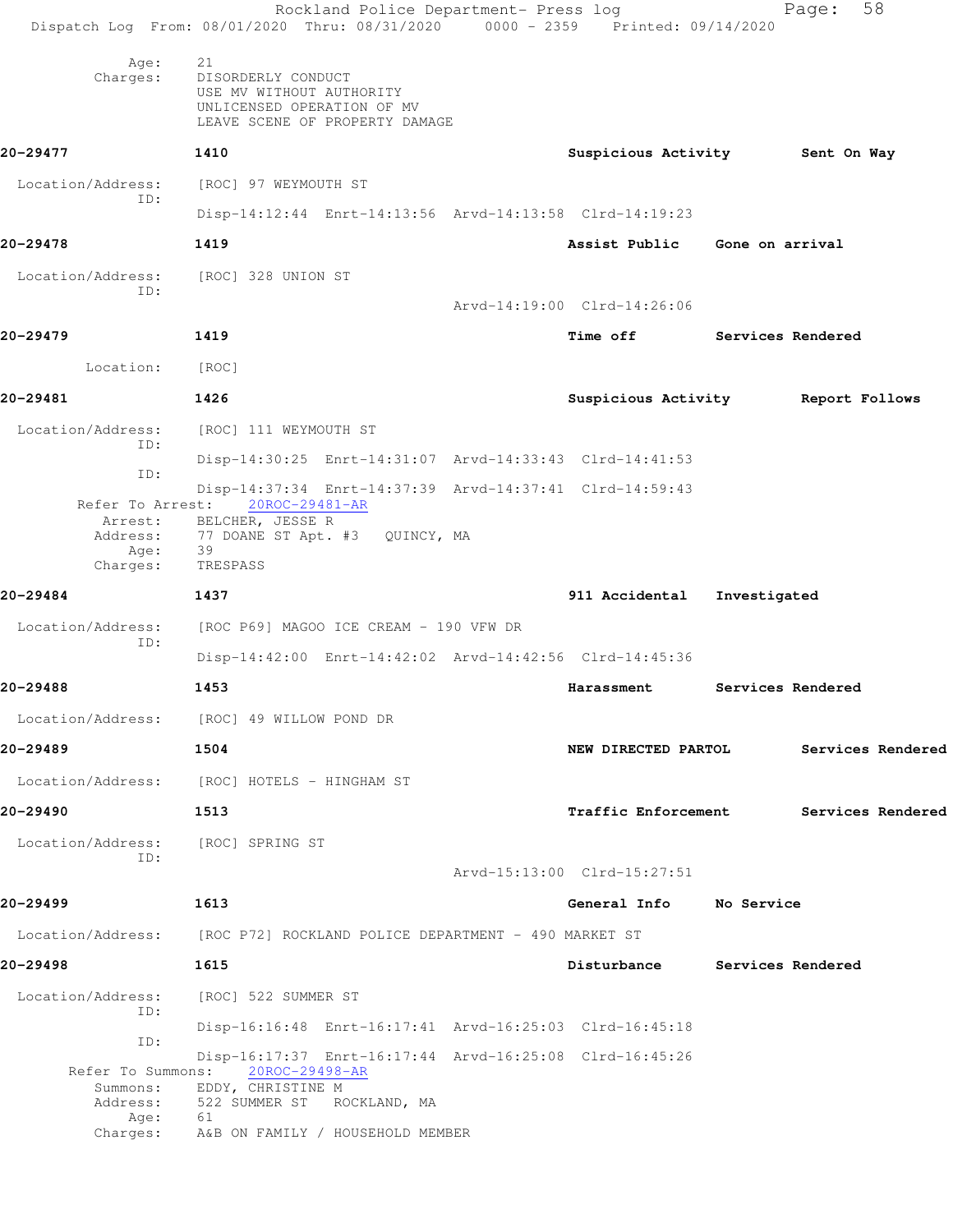Rockland Police Department- Press log Fage: 59 Dispatch Log From: 08/01/2020 Thru: 08/31/2020 0000 - 2359 Printed: 09/14/2020

**20-29503 1626 911 Accidental Services Rendered** Location/Address: [ROC] 778 LIBERTY ST ID: Disp-16:30:56 Enrt-16:31:22 Arvd-16:35:29 Clrd-16:37:04 **20-29512 1743 General Info Services Rendered** Location/Address: [ROC P72] ROCKLAND POLICE DEPARTMENT - 490 MARKET ST **20-29521 1839 Prisoner Information Services Rendered** Location/Address: [ROC P72] ROCKLAND POLICE DEPARTMENT - 490 MARKET ST ID: Disp-18:40:01 Clrd-18:40:14 **20-29525 1920 Disturbance Services Rendered** Location/Address: [ROC] 191 MARTHA DR Apt. #C ID: Disp-19:23:35 Enrt-19:23:47 Arvd-19:27:47 Clrd-19:40:49 ID: Disp-19:23:35 Enrt-19:23:44 Arvd-19:27:44 Clrd-19:40:52 **20-29527 1941 Details / Time off Services Rendered** Location: [ROC] **20-29528 1946 Traffic Enforcement Services Rendered** Location/Address: [ROC] BILL DELAHUNT PKWY ID: Arvd-19:47:33 Clrd-20:15:58 **20-29531 2014 911 Accidental Services Rendered** Location/Address: [ROC] 135 GROVE ST ID: Disp-20:14:44 Enrt-20:15:24 Arvd-20:24:24 Clrd-20:28:59 **20-29539 2109 Assist Public Services Rendered** Location/Address: [ROC] 296 HOWARD ST ID: Disp-21:11:42 Clrd-21:27:00 ID: Disp-21:27:22 Clrd-21:27:38 ID: Disp-21:28:03 Clrd-21:28:10 **20-29540 2139 Motor Vehicle Complaint 911 Wireless call (Transfered)**  [ROC P21] STATION LIQUORS - 21 EAST WATER ST ID: Disp-21:41:53 Enrt-21:41:59 Arvd-21:42:02 Clrd-21:42:05 **20-29545 2248 Animal Complaint Report Follows** Location/Address: [ROC] 327 SALEM ST ID: Disp-22:51:14 Enrt-22:52:24 Arvd-22:55:26 Clrd-23:25:58 **20-29548 2324 911 Hang Up Services Rendered** Location/Address: [ROC] 63 HANNAH WAY Apt. #F ID: Disp-23:26:09 Enrt-23:26:55 Arvd-23:30:17 Clrd-23:40:30 ID: Disp-23:27:19 Enrt-23:27:23 Arvd-23:29:34 Clrd-23:40:34 ID: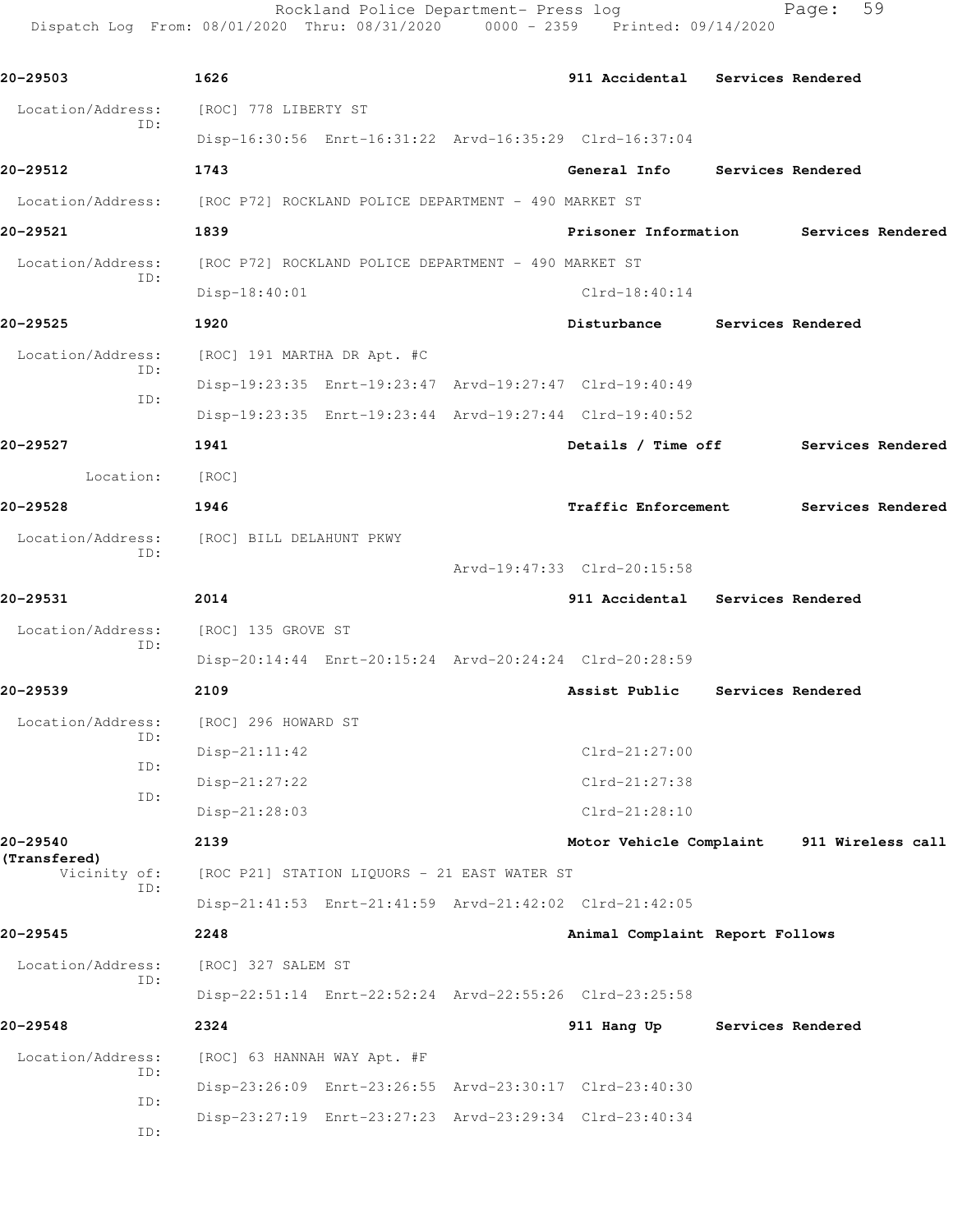Rockland Police Department- Press log entitled and Page: 60 Dispatch Log From: 08/01/2020 Thru: 08/31/2020 0000 - 2359 Printed: 09/14/2020

Disp-23:31:03 Arvd-23:31:07 Clrd-23:40:26

## **For Date: 08/19/2020 - Wednesday**

| 20-29550          | 0000                                                                   | SHIFT ASSIGNMENTSNo Service              |                    |                   |
|-------------------|------------------------------------------------------------------------|------------------------------------------|--------------------|-------------------|
| Location/Address: | [ROC P72] ROCKLAND POLICE DEPARTMENT - 490 MARKET ST                   |                                          |                    |                   |
| ID:               |                                                                        | Arvd-00:00:00 Clrd-00:02:18              |                    |                   |
| 20-29552          | 0028                                                                   | General Incident No Service              |                    |                   |
|                   | Location/Address: [ROC 34] 388 VFW DRIVE LLC - 388 VFW DR              |                                          |                    |                   |
| ID:               |                                                                        | Arvd-00:28:00 Clrd-00:30:21              |                    |                   |
| 20-29560          | 0102                                                                   | Motor Vehicle Stop <b>Werbal Warning</b> |                    |                   |
| Location/Address: | [ROC] EAST WATER ST @ EVERETT ST                                       |                                          |                    |                   |
| ID:               |                                                                        | Arvd-01:02:00 Clrd-01:05:32              |                    |                   |
| ID:               | $Disp-01:03:06$                                                        | Arvd-01:03:20 Clrd-01:05:35              |                    |                   |
| 20-29568          | 0517                                                                   | Building Check Appears Secure            |                    |                   |
| Location/Address: | [ROC] UNION ST                                                         |                                          |                    |                   |
| ID:               |                                                                        | Arvd-05:17:00 Clrd-05:37:12              |                    |                   |
| 20-29575          | 0700                                                                   | 911 Hang Up Gone on arrival              |                    |                   |
| Location/Address: | [ROC] 30 COMMERCE RD                                                   |                                          |                    |                   |
| ID:               | Disp-07:01:15 Enrt-07:01:26 Arvd-07:07:17 Clrd-07:16:11                |                                          |                    |                   |
| 20-29578          | 0739                                                                   | 911 Accidental Services Rendered         |                    |                   |
| Location/Address: | [ROC 7] WEBSTER PARK REHAB CENTER - 56 WEBSTER ST                      |                                          |                    |                   |
| 20-29579          | 0800                                                                   | SHIFT ASSIGNMENTS Services Rendered      |                    |                   |
|                   | Location/Address: [ROC P72] ROCKLAND POLICE DEPARTMENT - 490 MARKET ST |                                          |                    |                   |
| 20-29582          | 0836                                                                   | Health & Welfare Check No Service        |                    |                   |
| Location/Address: | [ROC] 131 PLAIN ST @ 135 GROVE ST                                      |                                          |                    |                   |
| ID:               | Disp-08:37:17 Enrt-08:37:21 Arvd-08:41:15 Clrd-08:54:30                |                                          |                    |                   |
| 20-29587          | 0854                                                                   | Warrant                                  | No Service         |                   |
| Location/Address: | [ROC] 74 HANNAH WAY Apt. #E                                            |                                          |                    |                   |
| ID:               |                                                                        | Arvd-08:54:00 Clrd-09:03:22              |                    |                   |
| ID:               | Disp-09:00:53 Enrt-09:00:54 Arvd-09:00:56 Clrd-09:03:16                |                                          |                    |                   |
| 20–29594          | 0938                                                                   | Traffic Enforcement                      |                    | Services Rendered |
| Location/Address: | [ROC] SPRING ST                                                        |                                          |                    |                   |
| ID:               |                                                                        | Arvd-09:38:00 Clrd-09:59:16              |                    |                   |
| 20-29597          | 0957                                                                   | Burglar Alarm                            | <b>False Alarm</b> |                   |
| Location/Address: | [ROC] 260 REED ST                                                      |                                          |                    |                   |
| ID:               | Disp-09:59:27 Enrt-09:59:29 Arvd-10:01:22 Clrd-10:05:15                |                                          |                    |                   |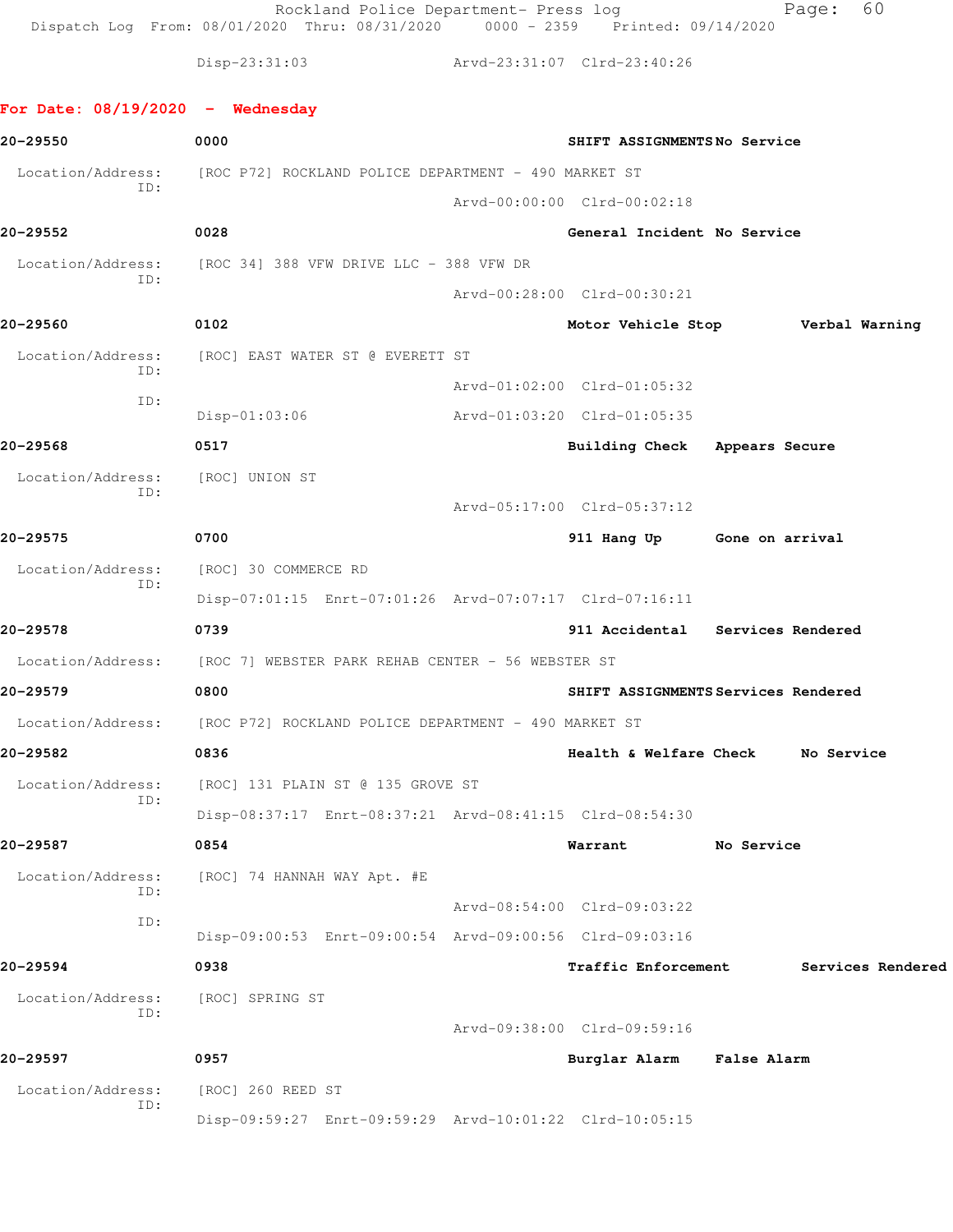| Dispatch Log From: 08/01/2020 Thru: 08/31/2020 0000 - 2359 Printed: 09/14/2020 |                                                      | Rockland Police Department- Press log  |                                                         |                   | 61<br>Page:       |
|--------------------------------------------------------------------------------|------------------------------------------------------|----------------------------------------|---------------------------------------------------------|-------------------|-------------------|
| 20-29601                                                                       | 1037                                                 |                                        | Suspicious Activity                                     |                   | Investigated      |
| Location/Address:                                                              | [ROC] 61 FAIRVIEW ST                                 |                                        |                                                         |                   |                   |
| ID:                                                                            |                                                      |                                        | Disp-10:38:06 Enrt-10:38:12 Arvd-10:39:39 Clrd-10:46:40 |                   |                   |
| ID:<br>ID:                                                                     |                                                      |                                        | Disp-10:38:41 Enrt-10:38:43 Arvd-10:39:42 Clrd-10:46:37 |                   |                   |
|                                                                                |                                                      |                                        | Disp-10:41:05 Enrt-10:41:08 Arvd-10:41:10 Clrd-10:45:10 |                   |                   |
| 20-29602                                                                       | 1038                                                 |                                        | Follow-Up Investigation                                 |                   | Services Rendered |
| Location/Address:<br>ID:                                                       | [ROC] 333 SALEM ST                                   |                                        |                                                         |                   |                   |
|                                                                                |                                                      |                                        | Arvd-10:38:00 Clrd-10:57:35                             |                   |                   |
| 20-29603                                                                       | 1055                                                 |                                        | Motor Vehicle Stop                                      |                   | Verbal Warning    |
| Location/Address:<br>ID:                                                       | [ROC] 282 SALEM ST                                   |                                        |                                                         |                   |                   |
|                                                                                |                                                      |                                        | Arvd-10:55:00 Clrd-11:00:29                             |                   |                   |
| 20-29607                                                                       | 1139                                                 |                                        | 911 Hang Up                                             | Investigated      |                   |
| Location/Address:<br>ID:                                                       | [ROC] 177 MARTHA DR                                  |                                        |                                                         |                   |                   |
| ID:                                                                            | Disp-11:40:25                                        |                                        | $Clrd-11:41:00$                                         |                   |                   |
|                                                                                |                                                      |                                        | Disp-11:40:57 Enrt-11:41:03 Arvd-11:45:29 Clrd-11:47:55 |                   |                   |
| 20-29611                                                                       | 1203                                                 |                                        | Animal Complaint Gone on arrival                        |                   |                   |
| Location/Address:<br>ID:                                                       |                                                      | [ROC] 95 GARDNER ST @ 7 PINE HAVEN CIR |                                                         |                   |                   |
|                                                                                |                                                      |                                        | Arvd-12:03:00 Clrd-12:12:19                             |                   |                   |
| 20-29613                                                                       | 1231                                                 |                                        | Details / Time off                                      |                   | Services Rendered |
| Location:                                                                      | [ROC]                                                |                                        |                                                         |                   |                   |
| 20-29617<br>Services Not Required                                              | 1255                                                 |                                        | Details / Time off COMP NIGHT                           |                   |                   |
| Location:                                                                      | [ROC]                                                |                                        |                                                         |                   |                   |
| 20-29620                                                                       | 1308                                                 |                                        | Motor Vehicle Stop Verbal Warning                       |                   |                   |
| Location/Address: [ROC] 90 GREENWOOD ST<br>ID:                                 |                                                      |                                        |                                                         |                   |                   |
|                                                                                |                                                      |                                        | Arvd-13:08:00 Clrd-13:11:45                             |                   |                   |
| 20-29709                                                                       | 1320                                                 |                                        | Animal Complaint Services Rendered                      |                   |                   |
| Location/Address: [ROC] VFW DR                                                 |                                                      |                                        |                                                         |                   |                   |
| 20-29623                                                                       | 1336                                                 |                                        | General Info Services Rendered                          |                   |                   |
| Location/Address: [ROC P72] ROCKLAND POLICE DEPARTMENT - 490 MARKET ST         |                                                      |                                        |                                                         |                   |                   |
| 20-29626                                                                       | 1353                                                 |                                        | Details / Time off No Service                           |                   |                   |
| Location:                                                                      | [ROC]                                                |                                        |                                                         |                   |                   |
| 20-29630                                                                       | 1405                                                 |                                        | <b>DETAIL</b>                                           | Services Rendered |                   |
| Location/Address: [ROC P72] ROCKLAND POLICE DEPARTMENT - 490 MARKET ST         |                                                      |                                        |                                                         |                   |                   |
| 20-29633                                                                       | 1459                                                 |                                        | Escort/Transport Services Rendered                      |                   |                   |
| Location/Address:                                                              | [ROC P72] ROCKLAND POLICE DEPARTMENT - 490 MARKET ST |                                        |                                                         |                   |                   |
| ID:                                                                            |                                                      |                                        | Disp-15:06:04 Enrt-15:06:27 Arvd-15:11:04 Clrd-15:55:49 |                   |                   |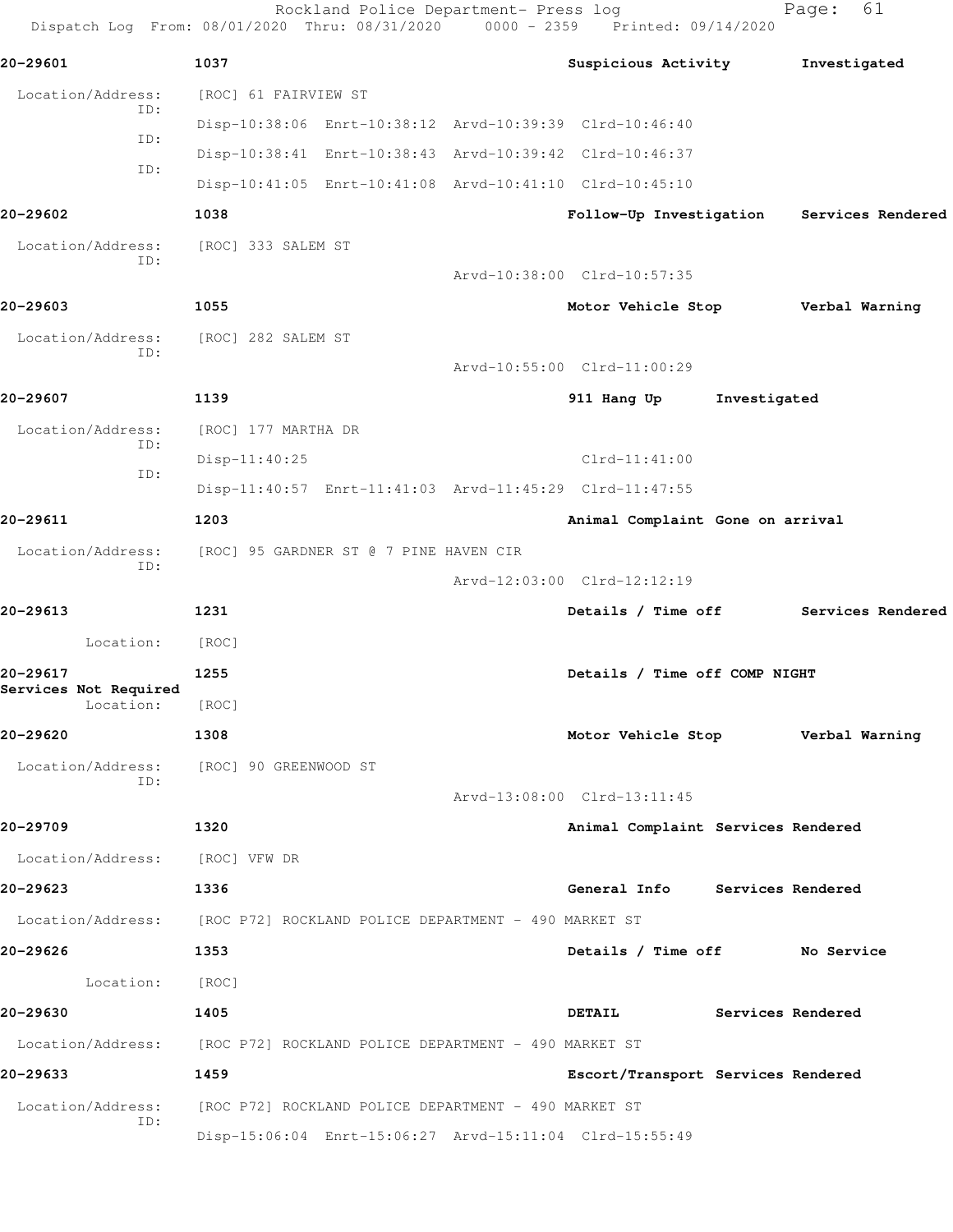Rockland Police Department- Press log entitled Page: 62 Dispatch Log From: 08/01/2020 Thru: 08/31/2020 0000 - 2359 Printed: 09/14/2020

| 20-29636                          | 1528                                                                   | General Info Services Rendered           |              |  |
|-----------------------------------|------------------------------------------------------------------------|------------------------------------------|--------------|--|
|                                   | Location/Address: [ROC P72] ROCKLAND POLICE DEPARTMENT - 490 MARKET ST |                                          |              |  |
| 20-29637                          | 1540                                                                   | Suspicious Activity Services Rendered    |              |  |
| Location/Address:                 | [ROC] 9 CANTERBURY LN                                                  |                                          |              |  |
| ID:                               | $Disp-15:43:52$                                                        | Arvd-15:44:21 Clrd-15:44:43              |              |  |
| 20-29639                          | 1600                                                                   | Health & Welfare Check Taken/Referred to |              |  |
| Other Agency<br>Location/Address: | [ROC] 191 CENTRAL ST                                                   |                                          |              |  |
| ID:                               | Disp-16:02:21 Enrt-16:03:15 Arvd-16:08:53 Clrd-16:25:41                |                                          |              |  |
| ID:                               | Disp-16:03:13 Enrt-16:03:16 Arvd-16:08:55 Clrd-16:26:07                |                                          |              |  |
| 20-29640                          | 1601                                                                   | SHIFT ASSIGNMENTS Services Rendered      |              |  |
| Location/Address:<br>ID:          | [ROC P72] ROCKLAND POLICE DEPARTMENT - 490 MARKET ST                   |                                          |              |  |
|                                   | Disp-16:03:28                                                          | $Clrd-16:03:43$                          |              |  |
| 20-29645                          | 1629                                                                   | Assist Public Advised to Court           |              |  |
| Location/Address:<br>ID:          | [ROC] 51 HANNAH WAY Apt. #A                                            |                                          |              |  |
|                                   | Disp-16:35:19                                                          | Arvd-16:38:42 Clrd-16:42:57              |              |  |
| 20-29648                          | 1655                                                                   | Assist Public Services Rendered          |              |  |
| Location/Address:<br>ID:          | [ROC] 240 LIBERTY ST                                                   |                                          |              |  |
|                                   |                                                                        | Arvd-16:55:00 Clrd-17:01:20              |              |  |
| 20-29660                          | 1828                                                                   | Details / Time off Services Rendered     |              |  |
| Location:                         | [ROC]                                                                  |                                          |              |  |
| 20-29668                          | 2019                                                                   | Details / Time off Services Rendered     |              |  |
| Location:                         | [ROC]                                                                  |                                          |              |  |
| 20–29669                          | 2041                                                                   | Details / Time off Services Rendered     |              |  |
| Location:                         | [ROC]                                                                  |                                          |              |  |
| 20-29677<br>Required              | 2354                                                                   | Vehicle Maintenance                      | Services Not |  |
| Location/Address:<br>ID:          | [ROC P72] ROCKLAND POLICE DEPARTMENT - 490 MARKET ST                   |                                          |              |  |
|                                   | $Disp-23:54:52$                                                        | Arvd-23:55:04 Clrd-23:55:10              |              |  |
| For Date: $08/20/2020 -$ Thursday |                                                                        |                                          |              |  |
| 20-29678                          | 0000                                                                   | SHIFT ASSIGNMENTS Services Not Required  |              |  |

| Location/Address: | [ROC P72] ROCKLAND POLICE DEPARTMENT - 490 MARKET ST    |              |                                   |
|-------------------|---------------------------------------------------------|--------------|-----------------------------------|
| 20-29679          | 0008                                                    | Abandoned MV | Services Rendered                 |
| Location/Address: | [ROC P56] BURGER KING - 1333 HINGHAM ST                 |              |                                   |
| ID:               | Disp-00:12:52 Enrt-00:14:44 Arvd-00:22:40 Clrd-00:31:16 |              |                                   |
| 20-29680          | 0013                                                    |              | Noise Complaint Services Rendered |
| Location/Address: | [ROC] CHURCH ST                                         |              |                                   |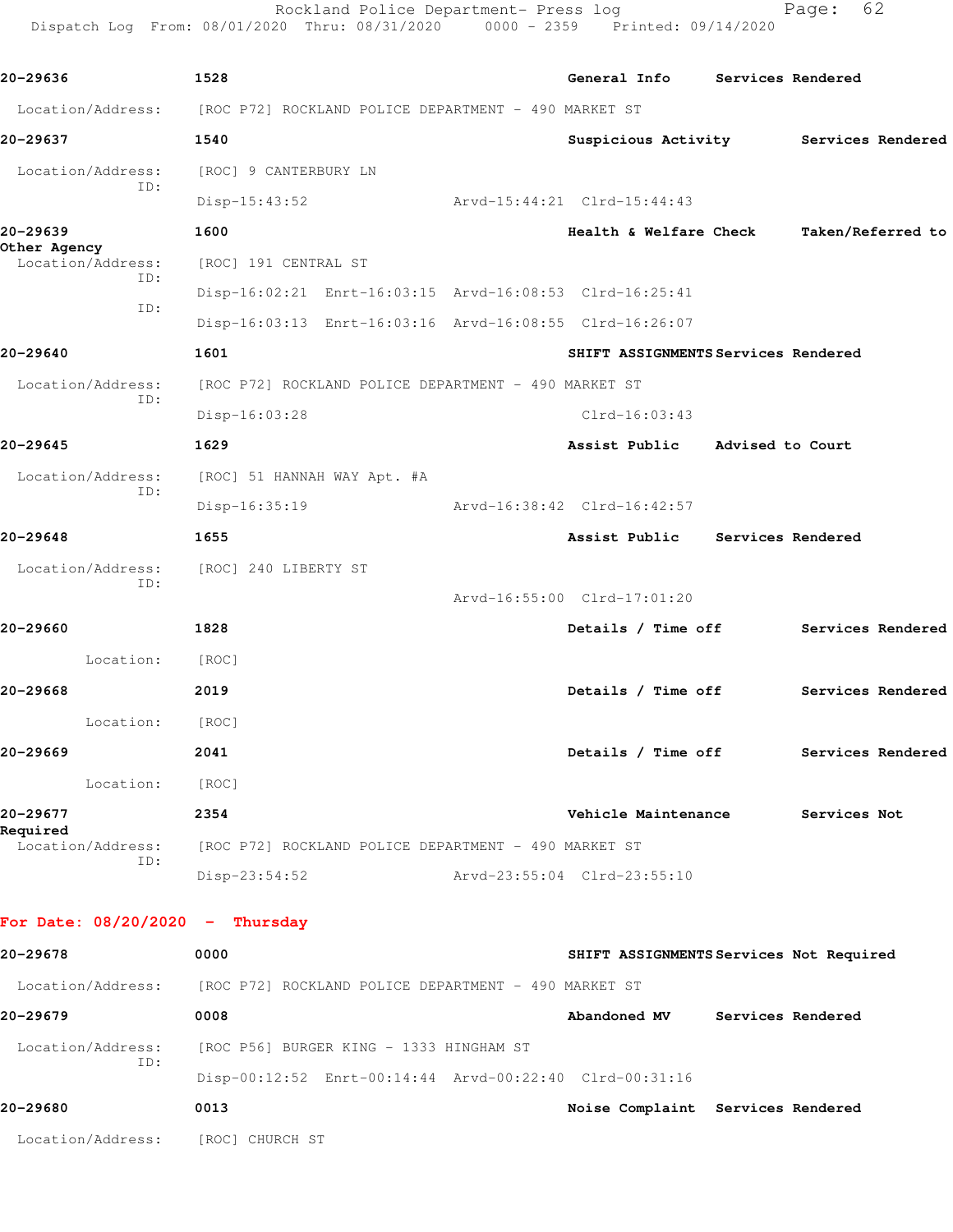|                                    | Rockland Police Department- Press log<br>Dispatch Log From: 08/01/2020 Thru: 08/31/2020 | $0000 - 2359$ | Printed: 09/14/2020                     | 63<br>Page:           |
|------------------------------------|-----------------------------------------------------------------------------------------|---------------|-----------------------------------------|-----------------------|
| ID:                                |                                                                                         |               |                                         |                       |
| TD:                                | Disp-00:16:09 Enrt-00:16:50 Arvd-00:19:25 Clrd-00:21:25                                 |               |                                         |                       |
|                                    | Disp-00:16:09 Enrt-00:16:51 Arvd-00:19:28 Clrd-00:21:25                                 |               |                                         |                       |
| 20-29681                           | 0016                                                                                    |               | Motor Vehicle Complaint                 | Services Rendered     |
| Location/Address:<br>ID:           | [ROC] WEST WATER ST @ ARLINGTON ST                                                      |               |                                         |                       |
|                                    | Disp-00:19:13 Enrt-00:21:58 Arvd-00:23:33 Clrd-00:27:17                                 |               |                                         |                       |
| 20-29682                           | 0026                                                                                    |               | Suspicious Activity                     | Services Rendered     |
| Location/Address:<br>ID:           | [ROC P108] SOUTH SHORE BMW - 1040 HINGHAM ST                                            |               |                                         |                       |
| ID:                                | $Disp-00:28:43$                                                                         |               | Arvd-00:28:54 Clrd-00:31:23             |                       |
|                                    | $Disp-00:28:43$                                                                         |               | Arvd-00:28:52 Clrd-00:31:21             |                       |
| 20-29684                           | 0043                                                                                    |               | Motor Vehicle Complaint                 | Could Not Locate      |
| Location/Address:                  | [ROC] MARKET ST                                                                         |               |                                         |                       |
| ID:                                | $Disp-00:44:58$                                                                         |               | Arvd-00:46:16 Clrd-00:48:43             |                       |
| ID:                                | Disp-00:46:03 Enrt-00:46:38 Arvd-00:46:40 Clrd-00:48:40                                 |               |                                         |                       |
| 20-29687                           | 0102                                                                                    |               | Suspicious Activity                     | Services Rendered     |
| Location/Address:                  | [ROC] WATER PLANT - HINGHAM ST                                                          |               |                                         |                       |
| ID:                                |                                                                                         |               | Arvd-01:02:00 Clrd-01:04:24             |                       |
| 20-29688                           | 0125                                                                                    |               | Details / Time off                      | Services Not          |
| Required<br>Location:              | [ROC]                                                                                   |               |                                         |                       |
| 20-29693                           | 0325                                                                                    |               | Motor Vehicle TOW Services Not Required |                       |
| Location/Address:                  | [ROC] SPRING GATE COMMUNITY - MARTHA DR                                                 |               |                                         |                       |
| ID:                                | Disp-03:35:58                                                                           |               | $Clrd-03:36:44$                         |                       |
| 20-29695                           | 0518                                                                                    |               | Building Check Services Rendered        |                       |
| Location/Address:                  | [ROC] UNION ST                                                                          |               |                                         |                       |
| ID:                                | $Disp-05:20:11$                                                                         |               | Arvd-05:20:30 Clrd-05:34:01             |                       |
| 20-29696                           | 0537                                                                                    |               | General Info                            | Services Not Required |
| Location/Address:                  | [ROC] 379 UNION ST @ 17 EXCHANGE ST                                                     |               |                                         |                       |
| 20-29700                           | 0629                                                                                    |               | Traffic Enforcement                     | Services Rendered     |
| Location/Address:                  | [ROC] BILL DELAHUNT PKWY                                                                |               |                                         |                       |
| ID:                                | Disp-06:31:02                                                                           |               | Arvd-06:42:16 Clrd-06:50:29             |                       |
| ID:                                | $Disp-06:56:21$                                                                         |               | Arvd-06:56:28 Clrd-06:56:32             |                       |
| 20-29701                           | 0655                                                                                    |               | Traffic Enforcement                     | Verbal Warning        |
| Location/Address:                  | [ROC] SPRING ST                                                                         |               |                                         |                       |
| ID:                                | $Disp-06:55:59$                                                                         |               | Arvd-06:56:06 Clrd-07:02:01             |                       |
| 20-29703                           | 0707                                                                                    |               | Motor Vehicle Stop                      | Citation/Warning      |
| Issued<br>Location/Address:<br>ID: | [ROC] VFW DR                                                                            |               |                                         |                       |
|                                    |                                                                                         |               |                                         |                       |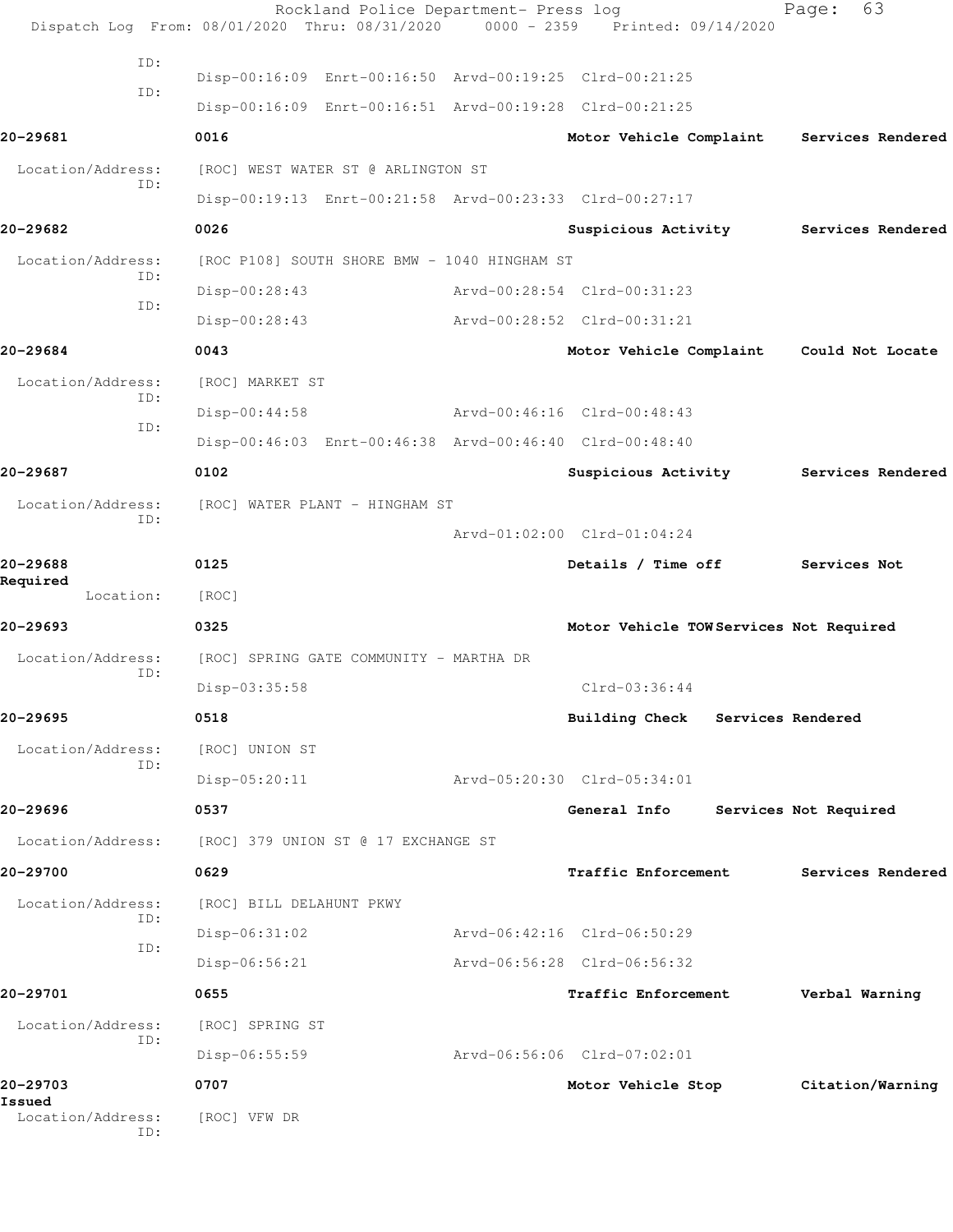Rockland Police Department- Press log entitled and Page: 64 Dispatch Log From: 08/01/2020 Thru: 08/31/2020 0000 - 2359 Printed: 09/14/2020

Arvd-07:07:00 Clrd-07:09:49

| 20-29705<br>Required     | 0720                                                    | Details / Time off Services Not         |
|--------------------------|---------------------------------------------------------|-----------------------------------------|
| Location:                | [ROC]                                                   |                                         |
| 20-29711                 | 0800                                                    | SHIFT ASSIGNMENTS Services Rendered     |
| Location/Address:        | [ROC P72] ROCKLAND POLICE DEPARTMENT - 490 MARKET ST    |                                         |
| 20-29714                 | 0853                                                    | Animal Complaint Services Rendered      |
| Location/Address:        | [ROC] 12 ODONNELL CT                                    |                                         |
| ID:                      | Disp-08:54:15 Enrt-08:54:20 Arvd-08:54:24 Clrd-09:54:08 |                                         |
| 20-29720                 | 0952                                                    | Harassment<br>Provided Assistance       |
| Location/Address:        | [ROC] 21 BEECHWOOD LN                                   |                                         |
| ID:                      | Disp-09:53:19 Enrt-09:53:22                             | $Clrd-10:04:20$                         |
| ID:                      | Disp-10:05:03 Enrt-10:05:05 Arvd-10:10:53 Clrd-10:18:11 |                                         |
| 20–29722                 | 1001                                                    | Details / Time off<br>Services Rendered |
| Location:                | [ROC]                                                   |                                         |
| 20-29723                 | 1001                                                    | Suspicious Activity<br>Sent On Way      |
| Location/Address:<br>ID: | [ROC] AREA OF RAIL TRAIL - PLAIN ST                     |                                         |
| ID:                      | Disp-10:04:29 Enrt-10:04:42 Arvd-10:04:45 Clrd-10:04:52 |                                         |
|                          | Disp-10:04:39 Enrt-10:04:42 Arvd-10:04:45 Clrd-10:04:52 |                                         |
| 20-29726<br>Issued       | 1040                                                    | Traffic Enforcement<br>Citation/Warning |
| Location/Address:<br>ID: | [ROC] SPRING ST                                         |                                         |
|                          |                                                         | Arvd-10:40:00 Clrd-10:55:35             |
| 20-29728                 | 1047                                                    | Burglar Alarm Services Rendered         |
| Location/Address:<br>ID: | [ROC] 15 FOLEY RD                                       |                                         |
| ID:                      | Disp-10:47:53 Enrt-10:47:56 Arvd-10:54:06 Clrd-10:58:07 |                                         |
|                          | Disp-10:55:44 Enrt-10:55:47 Arvd-10:58:12 Clrd-10:58:14 |                                         |
| 20-29733                 | 1151                                                    | 911 Accidental Services Rendered        |
| Location/Address:<br>ID: | [ROC P64] CVS PHARMACY - 80 MARKET ST                   |                                         |
|                          | Disp-11:52:28 Enrt-11:52:31 Arvd-11:56:43 Clrd-11:56:46 |                                         |
| 20-29734<br>Assistance   | 1154                                                    | Larceny / Forgery/ Fraud<br>Provided    |
| Location/Address:<br>ID: | [ROC] 56 FAIRVIEW ST                                    |                                         |
|                          | Disp-11:56:50 Enrt-11:56:53 Arvd-12:01:01 Clrd-12:08:14 |                                         |
| 20-29737                 | 1211                                                    | Detail<br>Services Rendered             |
| Location/Address:        | [ROC P72] ROCKLAND POLICE DEPARTMENT - 490 MARKET ST    |                                         |
| 20-29739                 | 1218                                                    | ADMIN DAY OFF<br>No Action Required     |
| Location/Address:<br>ID: | [ROC P72] ROCKLAND POLICE DEPARTMENT - 490 MARKET ST    |                                         |
|                          | Disp-12:20:52                                           | Clrd-12:55:39                           |
|                          |                                                         |                                         |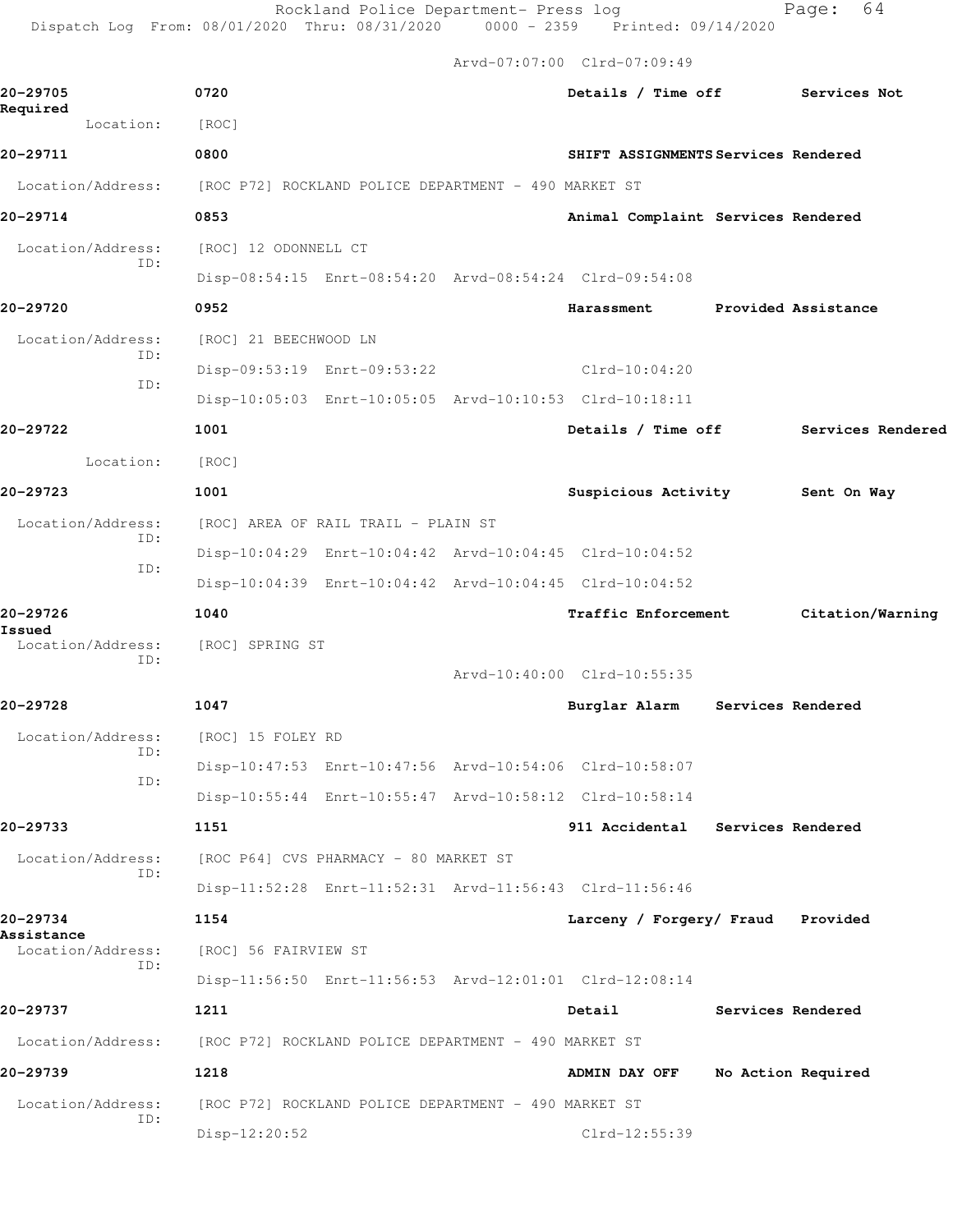|                               | Rockland Police Department- Press log<br>Dispatch Log From: 08/01/2020 Thru: 08/31/2020 0000 - 2359 Printed: 09/14/2020 |                                     | 65<br>Page:                             |  |  |
|-------------------------------|-------------------------------------------------------------------------------------------------------------------------|-------------------------------------|-----------------------------------------|--|--|
| 20-29743                      | 1239                                                                                                                    | COMP TIME OFF                       | No Action Required                      |  |  |
|                               | Location/Address: [ROC P72] ROCKLAND POLICE DEPARTMENT - 490 MARKET ST                                                  |                                     |                                         |  |  |
| 20-29744                      | 1241                                                                                                                    | VAC DAY OFF                         | No Action Required                      |  |  |
| Location/Address:             | [ROC P72] ROCKLAND POLICE DEPARTMENT - 490 MARKET ST                                                                    |                                     |                                         |  |  |
| 20-29745                      | 1252                                                                                                                    | Health & Welfare Check              | Services Rendered                       |  |  |
| Location/Address:             | [ROC] 191 CENTRAL ST                                                                                                    |                                     |                                         |  |  |
| ID:                           | Disp-12:54:41 Enrt-12:54:44 Arvd-13:08:06 Clrd-13:18:54                                                                 |                                     |                                         |  |  |
| 20-29748                      | 1301                                                                                                                    | DONATED FOOD                        | Services Rendered                       |  |  |
| Location/Address:             | [ROC P72] ROCKLAND POLICE DEPARTMENT - 490 MARKET ST                                                                    |                                     |                                         |  |  |
| 20-29750                      | 1312                                                                                                                    | Disturbance                         | Gone on arrival                         |  |  |
| Location/Address:             | [ROC] 50 CONCORD ST                                                                                                     |                                     |                                         |  |  |
| ID:                           | Disp-13:14:37 Enrt-13:19:16 Arvd-13:19:25 Clrd-13:39:24                                                                 |                                     |                                         |  |  |
| ID:                           | Disp-13:19:13 Enrt-13:19:19 Arvd-13:19:21 Clrd-13:24:37                                                                 |                                     |                                         |  |  |
| 20-29751                      | 1321                                                                                                                    | VACATION DAY OFF No Action Required |                                         |  |  |
| Location/Address:             | [ROC P72] ROCKLAND POLICE DEPARTMENT - 490 MARKET ST                                                                    |                                     |                                         |  |  |
| ID:                           | Disp-13:24:37                                                                                                           | $Clrd-13:34:10$                     |                                         |  |  |
| 20-29752                      | 1324                                                                                                                    | CANCELED VAC DAY OFF                | No Action                               |  |  |
| Required<br>Location/Address: | [ROC P72] ROCKLAND POLICE DEPARTMENT - 490 MARKET ST                                                                    |                                     |                                         |  |  |
| 20-29754                      | 1340                                                                                                                    | Animal Complaint Services Rendered  |                                         |  |  |
| Location/Address:<br>ID:      | [ROC] 6 DEACON REED LN                                                                                                  |                                     |                                         |  |  |
| ID:                           |                                                                                                                         | Arvd-13:40:00 Clrd-14:52:42         |                                         |  |  |
| ID:                           | Disp-14:11:29 Enrt-14:11:30                                                                                             | $Clrd-14:11:50$                     |                                         |  |  |
|                               | $Disp-14:48:21$                                                                                                         | $Clrd-14:48:29$                     |                                         |  |  |
| 20-29764                      | 1445                                                                                                                    |                                     | Motor Vehicle Complaint Gone on arrival |  |  |
| Vicinity of:<br>ID:           | [ROC] KINGDOM HALL - 339 SUMMER ST                                                                                      |                                     |                                         |  |  |
|                               | Disp-14:48:34 Enrt-14:48:37 Arvd-14:55:23 Clrd-15:03:29                                                                 |                                     |                                         |  |  |
| 20-29769                      | 1537                                                                                                                    | Motor Vehicle Complaint             | Investigated                            |  |  |
| Location/Address:<br>ID:      | [ROC] 206 EAST WATER ST                                                                                                 |                                     |                                         |  |  |
|                               | Disp-15:40:54 Enrt-15:40:57 Arvd-15:41:00 Clrd-15:47:52                                                                 |                                     |                                         |  |  |
| 20-29770                      | 1541                                                                                                                    | Extra Watch                         | Services Rendered                       |  |  |
| Location/Address:<br>ID:      | [ROC] 40 BLANCHARD ST                                                                                                   |                                     |                                         |  |  |
|                               | $Disp-15:47:13$                                                                                                         | $Clrd-15:47:17$                     |                                         |  |  |
| 20–29772                      | 1558                                                                                                                    | SHIFT ASSIGNMENTSNo Service         |                                         |  |  |
| Location/Address:             | [ROC P72] ROCKLAND POLICE DEPARTMENT - 490 MARKET ST                                                                    |                                     |                                         |  |  |
| 20-29774                      | 1613                                                                                                                    | Details / Time off                  | No Service                              |  |  |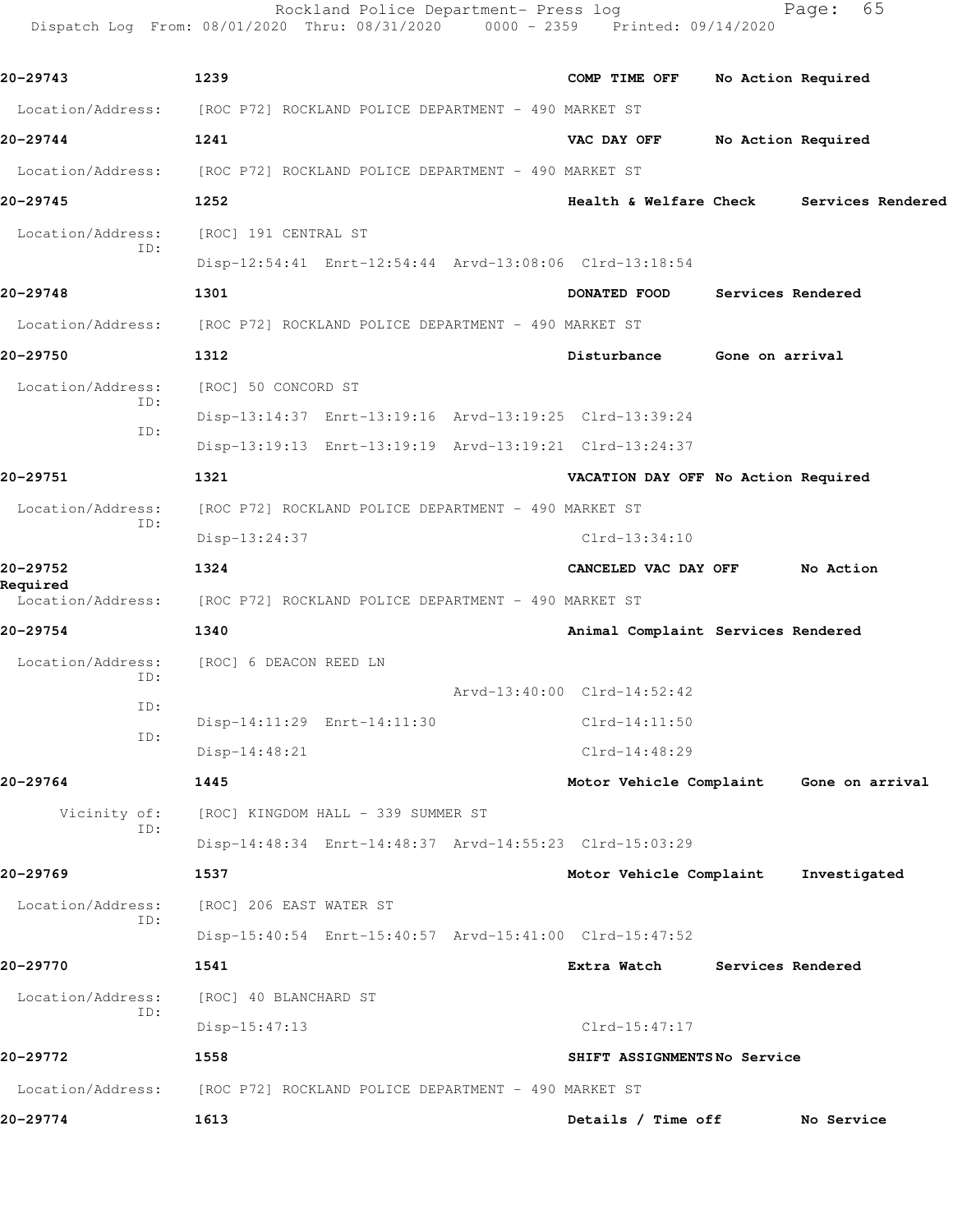Rockland Police Department- Press log Fage: 66 Dispatch Log From: 08/01/2020 Thru: 08/31/2020 0000 - 2359 Printed: 09/14/2020 Location: [ROC] **20-29775 1634 Health & Welfare Check Patient Refusal** Location/Address: [ROC] 61 FAIRVIEW ST Fire Unit: ROCKEN1-Pumper-Rockland Engine 1 Disp-16:37:36 Enrt-16:38:20 Arvd-16:44:58 Clrd-16:55:32 InQrtsUnavl-16:55:32 InSrvce-16:55:32 ID: Disp-16:38:05 Enrt-16:38:20 Arvd-16:44:07 Clrd-16:54:40 ID: Disp-16:38:12 Enrt-16:38:20 Arvd-16:44:09 Clrd-16:49:58 EMS Unit: ROCKAM1-Rockland A1 Disp-16:38:29 Enrt-16:38:32 Arvd-16:43:56 Clrd-17:01:32 InQrtsUnavl-17:10:17 InSrvce-17:10:20 ID: Disp-16:51:17 Arvd-16:51:21 Clrd-16:58:10 **20-29779 1657 MVA Property Damage Only Services Rendered** Location/Address: [ROC] 355 WEBSTER ST ID: Disp-16:59:26 Enrt-16:59:27 Arvd-17:01:54 Clrd-17:16:06 ID: Disp-17:01:41 Enrt-17:01:42 Arvd-17:01:44 Clrd-17:10:53 ID: Disp-17:01:51 Enrt-17:01:52 Arvd-17:01:53 Clrd-17:16:04 Refer To Summons: 20ROC-29779-AR Juvenile Arrest Age: 17 Charges: UNLICENSED OPERATION OF MV YIELD AT INTERSECTION, FAIL **20-29782 1713 General Info Appears Secure** Location/Address: [ROC P72] ROCKLAND POLICE DEPARTMENT - 490 MARKET ST **20-29788 1751 Suspicious Activity Investigated** Location/Address: [ROC 88] 92 LEISUREWOODS DR - 92 LEISUREWOODS DR ID: Disp-17:56:09 Enrt-17:56:17 Arvd-18:00:23 Clrd-18:04:49 ID: Disp-17:56:14 Enrt-17:56:16 Arvd-18:00:22 Clrd-18:04:48 **20-29800 1855 Motor Vehicle Complaint Gone on arrival** Location/Address: [ROC] REEDS POND/BEECH HILL AREA. - SPRING ST ID: Disp-18:58:14 Enrt-18:58:19 Arvd-19:04:04 Clrd-19:04:05 ID: Disp-18:58:14 Enrt-18:58:21 Arvd-19:04:02 Clrd-19:04:06 **20-29803 1924 Motor Vehicle Stop Verbal Warning** Location/Address: [ROC] MARTHA DR ID: Arvd-19:24:00 Clrd-19:26:13 **20-29805 1925 Disturbance Services Rendered** Location/Address: [ROC] 58 PLEASANT ST ID: Disp-19:28:53 Enrt-19:28:58 Arvd-19:30:00 Clrd-19:40:37 ID: Disp-19:28:57 Enrt-19:28:59 Arvd-19:37:35 Clrd-19:40:38 **20-29808 1943 Disturbance Services Rendered** Location/Address: [ROC] 50 CONCORD ST ID: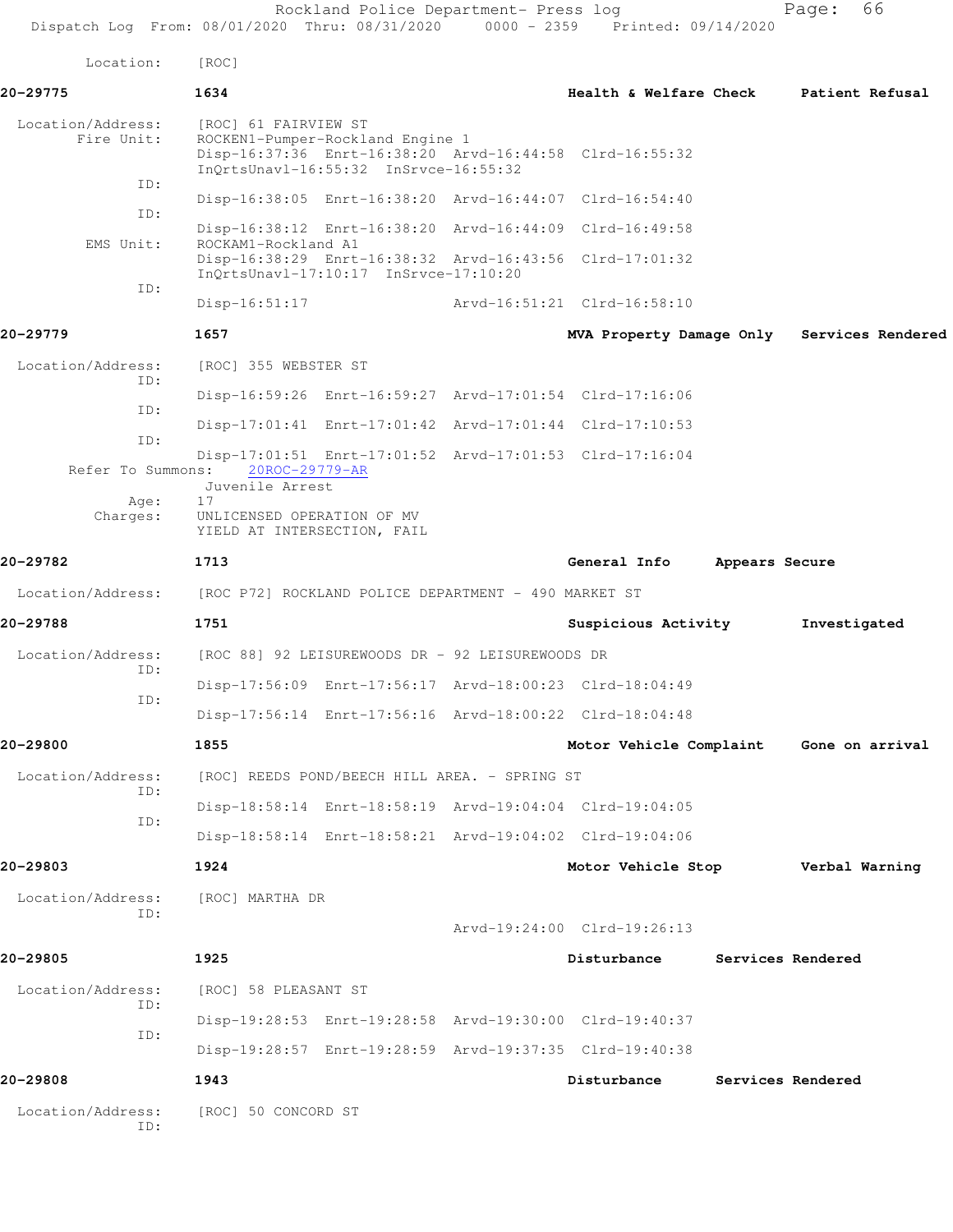|                                      | Dispatch Log From: 08/01/2020 Thru: 08/31/2020          | Rockland Police Department- Press log | 0000 - 2359 Printed: 09/14/2020     |                | 67<br>Page:                               |
|--------------------------------------|---------------------------------------------------------|---------------------------------------|-------------------------------------|----------------|-------------------------------------------|
|                                      | Disp-19:44:28 Enrt-19:44:34 Arvd-19:47:40 Clrd-20:14:50 |                                       |                                     |                |                                           |
| ID:                                  | Disp-19:44:28 Enrt-19:44:42                             |                                       | Clrd-19:46:18                       |                |                                           |
| 20-29810                             | 1948                                                    |                                       | Harassment                          | Investigated   |                                           |
| Location/Address:                    | [ROC 140] 292 MARKET ST Apt. #22                        |                                       |                                     |                |                                           |
| ID:                                  | Disp-20:10:32 Enrt-20:10:34 Arvd-20:11:59 Clrd-20:18:04 |                                       |                                     |                |                                           |
| ID:                                  | Disp-20:12:29                                           |                                       | Arvd-20:12:32 Clrd-20:14:15         |                |                                           |
| 20-29815                             | 2053                                                    |                                       |                                     |                | Motor Vehicle Complaint Services Rendered |
| Location/Address:                    | [ROC] 51 HANNAH WAY Apt. #A                             |                                       |                                     |                |                                           |
| ID:                                  | Disp-20:55:16                                           |                                       | Arvd-20:55:37 Clrd-21:04:36         |                |                                           |
| 20-29822                             | 2154                                                    |                                       | Disabled Motor Vehicle              |                | Sent On Way                               |
| Vicinity of:                         | [ROC] EAST WATER ST @ WEBSTER ST                        |                                       |                                     |                |                                           |
| ID:                                  |                                                         |                                       | Arvd-21:54:00 Clrd-21:57:34         |                |                                           |
| 20-29827                             | 2227                                                    |                                       | Unwanted Party Sent On Way          |                |                                           |
| Location/Address:                    | [ROC 138] 67 EAST WATER ST                              |                                       |                                     |                |                                           |
| ID:                                  | Disp-22:28:23 Enrt-22:29:28 Arvd-22:31:55 Clrd-22:35:55 |                                       |                                     |                |                                           |
| ID:                                  | Disp-22:29:24 Enrt-22:29:26 Arvd-22:31:38 Clrd-22:35:57 |                                       |                                     |                |                                           |
| 20-29829                             | 2245                                                    |                                       | Disturbance                         | Arrest(s) Made |                                           |
| Location/Address:                    | [ROC 138] 67 EAST WATER ST                              |                                       |                                     |                |                                           |
| ID:                                  | Disp-22:47:30 Enrt-22:47:35 Arvd-22:48:25 Clrd-23:08:24 |                                       |                                     |                |                                           |
| ID:                                  | Disp-22:47:34 Enrt-22:47:36 Arvd-22:48:26 Clrd-22:53:51 |                                       |                                     |                |                                           |
| $P/C$ :                              | Refer To P/C: 20ROC-29829-AR<br>REYNO, JANET A          |                                       |                                     |                |                                           |
| Address:<br>Age:                     | 67 E WATER ST ROCKLAND, MA<br>53                        |                                       |                                     |                |                                           |
| Charges:                             | PROTECTIVE CUSTODY<br>PROTECTIVE CUSTODY                |                                       |                                     |                |                                           |
| 20-29830                             | 2247                                                    |                                       | General Incident No Action Required |                |                                           |
| Location/Address:<br>ID:             | [ROC 206] 51 MAPLE ST                                   |                                       |                                     |                |                                           |
|                                      | $Disp-22:51:08$                                         |                                       | $Clrd-22:51:13$                     |                |                                           |
| 20-29832                             | 2302                                                    |                                       | Details / Time off                  |                | No Service                                |
| Location:                            | [ROC]                                                   |                                       |                                     |                |                                           |
| 20-29833                             | 2305                                                    |                                       | Suspicious Activity                 |                | No Action                                 |
| Required<br>Location/Address:<br>ID: | [ROC] UNION ST                                          |                                       |                                     |                |                                           |
|                                      | Disp-23:10:34                                           |                                       | $Clrd-23:11:30$                     |                |                                           |
| 20-29835                             | 2312                                                    |                                       | Noise Complaint Unfounded           |                |                                           |
| Location/Address:<br>ID:             | [ROC] BEECH ST                                          |                                       |                                     |                |                                           |
|                                      | Disp-23:14:56                                           |                                       | Arvd-23:18:34 Clrd-23:26:50         |                |                                           |

**For Date: 08/21/2020 - Friday**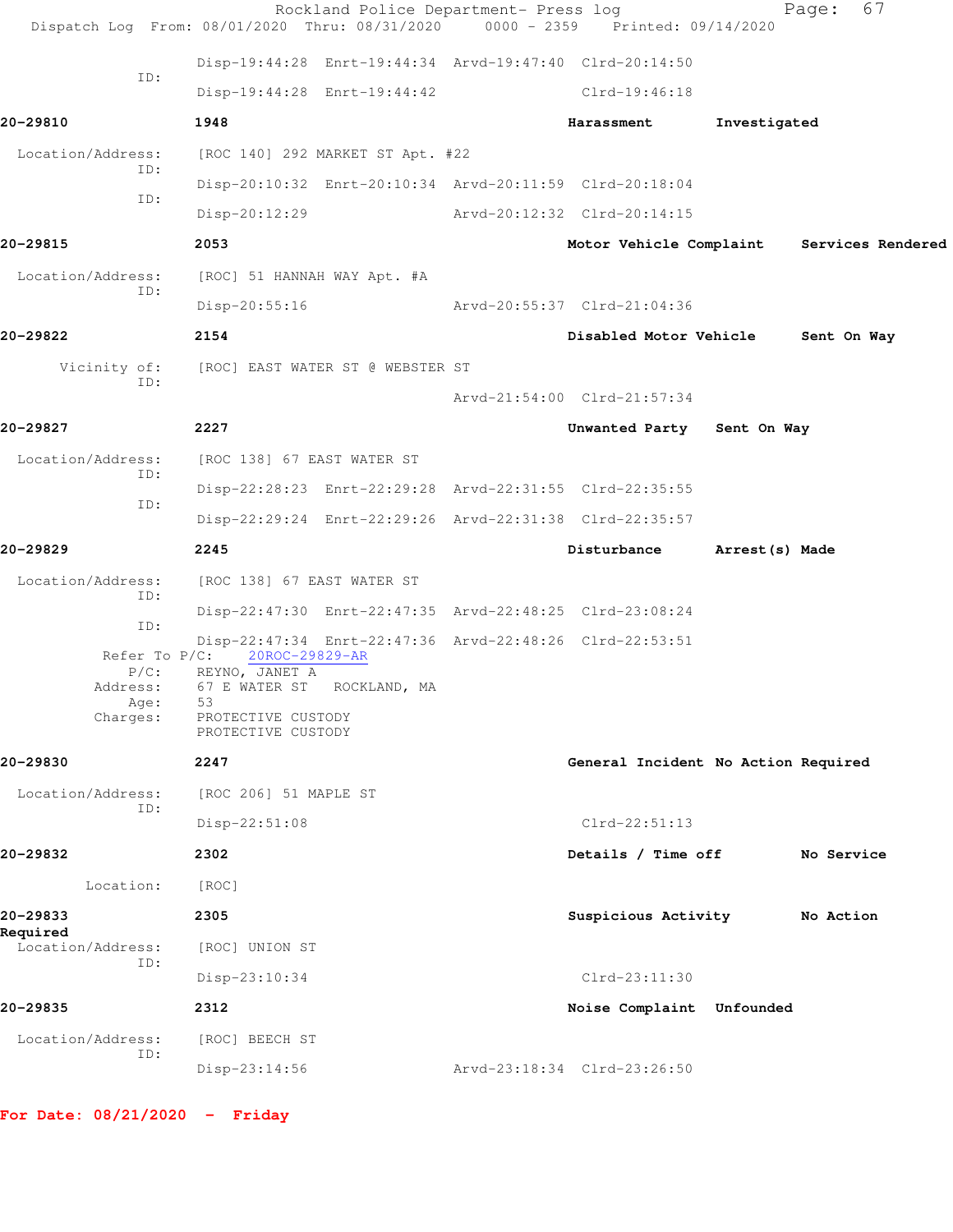|                                    | Rockland Police Department- Press log<br>Dispatch Log From: 08/01/2020 Thru: 08/31/2020 0000 - 2359 Printed: 09/14/2020 | 68<br>Page:                                  |
|------------------------------------|-------------------------------------------------------------------------------------------------------------------------|----------------------------------------------|
| 20-29837                           | 0000                                                                                                                    | SHIFT ASSIGNMENTS Services Not Required      |
| Location/Address:                  | [ROC P72] ROCKLAND POLICE DEPARTMENT - 490 MARKET ST                                                                    |                                              |
| 20-29838                           | 0025                                                                                                                    | Details / Time off 1 HOUR COMP               |
| Services Not Required<br>Location: | [ROC]                                                                                                                   |                                              |
| 20-29846                           | 0335                                                                                                                    | Noise Complaint Sent On Way                  |
| Location/Address:<br>ID:           | [ROC P106] ROCKLAND HIGH SCHOOL - 52 MACKINLAY WAY                                                                      |                                              |
|                                    | Disp-03:38:38 Enrt-03:38:46 Arvd-03:38:58 Clrd-03:46:02                                                                 |                                              |
| 20-29847                           | 0359                                                                                                                    | Building Check<br>Investigated               |
| Location/Address:<br>ID:           | [ROC] TAUNTON AVE                                                                                                       |                                              |
|                                    |                                                                                                                         | Arvd-03:59:46 Clrd-03:59:55                  |
| 20-29849                           | 0455                                                                                                                    | Burglar Alarm<br>Investigated                |
| Location/Address:<br>ID:           | [ROC] MASS FIRE PREVENTION - 96 RESERVOIR PARK DR                                                                       |                                              |
|                                    | Disp-04:58:44 Enrt-04:58:52 Arvd-05:03:36 Clrd-05:06:32                                                                 |                                              |
| 20-29850<br>Hospital               | 0555                                                                                                                    | Health & Welfare Check<br>Transported to     |
| Location/Address:<br>ID:           | [ROC] 61 FAIRVIEW ST                                                                                                    |                                              |
| ID:                                | Disp-05:55:23 Enrt-05:55:33 Arvd-06:01:09 Clrd-06:26:03                                                                 |                                              |
| Fire Unit:                         | Disp-05:56:15 Enrt-05:56:17 Arvd-06:03:28 Clrd-06:26:01<br>ROCKEN1-Pumper-Rockland Engine 1                             |                                              |
|                                    | Disp-05:56:49 Enrt-05:57:57 Arvd-06:06:17 Clrd-06:28:33<br>InQrtsUnavl-06:28:34 InSrvce-06:28:34                        |                                              |
| EMS Unit:                          | ROCKAM2-Rockland A2<br>Disp-05:56:51 Enrt-05:57:59 Arvd-06:06:20 Clrd-06:28:36                                          |                                              |
| Original Call #:                   | Hosp-06:46:23 ClrHosp-07:22:01 InQrtsUnavl-07:22:01 InSrvce-07:22:01<br>$20 - 29775$                                    |                                              |
| 20-29853                           | 0630                                                                                                                    | Building Check<br>Investigated               |
| Location/Address:                  | [ROC] SPRING ST                                                                                                         |                                              |
| ID:                                |                                                                                                                         | Arvd-06:30:41 Clrd-06:54:57                  |
| 20-29854                           | 0650                                                                                                                    | Prisoner Information<br>Services Not         |
| Required<br>Location/Address:      | [ROC P72] ROCKLAND POLICE DEPARTMENT - 490 MARKET ST                                                                    |                                              |
| ID:                                | Disp-06:54:19                                                                                                           | Clrd-06:54:39                                |
| 20-29866                           | 0804                                                                                                                    | Information Call No Action Required          |
| Location/Address:                  | [ROC P72] ROCKLAND POLICE DEPARTMENT - 490 MARKET ST                                                                    |                                              |
| 20-29867                           | 0823                                                                                                                    | Motor Vehicle Complaint<br>Services Rendered |
| Location/Address:                  | [ROC] 17 NORMAN ST @ 114 CONCORD ST                                                                                     |                                              |
| ID:                                | Disp-08:24:16 Enrt-08:24:19 Arvd-08:35:33 Clrd-08:40:17                                                                 |                                              |
| 20-29868                           | 0839                                                                                                                    | Details / Time off<br>No Action              |
| Required<br>Location:              | [ROC]                                                                                                                   |                                              |
| 20-29869                           | 0841                                                                                                                    | Details / Time off<br>No Action              |
| Required<br>Location:              | [ROC]                                                                                                                   |                                              |
|                                    |                                                                                                                         |                                              |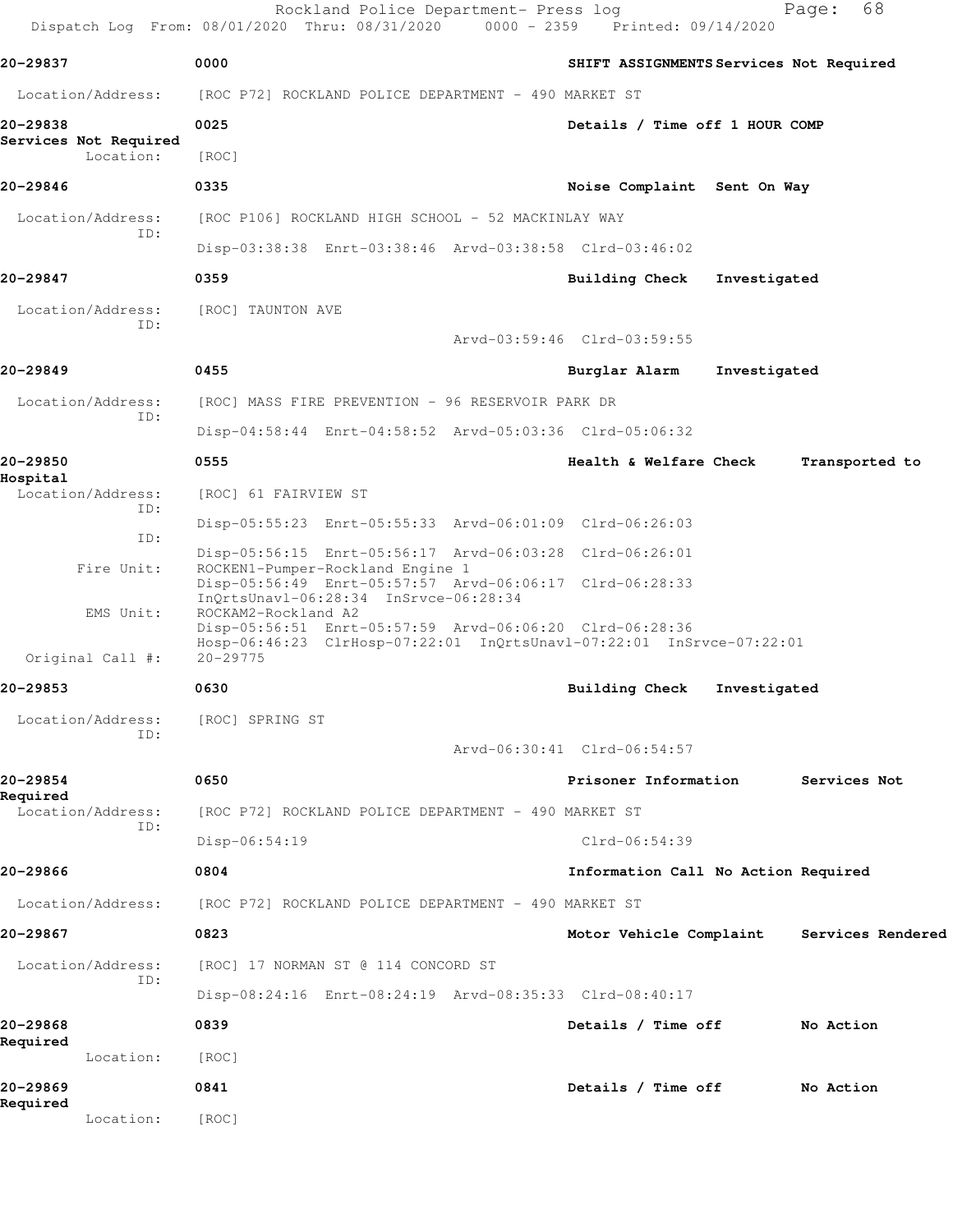|                                                                       | Rockland Police Department- Press log<br>Dispatch Log From: 08/01/2020 Thru: 08/31/2020 0000 - 2359 Printed: 09/14/2020                                                                                                                      |                               | 69<br>Page:                        |
|-----------------------------------------------------------------------|----------------------------------------------------------------------------------------------------------------------------------------------------------------------------------------------------------------------------------------------|-------------------------------|------------------------------------|
| 20-29870                                                              | 0901                                                                                                                                                                                                                                         | Building Check Appears Secure |                                    |
| Location/Address:                                                     | [ROC] HOTEL AREA - HINGHAM ST                                                                                                                                                                                                                |                               |                                    |
| ID:                                                                   |                                                                                                                                                                                                                                              | Arvd-09:02:26 Clrd-09:03:13   |                                    |
| 20-29874                                                              | 0944                                                                                                                                                                                                                                         |                               | 911 Accidental Services Rendered   |
| Location/Address:                                                     | [ROC] 1 MILLBROOK DR @ 414 BEECH ST                                                                                                                                                                                                          |                               |                                    |
| ID:                                                                   | Disp-09:47:27 Enrt-09:48:04 Arvd-09:56:11 Clrd-09:56:33                                                                                                                                                                                      |                               |                                    |
| 20-29876                                                              | 0959                                                                                                                                                                                                                                         | <b>Traffic Enforcement</b>    | Citation/Warning                   |
| Issued<br>Location/Address:                                           | [ROC] SPRING ST                                                                                                                                                                                                                              |                               |                                    |
| ID:                                                                   |                                                                                                                                                                                                                                              | Arvd-09:59:00 Clrd-10:28:05   |                                    |
| 20-29879                                                              | 1037                                                                                                                                                                                                                                         |                               | Building Check No Action Required  |
| Location/Address:                                                     | [ROC P75] UNION POINT - BILL DELAHUNT PKWY                                                                                                                                                                                                   |                               |                                    |
| TD:                                                                   |                                                                                                                                                                                                                                              | Arvd-10:37:37 Clrd-11:16:31   |                                    |
| 20-29886                                                              | 1145                                                                                                                                                                                                                                         | 911 Accidental                | Services Rendered                  |
| Location/Address:                                                     | [ROC 69] SOUTH SHORE REHAB & NURSING - 115 NORTH AVE                                                                                                                                                                                         |                               |                                    |
| ID:                                                                   | Disp-11:46:42 Enrt-11:46:55 Arvd-11:51:03 Clrd-11:52:34                                                                                                                                                                                      |                               |                                    |
| 20-29887                                                              | 1153                                                                                                                                                                                                                                         | Burglar Alarm                 | Services Rendered                  |
| Location/Address:                                                     | [ROC 260] SOUTH SHORE HOSPICE - 30 RESERVOIR PARK DR                                                                                                                                                                                         |                               |                                    |
| ID:                                                                   | Disp-11:54:25 Enrt-11:55:08                                                                                                                                                                                                                  | Clrd-12:06:32                 |                                    |
| 20-29893<br>Report Follows                                            | 1206                                                                                                                                                                                                                                         | Motor Vehicle Collision W/PI  |                                    |
| Location/Address:<br>ID:                                              | [ROC] 666 HINGHAM ST                                                                                                                                                                                                                         |                               |                                    |
| ID:                                                                   | Disp-12:08:10 Enrt-12:08:14 Arvd-12:24:38 Clrd-13:03:27                                                                                                                                                                                      |                               |                                    |
| Fire Unit:                                                            | Disp-12:08:20 Enrt-12:08:24 Arvd-12:24:43 Clrd-13:09:05<br>ROCKEN3-Pumper-Rockland Engine 3                                                                                                                                                  |                               |                                    |
|                                                                       | Disp-12:10:19 Enrt-12:12:16 Arvd-12:16:28 Clrd-12:24:10<br>InQrtsUnavl-12:30:50 InSrvce-12:30:50                                                                                                                                             |                               |                                    |
| EMS Unit:                                                             | HVRAMB2-Hanover Ambulance 2<br>Disp-12:13:47 Enrt-12:13:49<br>$InQrtsUnav1-12:15:59$ $InSrvce-12:15:59$                                                                                                                                      | $Clrd-12:15:40$               |                                    |
| ID:<br>Refer To Summons:<br>Summons:<br>Address:<br>Age :<br>Charges: | Disp-12:30:13 Enrt-12:30:17 Arvd-12:30:20 Clrd-13:09:11<br>20ROC-29893-AR<br>DECOSTE, TYLER DEAN<br>119 PARK W AVE<br>WEYMOUTH, MA<br>26<br>LEAVE SCENE OF PROPERTY DAMAGE<br>MARKED LANES VIOLATION<br>NEGLIGENT OPERATION OF MOTOR VEHICLE |                               |                                    |
| 20-30326                                                              | 1210                                                                                                                                                                                                                                         |                               | Animal Complaint Services Rendered |
| Location/Address:                                                     | [ROC] 177 MARTHA DR Apt. #E                                                                                                                                                                                                                  |                               |                                    |
| 20-29913                                                              | 1436                                                                                                                                                                                                                                         | 911 Accidental                | Services Rendered                  |
| Location/Address:                                                     | [ROC] 100 WEYMOUTH ST                                                                                                                                                                                                                        |                               |                                    |
| ID:                                                                   | $Disp-14:38:29$                                                                                                                                                                                                                              | Arvd-14:43:00 Clrd-14:43:32   |                                    |
| 20-29916<br>Required                                                  | 1451                                                                                                                                                                                                                                         | Vehicle Maintenance           | No Action                          |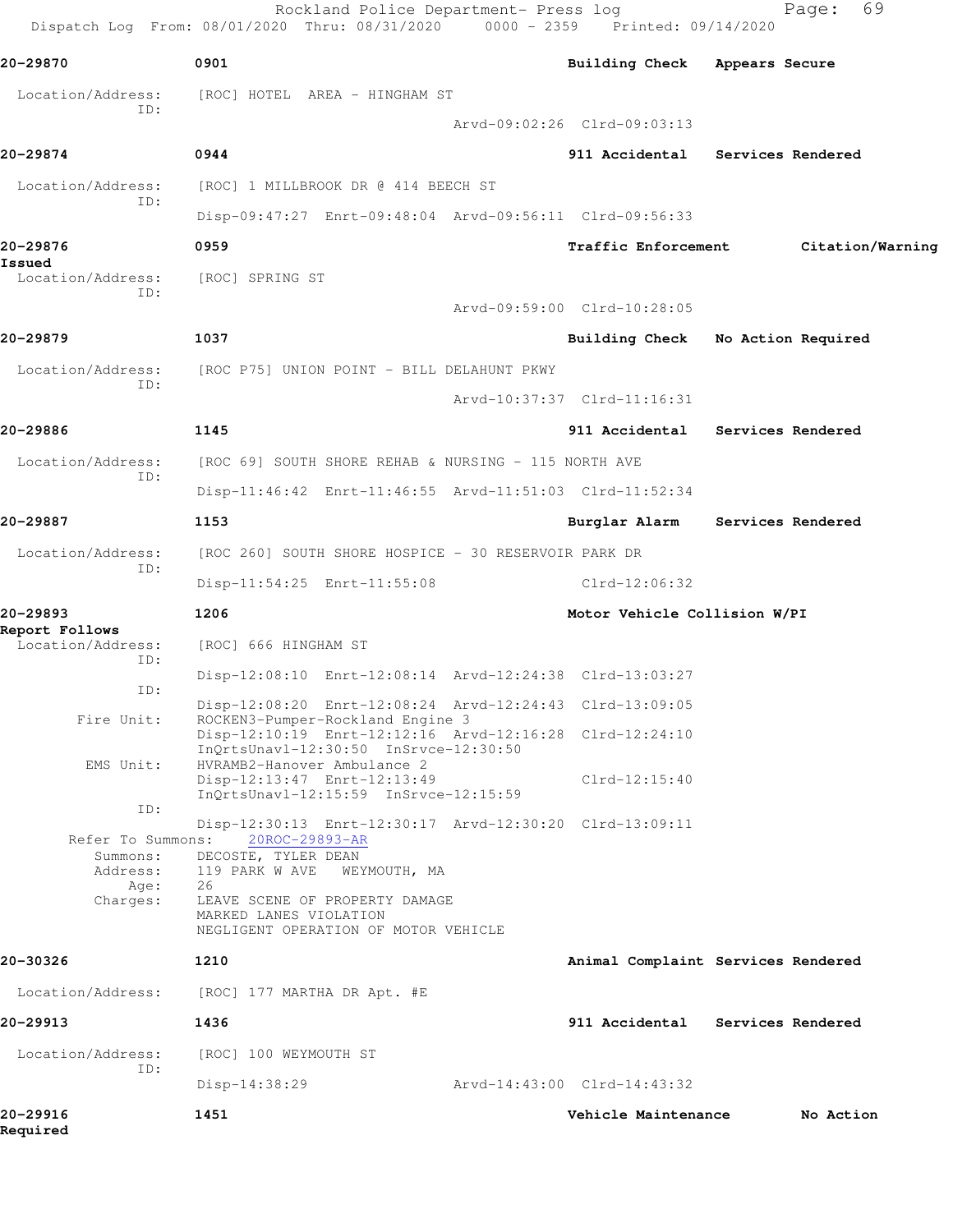|                                            | Rockland Police Department- Press log<br>Dispatch Log From: 08/01/2020 Thru: 08/31/2020 0000 - 2359 Printed: 09/14/2020 |                                |                  | 70<br>Page:              |
|--------------------------------------------|-------------------------------------------------------------------------------------------------------------------------|--------------------------------|------------------|--------------------------|
| Location/Address:                          | [ROC P72] ROCKLAND POLICE DEPARTMENT - 490 MARKET ST                                                                    |                                |                  |                          |
| TD:                                        | Disp-14:54:38                                                                                                           | $Clrd-14:54:56$                |                  |                          |
| 20-29917                                   | 1455                                                                                                                    | Burglar Alarm                  |                  | Services Rendered        |
| Location/Address:                          | [ROC] 47 CENTRE AVE                                                                                                     |                                |                  |                          |
| ID:                                        | Disp-14:55:49 Enrt-14:56:30 Arvd-15:00:45 Clrd-15:04:33                                                                 |                                |                  |                          |
| 20-29928                                   | 1615                                                                                                                    | General Info Services Rendered |                  |                          |
| Location/Address:                          | [ROC P72] ROCKLAND POLICE DEPARTMENT - 490 MARKET ST                                                                    |                                |                  |                          |
| ID:                                        |                                                                                                                         | Arvd-16:15:00 Clrd-16:19:02    |                  |                          |
| 20-29929                                   | 1620                                                                                                                    | Traffic Enforcement            |                  | Report Follows           |
| Location:                                  | [ROC] TOWN WIDE                                                                                                         |                                |                  |                          |
| TD:                                        |                                                                                                                         | Arvd-16:20:00 Clrd-16:58:56    |                  |                          |
| ID:                                        | Disp-17:14:28 Enrt-17:14:30 Arvd-17:14:31 Clrd-18:39:27                                                                 |                                |                  |                          |
| ID:                                        | Disp-18:52:06 Enrt-18:52:08 Arvd-18:52:10 Clrd-20:19:24                                                                 |                                |                  |                          |
| ID:<br>Refer To Summons:                   | Disp-20:08:53 Enrt-20:08:55 Arvd-20:08:56 Clrd-20:14:38<br>20ROC-29929-AR                                               |                                |                  |                          |
| Address:                                   | Summons: SPRING, ERIC<br>145 TEMPLE ST WHITMAN, MA                                                                      |                                |                  |                          |
| Age:<br>Charges:                           | 42<br>LICENSE SUSPENDED, OP MV WITH, SUBSQ.OFF<br>SPEEDING RATE OF SPEED EXCEEDING POSTED LIMIT                         |                                |                  |                          |
| 20-29931                                   | 1638                                                                                                                    | Threats                        | Advised to Court |                          |
| Location/Address:                          | [ROC] 74 HANNAH WAY Apt. #B                                                                                             |                                |                  |                          |
| ID:                                        | Disp-16:39:08 Enrt-16:39:22 Arvd-16:41:58 Clrd-17:12:43                                                                 |                                |                  |                          |
| ID:                                        | Disp-16:39:17 Enrt-16:39:20 Arvd-16:42:03 Clrd-17:12:40                                                                 |                                |                  |                          |
| 20–29932                                   | 1655                                                                                                                    | Motor Vehicle Collision W/PI   |                  |                          |
| Report Follows<br>Location/Address:<br>ID: | [ROC] 821 UNION ST @ 1 VFW DR                                                                                           |                                |                  |                          |
| ID:                                        |                                                                                                                         | Arvd-16:55:00 Clrd-17:14:14    |                  |                          |
|                                            | Disp-16:59:18 Enrt-16:59:21 Arvd-16:59:23 Clrd-17:13:49                                                                 |                                |                  |                          |
| 20–29934                                   | 1719                                                                                                                    | <b>Building Check</b>          |                  | Building Checked/Secured |
| Location/Address:<br>ID:                   | [ROC 65] ROGERS MIDDLE SCHOOL - 100 TAUNTON AVE                                                                         |                                |                  |                          |
|                                            |                                                                                                                         | Arvd-17:21:46 Clrd-17:22:24    |                  |                          |
| 20-29937                                   | 1735                                                                                                                    | Motor Vehicle Complaint        |                  | Services Rendered        |
| Location/Address:<br>ID:                   | [ROC] 76 STUDLEY CT                                                                                                     |                                |                  |                          |
| ID:                                        | Disp-17:37:35 Enrt-17:38:03 Arvd-17:39:54 Clrd-17:51:36                                                                 |                                |                  |                          |
|                                            | Disp-17:42:00 Enrt-17:42:02 Arvd-17:42:04 Clrd-17:50:57                                                                 |                                |                  |                          |
| 20-29939                                   | 1751                                                                                                                    | Suspicious Activity            |                  | Services Rendered        |
| Location/Address:<br>ID:                   | [ROC] 295 FOREST ST                                                                                                     | Arvd-17:51:00 Clrd-18:26:56    |                  |                          |
| ID:                                        | Disp-18:03:25 Enrt-18:03:27 Arvd-18:08:16 Clrd-18:26:58                                                                 |                                |                  |                          |
|                                            |                                                                                                                         |                                |                  |                          |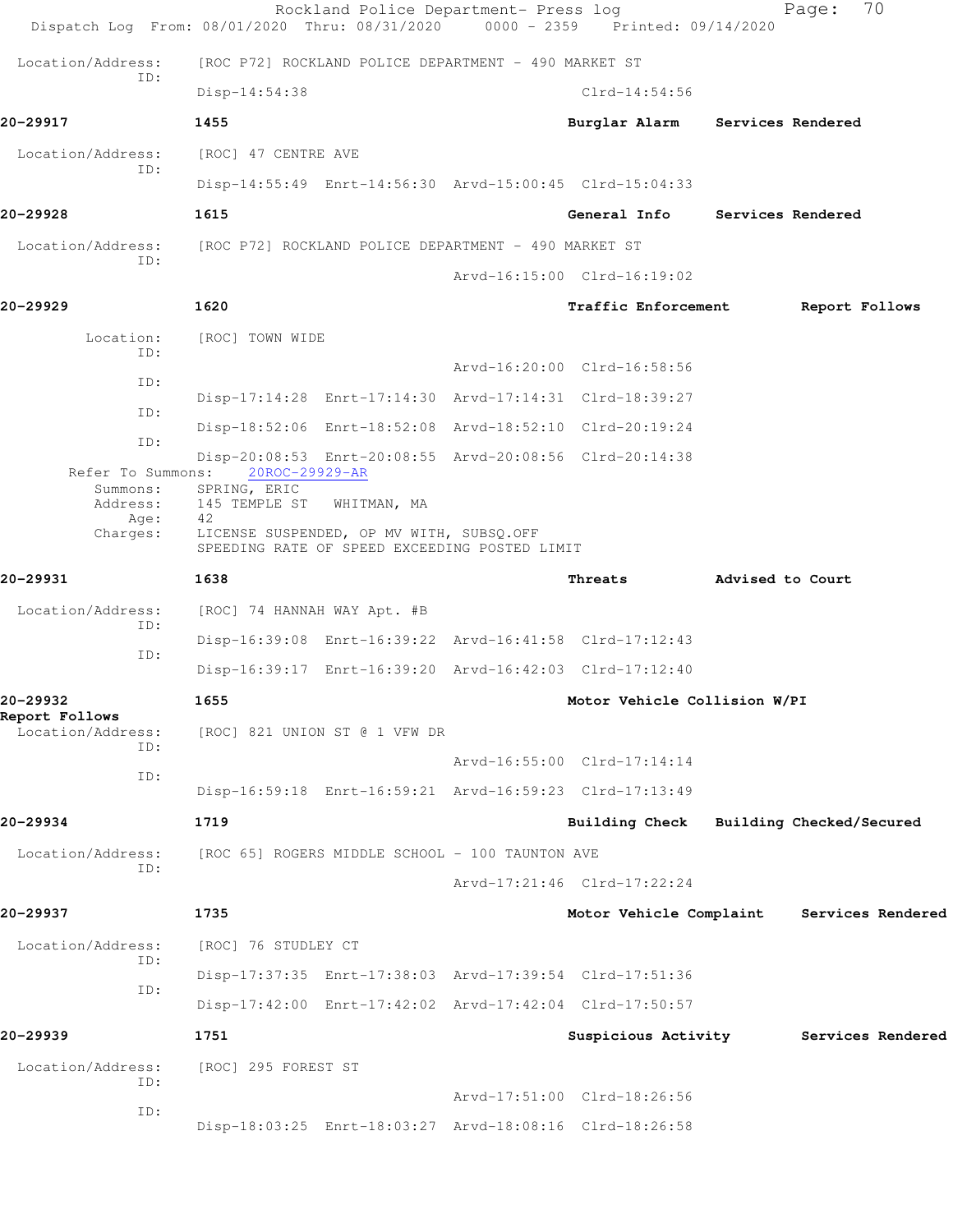Rockland Police Department- Press log Fage: 71 Dispatch Log From: 08/01/2020 Thru: 08/31/2020 0000 - 2359 Printed: 09/14/2020 **20-29941 1814 SGT. VAC DAY Services Rendered** Location: [ROC] **20-29947 1833 Assist Other Agency Services Rendered** Location/Address: [ROC] CENTRE AVE ID: Arvd-18:33:00 Clrd-18:38:10 **20-29946 1836 Disturbance Investigated** Location/Address: [ROC] 71 REED ST ID: Disp-18:40:16 Enrt-18:40:30 Arvd-18:42:48 Clrd-18:46:27 ID: Disp-18:40:22 Enrt-18:40:29 Arvd-18:42:50 Clrd-18:46:18 **20-29948 1849 911 Hang Up Investigated** Location/Address: [ROC] 472 EAST WATER ST ID: Disp-18:50:29 Enrt-18:50:52 Arvd-18:53:37 Clrd-19:02:05 **20-29950 1902 Motor Vehicle Complaint Citation/Warning Issued**  [ROC 60] SPRING GATE APARTMENTS - 32 MARTHA DR ID: Disp-19:03:52 Enrt-19:04:40 Arvd-19:13:45 Clrd-19:43:30 ID: Disp-19:15:58 Enrt-19:16:01 Arvd-19:20:43 Clrd-19:43:18 ID: Disp-19:17:37 Enrt-19:17:40 Arvd-19:23:09 Clrd-19:43:24 **20-29953 2009 Suspicious Activity Investigated** Vicinity of: [ROC] 20 LIBERTY CT @ 826 LIBERTY ST ID: Disp-20:10:56 Enrt-20:11:01 Arvd-20:14:03 Clrd-20:21:37 ID: Disp-20:15:08 Enrt-20:15:10 Arvd-20:18:12 Clrd-20:21:43 ID: Disp-20:15:18 Enrt-20:15:20 Arvd-20:18:14 Clrd-20:21:40 **20-29955 2019 Animal Complaint No Service** Location/Address: [ROC] 240 POND ST **20-29957 2044 Motor Vehicle Stop Verbal Warning** Location/Address: [ROC] BIGELOW AVE ID: Arvd-20:44:00 Clrd-20:46:11

**20-29959 2050 Building Check Building Checked/Secured** Location/Address: [ROC 65] ROGERS MIDDLE SCHOOL - 100 TAUNTON AVE ID: Arvd-20:53:17 Clrd-20:53:35 **20-29961 2133 Disturbance Investigated**

| Location/Address:<br>ID: | [ROC] 385 CONCORD ST |                                                         |  |  |
|--------------------------|----------------------|---------------------------------------------------------|--|--|
| TD:                      |                      | Disp-21:35:05 Enrt-21:35:12 Arvd-21:36:42 Clrd-21:39:13 |  |  |
| ID:                      |                      | Disp-21:35:08 Enrt-21:35:11 Arvd-21:36:40 Clrd-22:05:17 |  |  |
|                          |                      | Disp-21:36:06 Enrt-21:36:10 Arvd-21:36:12 Clrd-22:05:13 |  |  |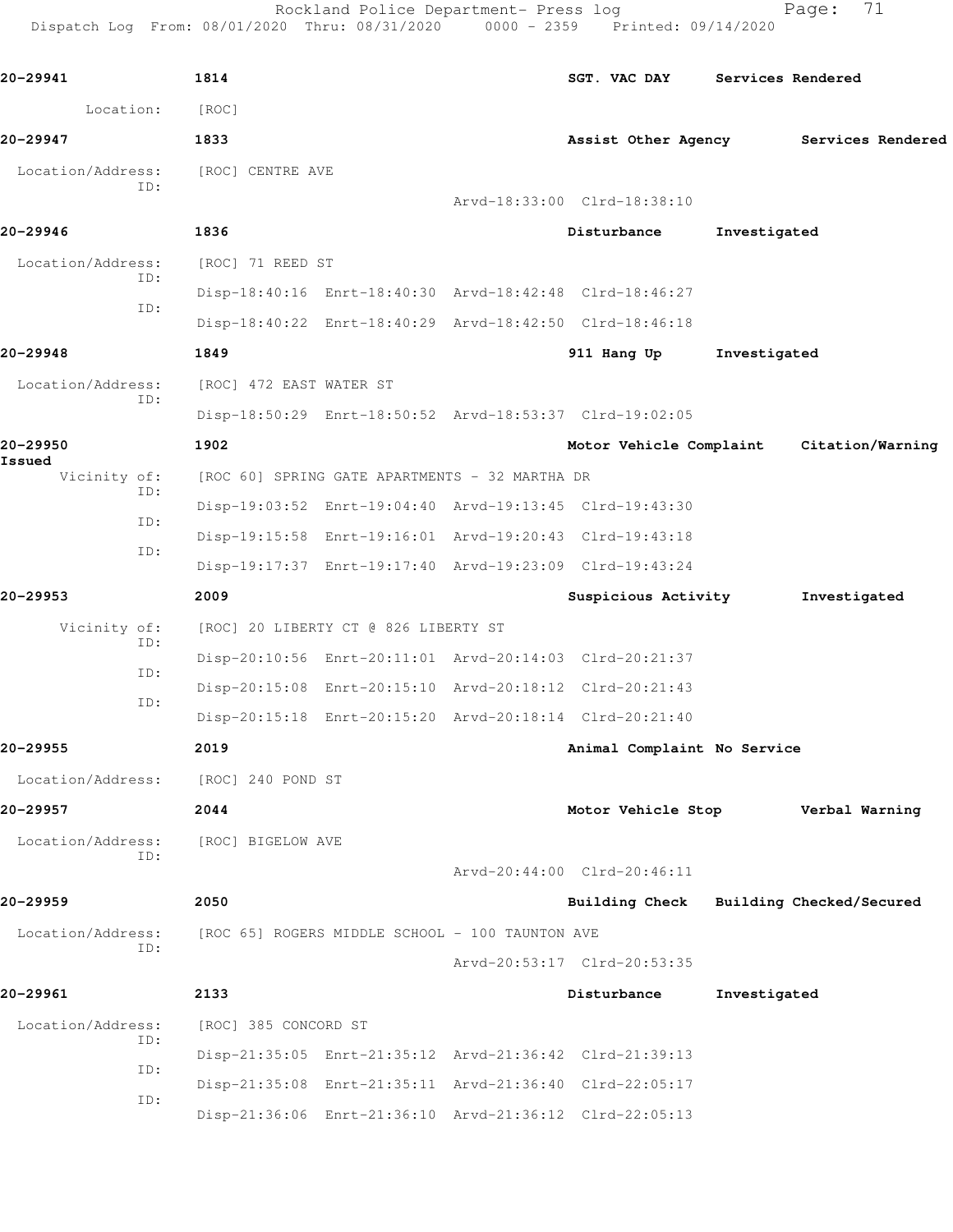Rockland Police Department- Press log Page: 72 Dispatch Log From: 08/01/2020 Thru: 08/31/2020 0000 - 2359 Printed: 09/14/2020 **20-29966 2221 Building Check Building Checked/Secured** Location/Address: [ROC 65] ROGERS MIDDLE SCHOOL - 100 TAUNTON AVE ID: Arvd-22:23:10 Clrd-22:23:30 **20-29967 2232 Traffic Enforcement Services Rendered** Location/Address: [ROC] SPRING ST ID: Arvd-22:33:58 Clrd-22:52:56

## **For Date: 08/22/2020 - Saturday**

| 20-29970                 | 0000                                                    | General Info                            | No Service                           |
|--------------------------|---------------------------------------------------------|-----------------------------------------|--------------------------------------|
| Location/Address:        | [ROC P72] ROCKLAND POLICE DEPARTMENT - 490 MARKET ST    |                                         |                                      |
| ID:                      | Disp-00:02:26                                           | $Clrd-00:02:33$                         |                                      |
| 20-29972                 | 0035                                                    | Details / Time off No Service           |                                      |
| Location:                | [ROC]                                                   |                                         |                                      |
| 20-29973                 | 0036                                                    |                                         | Details / Time off Services Rendered |
| Location:                | [ROC]                                                   |                                         |                                      |
| 20-29988                 | 0555                                                    | Building Check Building Checked/Secured |                                      |
| Location/Address:<br>ID: | [ROC] UNION ST                                          |                                         |                                      |
|                          |                                                         | Arvd-05:56:54 Clrd-06:12:36             |                                      |
| 20-29996                 | 0746                                                    | MVA Property Damage Only Paper Exchange |                                      |
| Location/Address:<br>ID: | [ROC] 30 COMMERCE RD                                    |                                         |                                      |
| ID:                      | Disp-07:48:29 Enrt-07:49:30 Arvd-07:54:25 Clrd-08:02:07 |                                         |                                      |
|                          | Disp-07:52:57 Enrt-07:52:59 Arvd-07:54:30 Clrd-08:02:09 |                                         |                                      |
| 20-29997                 | 0807                                                    | Information Call Services Rendered      |                                      |
| Location/Address:        | [ROC P72] ROCKLAND POLICE DEPARTMENT - 490 MARKET ST    |                                         |                                      |
| 20-30009<br>Issued       | 1022                                                    |                                         | Traffic Enforcement Citation/Warning |
| Location/Address:<br>ID: | [ROC] SPRING ST                                         |                                         |                                      |
|                          | $Disp-10:23:21$                                         | Arvd-10:23:23 Clrd-11:04:01             |                                      |
| 20-30014                 | 1102                                                    | Road Obstruction Services Rendered      |                                      |
| Location/Address:<br>ID: | [ROC] 265 LEVIN RD @ 107 JOSH GRAY RD                   |                                         |                                      |
|                          | Disp-11:03:57 Enrt-11:03:59 Arvd-11:12:47 Clrd-11:16:31 |                                         |                                      |
| 20-30020                 | 1141                                                    | Health & Welfare Check                  | Services Rendered                    |
| Location/Address:<br>ID: | [ROC] 408 UNION ST                                      |                                         |                                      |
| ID:                      | Disp-11:43:50 Enrt-11:44:34 Arvd-11:47:37 Clrd-11:49:41 |                                         |                                      |
|                          | Disp-11:43:53 Enrt-11:44:35 Arvd-11:47:36 Clrd-11:49:39 |                                         |                                      |
| 20-30031                 | 1318                                                    | Suspicious Activity                     | Sent On Way                          |
| Location/Address:<br>ID: | [ROC P64] CVS PHARMACY - 80 MARKET ST                   |                                         |                                      |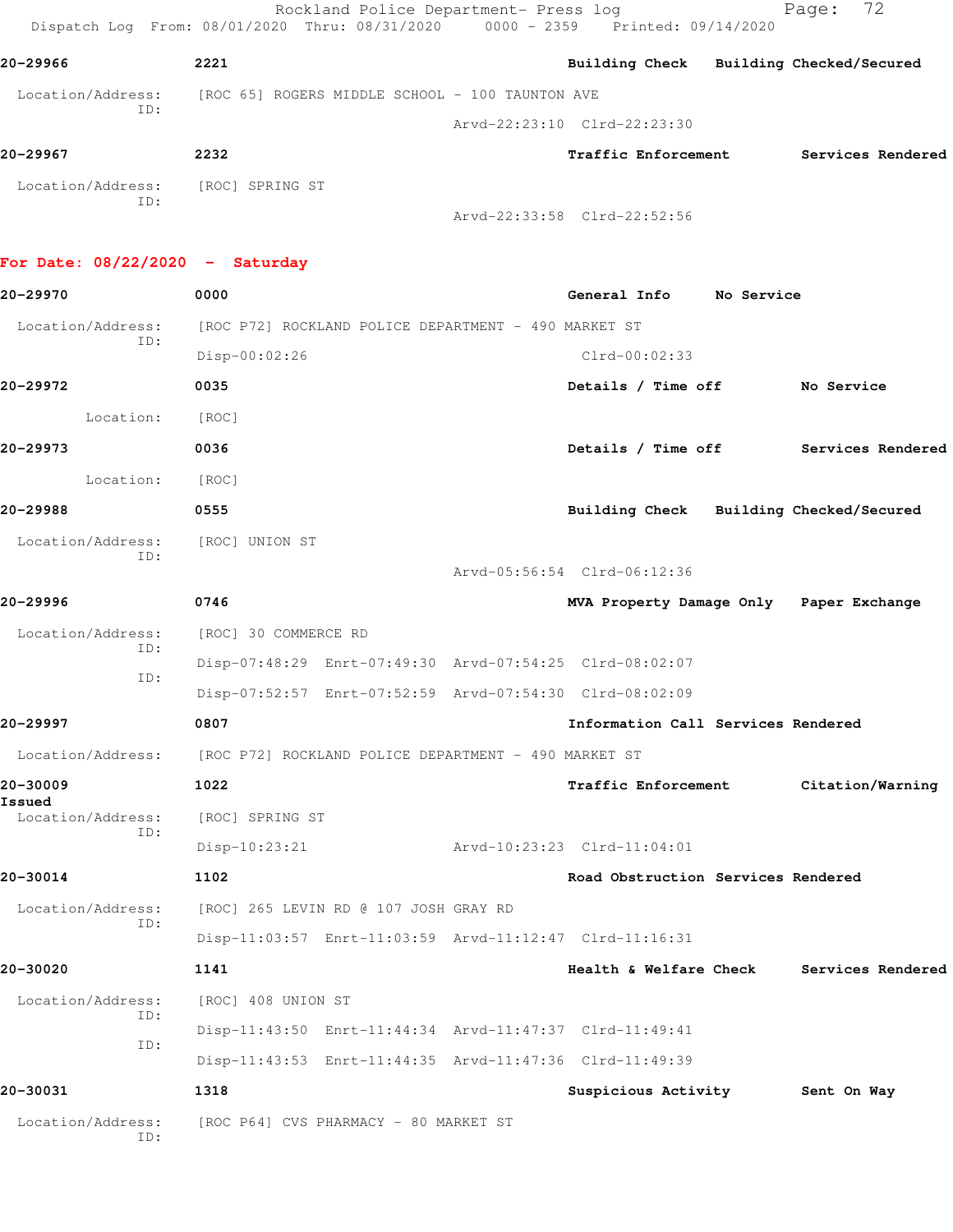|                                   | Rockland Police Department- Press log<br>Dispatch Log From: 08/01/2020 Thru: 08/31/2020 0000 - 2359 Printed: 09/14/2020 |                                         |                   | 73<br>Page:              |  |
|-----------------------------------|-------------------------------------------------------------------------------------------------------------------------|-----------------------------------------|-------------------|--------------------------|--|
|                                   | Disp-13:20:41 Enrt-13:22:39 Arvd-13:22:43 Clrd-13:33:55                                                                 |                                         |                   |                          |  |
| ID:                               | Disp-13:20:41 Enrt-13:22:41 Arvd-13:25:40 Clrd-13:33:56                                                                 |                                         |                   |                          |  |
| 20-30041                          | 1449                                                                                                                    | Building Check Building Checked/Secured |                   |                          |  |
| Location/Address:<br>ID:          | [ROC 65] ROGERS MIDDLE SCHOOL - 100 TAUNTON AVE                                                                         |                                         |                   |                          |  |
|                                   |                                                                                                                         | Arvd-14:50:38 Clrd-14:51:43             |                   |                          |  |
| 20-30045                          | 1505                                                                                                                    | Unwanted Party Peace Restored           |                   |                          |  |
| Location/Address:<br>ID:          | [ROC] 27 CHURCH ST                                                                                                      |                                         |                   |                          |  |
| ID:                               | Disp-15:07:36 Enrt-15:08:29 Arvd-15:08:31 Clrd-15:20:17                                                                 |                                         |                   |                          |  |
| ID:                               | Disp-15:08:47 Enrt-15:08:51 Arvd-15:11:37 Clrd-15:20:19                                                                 |                                         |                   |                          |  |
|                                   | Disp-15:10:17 Enrt-15:10:18 Arvd-15:11:15 Clrd-15:20:21                                                                 |                                         |                   |                          |  |
| 20-30046                          | 1523                                                                                                                    | Information Call No Action Required     |                   |                          |  |
| Location/Address:                 | [ROC P72] ROCKLAND POLICE DEPARTMENT - 490 MARKET ST                                                                    |                                         |                   |                          |  |
| 20-30052                          | 1558                                                                                                                    | SHIFT ASSIGNMENTSNo Service             |                   |                          |  |
| Location/Address:                 | [ROC P72] ROCKLAND POLICE DEPARTMENT - 490 MARKET ST                                                                    |                                         |                   |                          |  |
| 20-30061                          | 1901                                                                                                                    | 911 Hang Up                             | Services Rendered |                          |  |
| Location/Address:                 | [ROC P52] LUCCA'S RESTAURANT - 933 HINGHAM ST                                                                           |                                         |                   |                          |  |
| ID:                               | Disp-19:03:21 Enrt-19:03:25 Arvd-19:17:44 Clrd-19:20:31                                                                 |                                         |                   |                          |  |
| 20-30065                          | 1931                                                                                                                    | <b>Building Check</b>                   | Appears Secure    |                          |  |
| Location/Address:                 | [ROC P47] BEST WESTERN - 909 HINGHAM ST                                                                                 |                                         |                   |                          |  |
| ID:                               |                                                                                                                         | Arvd-19:32:12 Clrd-19:32:30             |                   |                          |  |
| 20-30066                          | 1932                                                                                                                    | Building Check                          |                   | Building Checked/Secured |  |
| Location/Address:                 | [ROC] HINGHAM ST                                                                                                        |                                         |                   |                          |  |
| ID:                               |                                                                                                                         | Arvd-19:33:15 Clrd-19:33:32             |                   |                          |  |
| 20-30067                          | 1937                                                                                                                    | 911 Accidental Services Rendered        |                   |                          |  |
| Location/Address:                 | [ROC] 256 WEYMOUTH ST                                                                                                   |                                         |                   |                          |  |
| ID:                               | Disp-19:38:56 Enrt-19:39:12                                                                                             | $Clrd-19:41:09$                         |                   |                          |  |
| ID:                               | $Disp-19:40:59$                                                                                                         | Arvd-19:41:06 Clrd-19:42:44             |                   |                          |  |
| 20-30069                          | 1945                                                                                                                    | Motor Vehicle Complaint Gone on arrival |                   |                          |  |
| Location/Address:                 | [ROC] 411 POND ST @ 4 TOWNSEND ST                                                                                       |                                         |                   |                          |  |
| ID:                               | Disp-19:49:33 Enrt-19:50:31 Arvd-20:16:41 Clrd-20:16:47                                                                 |                                         |                   |                          |  |
| 20-30072                          | 2021                                                                                                                    | Motor Vehicle Complaint                 |                   | Taken/Referred to        |  |
| Other Agency<br>Location/Address: | [ROC] WEBSTER ST                                                                                                        |                                         |                   |                          |  |
| ID:                               | Disp-20:25:39 Enrt-20:25:42                                                                                             | Clrd-20:28:06                           |                   |                          |  |
| ID:                               | Disp-20:29:34                                                                                                           | Arvd-20:29:38 Clrd-20:43:04             |                   |                          |  |
| 20-30075                          | 2048                                                                                                                    | Noise Complaint Unfounded               |                   |                          |  |
| Location/Address:                 | [ROC] BELMONT ST - PACIFIC ST                                                                                           |                                         |                   |                          |  |
|                                   |                                                                                                                         |                                         |                   |                          |  |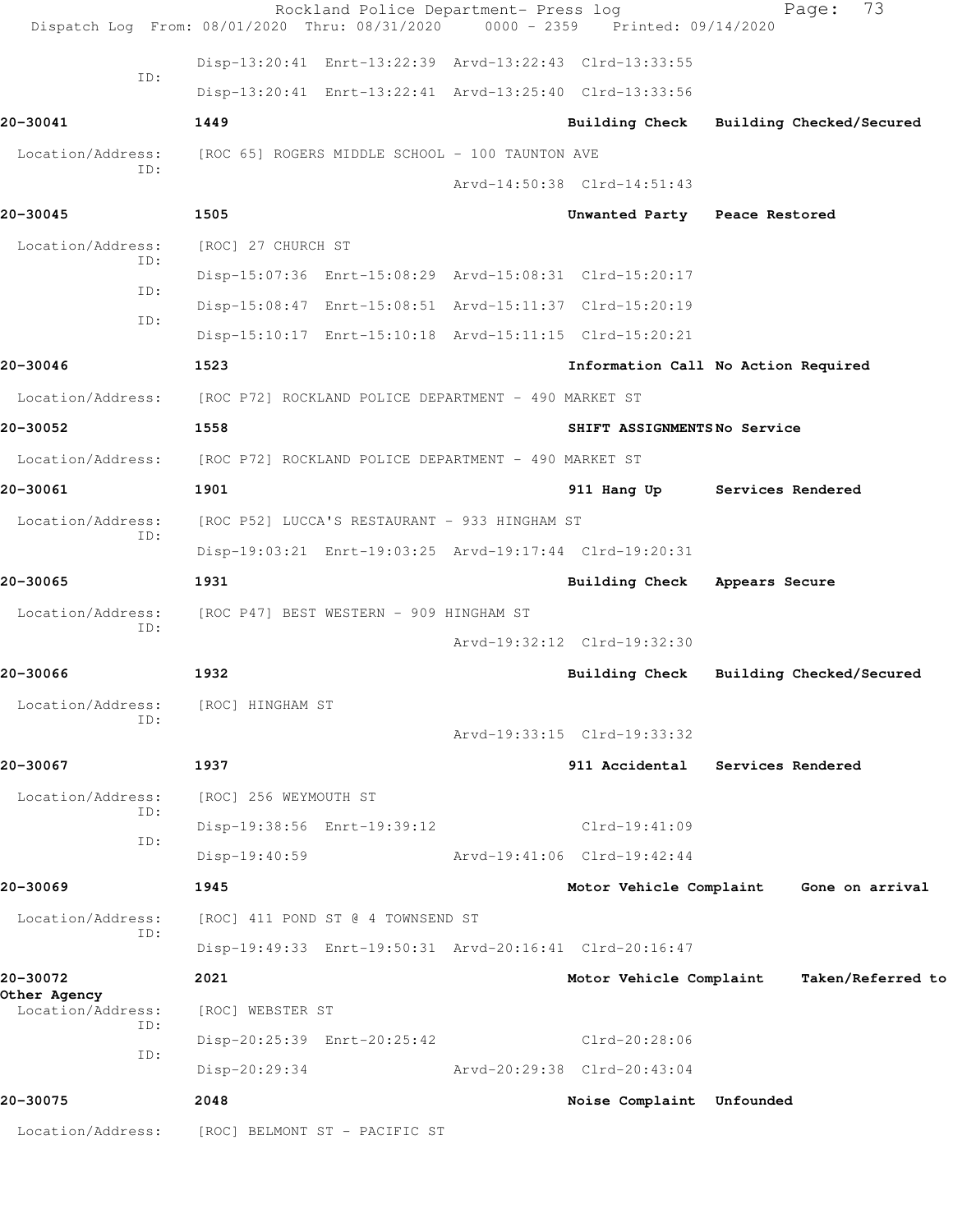Rockland Police Department- Press log Fage: 74 Dispatch Log From: 08/01/2020 Thru: 08/31/2020 0000 - 2359 Printed: 09/14/2020 ID: Disp-20:52:12 Arvd-20:52:16 Clrd-20:55:33 **20-30074 2049 Motor Vehicle Stop Verbal Warning** Vicinity of: [ROC P20] DUNKIN DONUTS - 21 EAST WATER ST ID: Arvd-20:49:00 Clrd-20:52:02 **20-30079 2123 MVA Property Damage Only Arrest(s) Made** Location/Address: [ROC] JOHNS BARBER SHOP - WEST WATER ST ID: Disp-21:26:42 Clrd-21:27:06 ID: Disp-21:27:02 Enrt-21:27:21 Arvd-21:28:28 Clrd-22:08:57 ID: Disp-21:27:16 Enrt-21:27:21 Arvd-21:28:28 Clrd-23:17:20 ID: Disp-21:32:43<br>
st: 20ROC-30079-AR<br>
Arvd-21:32:47 Clrd-21:59:19 Refer To Arrest: Arrest: FRADE, BENJAMIN LEE Address: 1198 WASHINGTON ST Apt. #3 ABINGTON, MA<br>Age: 30 Age: Charges: OUI--DRUGS NEGLIGENT OPERATION OF MOTOR VEHICLE MARKED LANES VIOLATION UNLICENSED OPERATION OF MV **20-30082 2215 911 Accidental Services Rendered** Location/Address: [ROC] LOWER REED - 183 REED ST ID: Disp-22:18:34 Enrt-22:18:39 Arvd-22:22:56 Clrd-22:25:07 **20-30087 2231 Assault Offenses No Action Required** Location/Address: [ROC 17] E.T. WRIGHT SHOE FACTORY - 379 LIBERTY ST ID: Disp-22:53:12 Clrd-22:53:34 **20-30085 2250 Building Check Building Checked/Secured** Location/Address: [ROC] HINGHAM ST ID: Arvd-22:51:17 Clrd-22:51:31 **20-30086 2251 Building Check Appears Secure** Location/Address: [ROC P47] BEST WESTERN - 909 HINGHAM ST ID: Arvd-22:52:05 Clrd-23:05:17 **20-30089 2308 911 Hang Up Services Rendered** Location/Address: [ROC 206] 51 MAPLE ST Apt. #321 ID: Disp-23:11:56 Enrt-23:12:02 Arvd-23:17:13 Clrd-23:21:38 **20-30092 2322 Prisioner Transport Transported by other means**  Location/Address: [ROC P72] ROCKLAND POLICE DEPARTMENT - 490 MARKET ST ID: Disp-23:29:20 Clrd-23:30:01 **20-30091 2325 Health & Welfare Check Services Rendered** Location/Address: [ROC] 246 SALEM ST ID: Disp-23:27:29 Enrt-23:27:58 Arvd-23:40:12 Clrd-23:48:46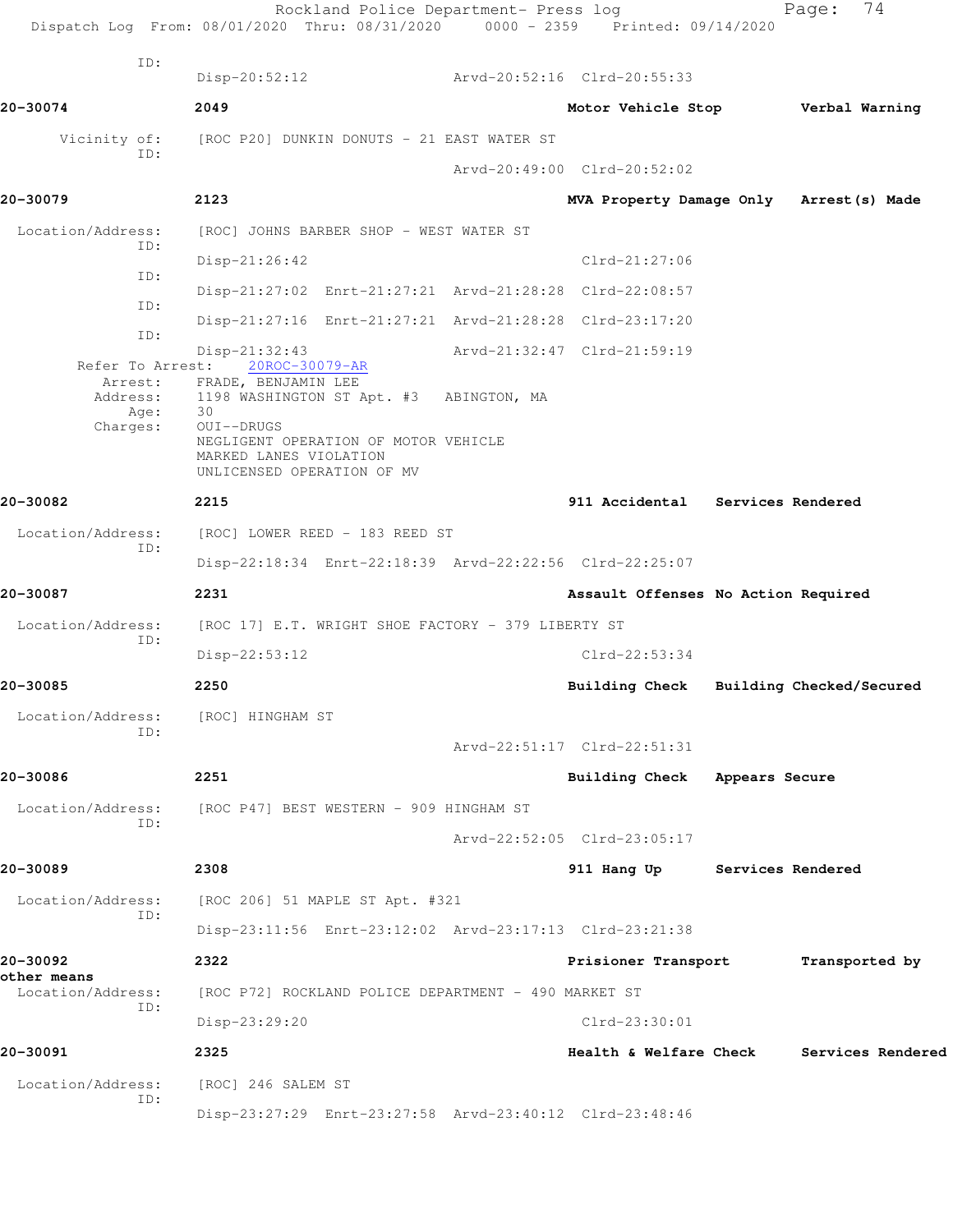Rockland Police Department- Press log entitled Page: 75 Dispatch Log From: 08/01/2020 Thru: 08/31/2020 0000 - 2359 Printed: 09/14/2020

**20-30094 2337 Assault Offenses Investigated** Location/Address: [ROC P72] ROCKLAND POLICE DEPARTMENT - 490 MARKET ST ID: Disp-23:46:37 Clrd-23:47:07

## **For Date: 08/23/2020 - Sunday**

| 20-30096            | 0001                                                                   | SHIFT ASSIGNMENTS Appears Secure         |                   |  |
|---------------------|------------------------------------------------------------------------|------------------------------------------|-------------------|--|
| Location/Address:   | [ROC P72] ROCKLAND POLICE DEPARTMENT - 490 MARKET ST                   |                                          |                   |  |
| ID:                 |                                                                        | Arvd-00:01:00 Clrd-00:02:54              |                   |  |
| 20-30105            | 0211                                                                   | Suspicious Activity                      | Sent On Way       |  |
| Location/Address:   | [ROC P45] COMFORT INN - 850 HINGHAM ST                                 |                                          |                   |  |
| ID:                 | $Disp-02:12:10$                                                        | Arvd-02:12:30 Clrd-02:17:58              |                   |  |
| ID:                 | $Disp-02:12:17$                                                        | Arvd-02:12:37 Clrd-02:16:47              |                   |  |
| ID:                 | $Disp-02:12:24$                                                        | Arvd-02:12:40 Clrd-02:17:54              |                   |  |
| 20-30116            | 0557                                                                   | Building Check Appears Secure            |                   |  |
| Location/Address:   | [ROC] UNION ST                                                         |                                          |                   |  |
| ID:                 |                                                                        | Arvd-05:58:03 Clrd-06:11:03              |                   |  |
| 20-30122            | 0800                                                                   | SHIFT ASSIGNMENTS Services Rendered      |                   |  |
|                     | Location/Address: [ROC P72] ROCKLAND POLICE DEPARTMENT - 490 MARKET ST |                                          |                   |  |
| 20-30128            | 0917                                                                   | Burglar Alarm                            | Services Rendered |  |
| Vicinity of:<br>ID: | [ROC 26] COMMONWEALTH BUILDING SYSTEMS - 17 ROCKVIEW WAY               |                                          |                   |  |
|                     | Disp-09:19:25 Enrt-09:19:29 Arvd-09:22:22 Clrd-09:26:28                |                                          |                   |  |
| 20-30136            | 1021                                                                   | Assist Other Agency                      | Services Rendered |  |
| Location/Address:   | [ROC] 4 DOMIGAN DR                                                     |                                          |                   |  |
| ID:                 | Disp-10:25:23 Enrt-10:25:25 Arvd-10:26:05 Clrd-11:01:23                |                                          |                   |  |
| ID:                 | Disp-10:25:23 Enrt-10:25:27 Arvd-10:26:00 Clrd-10:49:26                |                                          |                   |  |
| 20-30138            | 1110                                                                   | Health & Welfare Check                   | Services Rendered |  |
| Location/Address:   | [ROC 154] 11 PACIFIC ST Apt. #2                                        |                                          |                   |  |
| ID:                 | Disp-11:14:24 Enrt-11:15:40 Arvd-11:19:28 Clrd-11:20:39                |                                          |                   |  |
| 20-30140            | 1126                                                                   | Assist Fire Department Services Rendered |                   |  |
| Location/Address:   | [ROC] 7 CANTERBURY LN                                                  |                                          |                   |  |
| ID:                 | Disp-11:28:50 Enrt-11:28:53 Arvd-11:36:03 Clrd-11:45:57                |                                          |                   |  |
| 20-30147            | 1211                                                                   | General Incident Services Rendered       |                   |  |
| Location/Address:   | [ROC] LOUS AUTO - MARKET ST                                            |                                          |                   |  |
| ID:                 | $Disp-12:17:01$                                                        | Arvd-12:17:09 Clrd-12:28:11              |                   |  |
| ID:                 | Disp-12:31:25 Enrt-12:32:20 Arvd-12:37:27 Clrd-12:47:11                |                                          |                   |  |
| 20-30146            | 1213                                                                   | Traffic Enforcement                      | Services Rendered |  |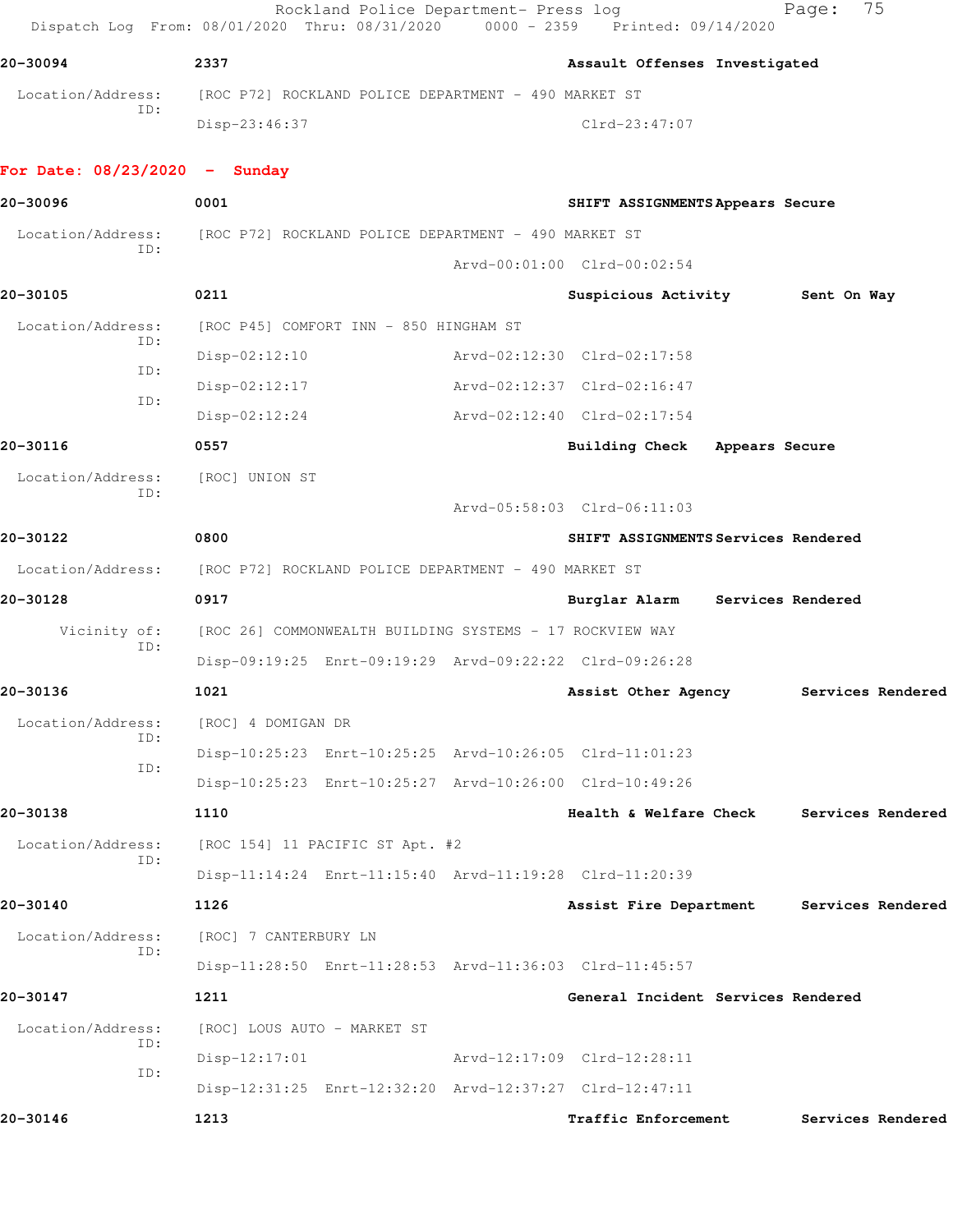|                                     | Rockland Police Department- Press log<br>Dispatch Log From: 08/01/2020 Thru: 08/31/2020 0000 - 2359 Printed: 09/14/2020                                                                                      |                                     | 76<br>Page:                         |
|-------------------------------------|--------------------------------------------------------------------------------------------------------------------------------------------------------------------------------------------------------------|-------------------------------------|-------------------------------------|
| Location/Address:                   | [ROC] SPRING ST                                                                                                                                                                                              |                                     |                                     |
| ID:                                 |                                                                                                                                                                                                              | Arvd-12:13:00 Clrd-12:26:42         |                                     |
| 20-30148                            | 1225                                                                                                                                                                                                         | 911 Accidental Services Rendered    |                                     |
| Location/Address:                   | [ROC] 125 MANZELLA CT                                                                                                                                                                                        |                                     |                                     |
| ID:<br>ID:                          | Disp-12:26:58                                                                                                                                                                                                | Clrd-12:27:59                       |                                     |
|                                     | Disp-12:28:11 Enrt-12:28:16 Arvd-12:29:47 Clrd-12:31:25                                                                                                                                                      |                                     |                                     |
| 20-30155                            | 1339                                                                                                                                                                                                         |                                     | Motor Vehicle Stop Verbal Warning   |
| Vicinity of:<br>ID:                 | [ROC] SUMMER ST                                                                                                                                                                                              |                                     |                                     |
|                                     |                                                                                                                                                                                                              | Arvd-13:39:00 Clrd-13:43:34         |                                     |
| 20-30159                            | 1416                                                                                                                                                                                                         | Disabled Motor Vehicle              | Services Rendered                   |
| Location/Address:<br>ID:            | [ROC] 1050 HINGHAM ST @ 4 GARDNER ST                                                                                                                                                                         |                                     |                                     |
|                                     | Disp-14:19:20 Enrt-14:19:24 Arvd-14:26:55 Clrd-15:01:14                                                                                                                                                      |                                     |                                     |
| 20-30160                            | 1422                                                                                                                                                                                                         |                                     | Motor Vehicle Stop Citation/Warning |
| Issued<br>Vicinity of:<br>TD:       | [ROC] 143 BEECH ST                                                                                                                                                                                           |                                     |                                     |
|                                     |                                                                                                                                                                                                              | Arvd-14:22:00 Clrd-14:32:43         |                                     |
| 20-30175                            | 1601                                                                                                                                                                                                         | SHIFT ASSIGNMENTS Services Rendered |                                     |
| Location/Address:<br>ID:            | [ROC P72] ROCKLAND POLICE DEPARTMENT - 490 MARKET ST                                                                                                                                                         |                                     |                                     |
|                                     | Disp-16:02:58                                                                                                                                                                                                | $Clrd-16:03:06$                     |                                     |
| 20-30182                            | 1711                                                                                                                                                                                                         | MESSAGE DELIVERY Services Rendered  |                                     |
| Location/Address:<br>ID:            | [ROC] 256 WEYMOUTH ST                                                                                                                                                                                        |                                     |                                     |
|                                     | $Disp-17:22:10$                                                                                                                                                                                              | $Clrd-17:22:18$                     |                                     |
| 20-30188                            | 1752                                                                                                                                                                                                         | Detail                              | Services Rendered                   |
| Location/Address:                   | [ROC P72] ROCKLAND POLICE DEPARTMENT - 490 MARKET ST                                                                                                                                                         |                                     |                                     |
| 20-30184                            | 1800                                                                                                                                                                                                         | Building Check Appears Secure       |                                     |
| Location/Address:<br>ID:            | [ROC P47] BEST WESTERN - 909 HINGHAM ST                                                                                                                                                                      |                                     |                                     |
|                                     |                                                                                                                                                                                                              | Arvd-18:00:46 Clrd-18:00:59         |                                     |
| 20-30185<br>Services Rendered       | 1801                                                                                                                                                                                                         | Motor Vehicle Collision W/PI        |                                     |
| Location/Address:                   | [ROC] HINGHAM ST                                                                                                                                                                                             |                                     |                                     |
| ID:<br>ID:                          |                                                                                                                                                                                                              | Arvd-18:01:48 Clrd-18:02:00         |                                     |
| ID:                                 | Disp-18:10:07 Enrt-18:11:05 Arvd-18:12:21 Clrd-18:27:33                                                                                                                                                      |                                     |                                     |
|                                     | Disp-18:10:17 Enrt-18:11:02 Arvd-18:13:41 Clrd-18:23:52                                                                                                                                                      |                                     |                                     |
| 20-30196<br>Transported to Hospital | 1823                                                                                                                                                                                                         | Motor Vehicle Collision W/PI        |                                     |
| Location/Address:<br>EMS Unit:      | [ROC] EAST WATER - WEBSTER ST<br>ROCKAM1-Rockland A1<br>Disp-18:25:01 Enrt-18:25:15 Arvd-18:27:12 Clrd-18:37:53                                                                                              |                                     |                                     |
| Fire Unit:                          | Hosp-18:48:00 ClrHosp-19:04:44 InQrtsUnavl-19:11:09 InSrvce-19:11:11<br>ROCKEN1-Pumper-Rockland Engine 1<br>Disp-18:25:08 Enrt-18:25:12 Arvd-18:27:00 Clrd-18:55:06<br>InQrtsUnavl-18:56:50 InSrvce-18:57:04 |                                     |                                     |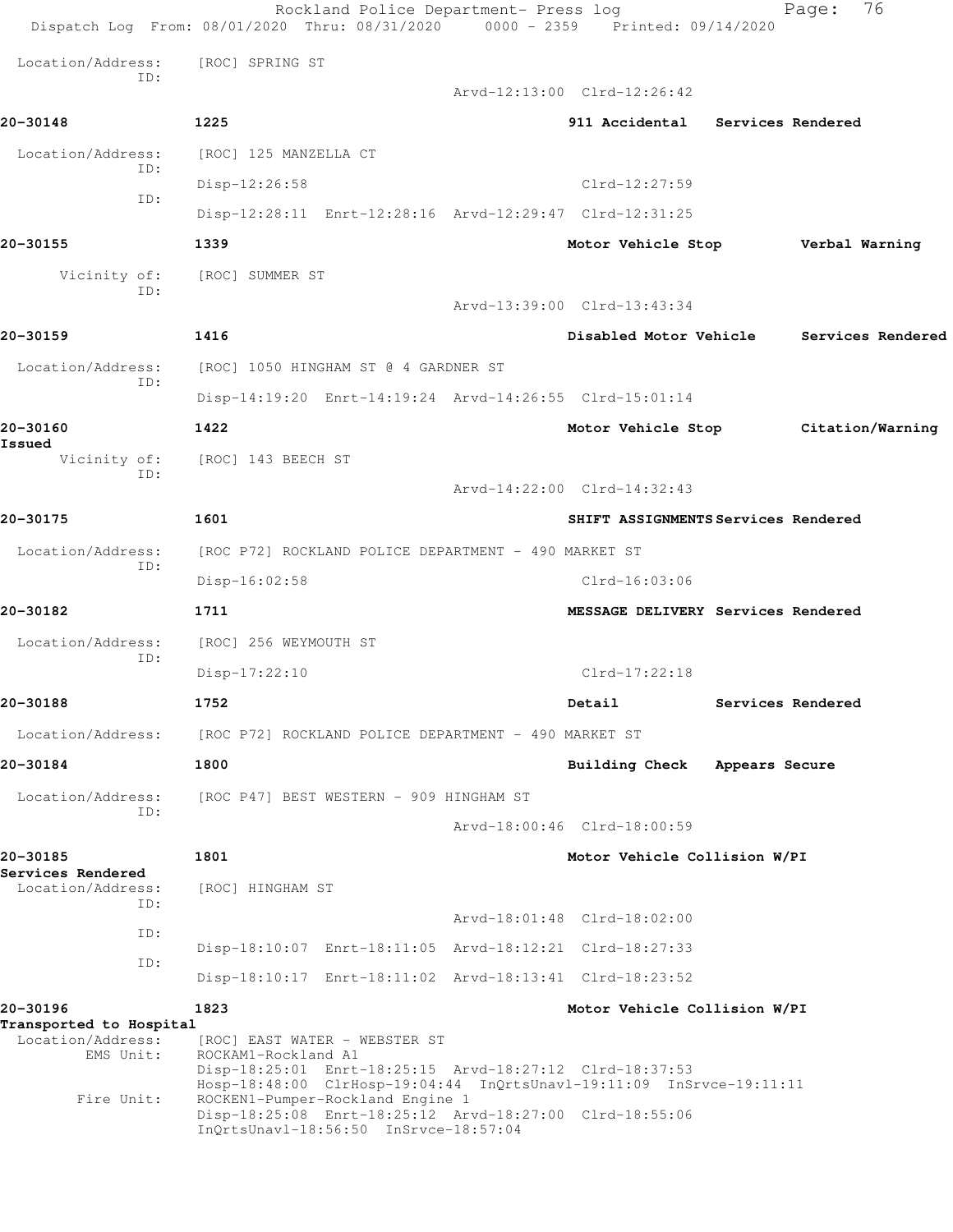|                      |               |                                                                                  |                                                                                                                                                                                                                                                                                                                                        | 77                                                                             |                                                                                                                                              |
|----------------------|---------------|----------------------------------------------------------------------------------|----------------------------------------------------------------------------------------------------------------------------------------------------------------------------------------------------------------------------------------------------------------------------------------------------------------------------------------|--------------------------------------------------------------------------------|----------------------------------------------------------------------------------------------------------------------------------------------|
| Disp-18:26:47        |               | Clrd-18:28:06                                                                    |                                                                                                                                                                                                                                                                                                                                        |                                                                                |                                                                                                                                              |
| 1825                 |               |                                                                                  |                                                                                                                                                                                                                                                                                                                                        |                                                                                |                                                                                                                                              |
|                      |               |                                                                                  |                                                                                                                                                                                                                                                                                                                                        |                                                                                |                                                                                                                                              |
|                      |               |                                                                                  |                                                                                                                                                                                                                                                                                                                                        |                                                                                |                                                                                                                                              |
| Disp-18:28:03        |               |                                                                                  |                                                                                                                                                                                                                                                                                                                                        |                                                                                |                                                                                                                                              |
| Disp-18:28:11        |               |                                                                                  |                                                                                                                                                                                                                                                                                                                                        |                                                                                |                                                                                                                                              |
| Disp-18:30:14        |               |                                                                                  |                                                                                                                                                                                                                                                                                                                                        |                                                                                |                                                                                                                                              |
| 1858                 |               |                                                                                  |                                                                                                                                                                                                                                                                                                                                        | Services Rendered                                                              |                                                                                                                                              |
| [ROC] 105 MARKET ST  |               |                                                                                  |                                                                                                                                                                                                                                                                                                                                        |                                                                                |                                                                                                                                              |
|                      |               |                                                                                  |                                                                                                                                                                                                                                                                                                                                        |                                                                                |                                                                                                                                              |
| 2206                 |               |                                                                                  |                                                                                                                                                                                                                                                                                                                                        | Services Rendered                                                              |                                                                                                                                              |
| [ROC] 600 LIBERTY ST |               |                                                                                  |                                                                                                                                                                                                                                                                                                                                        |                                                                                |                                                                                                                                              |
|                      |               |                                                                                  |                                                                                                                                                                                                                                                                                                                                        |                                                                                |                                                                                                                                              |
| 2226                 |               |                                                                                  |                                                                                                                                                                                                                                                                                                                                        |                                                                                |                                                                                                                                              |
|                      |               |                                                                                  |                                                                                                                                                                                                                                                                                                                                        |                                                                                |                                                                                                                                              |
|                      |               |                                                                                  |                                                                                                                                                                                                                                                                                                                                        |                                                                                |                                                                                                                                              |
| 2227                 |               |                                                                                  |                                                                                                                                                                                                                                                                                                                                        |                                                                                |                                                                                                                                              |
| [ROC] HINGHAM ST     |               |                                                                                  |                                                                                                                                                                                                                                                                                                                                        |                                                                                |                                                                                                                                              |
|                      |               |                                                                                  |                                                                                                                                                                                                                                                                                                                                        |                                                                                |                                                                                                                                              |
|                      | Disp-18:27:29 | [ROC] 225 LIBERTY ST @ 225 E WATER ST<br>[ROC P47] BEST WESTERN - 909 HINGHAM ST | Rockland Police Department- Press log<br>$Clrd-18:27:52$<br>Arvd-18:29:39 Clrd-18:59:46<br>Arvd-18:29:36 Clrd-18:59:44<br>Arvd-18:30:22 Clrd-18:59:49<br>Disp-19:00:16 Enrt-19:00:24 Arvd-19:00:57 Clrd-19:30:06<br>Arvd-22:06:00 Clrd-22:09:29<br><b>Building Check</b><br>Arvd-22:27:23 Clrd-22:27:41<br>Arvd-22:28:48 Clrd-22:29:44 | Dispatch Log From: 08/01/2020 Thru: 08/31/2020 0000 - 2359 Printed: 09/14/2020 | Page:<br>Motor Vehicle Collision W/PI<br>Suspicious Activity<br>Disabled Motor Vehicle<br>Appears Secure<br>Building Check Services Rendered |

## **For Date: 08/24/2020 - Monday**

| 20-30251                    | 0245                                                    | 911 Hang Up                                | Services Rendered |  |
|-----------------------------|---------------------------------------------------------|--------------------------------------------|-------------------|--|
| Location/Address:           | [ROC P47] BEST WESTERN - 909 HINGHAM ST                 |                                            |                   |  |
| ID:                         | Disp-02:46:20 Enrt-02:47:03 Arvd-03:14:53 Clrd-03:14:58 |                                            |                   |  |
| ID:                         | Disp-02:48:00 Enrt-02:48:06                             | $Clrd-04:31:41$                            |                   |  |
| 20-30256                    | 0516                                                    | Building Check Services Rendered           |                   |  |
| Location/Address:           | [ROC] UNION ST                                          |                                            |                   |  |
| ID:                         | $Disp-05:17:44$                                         | Clrd-05:31:38                              |                   |  |
| 20-30257                    | 0542                                                    | Details / Time off                         | Services Rendered |  |
| Location:                   | [ROC]                                                   |                                            |                   |  |
| 20-30258                    | 0552                                                    | Motor Vehicle Stop                         | Citation/Warning  |  |
| Issued<br>Location/Address: | [ROC] BY BALL FIELD - SPRING ST                         |                                            |                   |  |
| ID:                         |                                                         | Arvd-05:52:00 Clrd-05:58:06                |                   |  |
| 20-30262                    | 0659                                                    | Assist Police Department Services Rendered |                   |  |
| Location/Address:           | [ROC] 178 CENTRE AVE                                    |                                            |                   |  |
| ID:                         | Disp-07:02:25 Enrt-07:07:33 Arvd-07:11:12 Clrd-07:15:56 |                                            |                   |  |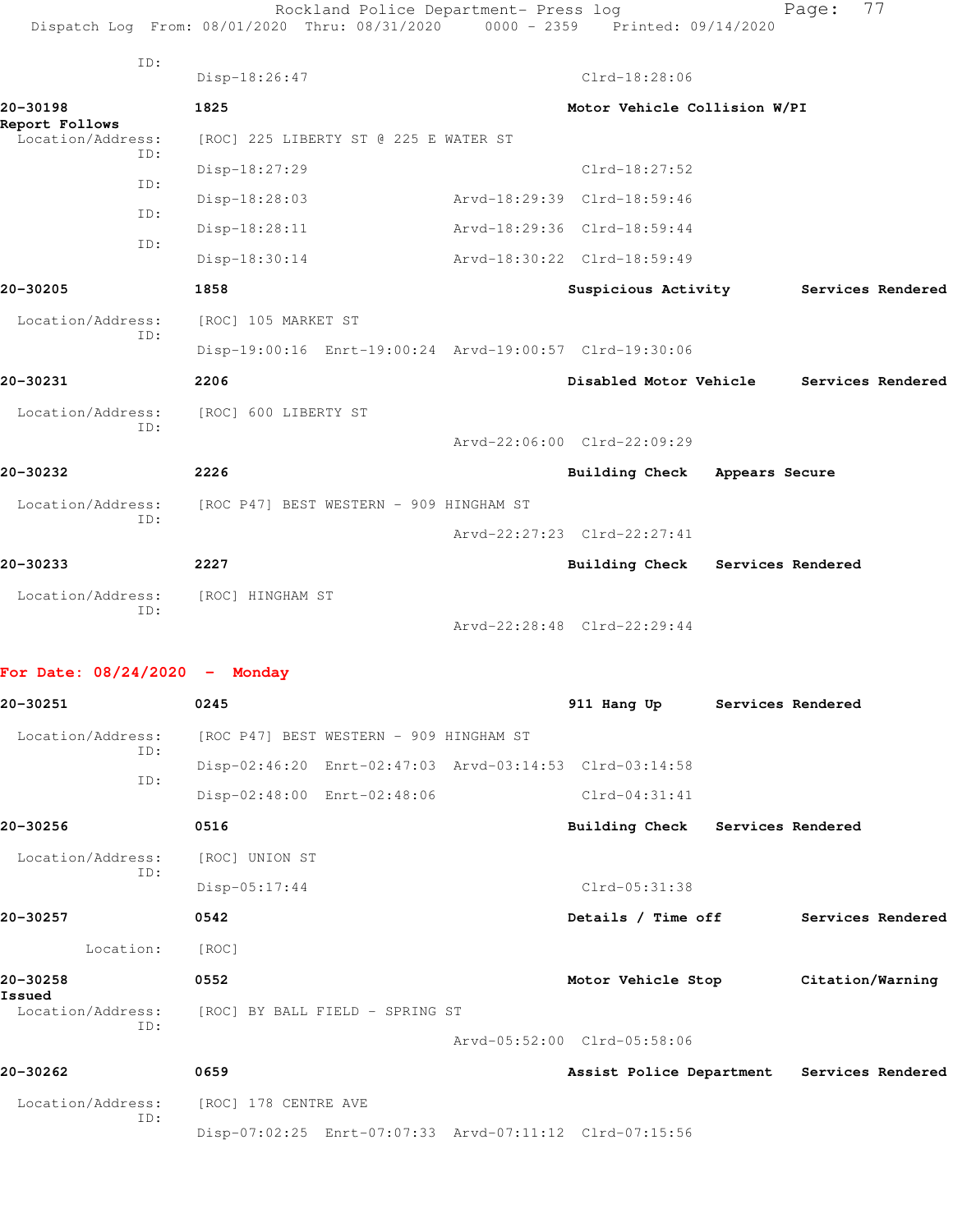|                                  | Rockland Police Department- Press log<br>Dispatch Log From: 08/01/2020 Thru: 08/31/2020 0000 - 2359 Printed: 09/14/2020 |                                     | Page:          | 78                |
|----------------------------------|-------------------------------------------------------------------------------------------------------------------------|-------------------------------------|----------------|-------------------|
| ID:<br>ID:                       | Disp-07:02:30 Enrt-07:07:35 Arvd-07:11:13 Clrd-07:15:59<br>Disp-07:11:07 Enrt-07:11:09 Arvd-07:11:11 Clrd-07:15:52      |                                     |                |                   |
| 20-30263                         | 0707                                                                                                                    | Details / Time off                  |                | Services Rendered |
| Location:                        | [ROC]                                                                                                                   |                                     |                |                   |
| 20-30269                         | 0800                                                                                                                    | Animal Complaint Services Rendered  |                |                   |
| Location/Address:                | [ROC] EAST WATER ST                                                                                                     |                                     |                |                   |
| 20-30267                         | 0808                                                                                                                    | Information Call No Action Required |                |                   |
| Location/Address:                | [ROC P72] ROCKLAND POLICE DEPARTMENT - 490 MARKET ST                                                                    |                                     |                |                   |
| 20-30323                         | 0910                                                                                                                    | Animal Complaint Services Rendered  |                |                   |
| Location/Address:                | [ROC] 160 PLEASANT ST                                                                                                   |                                     |                |                   |
| 20-30279                         | 0942                                                                                                                    | Motor Vehicle Stop                  | Verbal Warning |                   |
| Location/Address:                | [ROC] WEST WATER ST                                                                                                     |                                     |                |                   |
| ID:                              | Disp-09:45:05 Enrt-09:45:09 Arvd-09:45:10 Clrd-09:45:13                                                                 |                                     |                |                   |
| 20-30282                         | 1005                                                                                                                    | Traffic Enforcement                 |                | Services Rendered |
| Location/Address:                | [ROC] SPRING ST                                                                                                         |                                     |                |                   |
| ID:                              |                                                                                                                         | Arvd-10:05:00 Clrd-10:27:33         |                |                   |
| 20-30286                         | 1033                                                                                                                    | 911 Accidental Appears Secure       |                |                   |
| Location/Address:<br>ID:         | [ROC P83] ROCKLAND GOLF COURSE - 276 PLAIN ST                                                                           |                                     |                |                   |
|                                  | Disp-10:37:25 Enrt-10:37:27 Arvd-10:38:40 Clrd-10:41:09                                                                 |                                     |                |                   |
| 20-30290                         | 1052                                                                                                                    | Animal Complaint Services Rendered  |                |                   |
| Location/Address:<br>ID:         | [ROC] 214 MARTHA DR Apt. #C                                                                                             |                                     |                |                   |
|                                  | Disp-10:53:08 Enrt-10:53:13 Arvd-10:53:15 Clrd-10:58:46                                                                 |                                     |                |                   |
| 20-30293<br><b>Vehicle Towed</b> | 1105                                                                                                                    | Motor Vehicle Collision W/PI        |                |                   |
| Location/Address:<br>ID:         | [ROC] 133 CRESCENT ST @ 78 HOWARD ST                                                                                    |                                     |                |                   |
| ID:                              |                                                                                                                         | Arvd-11:05:00 Clrd-11:37:15         |                |                   |
| ID:                              | Disp-11:06:53 Enrt-11:06:56                                                                                             | $Clrd-11:09:05$                     |                |                   |
|                                  | Disp-11:09:11 Enrt-11:09:15 Arvd-11:10:05 Clrd-11:35:46                                                                 |                                     |                |                   |
| 20-30294                         | 1114                                                                                                                    | Emergency Medical Arrest (s) Made   |                |                   |
| Location/Address:<br>ID:         | [ROC P46] TK OSHEAS - 932 HINGHAM ST                                                                                    |                                     |                |                   |
| Fire Unit:                       | Disp-11:16:55 Enrt-11:16:57 Arvd-11:18:17 Clrd-11:50:56<br>ROCKEN1-Pumper-Rockland Engine 1                             |                                     |                |                   |
|                                  | Disp-11:16:55 Enrt-11:17:00 Arvd-11:20:57 Clrd-11:37:01<br>InQrtsUnavl-11:37:01 InSrvce-11:37:01                        |                                     |                |                   |
| EMS Unit:                        | ROCKAM1-Rockland A1<br>Disp-11:16:55 Enrt-11:16:59 Arvd-11:19:42 Clrd-11:37:02                                          |                                     |                |                   |
| ID:                              | InQrtsUnavl-11:37:02 InSrvce-11:37:02                                                                                   |                                     |                |                   |
|                                  | Disp-11:17:03 Enrt-11:17:04 Arvd-11:24:23 Clrd-11:37:39<br>Refer To Arrest: 20ROC-30294-AR                              |                                     |                |                   |
| Arrest:<br>Address:              | TURNER, MARK G<br>19 PARKER RD<br>PEMBROKE, MA                                                                          |                                     |                |                   |
|                                  |                                                                                                                         |                                     |                |                   |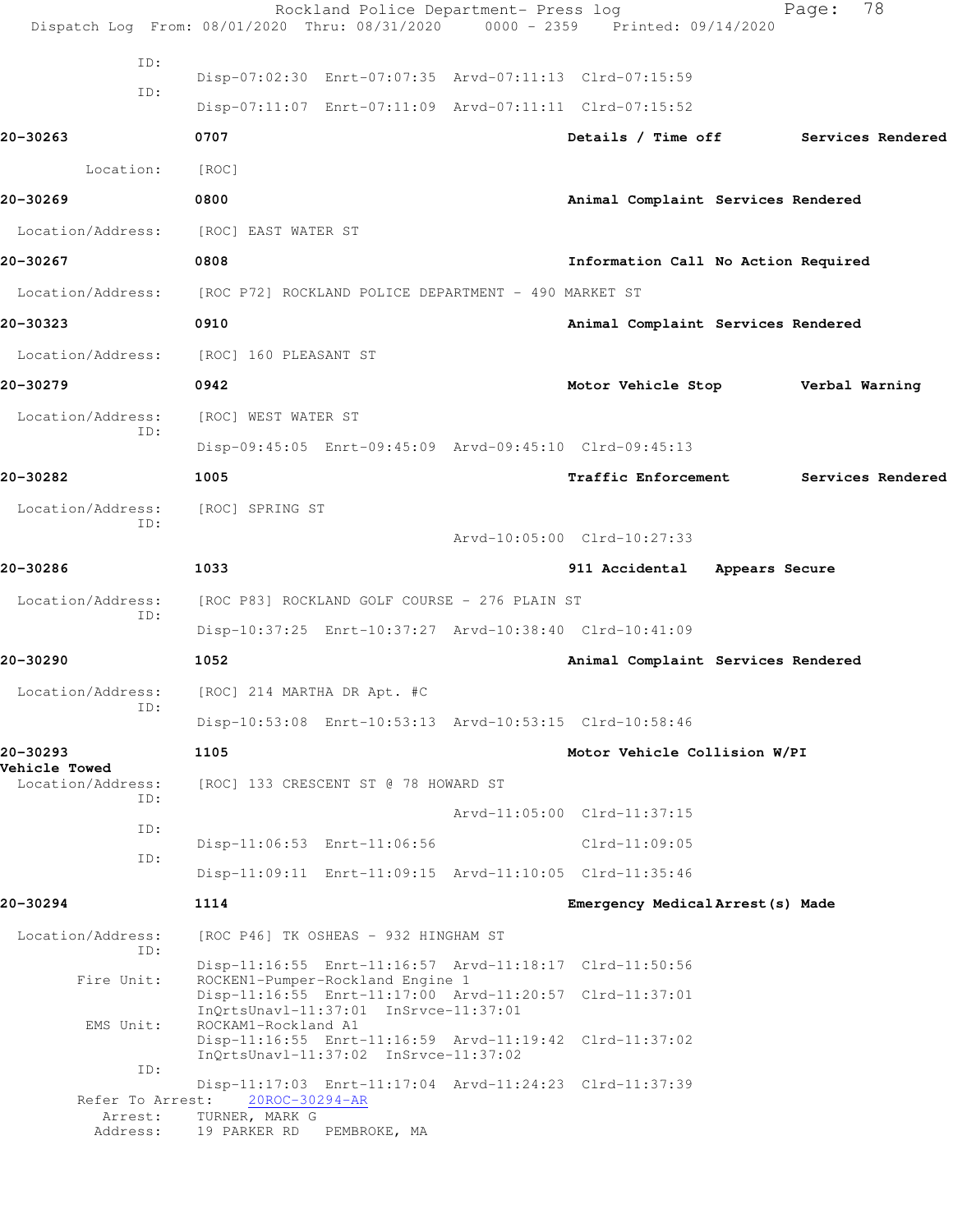|                                 | Rockland Police Department- Press log<br>Dispatch Log From: 08/01/2020 Thru: 08/31/2020 0000 - 2359 Printed: 09/14/2020 |                                     |                 | 79<br>Page:                                |
|---------------------------------|-------------------------------------------------------------------------------------------------------------------------|-------------------------------------|-----------------|--------------------------------------------|
| Age:<br>Charges:                | 40<br>Straight Warrant                                                                                                  |                                     |                 |                                            |
| 20-30302                        | 1130                                                                                                                    | Information Call No Action Required |                 |                                            |
|                                 | Location/Address: [ROC P72] ROCKLAND POLICE DEPARTMENT - 490 MARKET ST                                                  |                                     |                 |                                            |
| 20-30301                        | 1139                                                                                                                    |                                     |                 | Larceny / Forgery/ Fraud Report Follows    |
| Location/Address:               | [ROC] 49 PARK ST                                                                                                        |                                     |                 |                                            |
| ID:                             | $Disp-11:47:48$                                                                                                         | $Clrd-11:48:49$                     |                 |                                            |
| 20-30305                        | 1208                                                                                                                    | Sudden Death                        |                 | Services Rendered                          |
| Location/Address:               | [ROC 97] 81 HANNAH WAY A - 81 HANNAH WAY Apt. #A                                                                        |                                     |                 |                                            |
| ID:                             |                                                                                                                         | Arvd-12:08:00 Clrd-12:09:57         |                 |                                            |
| ID:                             | Disp-12:09:52 Enrt-12:09:54 Arvd-12:13:24 Clrd-12:58:43                                                                 |                                     |                 |                                            |
| ID:                             | Disp-12:11:07 Enrt-12:11:10 Arvd-12:14:50 Clrd-12:58:41                                                                 |                                     |                 |                                            |
| 20-30310                        | 1211                                                                                                                    | Neighbor Disturbance                |                 | Provided                                   |
| Assistance<br>Location/Address: | [ROC 190] 187 MARTHA DR                                                                                                 |                                     |                 |                                            |
| ID:                             | $Disp-12:31:14$                                                                                                         | $Clrd-12:31:56$                     |                 |                                            |
| 20-30315                        | 1230                                                                                                                    |                                     |                 | Information Call Building Checked/Secured  |
| Location/Address:               | [ROC P72] ROCKLAND POLICE DEPARTMENT - 490 MARKET ST                                                                    |                                     |                 |                                            |
| 20-30313                        | 1259                                                                                                                    | Information Call No Action Required |                 |                                            |
|                                 | Location/Address: [ROC P72] ROCKLAND POLICE DEPARTMENT - 490 MARKET ST                                                  |                                     |                 |                                            |
| 20-30322                        | 1358                                                                                                                    | Details / Time off                  |                 | No Action                                  |
| Required<br>Location:           | [ROC]                                                                                                                   |                                     |                 |                                            |
| 20-30327                        | 1454                                                                                                                    | Animal Complaint Services Rendered  |                 |                                            |
| Location/Address:               | [ROC 211] 419 CONCORD ST                                                                                                |                                     |                 |                                            |
| ID:                             | Disp-14:58:33 Enrt-14:58:36 Arvd-14:58:37 Clrd-14:59:28                                                                 |                                     |                 |                                            |
| 20-30331                        | 1508                                                                                                                    | Detail                              |                 | No Action Required                         |
| Location/Address:               | [ROC P72] ROCKLAND POLICE DEPARTMENT - 490 MARKET ST                                                                    |                                     |                 |                                            |
| 20-30337                        | 1535                                                                                                                    | 911 Hang Up                         | Gone on arrival |                                            |
| Location/Address:<br>ID:        | [ROC 222] SERONO LABS - 1 TECHNOLOGY PL                                                                                 |                                     |                 |                                            |
|                                 | Disp-15:40:13 Enrt-15:40:15 Arvd-15:43:17 Clrd-15:45:11                                                                 |                                     |                 |                                            |
| 20-30339                        | 1551                                                                                                                    |                                     |                 | Community Risk Reduction Services Rendered |
| Location/Address:               | [ROC] 84 SALEM ST                                                                                                       |                                     |                 |                                            |
| 20-30342                        | 1611                                                                                                                    | General Info                        | No Service      |                                            |
| Location/Address:               | [ROC P72] ROCKLAND POLICE DEPARTMENT - 490 MARKET ST                                                                    |                                     |                 |                                            |
| 20-30345                        | 1627                                                                                                                    | 911 Hang Up                         | Investigated    |                                            |
| Location/Address:<br>ID:        | [ROC P45] COMFORT INN - 850 HINGHAM ST                                                                                  |                                     |                 |                                            |
|                                 | Disp-16:28:01 Enrt-16:29:51 Arvd-16:36:17 Clrd-16:39:20                                                                 |                                     |                 |                                            |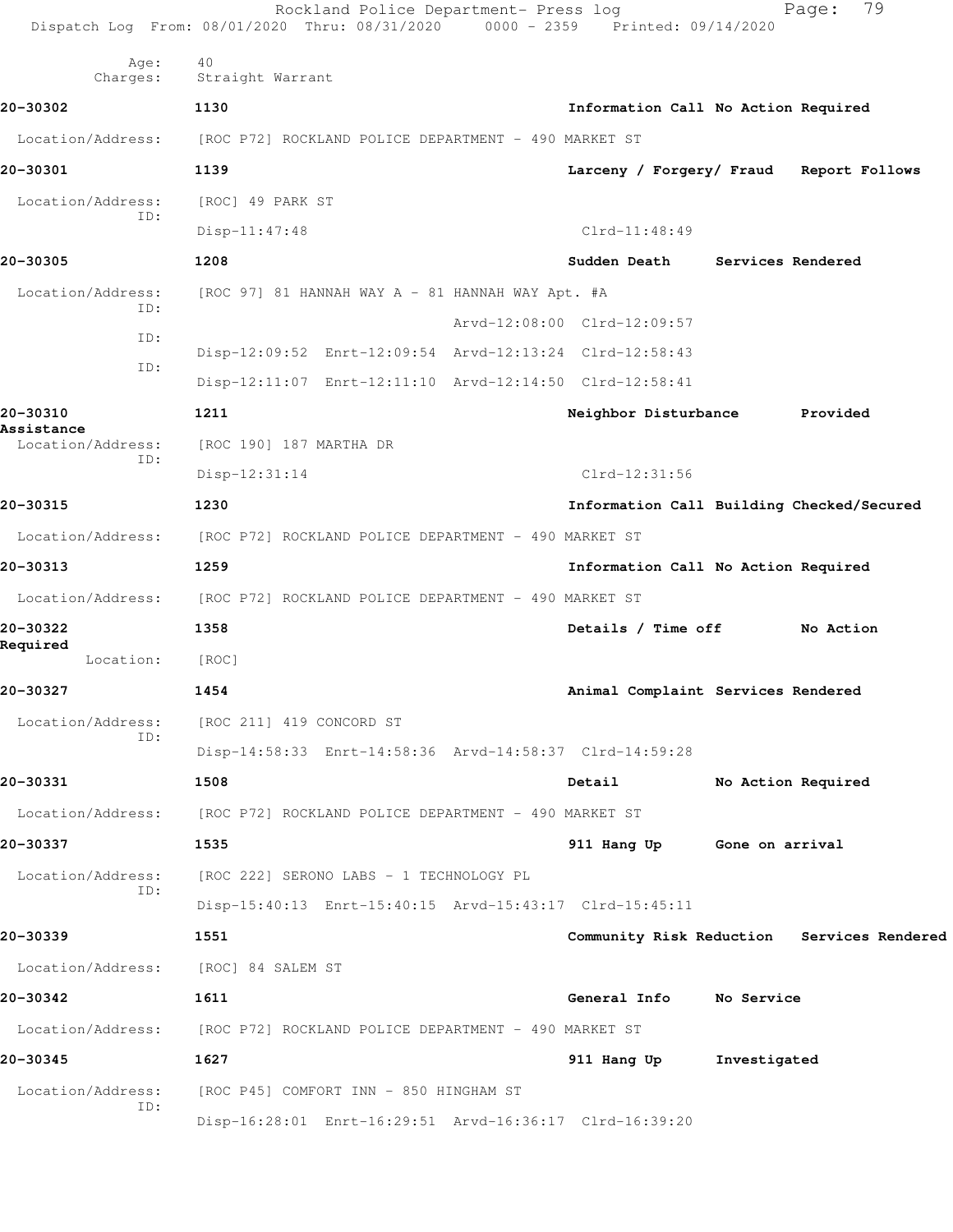| Dispatch Log From: 08/01/2020 Thru: 08/31/2020 0000 - 2359 Printed: 09/14/2020 |                       | Rockland Police Department- Press log |                                                         | Page:             | 80 |
|--------------------------------------------------------------------------------|-----------------------|---------------------------------------|---------------------------------------------------------|-------------------|----|
| 20-30347                                                                       | 1631                  |                                       | 911 Accidental Services Rendered                        |                   |    |
| Location/Address:<br>ID:                                                       | [ROC] 201 BEAL ST EXT |                                       |                                                         |                   |    |
| ID:                                                                            |                       | Disp-16:32:48 Enrt-16:32:52           | $Clrd-16:43:00$                                         |                   |    |
|                                                                                |                       |                                       | Disp-16:42:55 Enrt-16:42:57 Arvd-16:43:27 Clrd-16:45:52 |                   |    |
| 20-30363                                                                       | 1815                  |                                       | Threats                                                 | Services Rendered |    |
| Location/Address:                                                              | [ROC] 92 CHURCH ST    |                                       |                                                         |                   |    |
| TD:                                                                            |                       |                                       | Disp-18:19:12 Enrt-18:19:25 Arvd-18:19:27 Clrd-19:09:13 |                   |    |
| 20-30364                                                                       | 1827                  |                                       | 911 Accidental                                          | Services Rendered |    |
| Location/Address:                                                              | [ROC] 139 WEYMOUTH ST |                                       |                                                         |                   |    |
| ID:                                                                            |                       |                                       | Disp-18:28:42 Enrt-18:28:47 Arvd-18:39:45 Clrd-18:43:50 |                   |    |
| 20-30365                                                                       | 1907                  |                                       | Motor Vehicle Complaint                                 | Gone on arrival   |    |
| Location/Address:                                                              | [ROC] WEBSTER ST      |                                       |                                                         |                   |    |
| ID:                                                                            |                       |                                       | Disp-19:09:59 Enrt-19:10:13 Arvd-19:12:31 Clrd-19:16:22 |                   |    |
| ID:                                                                            |                       |                                       | Disp-19:10:07 Enrt-19:10:10 Arvd-19:14:13 Clrd-19:16:19 |                   |    |
| 20-30371                                                                       | 2000                  |                                       | 911 Hang Up                                             | Services Rendered |    |
| Vicinity of:                                                                   | [ROC] 189 MONCRIEF RD |                                       |                                                         |                   |    |
| ID:                                                                            |                       |                                       | Disp-20:03:39 Enrt-20:03:45 Arvd-20:08:25 Clrd-20:12:05 |                   |    |
| ID:                                                                            | Disp-20:06:56         |                                       | $Clrd-20:11:58$                                         |                   |    |
| 20-30373                                                                       | 2010                  |                                       | Fireworks                                               | Services Rendered |    |
| Location/Address:                                                              | [ROC] 36 CRESTVIEW ST |                                       |                                                         |                   |    |
| ID:                                                                            |                       |                                       | Disp-20:14:06 Enrt-20:14:10 Arvd-20:18:24 Clrd-20:24:27 |                   |    |
| 20-30376                                                                       | 2050                  |                                       | Burglar Alarm                                           | Services Rendered |    |
| Location/Address:                                                              |                       | [ROC 6] 2 BASSWOOD ST - 2 BASSWOOD ST |                                                         |                   |    |
| ID:                                                                            |                       |                                       | Disp-20:51:03 Enrt-20:51:06 Arvd-20:59:12 Clrd-21:15:24 |                   |    |
| ID:                                                                            |                       |                                       | Disp-20:53:44 Enrt-20:53:50 Arvd-20:59:15 Clrd-21:15:31 |                   |    |
| 20-30382                                                                       | 2120                  |                                       | Fireworks                                               | Services Rendered |    |
| Location/Address:                                                              | [ROC] 31 CRESTVIEW ST |                                       |                                                         |                   |    |
| ID:                                                                            |                       |                                       | Disp-21:23:24 Enrt-21:23:32 Arvd-21:26:59 Clrd-21:35:38 |                   |    |
| 20-30385                                                                       | 2149                  |                                       | Noise Complaint Services Rendered                       |                   |    |
| Location/Address:                                                              | [ROC] 31 CRESTVIEW ST |                                       |                                                         |                   |    |
| ID:                                                                            |                       |                                       | Disp-21:51:40 Enrt-21:51:45 Arvd-21:55:39 Clrd-22:23:01 |                   |    |
| ID:                                                                            | $Disp-21:56:09$       |                                       | Arvd-21:56:13 Clrd-22:22:53                             |                   |    |
| 20-30390                                                                       | 2326                  |                                       | Details / Time off                                      | Appears Secure    |    |
| Location:                                                                      |                       |                                       |                                                         |                   |    |
|                                                                                | [ROC]                 |                                       |                                                         |                   |    |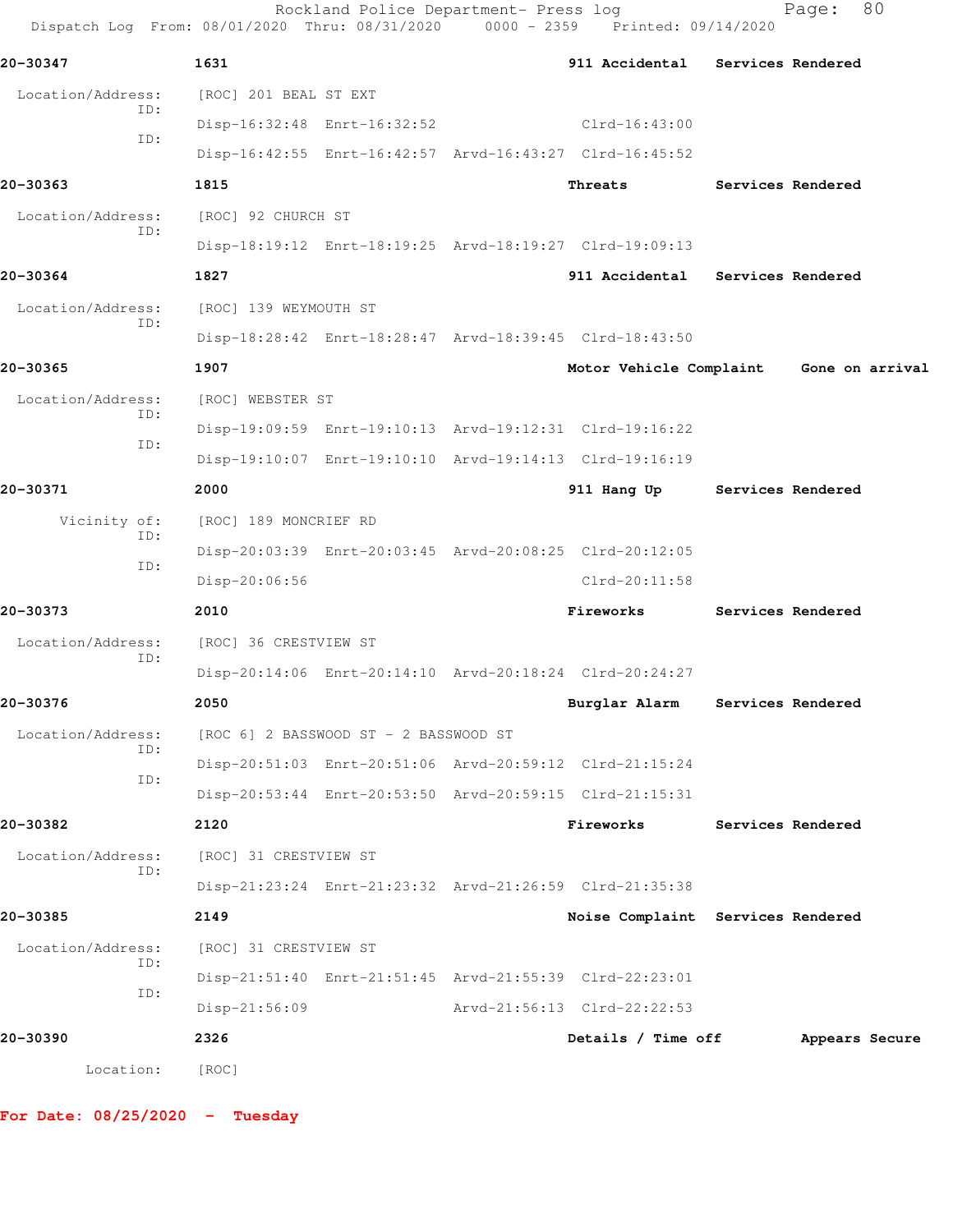Rockland Police Department- Press log Fage: 81 Dispatch Log From: 08/01/2020 Thru: 08/31/2020 0000 - 2359 Printed: 09/14/2020 **20-30391 0000 SHIFT ASSIGNMENTS No Service** Location/Address: [ROC P72] ROCKLAND POLICE DEPARTMENT - 490 MARKET ST ID: Arvd-00:00:00 Clrd-00:02:31 **20-30393 0012 Details / Time off No Service** Location: [ROC] **20-30394 0021 Details / Time off No Service** Location: [ROC] **20-30398 0049 Details / Time off No Service** Location: [ROC] **20-30408 0507 Building Check Appears Secure** Location/Address: [ROC] UNION ST ID: Arvd-05:07:00 Clrd-05:23:05 **20-30424 0730 Animal Complaint Services Rendered** Location/Address: [ROC] 420 UNION ST **20-30423 0758 SHIFT ASSIGNMENTS Services Rendered** Location/Address: [ROC P72] ROCKLAND POLICE DEPARTMENT - 490 MARKET ST **20-30425 0809 Larceny / Forgery/ Fraud Report Follows** Location/Address: [ROC P45] COMFORT INN - 850 HINGHAM ST ID: Disp-08:13:12 Enrt-08:13:23 Arvd-08:18:05 Clrd-11:08:31 ID: Disp-08:13:43 Enrt-08:13:45 Arvd-08:18:37 Clrd-08:32:48 ID: Disp-08:18:10 Enrt-08:18:13 Arvd-08:20:45 Clrd-10:41:01 **20-30432 0854 Burglar Alarm Appears Secure** Location/Address: [ROC P85] ROCKLAND FEDERAL CREDIT UNION - 241 UNION ST ID: Disp-08:57:11 Enrt-08:57:15 Arvd-08:59:28 Clrd-09:02:17 ID: Disp-08:57:59 Enrt-08:58:01 Arvd-08:59:05 Clrd-09:02:21 **20-30433 0914 Details / Time off Services Rendered** Location: [ROC] **20-30434 0942 Animal Complaint Services Rendered** Location/Address: [ROC] 92 VERNON ST ID: Disp-09:43:17 Enrt-09:43:19 Arvd-09:44:37 Clrd-09:44:51 **20-30437 0946 Suspicious Activity Services Rendered** Location/Address: [ROC] 228 MONCRIEF RD ID: Disp-09:51:17 Clrd-09:51:33 **20-30441 1021 Building Check Appears Secure** Location/Address: [ROC] VETERANS MEMORIAL - TAUNTON AVE ID: Arvd-10:22:42 Clrd-10:23:29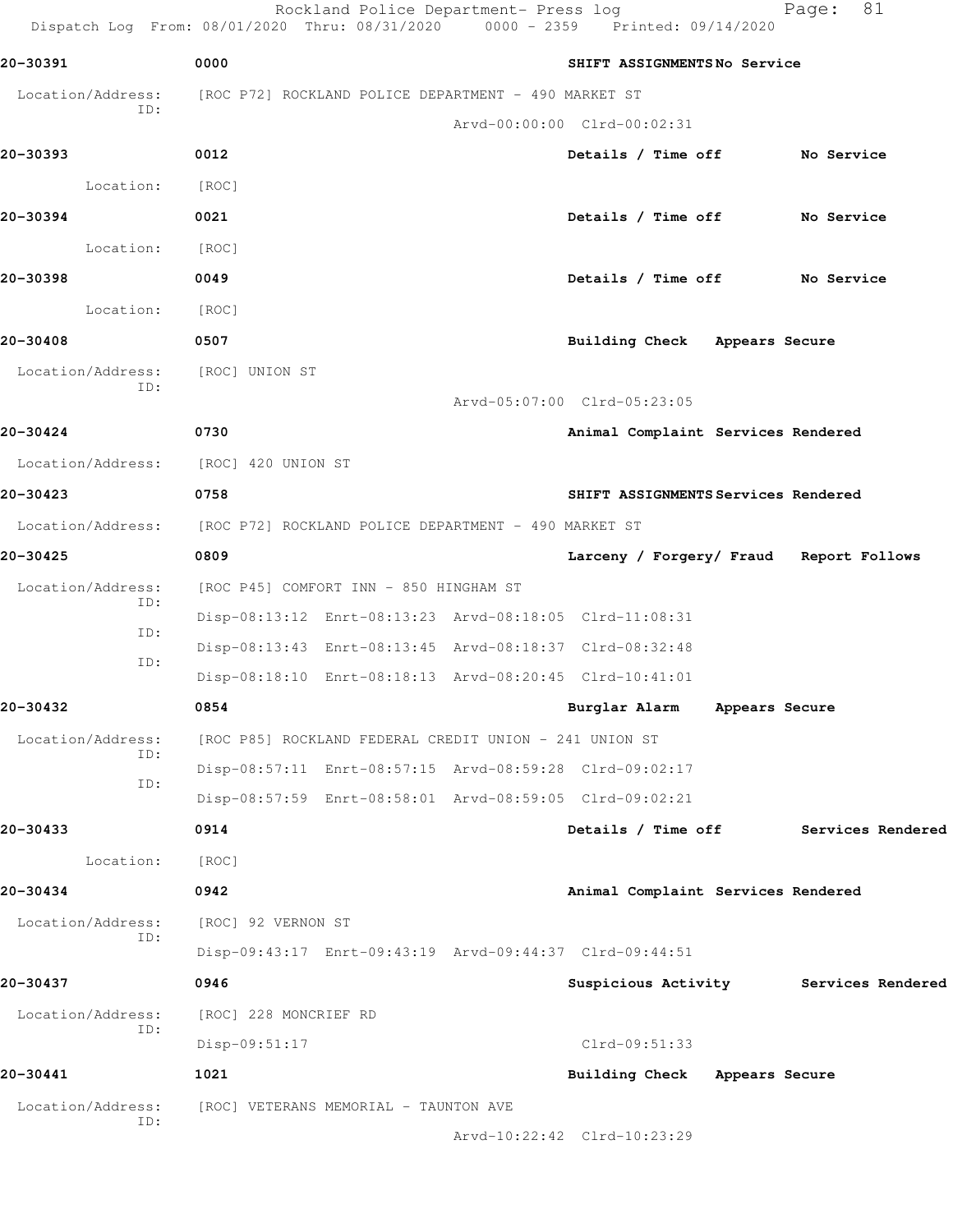Rockland Police Department- Press log entitled and Page: 82 Dispatch Log From: 08/01/2020 Thru: 08/31/2020 0000 - 2359 Printed: 09/14/2020

| 20-30443                              | 1039                                         |                                                         |                             |            | Animal Complaint Services Rendered |                   |                                            |                   |
|---------------------------------------|----------------------------------------------|---------------------------------------------------------|-----------------------------|------------|------------------------------------|-------------------|--------------------------------------------|-------------------|
| Location/Address:                     | [ROC] 71 GARDNER ST                          |                                                         |                             |            |                                    |                   |                                            |                   |
| ID:                                   |                                              | Disp-10:39:56 Enrt-10:40:00 Arvd-10:40:03 Clrd-10:47:57 |                             |            |                                    |                   |                                            |                   |
| 20-30449                              | 1134                                         |                                                         |                             |            |                                    |                   | MVA Property Damage Only Report Follows    |                   |
| Location/Address:                     |                                              | [ROC] PARK & RIDE - 1149 HINGHAM ST @ 88 POND ST        |                             |            |                                    |                   |                                            |                   |
| ID:<br>ID:                            |                                              | Disp-11:35:21 Enrt-11:35:28 Arvd-11:43:15 Clrd-11:51:26 |                             |            |                                    |                   |                                            |                   |
|                                       |                                              | Disp-11:35:21 Enrt-11:35:28 Arvd-11:38:41 Clrd-11:51:32 |                             |            |                                    |                   |                                            |                   |
| 20-30451                              | 1140                                         |                                                         |                             |            |                                    |                   | Burglar Alarm Building Checked/Secured     |                   |
| Location/Address:<br>ID:              | [ROC] 28 PACIFIC ST                          |                                                         |                             |            |                                    |                   |                                            |                   |
| ID:                                   |                                              | Disp-11:42:34 Enrt-11:43:32 Arvd-11:44:24 Clrd-11:46:31 |                             |            |                                    |                   |                                            |                   |
|                                       |                                              | Disp-11:44:09 Enrt-11:44:14                             |                             |            | Clrd-11:46:28                      |                   |                                            |                   |
| 20-30453                              | 1141                                         |                                                         |                             |            |                                    |                   | Details / Time off Services Rendered       |                   |
| Location:                             | [ROC]                                        |                                                         |                             |            |                                    |                   |                                            |                   |
| 20-30456                              | 1234                                         |                                                         |                             |            | ASSIST CITIZEN                     | Services Rendered |                                            |                   |
| Location/Address: [ROC] 671 MARKET ST |                                              |                                                         |                             |            |                                    |                   |                                            |                   |
| 20-30457                              | 1238                                         |                                                         |                             |            | Animal Complaint Services Rendered |                   |                                            |                   |
| Location/Address:<br>ID:              |                                              | [ROC 190] 187 MARTHA DR Apt. #B                         |                             |            |                                    |                   |                                            |                   |
|                                       | Disp-12:39:14                                |                                                         | Arvd-12:39:17 Clrd-12:48:17 |            |                                    |                   |                                            |                   |
| 20-30465                              | 1306                                         |                                                         |                             |            | Building Check Appears Secure      |                   |                                            |                   |
| Location/Address:                     |                                              | [ROC] VETERAN'S MEMORIAL - TAUNTON AVE                  |                             |            |                                    |                   |                                            |                   |
| ID:                                   |                                              |                                                         | Arvd-13:07:15 Clrd-13:07:36 |            |                                    |                   |                                            |                   |
| 20-30468                              | 1321                                         |                                                         |                             | Harassment |                                    | Report Follows    |                                            |                   |
| Location/Address:                     |                                              | [ROC] 16 BALSAM STREET - BALSAM ST Apt. #16             |                             |            |                                    |                   |                                            |                   |
| ID:                                   |                                              | Disp-13:23:58 Enrt-13:24:19 Arvd-13:30:37 Clrd-14:01:19 |                             |            |                                    |                   |                                            |                   |
| ID:                                   |                                              | Disp-13:24:05 Enrt-13:24:19 Arvd-13:30:37 Clrd-14:01:12 |                             |            |                                    |                   |                                            |                   |
| ID:                                   |                                              | Disp-13:24:14 Enrt-13:24:19 Arvd-13:30:37 Clrd-14:01:15 |                             |            |                                    |                   |                                            |                   |
| Refer To Summons:<br>Summons:         | 20ROC-30468-A-AR<br>HODGDON, RICHARD         |                                                         |                             |            |                                    |                   |                                            |                   |
| Address:<br>Age:                      | 28 BALSAM ST ROCKLAND, MA<br>41              |                                                         |                             |            |                                    |                   |                                            |                   |
| Charges:<br>Refer To Summons:         | ASSAULT W/DANGEROUS WEAPON<br>20ROC-30468-AR |                                                         |                             |            |                                    |                   |                                            |                   |
| Summons:<br>Address:                  | HICKEY, DANIEL L                             | BALSAM ST Apt. #16 ROCKLAND, MA                         |                             |            |                                    |                   |                                            |                   |
| Age:<br>Charges:                      | 57<br>ASSAULT W/DANGEROUS WEAPON             |                                                         |                             |            |                                    |                   |                                            |                   |
| 20-30471                              | 1334                                         |                                                         |                             |            | Details / Time off                 |                   |                                            | Services Rendered |
| Location:                             | [ROC]                                        |                                                         |                             |            |                                    |                   |                                            |                   |
| 20-30477                              | 1400                                         |                                                         |                             |            |                                    |                   | Larceny / Forgery/ Fraud Services Rendered |                   |
| Location/Address:<br>ID:              | [ROC 116] 261 UNION ST                       |                                                         |                             |            |                                    |                   |                                            |                   |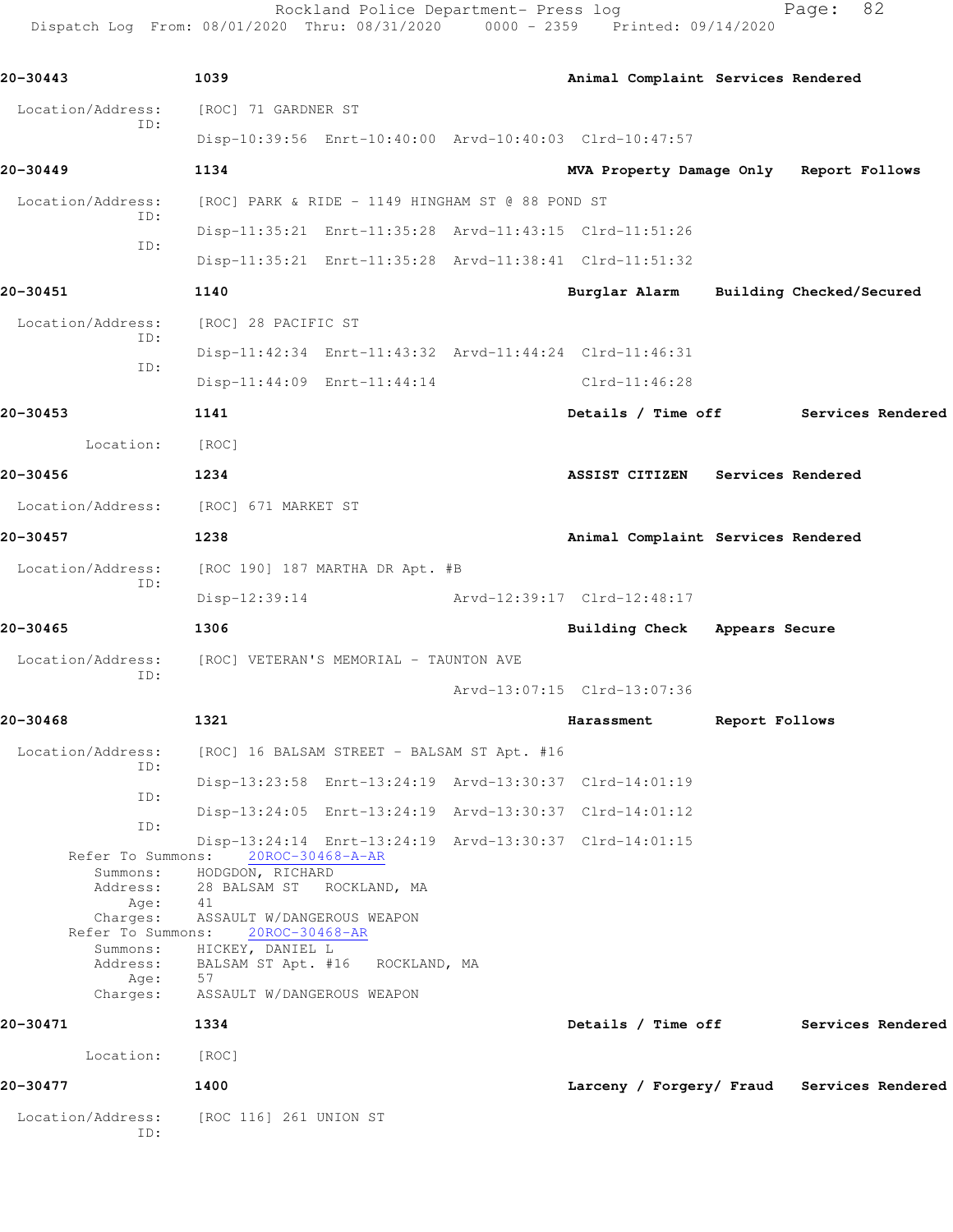|                                                               | Rockland Police Department- Press log<br>Dispatch Log From: 08/01/2020 Thru: 08/31/2020 0000 - 2359 Printed: 09/14/2020                                                             |                                         |                   | Page:             | 83 |
|---------------------------------------------------------------|-------------------------------------------------------------------------------------------------------------------------------------------------------------------------------------|-----------------------------------------|-------------------|-------------------|----|
|                                                               | $Disp-14:17:31$                                                                                                                                                                     | Clrd-14:17:39                           |                   |                   |    |
| 20-30483                                                      | 1519                                                                                                                                                                                | Details / Time off Services Rendered    |                   |                   |    |
| Location:                                                     | [ROC]                                                                                                                                                                               |                                         |                   |                   |    |
| 20-30484                                                      | 1522                                                                                                                                                                                | General Info Services Rendered          |                   |                   |    |
| Location/Address:                                             | [ROC P72] ROCKLAND POLICE DEPARTMENT - 490 MARKET ST                                                                                                                                |                                         |                   |                   |    |
| ID:                                                           |                                                                                                                                                                                     | Arvd-15:22:00 Clrd-15:26:06             |                   |                   |    |
| 20-30485                                                      | 1528                                                                                                                                                                                | <b>DETAIL</b>                           |                   | Services Rendered |    |
|                                                               | Location/Address: [ROC P72] ROCKLAND POLICE DEPARTMENT - 490 MARKET ST                                                                                                              |                                         |                   |                   |    |
| 20-30487                                                      | 1539                                                                                                                                                                                | <b>BOLO</b>                             |                   | Services Rendered |    |
| Location/Address:                                             | [ROC P72] ROCKLAND POLICE DEPARTMENT - 490 MARKET ST                                                                                                                                |                                         |                   |                   |    |
| ID:                                                           | $Disp-15:49:37$                                                                                                                                                                     | Clrd-15:49:50                           |                   |                   |    |
| 20-30489                                                      | 1549                                                                                                                                                                                | Police Information 5ervices Rendered    |                   |                   |    |
|                                                               | Location/Address: [ROC P72] ROCKLAND POLICE DEPARTMENT - 490 MARKET ST                                                                                                              |                                         |                   |                   |    |
| 20-30491                                                      | 1602                                                                                                                                                                                | <b>BOLO</b>                             | Services Rendered |                   |    |
|                                                               | Location/Address: [ROC P72] ROCKLAND POLICE DEPARTMENT - 490 MARKET ST                                                                                                              |                                         |                   |                   |    |
| 20-30496                                                      | 1713                                                                                                                                                                                | Assist Other Agency Services Rendered   |                   |                   |    |
| Location/Address:                                             | [ROC] SALEM ST                                                                                                                                                                      |                                         |                   |                   |    |
| ID:                                                           | Disp-17:15:20 Enrt-17:15:33 Arvd-17:19:34 Clrd-17:39:25                                                                                                                             |                                         |                   |                   |    |
| 20-30522                                                      | 1715                                                                                                                                                                                | General Info                            | No Service        |                   |    |
| Location/Address:                                             | [ROC P72] ROCKLAND POLICE DEPARTMENT - 490 MARKET ST                                                                                                                                |                                         |                   |                   |    |
| 20-30500                                                      | 1726                                                                                                                                                                                | SHIFT ASSIGNMENTSNo Service             |                   |                   |    |
| Location/Address:                                             | [ROC P72] ROCKLAND POLICE DEPARTMENT - 490 MARKET ST                                                                                                                                |                                         |                   |                   |    |
| 20-30504                                                      | 1827                                                                                                                                                                                | MVA Property Damage Only Report Follows |                   |                   |    |
| Location/Address:                                             | [ROC] 545 BEECH ST @ 101 STANDPIPE DR                                                                                                                                               |                                         |                   |                   |    |
| ID:                                                           | Disp-18:28:18 Enrt-18:28:43 Arvd-18:31:40 Clrd-19:37:48                                                                                                                             |                                         |                   |                   |    |
| ID:<br>ID:                                                    | Disp-18:28:18 Enrt-18:28:36 Arvd-18:30:33 Clrd-19:17:53                                                                                                                             |                                         |                   |                   |    |
| ID:                                                           | Disp-18:28:18 Enrt-18:28:33 Arvd-18:31:21 Clrd-19:37:54                                                                                                                             |                                         |                   |                   |    |
| ID:                                                           | $Disp-18:32:04$                                                                                                                                                                     | Arvd-18:32:08 Clrd-19:37:44             |                   |                   |    |
| ID:                                                           | $Disp-19:06:23$                                                                                                                                                                     | Arvd-19:06:27 Clrd-19:07:26             |                   |                   |    |
| Refer To Summons:<br>Summons:<br>Address:<br>Age:<br>Charges: | $Disp-19:17:59$<br>20ROC-30504-AR<br>BENT, KATHLEEN M<br>38 VERNON ST<br>ROCKLAND, MA<br>51<br>MARKED LANES VIOLATION<br>NEGLIGENT OPERATION OF MOTOR VEHICLE<br>OUI-LIQUOR OR .08% | Arvd-19:18:04 Clrd-19:37:39             |                   |                   |    |
| 20-30509                                                      | 1841                                                                                                                                                                                | Details / Time off                      |                   | No Service        |    |
| Location:                                                     | [ROC]                                                                                                                                                                               |                                         |                   |                   |    |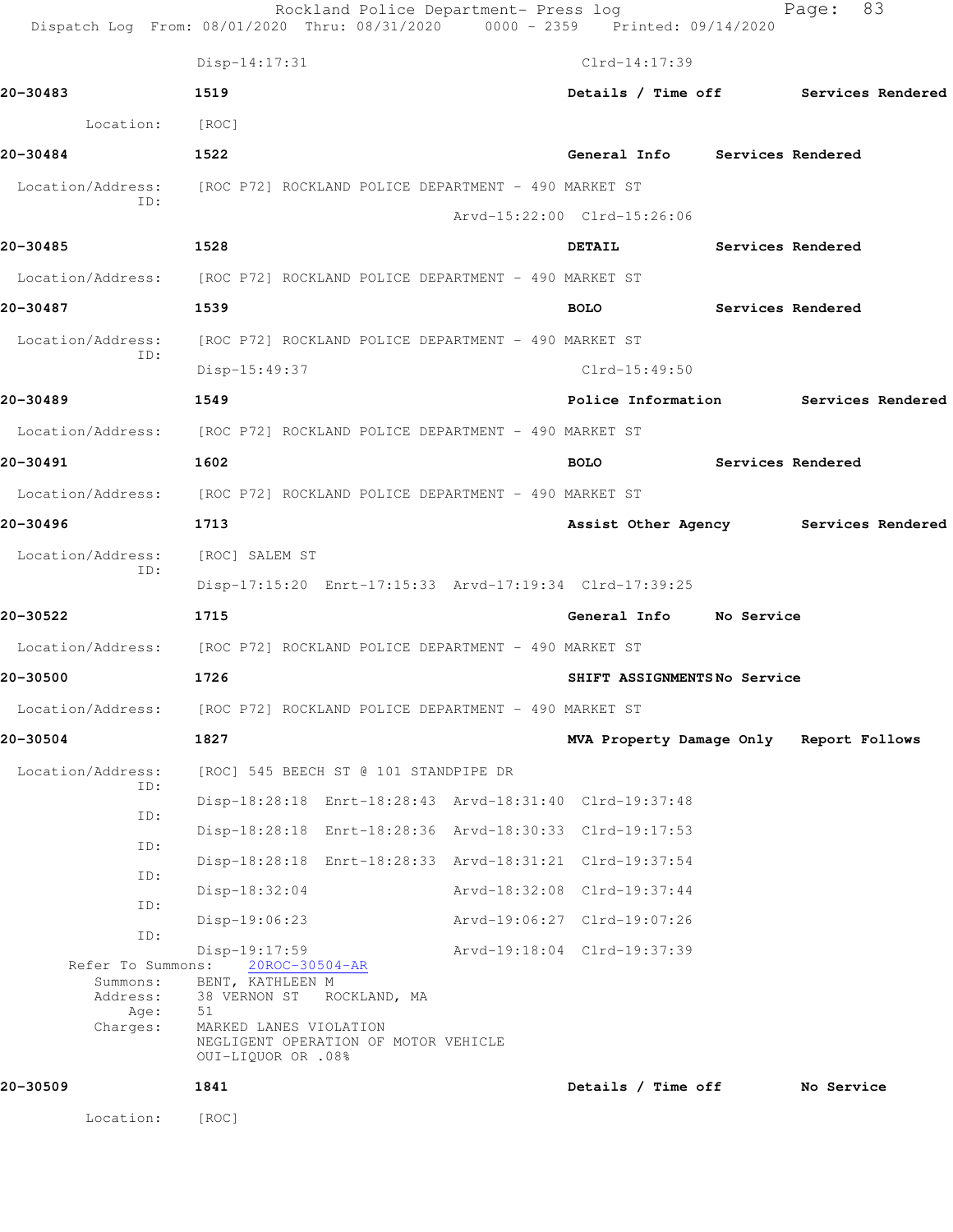|                                    | Rockland Police Department- Press log<br>Dispatch Log From: 08/01/2020 Thru: 08/31/2020 |  | 0000 - 2359 Printed: 09/14/2020         |                    | 84<br>Page:       |
|------------------------------------|-----------------------------------------------------------------------------------------|--|-----------------------------------------|--------------------|-------------------|
| 20-30511                           | 1901                                                                                    |  | 911 Accidental                          | Investigated       |                   |
| Location/Address:                  | [ROC 204] 270 SUMMER ST                                                                 |  |                                         |                    |                   |
| ID:                                | Disp-19:08:55                                                                           |  | Arvd-19:09:01 Clrd-19:18:08             |                    |                   |
| 20-30519                           | 2014                                                                                    |  | Assist Fire Department                  |                    | Services Rendered |
| Location/Address:                  | [ROC] 586 HINGHAM ST                                                                    |  |                                         |                    |                   |
| ID:                                | Disp-20:14:55 Enrt-20:14:59 Arvd-20:21:21 Clrd-20:34:27                                 |  |                                         |                    |                   |
| 20-30525                           | 2033                                                                                    |  | MVA Property Damage Only                |                    | No Action         |
| Required<br>Location/Address:      | [ROC] 693 HINGHAM ST                                                                    |  |                                         |                    |                   |
| ID:                                | Disp-20:34:34 Enrt-20:34:38                                                             |  | Clrd-20:43:58                           |                    |                   |
| ID:                                | Disp-21:02:59                                                                           |  | $Clrd-21:03:05$                         |                    |                   |
| 20-30537                           | 2319                                                                                    |  | Health & Welfare Check                  |                    | No EMS            |
| Location/Address:                  | [ROC] 627 SUMMER ST                                                                     |  |                                         |                    |                   |
| ID:                                | Disp-23:20:16                                                                           |  | Arvd-23:20:28 Clrd-23:29:57             |                    |                   |
| ID:                                | $Disp-23:22:34$                                                                         |  | Arvd-23:22:38 Clrd-23:30:06             |                    |                   |
| 20-30541                           | 2339                                                                                    |  | Details / Time off                      |                    | No Service        |
| Location:                          | [ROC]                                                                                   |  |                                         |                    |                   |
|                                    |                                                                                         |  |                                         |                    |                   |
| For Date: $08/26/2020 -$ Wednesday |                                                                                         |  |                                         |                    |                   |
| 20-30545                           | 0000                                                                                    |  | SHIFT ASSIGNMENTS Services Not Required |                    |                   |
| Location/Address:                  | [ROC P72] ROCKLAND POLICE DEPARTMENT - 490 MARKET ST                                    |  |                                         |                    |                   |
| 20-30546<br>Required               | 0018                                                                                    |  | Details / Time off                      |                    | Services Not      |
| Location:                          | [ROC]                                                                                   |  |                                         |                    |                   |
| 20-30558                           | 0511                                                                                    |  | <b>Building Check</b>                   | Appears Secure     |                   |
| Location/Address:<br>ID:           | [ROC] UNION ST Apt. #T                                                                  |  |                                         |                    |                   |
|                                    | Disp-05:12:07                                                                           |  | Arvd-05:12:19 Clrd-05:29:58             |                    |                   |
| 20-30560                           | 0621                                                                                    |  | <b>BOLO</b>                             | No Action Required |                   |
| Location/Address:                  | [ROC P72] ROCKLAND POLICE DEPARTMENT - 490 MARKET ST                                    |  |                                         |                    |                   |
| 20-30563                           | 0641                                                                                    |  | Vandalism                               | Services Rendered  |                   |
| Location/Address:<br>ID:           | [ROC] HILLCREST - 7A ALPINE ST                                                          |  |                                         |                    |                   |
|                                    | $Disp-06:46:41$                                                                         |  | Arvd-06:48:49 Clrd-06:59:55             |                    |                   |
| 20-30564<br>Required               | 0717                                                                                    |  | Details / Time off                      |                    | No Action         |

**20-30566 0747 Details / Time off Services Not Required**  .<br>Location: [ROC]

**20-30569 0800 SHIFT ASSIGNMETS 8-4 SHIFT Services Rendered**

Location/Address: [ROC P72] ROCKLAND POLICE DEPARTMENT - 490 MARKET ST

Location: [ROC]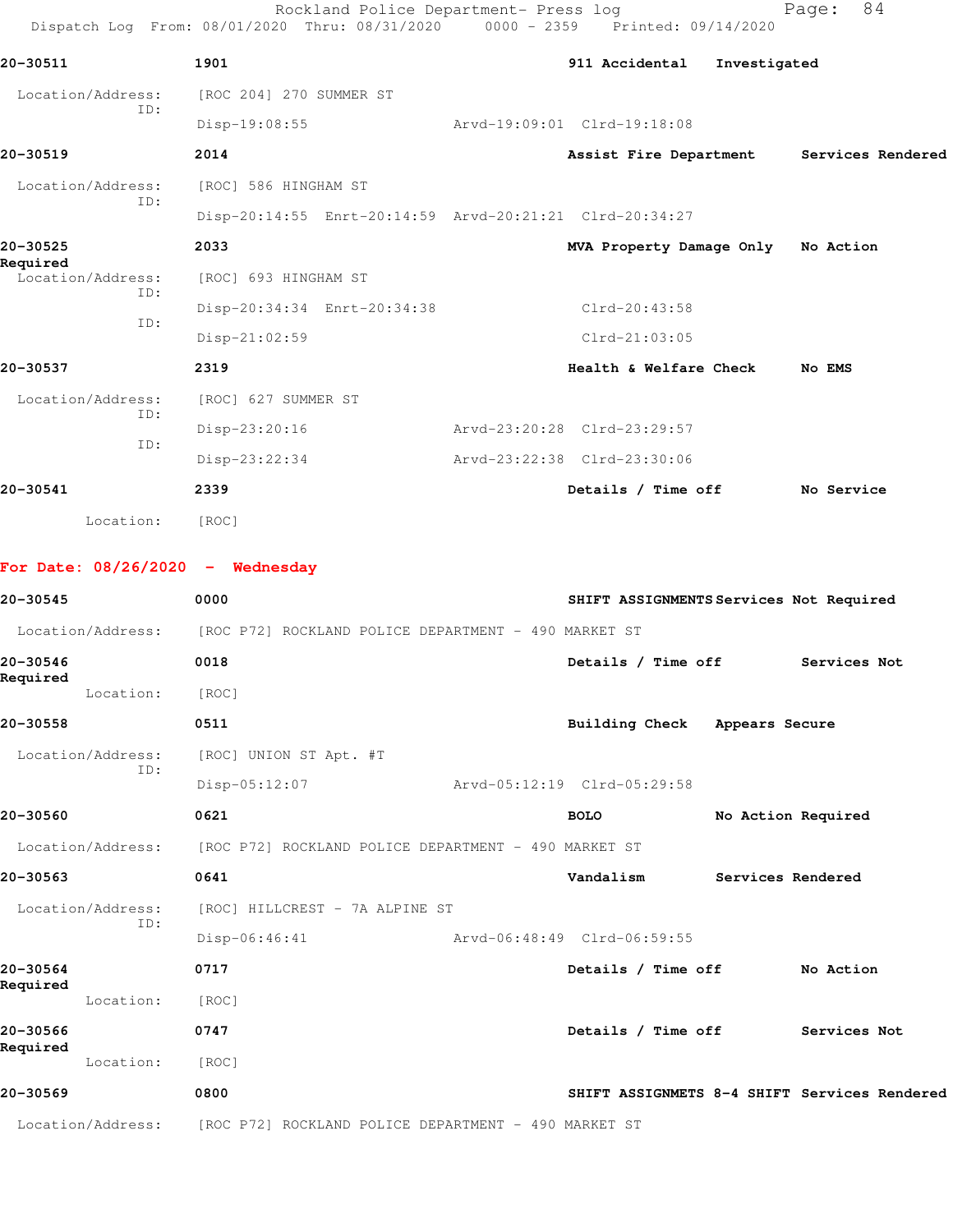Rockland Police Department- Press log Fage: 85 Dispatch Log From: 08/01/2020 Thru: 08/31/2020 0000 - 2359 Printed: 09/14/2020 **20-30568 0833 Road Obstruction No Action Required** Location/Address: [ROC] 215 MARKET ST @ 13 CONCORD ST ID: Disp-08:36:14 Enrt-08:36:19 Clrd-09:33:13 **20-30571 0837 911 Accidental Services Rendered** Location/Address: [ROC P83] ROCKLAND GOLF COURSE - 276 PLAIN ST ID: Disp-08:41:23 Enrt-08:41:33 Arvd-08:44:08 Clrd-08:45:02 **20-30581 0956 Traffic Enforcement Citation/Warning Issued**  Location/Address: [ROC] SPRING ST ID: Arvd-09:56:00 Clrd-10:50:27 **20-30587 1041 Disturbance Services Rendered** Location/Address: [ROC] 296 HOWARD ST ID: Disp-10:45:03 Arvd-10:45:09 Clrd-11:03:05 ID: Disp-10:51:01 Arvd-10:51:04 Clrd-11:03:07 **20-30588 1050 Burglar Alarm Building Checked/Secured** Location/Address: [ROC] 241 NORTH AVE ID: Disp-10:50:47 Enrt-10:50:49 Arvd-10:53:58 Clrd-11:03:14 **20-30595 1140 Detail Services Rendered** Location/Address: [ROC P72] ROCKLAND POLICE DEPARTMENT - 490 MARKET ST **20-30598 1157 General Info Services Rendered** Location/Address: [ROC P72] ROCKLAND POLICE DEPARTMENT - 490 MARKET ST **20-30604 1221 General Info Services Rendered** Location/Address: [ROC P72] ROCKLAND POLICE DEPARTMENT - 490 MARKET ST **20-30607 1232 Disturbance Appears Secure** Location/Address: [ROC P86] MOBIL GAS STATION - 158 MARKET ST ID: Disp-12:33:55 Enrt-12:34:02 Arvd-12:36:48 Clrd-12:43:54 ID: Disp-12:34:34 Enrt-12:34:39 Arvd-12:37:14 Clrd-12:43:57 **20-30610 1248 Larceny / Forgery/ Fraud Report Follows** Location/Address: [ROC 69] SOUTH SHORE REHAB & NURSING - 115 NORTH AVE ID: Disp-12:51:38 Enrt-12:52:17 Arvd-12:52:19 Clrd-13:17:09 **20-30612 1303 Larceny / Forgery/ Fraud Services Rendered** Location/Address: [ROC] 421 FOREST ST ID: Disp-13:04:20 Enrt-13:04:32 Arvd-13:17:23 Clrd-13:23:02 **20-30618 1343 Detail Services Rendered** Location/Address: [ROC P72] ROCKLAND POLICE DEPARTMENT - 490 MARKET ST **20-30626 1456 COMP TIME OFF Services Rendered** Location/Address: [ROC P72] ROCKLAND POLICE DEPARTMENT - 490 MARKET ST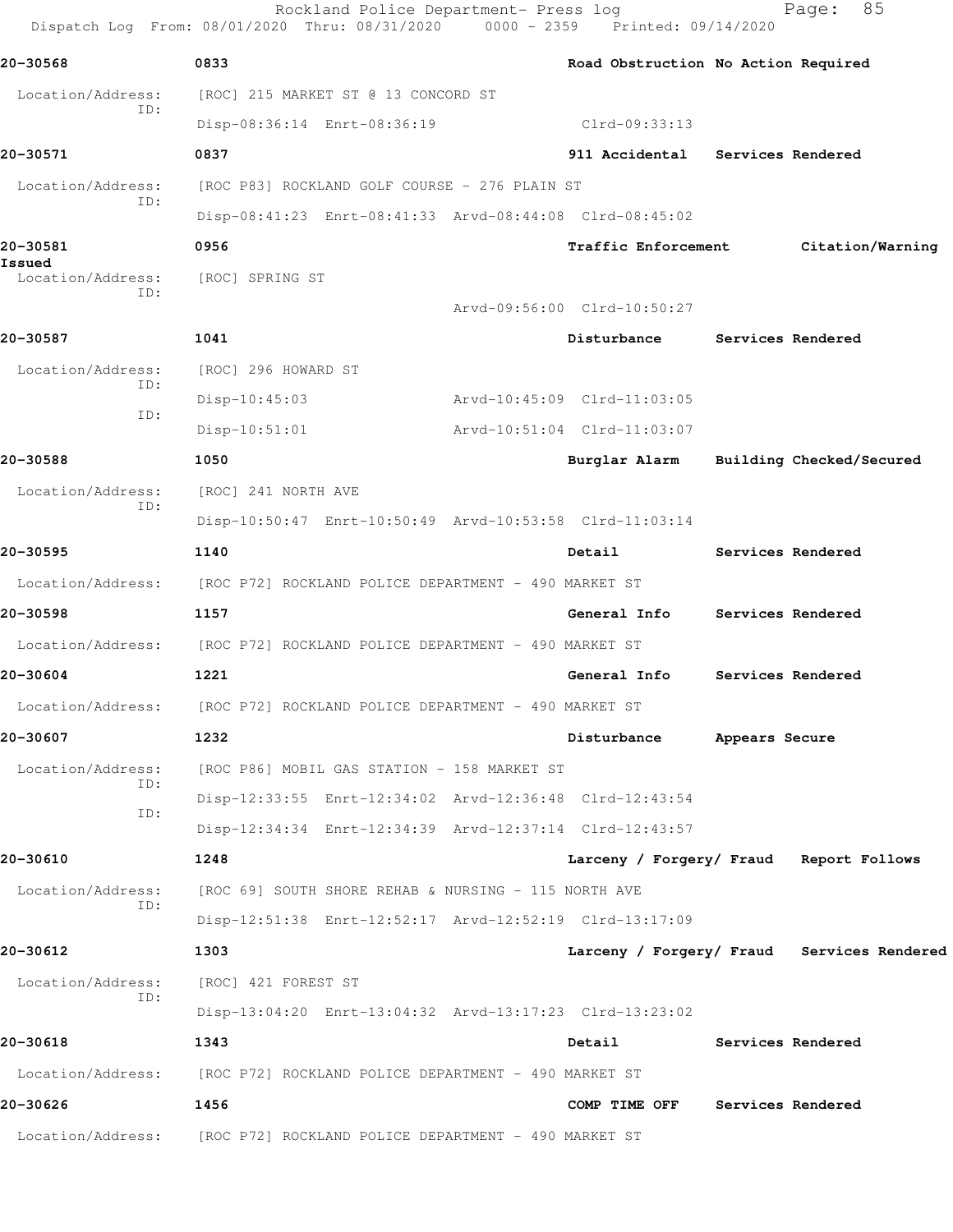Rockland Police Department- Press log entitled and Page: 86 Dispatch Log From: 08/01/2020 Thru: 08/31/2020 0000 - 2359 Printed: 09/14/2020

| 20-30629                 | 1458                                                                        | <b>Detail</b>                             | Services Rendered |                   |
|--------------------------|-----------------------------------------------------------------------------|-------------------------------------------|-------------------|-------------------|
|                          |                                                                             |                                           |                   |                   |
|                          | Location/Address: [ROC P72] ROCKLAND POLICE DEPARTMENT - 490 MARKET ST      |                                           |                   |                   |
| 20-30628                 | 1500                                                                        | MVA Property Damage Only Report Follows   |                   |                   |
| Location/Address:<br>ID: | [ROC] 120 HOWARD ST @ 138 VERNON ST                                         |                                           |                   |                   |
| ID:                      | Disp-15:01:40 Enrt-15:01:55 Arvd-15:02:40 Clrd-15:16:27                     |                                           |                   |                   |
| ID:                      | Disp-15:01:47 Enrt-15:01:52 Arvd-15:03:20 Clrd-15:16:31                     |                                           |                   |                   |
|                          | $Disp-15:03:24$                                                             | Arvd-15:08:15 Clrd-15:16:34               |                   |                   |
| 20-30631                 | 1517                                                                        | Assault Offenses Services Rendered        |                   |                   |
| Location/Address:<br>TD: | [ROC 70] WEBSTER PARK NURSING AND REHAB - 56 WEBSTER ST                     |                                           |                   |                   |
|                          | Disp-15:19:50 Enrt-15:19:55 Arvd-15:21:47 Clrd-15:35:37                     |                                           |                   |                   |
| 20-30639                 | 1555                                                                        | SHIFT ASSIGNMENTS Services Rendered       |                   |                   |
|                          | Location/Address: [ROC P72] ROCKLAND POLICE DEPARTMENT - 490 MARKET ST      |                                           |                   |                   |
| 20-30640                 | 1606                                                                        | <b>Traffic Enforcement</b>                | Citation/Warning  |                   |
| Issued<br>Location:      | [ROC] TOWNWIDE                                                              |                                           |                   |                   |
| ID:                      | Disp-16:10:47 Enrt-16:10:52 Arvd-16:10:56 Clrd-19:42:03                     |                                           |                   |                   |
| ID:                      | Disp-17:26:28 Enrt-17:26:33 Arvd-17:26:37 Clrd-17:28:41                     |                                           |                   |                   |
|                          | Refer To Summons: 20ROC-30640-A-AR<br>Summons: ROCHA DE FREITAS, EDMILSON   |                                           |                   |                   |
| Address:<br>Age:         | 232 PLEASANT ST Apt. #1 BROCKTON, MA<br>42                                  |                                           |                   |                   |
| Charges:                 | UNLICENSED OPERATION OF MV<br>SPEEDING RATE OF SPEED EXCEEDING POSTED LIMIT |                                           |                   |                   |
| Refer To Summons:        | 20ROC-30640-AR                                                              |                                           |                   |                   |
|                          | Summons: MACHADOPAQUIEL, VIRGINIA<br>Address: 55 HINGHAM ST ROCKLAND, MA    |                                           |                   |                   |
| Age:<br>Charges:         | 37<br>UNLICENSED OPERATION OF MV                                            |                                           |                   |                   |
|                          | SPEEDING RATE OF SPEED EXCEEDING POSTED LIMIT                               |                                           |                   |                   |
| 20-30643                 | 1625                                                                        | Suspicious Activity                       |                   | Services Rendered |
| Location/Address:<br>ID: | [ROC] 524 LIBERTY ST                                                        |                                           |                   |                   |
|                          | Disp-16:37:18                                                               | $Clrd-17:17:22$                           |                   |                   |
| 20-30647                 | 1712                                                                        | Motor Vehicle Complaint Services Rendered |                   |                   |
| Location/Address:<br>ID: | [ROC P64] CVS PHARMACY - 80 MARKET ST                                       |                                           |                   |                   |
|                          | Disp-17:12:57                                                               | Arvd-17:13:11 Clrd-17:44:50               |                   |                   |
| 20-30650                 | 1717                                                                        | General Incident Services Rendered        |                   |                   |
| Location/Address:        | [ROC] 106 BROOKLINE WAY                                                     |                                           |                   |                   |
| ID:                      | $Disp-17:35:40$                                                             | $Clrd-17:38:21$                           |                   |                   |
| 20-30669                 | 1717                                                                        | COMP                                      | Services Rendered |                   |
| Location:                | [ROC]                                                                       |                                           |                   |                   |
| 20-30652                 | 1739                                                                        | Suspicious Activity Services Rendered     |                   |                   |
| Location/Address:<br>ID: | [ROC P72] ROCKLAND POLICE DEPARTMENT - 490 MARKET ST                        |                                           |                   |                   |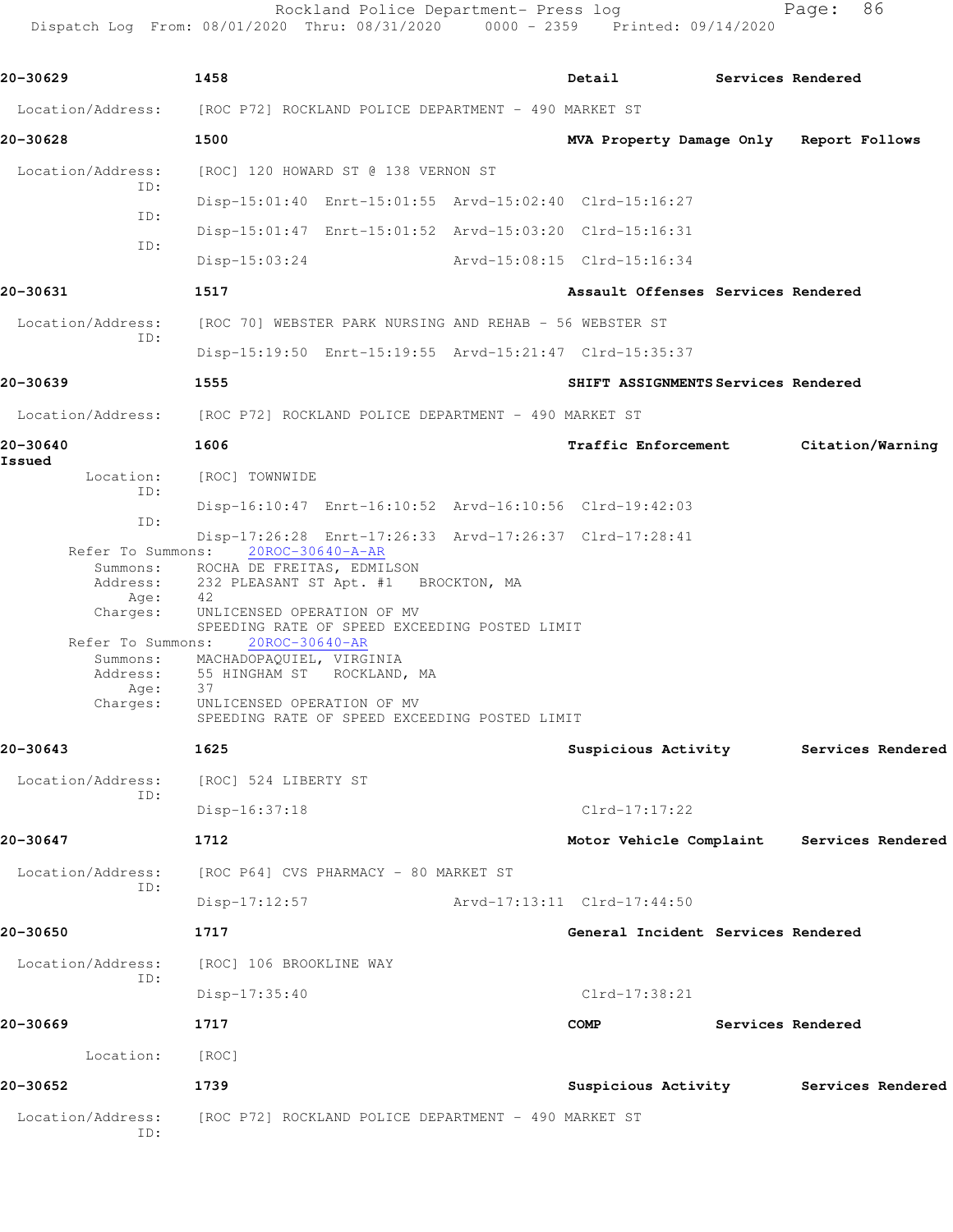|                             | Dispatch Log From: 08/01/2020 Thru: 08/31/2020 0000 - 2359 Printed: 09/14/2020                            | Rockland Police Department- Press log |                                    |                  | Page: | 87               |
|-----------------------------|-----------------------------------------------------------------------------------------------------------|---------------------------------------|------------------------------------|------------------|-------|------------------|
|                             | Disp-17:45:28                                                                                             |                                       | $Clrd-17:45:43$                    |                  |       |                  |
| 20-30656                    | 1747                                                                                                      |                                       | Suspicious Activity Report Follows |                  |       |                  |
| Location/Address:           | [ROC 30] CORNERSTONE BUILDING - 800 HINGHAM ST                                                            |                                       |                                    |                  |       |                  |
| TD:                         | $Disp-17:52:08$                                                                                           |                                       | $Clrd-17:52:56$                    |                  |       |                  |
| 20-30661                    | 1823                                                                                                      |                                       | 911 Accidental                     | Investigated     |       |                  |
| Location/Address:           | [ROC P47] BEST WESTERN - 909 HINGHAM ST Apt. #118                                                         |                                       |                                    |                  |       |                  |
| ID:                         | Disp-18:26:15 Enrt-18:26:41 Arvd-18:31:26 Clrd-18:33:49                                                   |                                       |                                    |                  |       |                  |
| ID:                         | Disp-18:27:06 Enrt-18:27:14 Arvd-18:31:30 Clrd-18:33:53                                                   |                                       |                                    |                  |       |                  |
| 20-30664                    | 1906                                                                                                      |                                       | 911 Accidental                     | Investigated     |       |                  |
| Location/Address:           | [ROC P47] BEST WESTERN - 909 HINGHAM ST Apt. #139                                                         |                                       |                                    |                  |       |                  |
| ID:                         | Disp-19:07:15 Enrt-19:08:19 Arvd-19:11:26 Clrd-19:15:13                                                   |                                       |                                    |                  |       |                  |
| 20-30665                    | 1912                                                                                                      |                                       | Motor Vehicle Stop Verbal Warning  |                  |       |                  |
| Location/Address:           | [ROC] 355 POND ST                                                                                         |                                       |                                    |                  |       |                  |
| ID:                         | Disp-19:13:03 Enrt-19:13:08 Arvd-19:13:12 Clrd-19:18:43                                                   |                                       |                                    |                  |       |                  |
| 20-30668                    | 1927                                                                                                      |                                       | Disturbance                        | Could Not Locate |       |                  |
| Location/Address:           | [ROC] 51 HANNAH WAY Apt. #A                                                                               |                                       |                                    |                  |       |                  |
| ID:                         | Disp-19:27:53 Enrt-19:28:06 Arvd-19:29:02 Clrd-19:37:24                                                   |                                       |                                    |                  |       |                  |
| ID:                         | Disp-19:28:01 Enrt-19:28:04 Arvd-19:29:06 Clrd-19:37:19                                                   |                                       |                                    |                  |       |                  |
| 20-30671<br>Issued          | 1948                                                                                                      |                                       | Traffic Enforcement                |                  |       | Citation/Warning |
| Location:<br>ID:            | [ROC] TOWNWIDE                                                                                            |                                       |                                    |                  |       |                  |
| ID:                         | Disp-19:49:36 Enrt-19:49:41 Arvd-19:49:45 Clrd-23:22:44                                                   |                                       |                                    |                  |       |                  |
| ID:                         | Disp-23:03:26 Enrt-23:03:30 Arvd-23:03:34 Clrd-23:19:38                                                   |                                       |                                    |                  |       |                  |
| Refer To Summons:           | Disp-23:19:30<br>20ROC-30671-AR<br>Summons: ALVES-BATISTA, EDSON                                          |                                       | Arvd-23:19:43 Clrd-23:23:00        |                  |       |                  |
| Address:<br>Age: 42         | 599 MONTELLO ST Apt. #3 BROCKTON, MA                                                                      |                                       |                                    |                  |       |                  |
| Charges:                    | UNLICENSED OPERATION OF MV<br>UNREGISTERED MOTOR VEHICLE<br>SPEEDING RATE OF SPEED EXCEEDING POSTED LIMIT |                                       |                                    |                  |       |                  |
| 20-30672                    | 2002                                                                                                      |                                       | Motor Vehicle Stop Verbal Warning  |                  |       |                  |
| Location/Address:           | [ROC] BY BALLFIELD - SPRING ST                                                                            |                                       |                                    |                  |       |                  |
| ID:                         | Disp-20:03:59 Enrt-20:04:04 Arvd-20:04:08 Clrd-20:06:49                                                   |                                       |                                    |                  |       |                  |
| 20-30674                    | 2008                                                                                                      |                                       | Motor Vehicle Stop                 |                  |       | Citation/Warning |
| Issued<br>Location/Address: | [ROC] BY BALLFIELD - SPRING ST                                                                            |                                       |                                    |                  |       |                  |
| ID:<br>Original Call #:     | Disp-20:08:49 Enrt-20:08:58 Arvd-20:09:11 Clrd-20:15:23<br>$20 - 30672$                                   |                                       |                                    |                  |       |                  |
| 20-30680                    | 2052                                                                                                      |                                       | 911 Accidental                     | Investigated     |       |                  |
| Location/Address:           | [ROC] 45 NORMAN ST                                                                                        |                                       |                                    |                  |       |                  |
| ID:                         | Disp-20:54:24 Enrt-20:55:04 Arvd-20:58:41 Clrd-21:01:58                                                   |                                       |                                    |                  |       |                  |
|                             |                                                                                                           |                                       |                                    |                  |       |                  |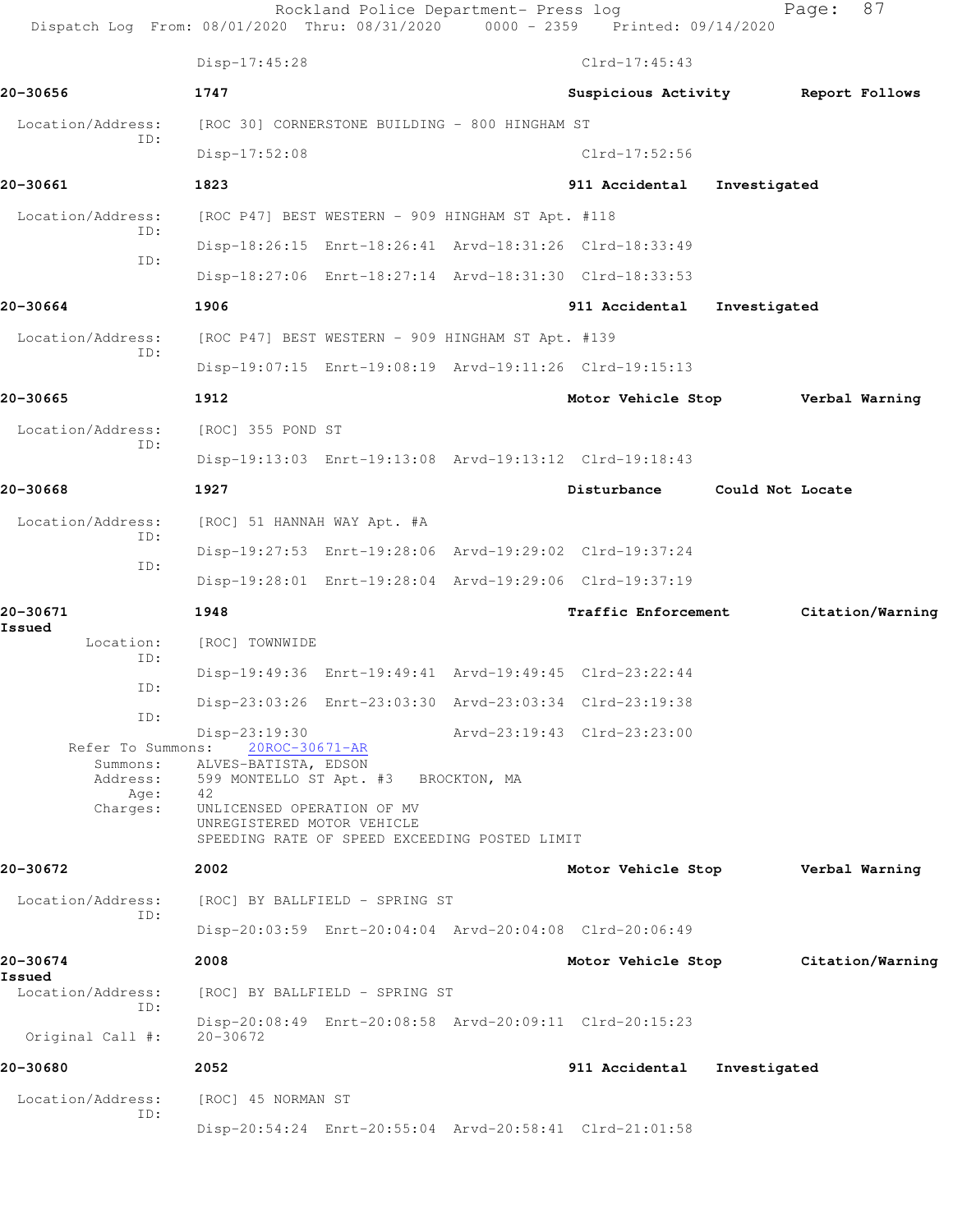Rockland Police Department- Press log entitled and Page: 88 Dispatch Log From: 08/01/2020 Thru: 08/31/2020 0000 - 2359 Printed: 09/14/2020

| 20-30681          |     | 2102                                    |                              |                                                    | Disturbance                                             | Peace Restored                     |
|-------------------|-----|-----------------------------------------|------------------------------|----------------------------------------------------|---------------------------------------------------------|------------------------------------|
| Location/Address: |     |                                         |                              | [ROC 23] PLEASANT STREET STORAGE - 265 PLEASANT ST |                                                         |                                    |
|                   | ID: |                                         |                              |                                                    | Disp-21:04:05 Enrt-21:05:08 Arvd-21:07:27 Clrd-21:18:28 |                                    |
|                   | TD: |                                         |                              |                                                    | Disp-21:04:05 Enrt-21:05:12 Arvd-21:06:32 Clrd-21:18:32 |                                    |
| 20-30683          |     | 2134                                    |                              |                                                    | COMP TIME                                               | Services Rendered                  |
| Location:         |     | [ROC]                                   |                              |                                                    |                                                         |                                    |
| 20-30684          |     | 2140                                    |                              |                                                    |                                                         | General Incident Services Rendered |
| Location/Address: |     | [ROC] 500 WEBSTER ST                    |                              |                                                    |                                                         |                                    |
|                   | TD: | Disp-21:46:28                           |                              |                                                    | $Clrd-21:46:36$                                         |                                    |
| 20-30691          |     | 2231                                    |                              |                                                    | 911 Accidental                                          | Investigated                       |
| Location/Address: |     |                                         | [ROC] 105 MARKET ST Apt. #13 |                                                    |                                                         |                                    |
|                   | ID: |                                         |                              |                                                    | Disp-22:32:18 Enrt-22:33:00 Arvd-22:40:02 Clrd-22:40:06 |                                    |
|                   | TD: |                                         |                              |                                                    | Disp-22:33:37 Enrt-22:33:42 Arvd-22:37:25 Clrd-22:40:10 |                                    |
| 20-30692          |     | 2241                                    |                              |                                                    | Suspicious Activity                                     | Investigated                       |
| Location/Address: |     |                                         |                              | [ROC P108] SOUTH SHORE BMW - 1040 HINGHAM ST       |                                                         |                                    |
|                   | ID: |                                         |                              |                                                    | Disp-22:43:23 Enrt-22:44:21 Arvd-22:47:05 Clrd-22:52:17 |                                    |
|                   | ID: |                                         |                              |                                                    | Disp-22:43:23 Enrt-22:44:25 Arvd-22:47:01 Clrd-22:52:13 |                                    |
| 20-30694          |     | 2325                                    |                              |                                                    | Disturbance                                             | Sent On Way                        |
| Location/Address: |     | [ROC P47] BEST WESTERN - 909 HINGHAM ST |                              |                                                    |                                                         |                                    |
|                   | ID: |                                         |                              |                                                    | Disp-23:27:14 Enrt-23:27:32 Arvd-23:30:13 Clrd-23:38:24 |                                    |
|                   | ID: |                                         |                              |                                                    | Disp-23:27:14 Enrt-23:27:36 Arvd-23:30:17 Clrd-23:38:30 |                                    |

## **For Date: 08/27/2020 - Thursday**

| 20-30696                 | 0000                                | SHIFT ASSIGNMENTS Services Not Required |                          |
|--------------------------|-------------------------------------|-----------------------------------------|--------------------------|
| Location/Address:        | [ROC] 290 MARKET ST                 |                                         |                          |
| 20-30699                 | 0024                                | <b>Building Check</b>                   | Building Checked/Secured |
| Location/Address:        | [ROC] 500 WEBSTER ST                |                                         |                          |
| ID:                      | Disp-00:25:53                       | Arvd-00:25:59 Clrd-00:26:02             |                          |
| 20-30703                 | 0051                                | Details / Time off                      | Services Not             |
| Required<br>Location:    | [ROC]                               |                                         |                          |
| 20-30704<br>Issued       | 0058                                | Motor Vehicle Stop                      | Citation/Warning         |
| Location/Address:<br>ID: | [ROC] 215 MARKET ST @ 13 CONCORD ST |                                         |                          |
| ID:                      |                                     | Arvd-00:58:00 Clrd-01:07:27             |                          |
|                          | $Disp-01:01:12$                     | Arvd-01:01:15 Clrd-01:07:27             |                          |
| 20-30707                 | 0204                                | <b>Building Check</b>                   | Services Rendered        |
| Location/Address:        | [ROC] 500 WEBSTER ST                |                                         |                          |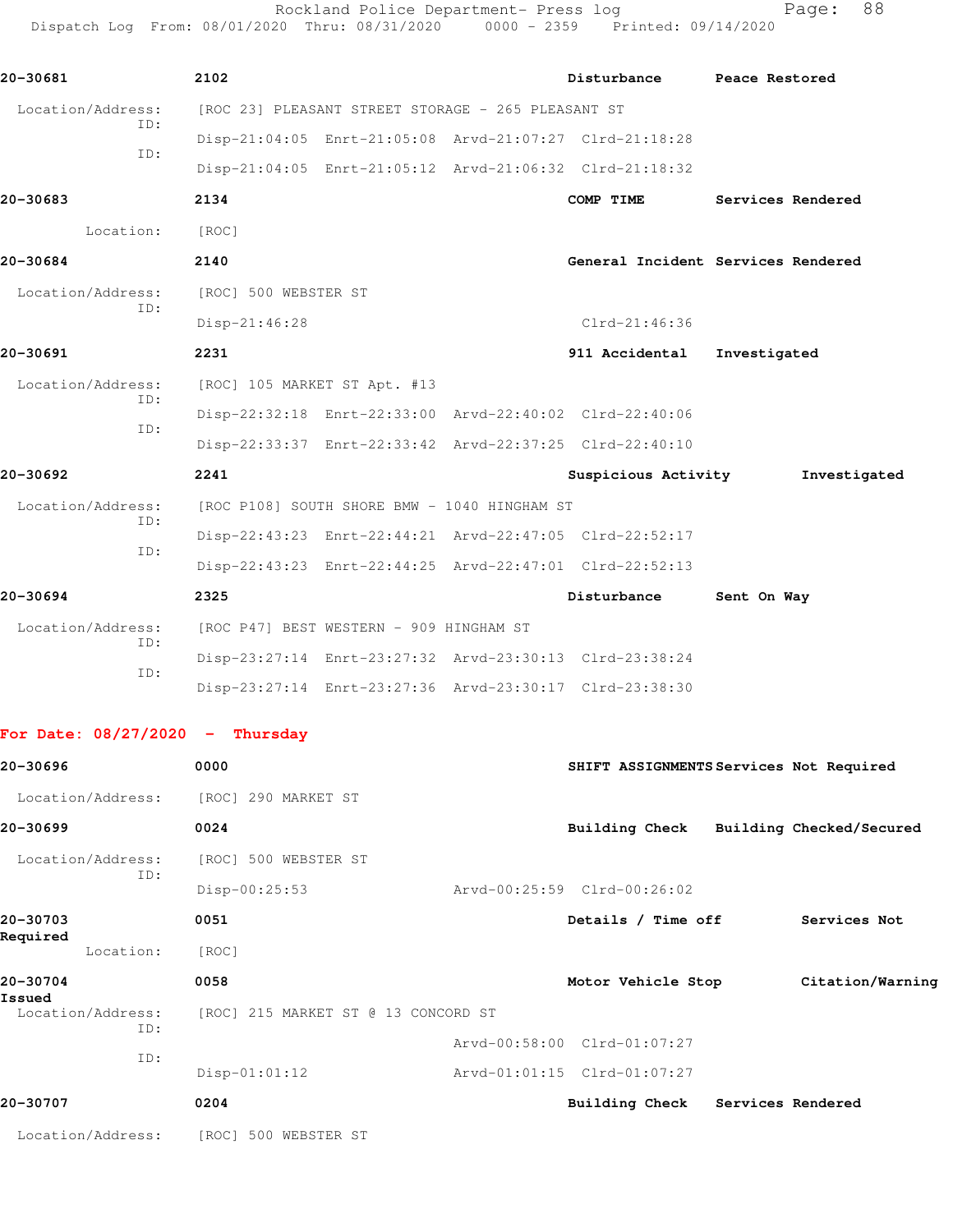|                                    | Rockland Police Department- Press log<br>Dispatch Log From: 08/01/2020 Thru: 08/31/2020 0000 - 2359 Printed: 09/14/2020 |                                     |                   | 89<br>Page:           |
|------------------------------------|-------------------------------------------------------------------------------------------------------------------------|-------------------------------------|-------------------|-----------------------|
| ID:                                | $Disp-02:05:41$                                                                                                         | Arvd-02:05:49 Clrd-02:05:53         |                   |                       |
| 20-30716                           | 0502                                                                                                                    | <b>Building Check</b>               | Services Rendered |                       |
| Location/Address:                  | [ROC] UNION ST                                                                                                          |                                     |                   |                       |
| ID:                                | $Disp-05:03:21$                                                                                                         | Arvd-05:03:27 Clrd-05:24:30         |                   |                       |
| 20-30717                           | 0635                                                                                                                    | Details / Time off 1 HOUR COMP      |                   |                       |
| Services Not Required<br>Location: | [ROC]                                                                                                                   |                                     |                   |                       |
| 20-30719                           | 0642                                                                                                                    | Suspicious Activity                 |                   | Gone on arrival       |
| Location/Address:                  | [ROC] STANLEY AVE                                                                                                       |                                     |                   |                       |
| ID:                                | Disp-06:46:09                                                                                                           | Arvd-06:49:58 Clrd-06:55:39         |                   |                       |
| ID:                                | $Disp-06:46:09$                                                                                                         | Arvd-06:49:58 Clrd-06:55:39         |                   |                       |
| 20-30720<br>Required               | 0705                                                                                                                    | Details / Time off                  |                   | Services Not          |
| Location:                          | [ROC]                                                                                                                   |                                     |                   |                       |
| 20-30721                           | 0727                                                                                                                    | <b>ROAD CLOSURE</b>                 |                   | Services Not Required |
| Location/Address:                  | [ROC] BETWEEN MARKET AND VERNON - LIBERTY ST                                                                            |                                     |                   |                       |
| 20-30722                           | 0800                                                                                                                    | Information Call No Service         |                   |                       |
| Location/Address:                  | [ROC P72] ROCKLAND POLICE DEPARTMENT - 490 MARKET ST                                                                    |                                     |                   |                       |
| 20-30724                           | 0832                                                                                                                    | Information Call No Action Required |                   |                       |
| Location/Address:                  | [ROC P72] ROCKLAND POLICE DEPARTMENT - 490 MARKET ST                                                                    |                                     |                   |                       |
| 20-30725<br>Required               | 0835                                                                                                                    | Assist Other Agency                 |                   | No Action             |
| Location/Address:<br>ID:           | [ROC 116] 261 UNION ST                                                                                                  |                                     |                   |                       |
|                                    | Disp-08:38:53                                                                                                           | $Clrd-08:45:54$                     |                   |                       |
| 20-30728<br>Required               | 0920                                                                                                                    | Details / Time off                  |                   | No Action             |
| Location:                          | [ROC]                                                                                                                   |                                     |                   |                       |
| 20-30730                           | 0928                                                                                                                    | Animal Complaint Services Rendered  |                   |                       |
| Location/Address:<br>ID:           | [ROC P100] LUKE'S LIQUORS - 167 MARKET ST                                                                               |                                     |                   |                       |
|                                    | Disp-09:29:56 Enrt-09:29:59 Arvd-09:30:08 Clrd-09:41:28                                                                 |                                     |                   |                       |
| 20-30734                           | 1014                                                                                                                    | Building Check Appears Secure       |                   |                       |
| Location/Address:<br>ID:           | [ROC] HOTEL AREA - HINGHAM ST                                                                                           |                                     |                   |                       |
|                                    |                                                                                                                         | Arvd-10:14:58 Clrd-10:15:57         |                   |                       |
| 20-30742                           | 1149                                                                                                                    | Suspicious Activity                 |                   | Report Follows        |
| Location/Address:<br>ID:           | [ROC P96] MOUNTAIN ONE BANK - 279 UNION ST                                                                              |                                     |                   |                       |
| Refer To Summons:                  | $Disp-11:52:55$<br>20ROC-30742-AR                                                                                       | Arvd-12:08:11 Clrd-12:36:53         |                   |                       |
| Age:                               | Summons: HATCH, BRANDON ALLEN<br>Address: 105 MARKET ST Apt. #APT 2 ROCKLAND, MA<br>35                                  |                                     |                   |                       |
| Charges:                           | UTTER FALSE CHECK<br>FORGERY OF CHECK<br>RECEIVE STOLEN PROPERTY -\$1200                                                |                                     |                   |                       |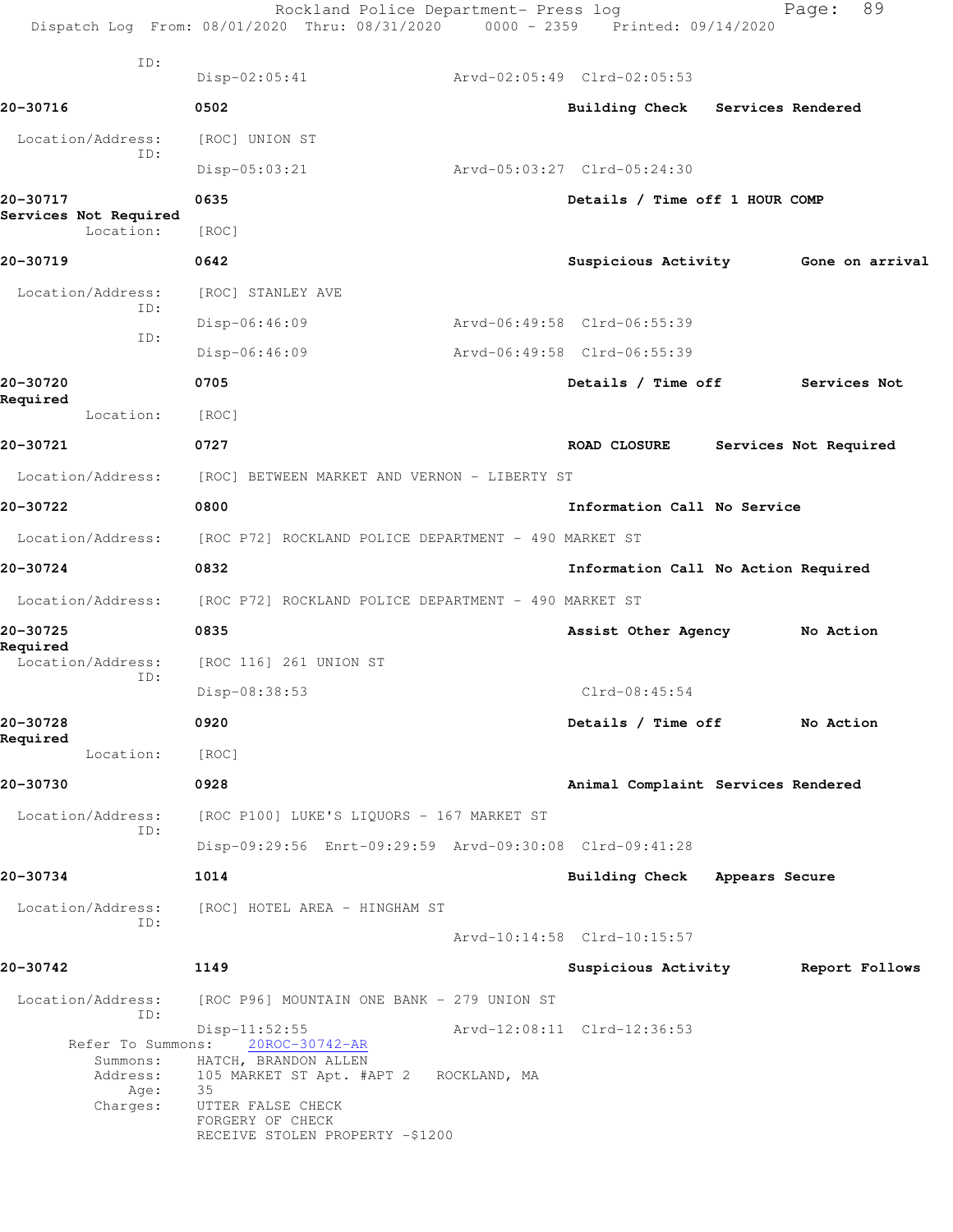Rockland Police Department- Press log Fage: 90 Dispatch Log From: 08/01/2020 Thru: 08/31/2020 0000 - 2359 Printed: 09/14/2020

**20-30743 1202 Information Call No Action Required** Location/Address: [ROC P72] ROCKLAND POLICE DEPARTMENT - 490 MARKET ST **20-30750 1224 Burglar Alarm Appears Secure** Location/Address: [ROC P85] ROCKLAND FEDERAL CREDIT UNION - 241 UNION ST ID: Disp-12:24:36 Enrt-12:24:50 Arvd-12:24:55 Clrd-12:26:57 **20-30754 1301 911 Accidental Services Rendered** Location/Address: [ROC] 417 PLAIN ST ID: Disp-13:01:22 Enrt-13:01:25 Arvd-13:08:11 Clrd-13:16:26 ID: Disp-13:09:22 Enrt-13:09:25 Arvd-13:09:47 Clrd-13:16:23 **20-30755 1302 Assist Other Agency Services Rendered** Location/Address: [ROC P106] ROCKLAND HIGH SCHOOL - 52 MACKINLAY WAY ID: Disp-13:03:19 Enrt-14:33:22 Arvd-14:33:24 Clrd-15:22:13 **20-30760 1346 Detail No Action Required** Location/Address: [ROC P72] ROCKLAND POLICE DEPARTMENT - 490 MARKET ST **20-30770 1521 911 Accidental Appears Secure** Location/Address: [ROC] CANNA VANA - 256 WEYMOUTH ST ID: Disp-15:22:36 Enrt-15:22:39 Arvd-15:26:37 Clrd-15:27:03 **20-30778 1616 General Info Services Not Required** Location/Address: [ROC P72] ROCKLAND POLICE DEPARTMENT - 490 MARKET ST ID: Arvd-16:16:00 Clrd-16:39:17 **20-30782 1651 TIME OFF No Action Required** Location/Address: [ROC] 490 MARKET ST ID: Arvd-16:51:45 Clrd-16:54:47 **20-30784 1707 Details / Time off Services Rendered** Location: [ROC] **20-30787 1724 Harassment Services Rendered** Location/Address: [ROC] 51 HANNAH WAY Apt. #A ID: Arvd-17:24:00 Clrd-17:32:58 ID: Disp-17:26:56 Arvd-17:27:02 Clrd-17:32:43 **20-30791 1739 Traffic Enforcement Services Rendered** Location/Address: [ROC] SPRING ST ID: Arvd-17:41:18 Clrd-18:06:41 **20-30808 2033 Details / Time off Services Rendered** Location: [ROC] **20-30811 2043 Motor Vehicle Stop Verbal Warning**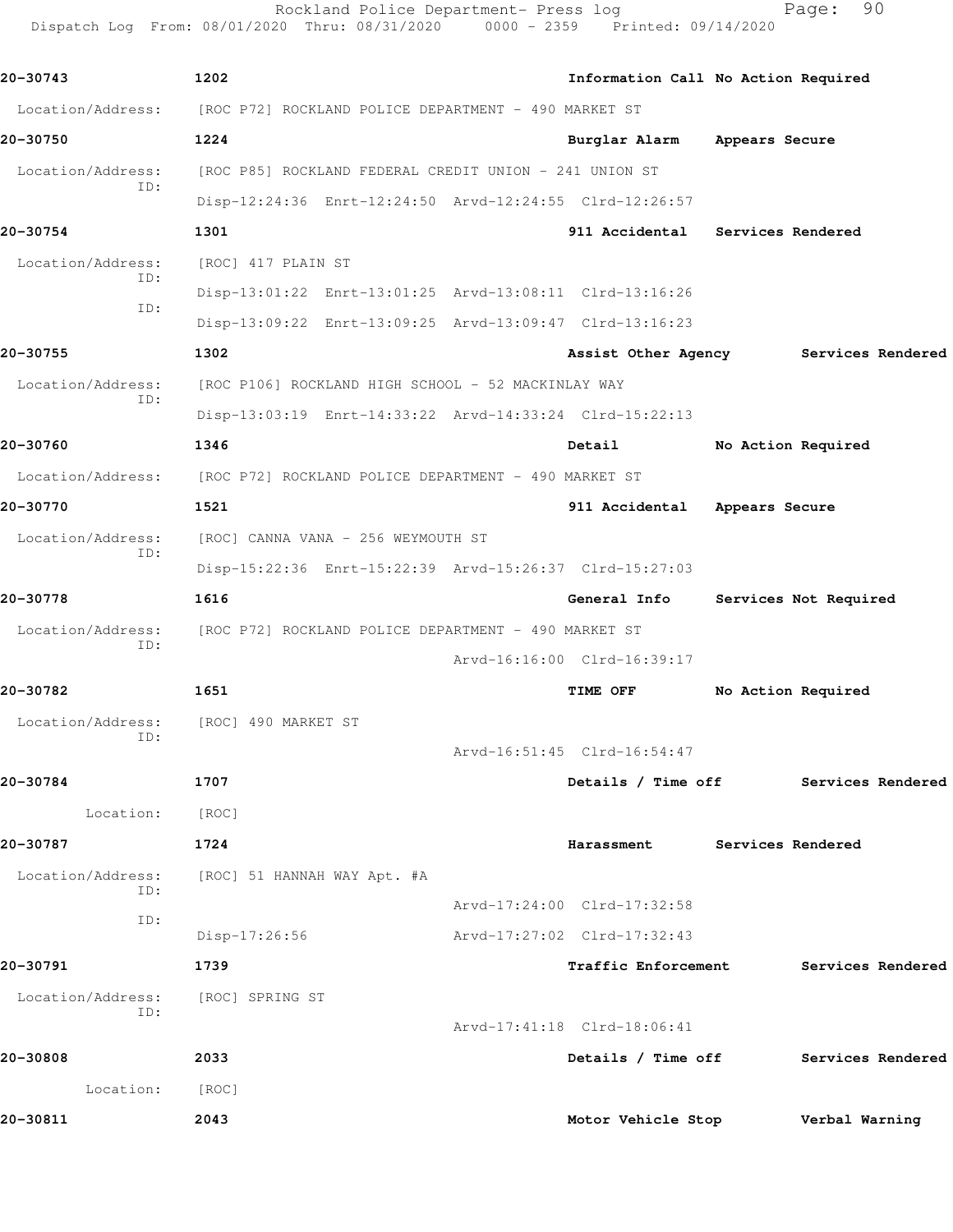|                                 | Rockland Police Department- Press log<br>Dispatch Log From: 08/01/2020 Thru: 08/31/2020 0000 - 2359 | Printed: 09/14/2020                   |                   | 91<br>Page:       |  |
|---------------------------------|-----------------------------------------------------------------------------------------------------|---------------------------------------|-------------------|-------------------|--|
| Location/Address:               | [ROC] 618 HINGHAM ST                                                                                |                                       |                   |                   |  |
| ID:                             | Disp-20:44:58 Enrt-20:45:03 Arvd-20:45:05 Clrd-20:47:55                                             |                                       |                   |                   |  |
| 20-30814                        | 2111                                                                                                | Suspicious Activity                   |                   | Investigated      |  |
| Location/Address:               | [ROC 206] 51 MAPLE ST                                                                               |                                       |                   |                   |  |
| ID:                             | Disp-21:11:58 Enrt-21:12:03 Arvd-21:12:08 Clrd-21:27:57                                             |                                       |                   |                   |  |
| ID:                             | Disp-21:12:05 Enrt-21:12:09 Arvd-21:15:46 Clrd-21:27:53                                             |                                       |                   |                   |  |
| 20-30818                        | 2224                                                                                                | Suspicious Activity Services Rendered |                   |                   |  |
| Location/Address:               | [ROC 206] 51 MAPLE ST                                                                               |                                       |                   |                   |  |
| ID:                             |                                                                                                     | Arvd-22:24:00 Clrd-22:37:57           |                   |                   |  |
| 20-30819                        | 2311                                                                                                | Details / Time off                    |                   | Services Rendered |  |
| Location:                       | [ROC]                                                                                               |                                       |                   |                   |  |
| For Date: $08/28/2020 -$ Friday |                                                                                                     |                                       |                   |                   |  |
| 20-30827                        | 0000                                                                                                | General Info No Service               |                   |                   |  |
| Location/Address:               | [ROC P72] ROCKLAND POLICE DEPARTMENT - 490 MARKET ST                                                |                                       |                   |                   |  |
| ID:                             | Disp-00:01:59                                                                                       | $Clrd-00:02:07$                       |                   |                   |  |
| 20-30828                        | 0002                                                                                                | Details / Time off                    |                   | No Service        |  |
| Location:                       | [ROC]                                                                                               |                                       |                   |                   |  |
| 20-30830                        | 0027                                                                                                | Details / Time off1 HOUR COMP         |                   |                   |  |
| No Service<br>Location:         | [ROC]                                                                                               |                                       |                   |                   |  |
| 20-30836                        | 0224                                                                                                | <b>Building Check</b>                 | Investigated      |                   |  |
| Location/Address:               | [ROC] TAUNTON AVE                                                                                   |                                       |                   |                   |  |
| TD:                             |                                                                                                     | Arvd-02:25:01 Clrd-02:25:10           |                   |                   |  |
| 20-30839                        | 0555                                                                                                | <b>Building Check</b>                 | Appears Secure    |                   |  |
| Location/Address:               | [ROC] UNION ST                                                                                      |                                       |                   |                   |  |
| ID:                             |                                                                                                     | Arvd-05:58:11 Clrd-06:14:04           |                   |                   |  |
| 20-30850                        | 0802                                                                                                | Information Call No Action Required   |                   |                   |  |
| Location/Address:               | [ROC P72] ROCKLAND POLICE DEPARTMENT - 490 MARKET ST                                                |                                       |                   |                   |  |
| 20-30861                        | 0910                                                                                                | Warrant                               | Services Rendered |                   |  |
| Location/Address:               | [ROC] 135 GROVE ST Apt. #130                                                                        |                                       |                   |                   |  |
| ID:<br>ID:                      | Disp-09:11:52 Enrt-09:12:08 Arvd-09:12:19 Clrd-10:30:11                                             |                                       |                   |                   |  |
|                                 | Disp-09:12:01 Enrt-09:12:11 Arvd-09:12:22 Clrd-10:29:49                                             |                                       |                   |                   |  |
| ID:<br>ID:                      | Disp-10:05:12 Enrt-10:05:17 Arvd-10:05:20 Clrd-10:56:18                                             |                                       |                   |                   |  |
| ID:                             | $Disp-10:07:40$                                                                                     | Arvd-10:07:48 Clrd-12:20:11           |                   |                   |  |
| ID:                             | $Disp-10:55:53$                                                                                     | Arvd-10:55:57 Clrd-12:40:04           |                   |                   |  |
|                                 | $Disp-10:57:42$                                                                                     | Arvd-10:57:47 Clrd-12:40:13           |                   |                   |  |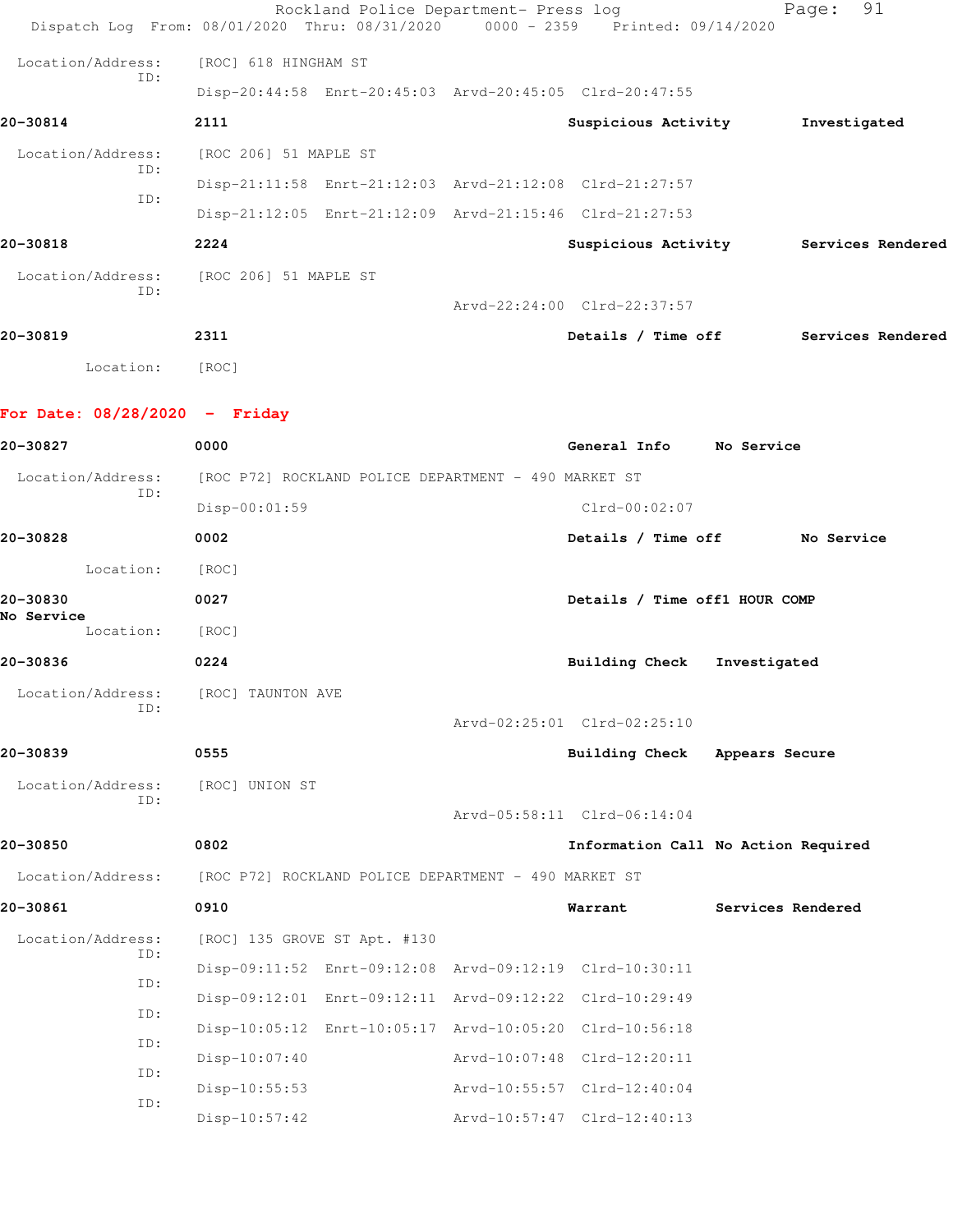| 20-30872                      | 1026                                                    |              | Disturbance                             | Sent On Way       |                    |
|-------------------------------|---------------------------------------------------------|--------------|-----------------------------------------|-------------------|--------------------|
| Vicinity of:<br>ID:           | [ROC P45] COMFORT INN - 850 HINGHAM ST                  |              |                                         |                   |                    |
| ID:                           | Disp-10:30:03 Enrt-10:30:30 Arvd-10:45:31 Clrd-10:50:36 |              |                                         |                   |                    |
|                               | Disp-10:30:18 Enrt-10:30:27 Arvd-10:45:28 Clrd-10:50:34 |              |                                         |                   |                    |
| 20-30881                      | 1140                                                    |              | MVA Property Damage Only Report Follows |                   |                    |
| Location/Address:<br>ID:      | [ROC] LINDEN ST                                         |              |                                         |                   |                    |
| ID:                           | $Disp-11:42:45$                                         |              | Arvd-11:58:46 Clrd-12:10:45             |                   |                    |
|                               | $Disp-11:42:45$                                         |              | Arvd-11:58:42 Clrd-12:48:21             |                   |                    |
| 20-30884                      | 1207                                                    |              | Identity Theft Services Rendered        |                   |                    |
| Location/Address:<br>ID:      | [ROC] 53 WILLOW POND DR                                 |              |                                         |                   |                    |
|                               | $Disp-12:10:45$                                         |              | $Clrd-12:12:31$                         |                   |                    |
| 20-30889                      | 1251                                                    |              | 911 Hang Up                             | Services Rendered |                    |
| Vicinity of:                  | [ROC] 200 LEDGEWOOD PL                                  |              |                                         |                   |                    |
| ID:                           | Disp-12:54:25 Enrt-12:54:38 Arvd-12:59:35 Clrd-13:06:14 |              |                                         |                   |                    |
| 20-30895                      | 1351                                                    |              | Suspicious Activity                     |                   | Services Rendered  |
| Location/Address:             | [ROC] RICE AVE                                          |              |                                         |                   |                    |
| ID:                           | $Disp-13:53:30$                                         |              | Arvd-13:54:27 Clrd-13:55:40             |                   |                    |
| 20-30898                      | 1415                                                    |              | MVA Property Damage Only Vehicle Towed  |                   |                    |
| Location/Address:             | [ROC P20] DUNKIN DONUTS - 21 EAST WATER ST              |              |                                         |                   |                    |
| ID:                           | Disp-14:18:49 Enrt-14:18:53 Arvd-14:21:04 Clrd-14:24:06 |              |                                         |                   |                    |
| ID:                           | Disp-14:19:05 Enrt-14:19:09 Arvd-14:19:53 Clrd-14:49:21 |              |                                         |                   |                    |
| ID:                           | Disp-14:24:14 Enrt-14:25:55 Arvd-14:34:37 Clrd-14:40:07 |              |                                         |                   |                    |
| Refer To Summons:<br>Summons: | 20ROC-30898-AR<br>DESOUZA, ALEX VANNHELD                |              |                                         |                   |                    |
| Address:<br>Age:              | 51 MAPLE ST Apt. #146<br>37                             | ROCKLAND, MA |                                         |                   |                    |
| Charges:                      | UNLICENSED OPERATION OF MV                              |              |                                         |                   |                    |
| 20-30901                      | 1429                                                    |              | Detail                                  |                   | No Action Required |
| Location/Address:             | [ROC] 618 MARKET ST                                     |              |                                         |                   |                    |
| 20-30904                      | 1510                                                    |              | Disturbance                             |                   | Services Rendered  |
| Vicinity of:                  | [ROC P52] LUCCA'S RESTAURANT - 933 HINGHAM ST           |              |                                         |                   |                    |
| ID:                           | Disp-15:12:03 Enrt-15:13:08 Arvd-15:15:14 Clrd-15:25:41 |              |                                         |                   |                    |
| ID:                           | Disp-15:15:20 Enrt-15:15:33 Arvd-15:15:36 Clrd-15:36:40 |              |                                         |                   |                    |
| ID:                           | Disp-15:15:20 Enrt-15:15:23 Arvd-15:15:27 Clrd-15:36:37 |              |                                         |                   |                    |
| ID:                           | Disp-15:26:07                                           |              | $Clrd-15:28:14$                         |                   |                    |
| 20-30910                      | 1605                                                    |              | Traffic Enforcement                     |                   | Services Rendered  |
| Location:                     | [ROC] TRAFFIC ENFORCEMENT                               |              |                                         |                   |                    |
|                               |                                                         |              |                                         |                   |                    |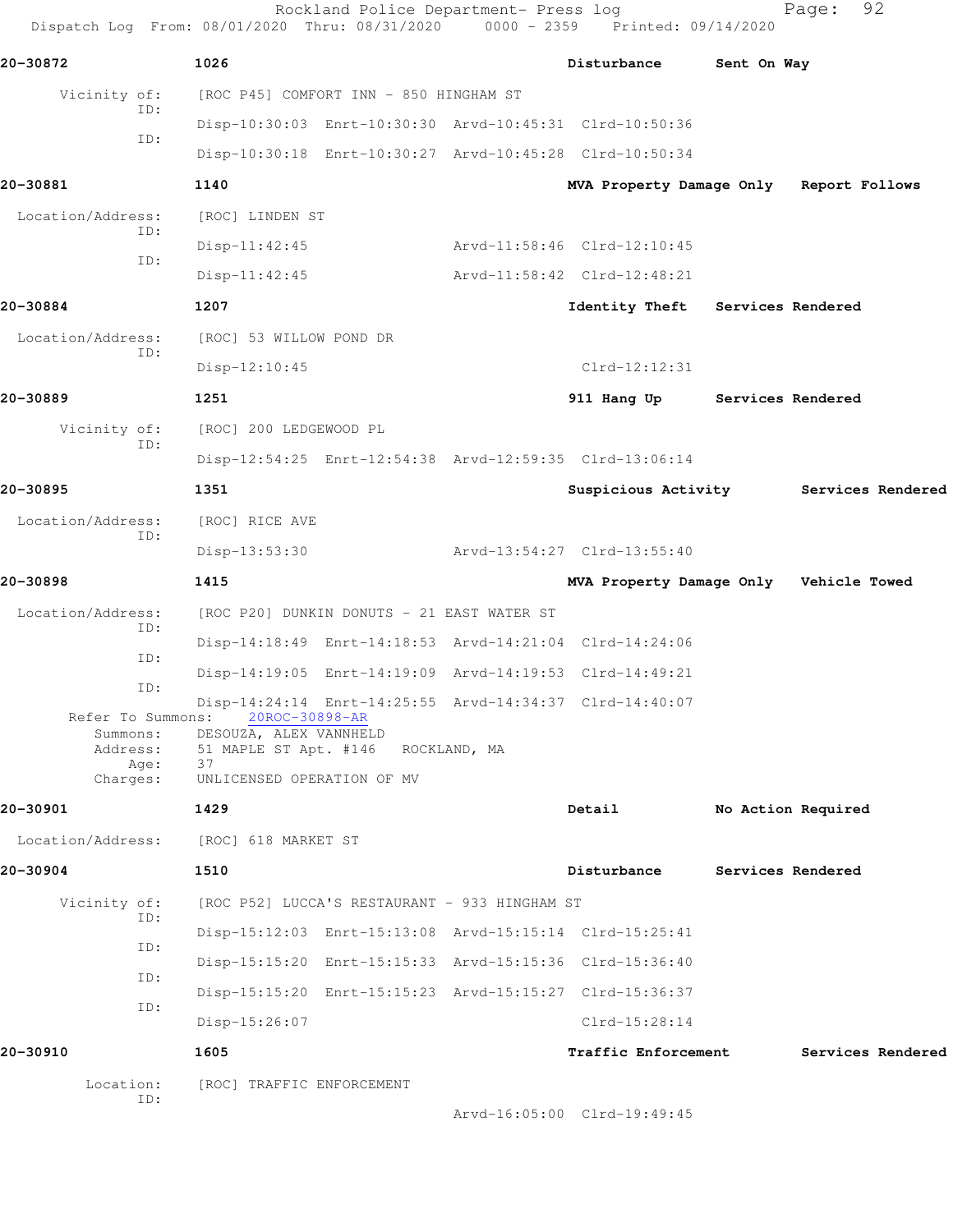|                          | Rockland Police Department- Press log<br>Dispatch Log From: 08/01/2020 Thru: 08/31/2020 0000 - 2359 Printed: 09/14/2020 |                                         |                   | 93<br>Page:                                |
|--------------------------|-------------------------------------------------------------------------------------------------------------------------|-----------------------------------------|-------------------|--------------------------------------------|
| 20-30911                 | 1607                                                                                                                    | 911 Accidental Services Rendered        |                   |                                            |
| Location/Address:        | [ROC 84] HARMON GOLF & FITNESS CLUB - 168 CONCORD ST                                                                    |                                         |                   |                                            |
| ID:                      | Disp-16:10:00 Enrt-16:10:08 Arvd-16:12:50 Clrd-16:52:18                                                                 |                                         |                   |                                            |
| 20-30912                 | 1607                                                                                                                    | SHIFT ASSIGNMENTS Services Rendered     |                   |                                            |
|                          | Location/Address: [ROC P72] ROCKLAND POLICE DEPARTMENT - 490 MARKET ST                                                  |                                         |                   |                                            |
| 20-30917                 | 1651                                                                                                                    | <b>Time off</b>                         | Services Rendered |                                            |
| Location:                | [ROC]                                                                                                                   |                                         |                   |                                            |
| 20-30918                 | 1656                                                                                                                    | Unwanted Party Services Rendered        |                   |                                            |
| Location/Address:        | [ROC] 29 CHURCH ST                                                                                                      |                                         |                   |                                            |
| ID:                      | Disp-16:57:11                                                                                                           | Arvd-17:00:37 Clrd-18:05:29             |                   |                                            |
| ID:                      | Disp-16:57:11 Enrt-17:00:38 Arvd-17:00:56 Clrd-17:14:09                                                                 |                                         |                   |                                            |
| 20-30932                 | 1836                                                                                                                    | Assist Public Services Rendered         |                   |                                            |
| Location/Address:<br>ID: | [ROC P72] ROCKLAND POLICE DEPARTMENT - 490 MARKET ST                                                                    |                                         |                   |                                            |
|                          | Disp-18:39:46 Enrt-18:39:59 Arvd-18:40:01 Clrd-18:40:04                                                                 |                                         |                   |                                            |
| 20-30936                 | 1922                                                                                                                    |                                         |                   | MVA Property Damage Only Services Rendered |
| Location/Address:<br>ID: | [ROC P55] HOME DEPOT - 1149 HINGHAM ST                                                                                  |                                         |                   |                                            |
| ID:                      | Disp-19:23:15 Enrt-19:23:17 Arvd-19:25:55 Clrd-19:47:05                                                                 |                                         |                   |                                            |
| ID:                      | Disp-19:23:23 Enrt-19:23:25 Arvd-19:25:53 Clrd-19:51:56                                                                 |                                         |                   |                                            |
|                          | Disp-19:24:11 Enrt-19:24:15 Arvd-19:25:56 Clrd-19:46:40                                                                 |                                         |                   |                                            |
| 20-30942                 | 1950                                                                                                                    | Traffic Enforcement                     |                   | Services Rendered                          |
| Location/Address:<br>ID: | [ROC] MARKET ST                                                                                                         |                                         |                   |                                            |
| ID:                      |                                                                                                                         | Arvd-19:52:21 Clrd-21:47:17             |                   |                                            |
|                          | Disp-22:00:06                                                                                                           | Arvd-22:00:11 Clrd-23:26:49             |                   |                                            |
| 20-30945                 | 2003                                                                                                                    | General Incident No Service             |                   |                                            |
| Location/Address:        | [ROC 60] SPRING GATE APARTMENTS - 52 HANNAH WAY                                                                         |                                         |                   |                                            |
| 20-30946                 | 2005                                                                                                                    | Motor Vehicle Stop                      |                   | Verbal Warning                             |
| ID:                      | Vicinity of: [ROC] 5 UNION ST @ 158 MARKET ST                                                                           |                                         |                   |                                            |
|                          |                                                                                                                         | Arvd-20:05:00 Clrd-20:07:24             |                   |                                            |
| 20-30948                 | 2013                                                                                                                    | Building Check Appears Secure           |                   |                                            |
| Location/Address:<br>ID: | [ROC P47] BEST WESTERN - 909 HINGHAM ST                                                                                 |                                         |                   |                                            |
|                          |                                                                                                                         | Arvd-20:14:10 Clrd-20:14:24             |                   |                                            |
| 20-30949                 | 2014                                                                                                                    | Building Check Building Checked/Secured |                   |                                            |
| Location/Address:<br>ID: | [ROC] HINGHAM ST                                                                                                        |                                         |                   |                                            |
|                          |                                                                                                                         | Arvd-20:15:09 Clrd-20:15:39             |                   |                                            |
| 20-30957                 | 2134                                                                                                                    | Disturbance                             |                   | Services Rendered                          |
| Location/Address:        | [ROC 93] 163 SALEM ST                                                                                                   |                                         |                   |                                            |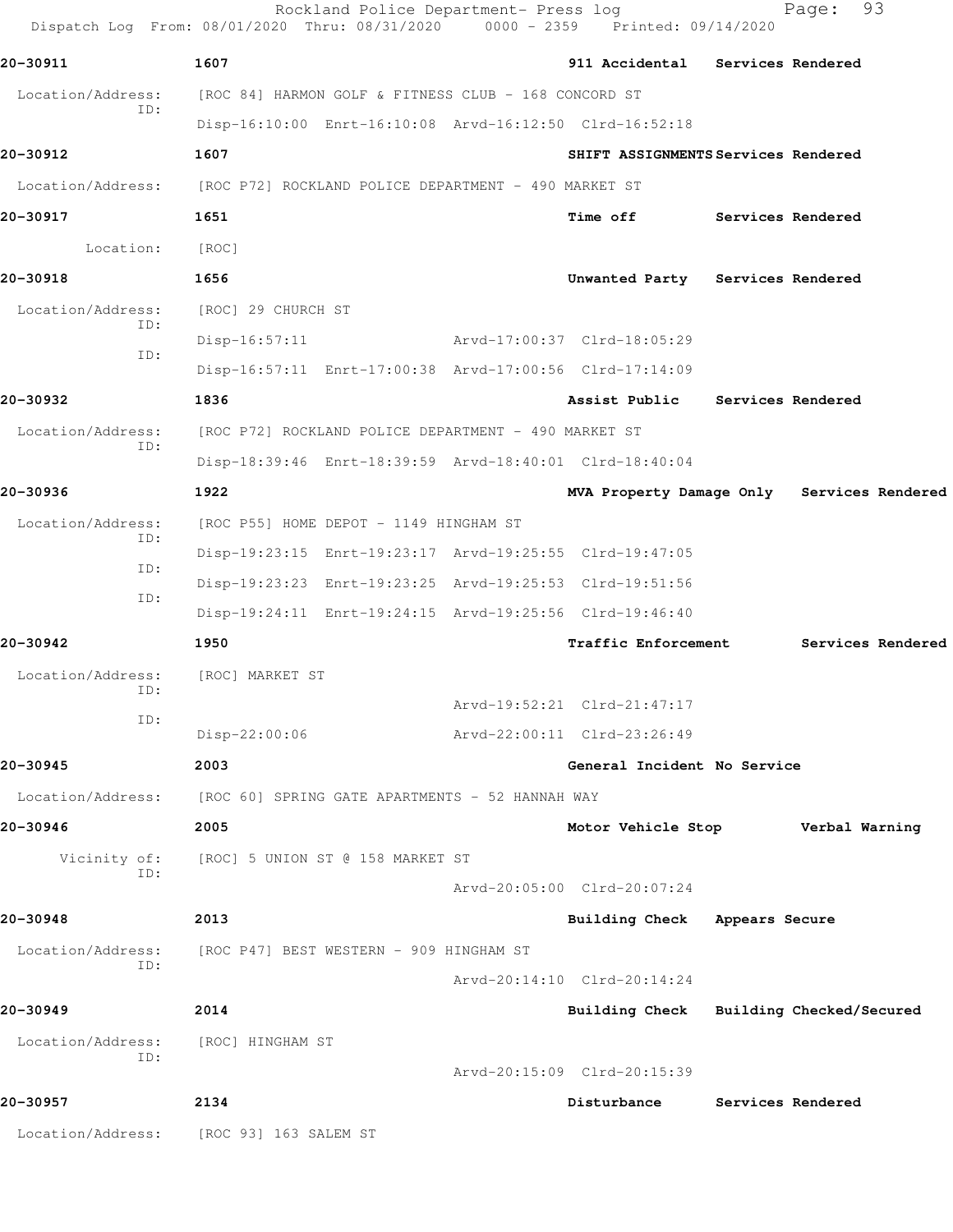| Dispatch Log From: 08/01/2020 Thru: 08/31/2020 |                            | Rockland Police Department- Press log                                                                    | $0000 - 2359$ Printed: $09/14/2020$                     | 94<br>Page:                         |
|------------------------------------------------|----------------------------|----------------------------------------------------------------------------------------------------------|---------------------------------------------------------|-------------------------------------|
| ID:                                            |                            |                                                                                                          |                                                         |                                     |
| ID:                                            |                            |                                                                                                          | Disp-21:34:56 Enrt-21:35:07 Arvd-21:38:25 Clrd-21:44:09 |                                     |
| Refer To Summons:                              | 20ROC-30957-AR             |                                                                                                          | Disp-21:34:56 Enrt-21:35:04 Arvd-21:37:40 Clrd-21:57:36 |                                     |
| Summons:<br>Address:                           | IMBERGAMO, ALEXANDER V     | 808 PLYMOUTH ST ABINGTON, MA                                                                             |                                                         |                                     |
| Age:                                           | 51                         |                                                                                                          |                                                         |                                     |
| Charges:                                       |                            | WITNESS/JUROR/POLICE/COURT OFFICIAL, INTIMIDATE<br>DESTRUCTION OF PROPERTY -\$1200, MALICIOUS c266 \$127 |                                                         |                                     |
| 20-30958                                       | 2140                       |                                                                                                          | Details / Time off                                      | Services Rendered                   |
| Location:                                      | [ROC]                      |                                                                                                          |                                                         |                                     |
| For Date: $08/29/2020 -$ Saturday              |                            |                                                                                                          |                                                         |                                     |
| 20-30980                                       | 0001                       |                                                                                                          | General Info Services Rendered                          |                                     |
| Location/Address:                              |                            | [ROC P72] ROCKLAND POLICE DEPARTMENT - 490 MARKET ST                                                     |                                                         |                                     |
| 20-30967                                       | 0002                       |                                                                                                          | SHIFT ASSIGNMENTS Services Rendered                     |                                     |
| Location/Address:                              |                            | [ROC P72] ROCKLAND POLICE DEPARTMENT - 490 MARKET ST                                                     |                                                         |                                     |
| 20-30969                                       | 0015                       |                                                                                                          |                                                         | Suspicious Activity 6one on arrival |
| Location/Address:                              | [HOL] SYCAMORE ST          |                                                                                                          |                                                         |                                     |
| ID:                                            |                            |                                                                                                          | Arvd-00:15:00 Clrd-00:24:36                             |                                     |
| ID:                                            |                            |                                                                                                          | Disp-00:15:36 Enrt-00:15:41 Arvd-00:18:32 Clrd-00:24:53 |                                     |
| ID:                                            |                            |                                                                                                          | Disp-00:15:45 Enrt-00:15:47 Arvd-00:18:30 Clrd-00:24:50 |                                     |
| ID:                                            |                            |                                                                                                          | Disp-00:16:17 Enrt-00:16:19 Arvd-00:18:29 Clrd-00:24:48 |                                     |
| 20-30970                                       | 0021                       |                                                                                                          | Animal Complaint Investigated                           |                                     |
| Location/Address:                              | [ROC] 30 MARTHA DR Apt. #D |                                                                                                          |                                                         |                                     |
| ID:                                            |                            |                                                                                                          | Disp-00:24:40 Enrt-00:24:42 Arvd-00:29:16 Clrd-00:31:53 |                                     |
| ID:                                            | Disp-00:29:46              |                                                                                                          | Arvd-00:29:48 Clrd-00:32:11                             |                                     |
| 20-30974                                       | 0050                       |                                                                                                          | MVA Property Damage Only                                | Report Follows                      |
| Location/Address:                              | [ROC] 43 BAY PATH LN       |                                                                                                          |                                                         |                                     |
| ID:                                            |                            |                                                                                                          | Disp-00:52:06 Enrt-00:52:12 Arvd-00:54:26 Clrd-01:13:56 |                                     |
| ID:                                            |                            |                                                                                                          | Disp-00:52:08 Enrt-00:52:13 Arvd-00:55:17 Clrd-01:11:46 |                                     |
| ID:                                            |                            |                                                                                                          | Disp-00:52:11 Enrt-00:52:13 Arvd-00:54:28 Clrd-01:11:15 |                                     |
| 20-30975                                       | 0109                       |                                                                                                          | Disturbance                                             | Services Rendered                   |
| Location/Address:<br>ID:                       | [ROC] 42 MARTHA DR Apt. #F |                                                                                                          |                                                         |                                     |
| ID:                                            |                            |                                                                                                          | Disp-01:11:20 Enrt-01:11:22 Arvd-01:15:45 Clrd-01:28:48 |                                     |
| ID:                                            |                            |                                                                                                          | Disp-01:11:49 Enrt-01:11:50 Arvd-01:14:19 Clrd-01:28:46 |                                     |
|                                                |                            |                                                                                                          | Disp-01:14:15 Enrt-01:14:17 Arvd-01:16:23 Clrd-01:28:40 |                                     |
| 20-30979<br>Hospital                           | 0129                       |                                                                                                          | Assist Fire Department                                  | Transported to                      |
| Location/Address:<br>ID:                       |                            | [ROC] 119 GROVE ST Apt. #245                                                                             |                                                         |                                     |
|                                                | Disp-01:30:34              |                                                                                                          | Arvd-01:30:37 Clrd-01:41:29                             |                                     |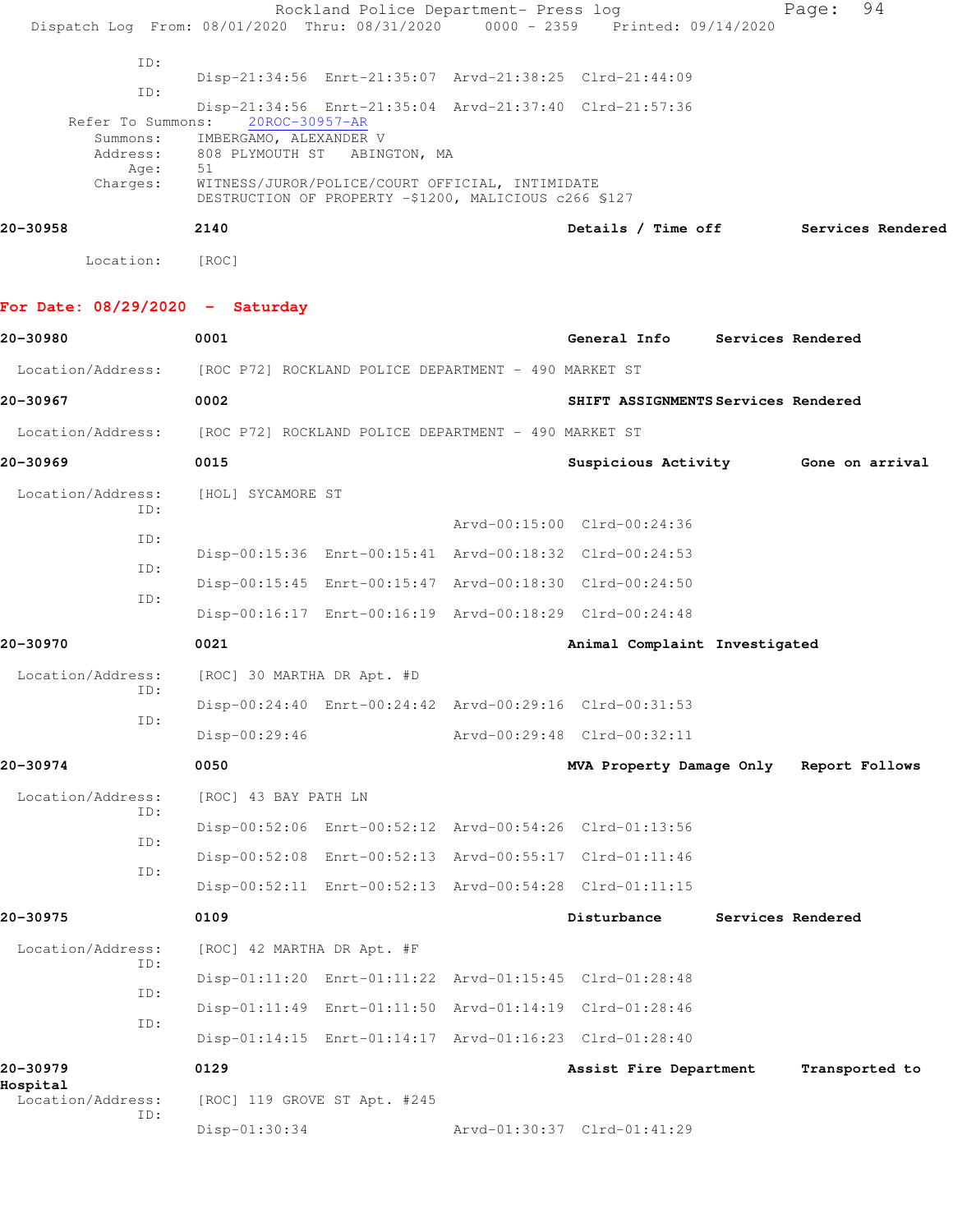|                                         | Rockland Police Department- Press log<br>Dispatch Log From: 08/01/2020 Thru: 08/31/2020 0000 - 2359 Printed: 09/14/2020        |                                         | 95<br>Page:        |  |
|-----------------------------------------|--------------------------------------------------------------------------------------------------------------------------------|-----------------------------------------|--------------------|--|
| ID:                                     |                                                                                                                                |                                         |                    |  |
| ID:                                     | $Disp-01:30:57$                                                                                                                | Arvd-01:31:00 Clrd-01:41:32             |                    |  |
|                                         | $Disp-01:31:43$                                                                                                                | Arvd-01:31:46 Clrd-01:41:30             |                    |  |
| 20-30984                                | 0222                                                                                                                           | Disturbance                             | Protective Custody |  |
| Location/Address:<br>ID:                | [ROC] 42 MARTHA DR Apt. #F                                                                                                     |                                         |                    |  |
| ID:                                     | Disp-02:23:31 Enrt-02:23:48 Arvd-02:25:44 Clrd-03:31:22                                                                        |                                         |                    |  |
| ID:                                     | Disp-02:23:43 Enrt-02:23:51 Arvd-02:26:44 Clrd-02:38:36                                                                        |                                         |                    |  |
| Refer To $P/C$ :<br>$P/C$ :             | Disp-02:23:46 Enrt-02:23:54 Arvd-02:25:56 Clrd-02:38:38<br>20ROC-30984-AR<br>RODRIGUEZ, DENISE                                 |                                         |                    |  |
| Address:<br>Age:<br>Charges:            | 42 MARTHA DR Apt. #F ROCKLAND, MA<br>56<br>PROTECTIVE CUSTODY                                                                  |                                         |                    |  |
| 20-30989                                | 0343                                                                                                                           | Prisoner Information                    | Services Rendered  |  |
| Location/Address:<br>ID:                | [ROC P72] ROCKLAND POLICE DEPARTMENT - 490 MARKET ST                                                                           |                                         |                    |  |
|                                         | Disp-03:45:12 Enrt-03:45:27 Arvd-03:45:30 Clrd-03:45:33                                                                        |                                         |                    |  |
| 20-30993                                | 0545                                                                                                                           | Building Check Building Checked/Secured |                    |  |
| Location/Address:<br>ID:                | [ROC] UNION ST                                                                                                                 |                                         |                    |  |
|                                         |                                                                                                                                | Arvd-05:47:46 Clrd-06:06:44             |                    |  |
| 20-31042                                | 0800                                                                                                                           | SHIFT ASSIGNMENTS Services Rendered     |                    |  |
|                                         | Location/Address: [ROC P72] ROCKLAND POLICE DEPARTMENT - 490 MARKET ST                                                         |                                         |                    |  |
| 20-31006                                | 0824                                                                                                                           | Suspicious Activity Marrest (s) Made    |                    |  |
| Location/Address:<br>ID:                | [ROC P93] THE BANNER - 167 UNION ST                                                                                            |                                         |                    |  |
| ID:                                     | $Disp-08:27:47$                                                                                                                | Arvd-08:28:06 Clrd-09:24:36             |                    |  |
| ID:                                     | Disp-08:27:47 Arvd-08:28:10 Clrd-09:24:40                                                                                      |                                         |                    |  |
| $P/C$ :<br>Address:<br>Age:<br>Charges: | Disp-08:27:47<br>Refer To P/C: 20ROC-31006-AR<br>MCCARTHY, RYAN PATRICK<br>28 LAKE ST WEYMOUTH, MA<br>37<br>PROTECTIVE CUSTODY | Arvd-08:28:13 Clrd-09:24:44             |                    |  |
| 20-31007                                | 0853                                                                                                                           | Lost/Found Property Services Rendered   |                    |  |
| Location/Address:                       | [ROC] EAST WATER ST @ HOWARD ST                                                                                                |                                         |                    |  |
| 20-31012                                | 0920                                                                                                                           | Vandalism                               | Services Rendered  |  |
|                                         | Location/Address: [ROC] 159 PLEASANT ST                                                                                        |                                         |                    |  |
| 20-31025                                | 0926                                                                                                                           | Animal Complaint Services Rendered      |                    |  |
| Location/Address:                       | [ROC] 111 MARKET ST Apt. #4                                                                                                    |                                         |                    |  |
| 20-31013                                | 0931                                                                                                                           | FIELD INVESTIGATION                     | Services Not       |  |
| Required<br>Location/Address:           | [ROC] 34 BLANCHARD ST Apt. #2                                                                                                  |                                         |                    |  |
| ID:                                     | Disp-09:34:15                                                                                                                  | Arvd-09:35:50 Clrd-09:36:27             |                    |  |
| ID:                                     | Disp-09:34:15                                                                                                                  | Arvd-09:35:59 Clrd-09:36:22             |                    |  |
|                                         |                                                                                                                                |                                         |                    |  |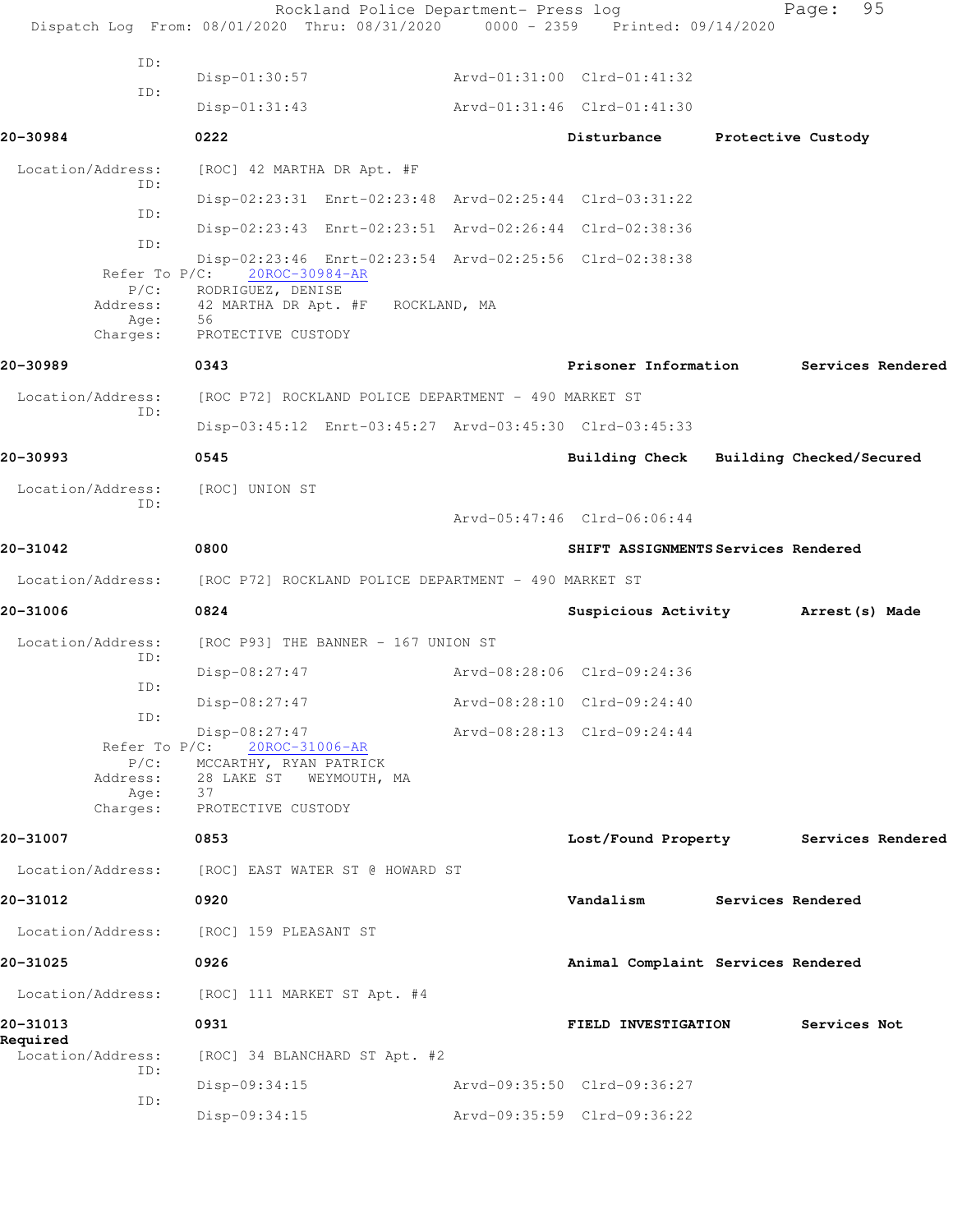|                   | Dispatch Log From: 08/01/2020 Thru: 08/31/2020          | Rockland Police Department- Press log | 0000 - 2359 Printed: 09/14/2020 | 96<br>Page:                                |
|-------------------|---------------------------------------------------------|---------------------------------------|---------------------------------|--------------------------------------------|
| 20-31021          | 0951                                                    |                                       | 911 Accidental                  | <b>Services Rendered</b>                   |
| Location/Address: | [ROC] 135 GROVE ST                                      |                                       |                                 |                                            |
| ID:               | Disp-09:52:42 Enrt-09:53:10 Arvd-09:56:59 Clrd-09:58:42 |                                       |                                 |                                            |
| 20-31022          | 1003                                                    |                                       |                                 | Follow-Up Investigation Services Rendered  |
| Location/Address: | [ROC] 34 BLANCHARD ST Apt. #2                           |                                       |                                 |                                            |
| ID:               |                                                         |                                       | Arvd-10:03:00 Clrd-10:15:52     |                                            |
| 20-31035          | 1252                                                    |                                       |                                 | 911 Accidental Services Rendered           |
| Location/Address: | [ROC P55] HOME DEPOT - 1149 HINGHAM ST                  |                                       |                                 |                                            |
| ID:               | $Disp-12:53:22$                                         |                                       | $Clrd-12:53:42$                 |                                            |
| ID:               | Disp-12:53:37 Enrt-12:53:50 Arvd-13:01:07 Clrd-13:04:36 |                                       |                                 |                                            |
| 20-31038          | 1326                                                    |                                       |                                 | Animal Complaint Services Not Required     |
| Location/Address: | [ROC] 242 MARTHA DR Apt. #D                             |                                       |                                 |                                            |
| TD:               | Disp-13:28:28 Enrt-13:32:24 Arvd-13:36:54 Clrd-13:38:05 |                                       |                                 |                                            |
| 20-31040          | 1333                                                    |                                       | 911 Accidental                  | Services Not Required                      |
| Location/Address: | [ROC] 18 BLANCHARD ST                                   |                                       |                                 |                                            |
| ID:               | Disp-13:35:39 Enrt-13:35:42 Arvd-13:38:21 Clrd-13:38:59 |                                       |                                 |                                            |
| ID:               | Disp-13:35:56 Enrt-13:35:58 Arvd-13:38:50 Clrd-13:39:05 |                                       |                                 |                                            |
| 20-31043          | 1400                                                    |                                       | Motor Vehicle Stop              | Verbal Warning                             |
| Location/Address: | [ROC] SPRING ST                                         |                                       |                                 |                                            |
| ID:               |                                                         |                                       | Arvd-14:00:00 Clrd-14:15:05     |                                            |
| 20-31055          | 1454                                                    |                                       | Trespassing                     | Investigated                               |
| Location/Address: | [ROC] 92 CHURCH ST @ 292 HOWARD ST                      |                                       |                                 |                                            |
| ID:               | $Disp-14:57:18$                                         |                                       | Arvd-14:57:27 Clrd-15:08:09     |                                            |
| ID:               | Disp-14:57:18 Enrt-14:57:34 Arvd-14:57:47 Clrd-15:08:04 |                                       |                                 |                                            |
| ID:               | Disp-14:57:18 Enrt-14:57:34 Arvd-14:57:39 Clrd-15:07:58 |                                       |                                 |                                            |
| 20-31059          | 1528                                                    |                                       |                                 | Larceny / Forgery/ Fraud Services Rendered |
| Location/Address: | [ROC 245] 4 TOPPING AVE                                 |                                       |                                 |                                            |
| 20-31064          | 1600                                                    |                                       |                                 | SHIFT ASSIGNMENTS Services Rendered        |
| Location/Address: | [ROC P72] ROCKLAND POLICE DEPARTMENT - 490 MARKET ST    |                                       |                                 |                                            |
| 20-31063          | 1605                                                    |                                       |                                 | 911 Accidental Services Rendered           |
| Location/Address: | [ROC P55] HOME DEPOT - 1149 HINGHAM ST                  |                                       |                                 |                                            |
| ID:               | Disp-16:20:21 Enrt-16:20:24 Arvd-16:23:17 Clrd-16:27:10 |                                       |                                 |                                            |
| 20-31066          | 1633                                                    |                                       | Building Check Appears Secure   |                                            |
| Location/Address: | [ROC P47] BEST WESTERN - 909 HINGHAM ST                 |                                       |                                 |                                            |
| ID:               |                                                         |                                       | Arvd-16:33:40 Clrd-16:34:02     |                                            |
| 20-31068          | 1643                                                    |                                       | <b>Building Check</b>           | Appears Secure                             |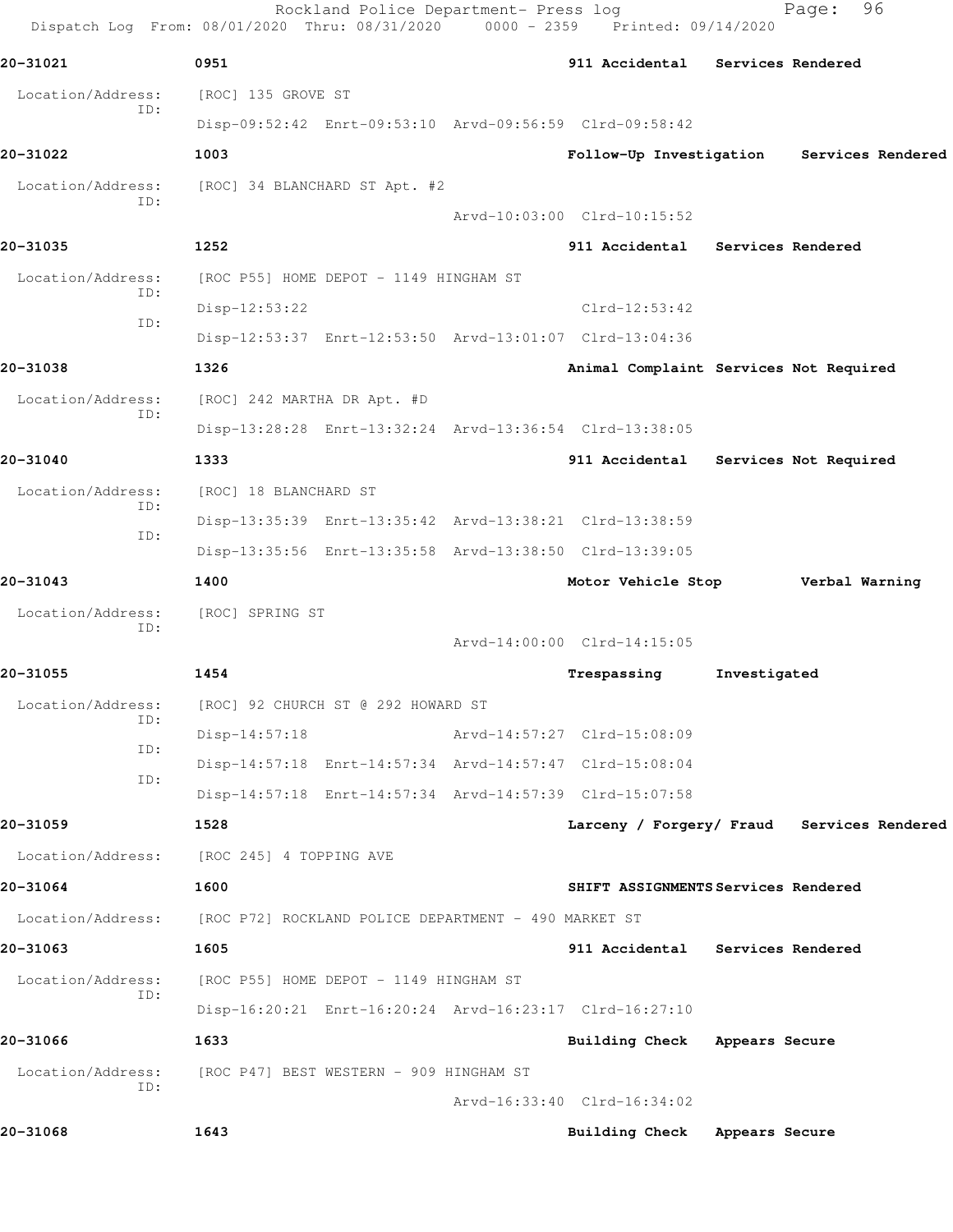| Required<br>Location/Address:<br>ID: | [ROC] MARTHA DR                                                                                                         |                                                       |                                       |
|--------------------------------------|-------------------------------------------------------------------------------------------------------------------------|-------------------------------------------------------|---------------------------------------|
| 20-31094                             | 2038                                                                                                                    | Motor Vehicle Complaint                               | No Action                             |
| ID:                                  | Disp-20:38:56<br>$Disp-20:42:11$                                                                                        | Arvd-20:42:23 Clrd-20:48:05                           |                                       |
| ID:                                  | Disp-20:38:56 Enrt-20:41:37 Arvd-20:41:42 Clrd-20:41:51                                                                 | Arvd-20:41:29 Clrd-20:48:01                           |                                       |
| ID:                                  | [ROC] 135 GROVE ST                                                                                                      |                                                       |                                       |
| Location/Address:                    |                                                                                                                         |                                                       |                                       |
| 20-31093                             | $Disp-20:03:01$<br>2036                                                                                                 | Disturbance                                           | Services Rendered                     |
| ID:                                  |                                                                                                                         | Arvd-20:03:13 Clrd-20:10:07                           |                                       |
| ID:                                  | Disp-20:02:46<br>Disp-20:02:46                                                                                          | Arvd-20:03:13 Clrd-20:10:07                           |                                       |
| ID:                                  | Disp-20:02:46                                                                                                           | Arvd-20:03:13 Clrd-20:10:07                           |                                       |
| ID:                                  | [ROC] 18 LEISUREWOODS DR                                                                                                | Arvd-20:03:13 Clrd-20:10:07                           |                                       |
| Hospital<br>Location/Address:        |                                                                                                                         |                                                       |                                       |
| 20-31087                             | 2001                                                                                                                    | Arvd-19:25:00 Clrd-19:27:16<br>Health & Welfare Check | Transported to                        |
| ID:                                  | Location/Address: [ROC] 70 PLAIN ST                                                                                     |                                                       |                                       |
| 20-31085                             | 1925                                                                                                                    | Motor Vehicle Stop                                    | Verbal Warning                        |
|                                      | Disp-18:25:13                                                                                                           | Arvd-18:25:15 Clrd-19:24:42                           |                                       |
| ID:                                  | Disp-18:23:07 Enrt-18:23:11                                                                                             | $Clrd-19:24:40$                                       |                                       |
| Location/Address:<br>ID:             | [ROC] 16 WEBSTER ST                                                                                                     |                                                       |                                       |
| 20-31081                             | 1820                                                                                                                    | 911 Accidental Services Rendered                      |                                       |
|                                      | $Disp-17:50:03$                                                                                                         | Arvd-17:50:12 Clrd-17:50:56                           |                                       |
| Location/Address:<br>ID:             | [ROC] 92 MARTHA DR Apt. #E                                                                                              |                                                       |                                       |
| 20-31077                             | 1748                                                                                                                    | MESSAGE DELIVERY Services Rendered                    |                                       |
| ID:                                  | Disp-17:18:54                                                                                                           | $Clrd-17:19:08$                                       |                                       |
| Location/Address:                    | [ROC 80] AAA ROCKLAND BRANCH - 900 HINGHAM ST                                                                           |                                                       |                                       |
| 20-31073                             | 1715                                                                                                                    | Lost Property Services Rendered                       |                                       |
| ID:                                  | $Disp-17:13:31$                                                                                                         | $Clrd-17:14:31$                                       |                                       |
| Location/Address:                    | [ROC] 40 MONROE ST                                                                                                      |                                                       |                                       |
| 20-31072                             | 1710                                                                                                                    | Found Property Services Rendered                      |                                       |
| ID:                                  | Disp-17:01:16 Enrt-17:01:30 Arvd-17:05:07 Clrd-17:39:35                                                                 |                                                       |                                       |
| ID:                                  | Disp-17:01:16 Enrt-17:01:30 Arvd-17:05:07 Clrd-17:39:30                                                                 |                                                       |                                       |
| Location/Address:                    | [ROC] ST PATRICK CEMETARY - WEST WATER ST                                                                               |                                                       |                                       |
| 20-31070                             | 1658                                                                                                                    |                                                       | Suspicious Activity Services Rendered |
| Location/Address:<br>ID:             | [ROC] CHURCH ST                                                                                                         | Arvd-16:45:15 Clrd-16:45:38                           |                                       |
|                                      |                                                                                                                         |                                                       |                                       |
|                                      | Rockland Police Department- Press log<br>Dispatch Log From: 08/01/2020 Thru: 08/31/2020 0000 - 2359 Printed: 09/14/2020 |                                                       | 97<br>Page:                           |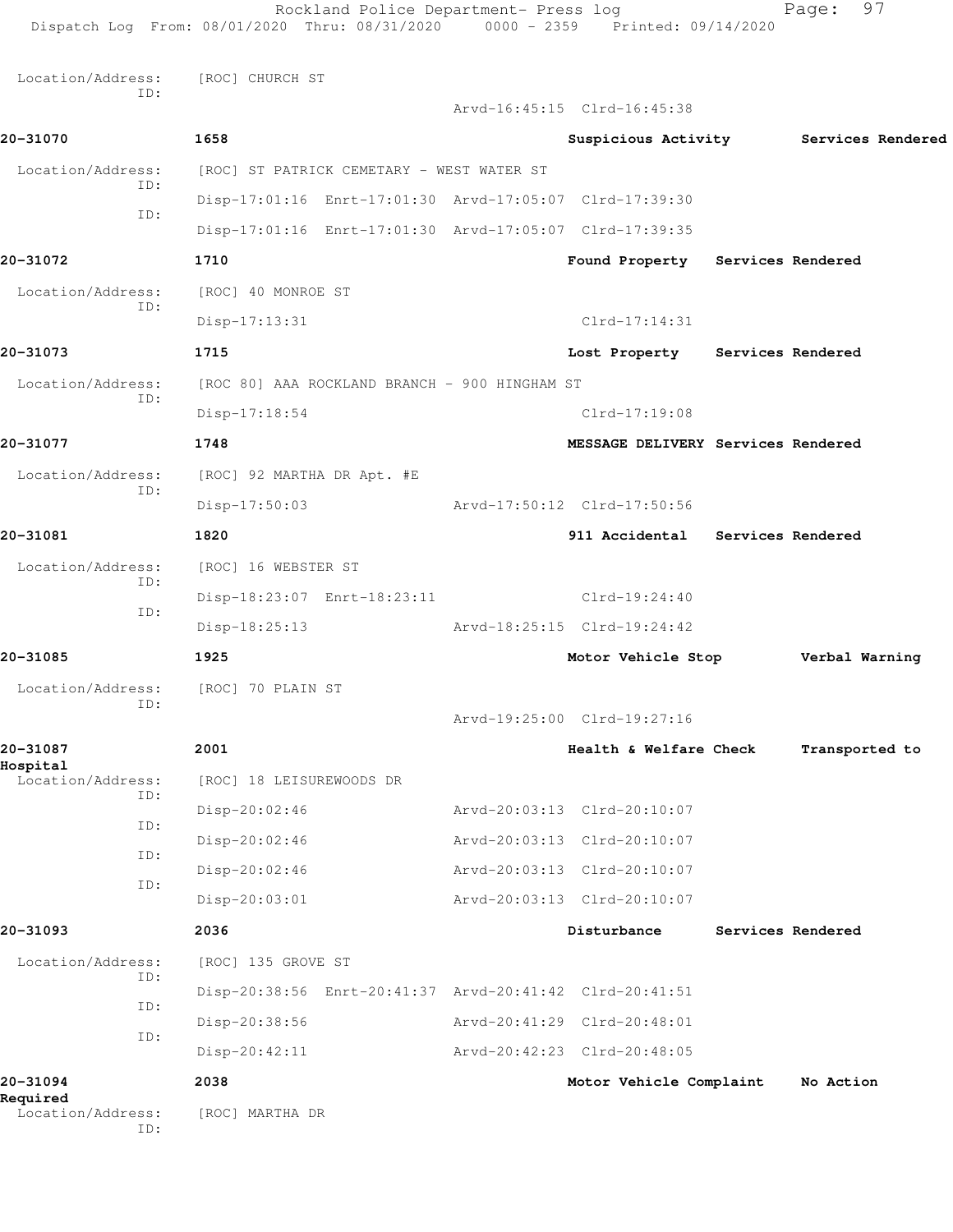|                                 | Rockland Police Department- Press log<br>Dispatch Log From: 08/01/2020 Thru: 08/31/2020 0000 - 2359 Printed: 09/14/2020 |                               | 98<br>Page:                         |
|---------------------------------|-------------------------------------------------------------------------------------------------------------------------|-------------------------------|-------------------------------------|
|                                 | Disp-20:41:51                                                                                                           | $Clrd-20:42:11$               |                                     |
| ID:                             | Disp-20:42:05 Enrt-20:42:28 Arvd-20:43:23 Clrd-20:49:07                                                                 |                               |                                     |
| 20-31096                        | 2101                                                                                                                    | Details / Time off COMP NIGHT |                                     |
| Services Rendered<br>Location:  | [ROC]                                                                                                                   |                               |                                     |
| 20-31098                        | 2149                                                                                                                    |                               | Property RETURNED Services Rendered |
| Location/Address:               | [ROC P72] ROCKLAND POLICE DEPARTMENT - 490 MARKET ST                                                                    |                               |                                     |
| TD:                             | $Disp-21:51:52$                                                                                                         | Clrd-21:51:58                 |                                     |
| 20-31100                        | 2155                                                                                                                    | 911 Accidental                | Investigated                        |
| Location/Address:               | [ROC] 57 VINTON TER                                                                                                     |                               |                                     |
| ID:                             | Disp-21:57:39 Enrt-21:57:44 Arvd-22:05:47 Clrd-22:07:07                                                                 |                               |                                     |
| 20-31103                        | 2220                                                                                                                    | Burglar Alarm                 | Investigated                        |
| Location/Address:               | [ROC P85] ROCKLAND FEDERAL CREDIT UNION - 241 UNION ST                                                                  |                               |                                     |
| ID:<br>ID:                      | Disp-22:23:05 Enrt-22:23:14 Arvd-22:24:06 Clrd-22:26:10                                                                 |                               |                                     |
| ID:                             | Disp-22:23:26 Enrt-22:23:32 Arvd-22:26:31 Clrd-22:27:50                                                                 |                               |                                     |
|                                 | $Disp-22:26:58$                                                                                                         | Arvd-22:27:07 Clrd-22:27:46   |                                     |
| 20-31105                        | 2256                                                                                                                    | 911 Accidental                | Investigated                        |
| Location/Address:<br>ID:        | [ROC] 40 WINTER CIR                                                                                                     |                               |                                     |
|                                 | Disp-22:57:50 Enrt-22:57:57 Arvd-23:01:18 Clrd-23:04:50                                                                 |                               |                                     |
| 20-31107                        | 2307                                                                                                                    | Building Check                | Appears Secure                      |
| Location/Address:<br>TD:        | [ROC] CHURCH ST                                                                                                         |                               |                                     |
|                                 |                                                                                                                         | Arvd-23:09:06 Clrd-23:09:54   |                                     |
| 20-31108                        | 2345                                                                                                                    | Noise Complaint Investigated  |                                     |
| Location/Address:<br>ID:        | [ROC] 476 LIBERTY ST                                                                                                    |                               |                                     |
| ID:                             | Disp-23:47:59 Enrt-23:48:09 Arvd-23:51:11 Clrd-23:53:18                                                                 |                               |                                     |
|                                 | Disp-23:48:04 Enrt-23:48:09 Arvd-23:51:11 Clrd-23:53:18                                                                 |                               |                                     |
| For Date: $08/30/2020 -$ Sunday |                                                                                                                         |                               |                                     |
| 20-31109                        | 0006                                                                                                                    | General Info No Service       |                                     |
| Location/Address:               | [ROC P72] ROCKLAND POLICE DEPARTMENT - 490 MARKET ST                                                                    |                               |                                     |
| ID:                             | Disp-00:11:05                                                                                                           | $Clrd-00:11:15$               |                                     |
| 20-31113                        | 0053                                                                                                                    |                               | Noise Complaint Services Rendered   |
| Location/Address:               | [ROC 206] 51 MAPLE ST Apt. #214                                                                                         |                               |                                     |
| ID:                             | Disp-00:55:15 Enrt-00:55:20 Arvd-00:58:42 Clrd-01:03:46                                                                 |                               |                                     |
| 20-31116                        | 0111                                                                                                                    |                               | Noise Complaint Services Rendered   |
| Location/Address:               | [ROC 206] 51 MAPLE ST Apt. #212                                                                                         |                               |                                     |
| ID:<br>ID:                      | Disp-01:12:37 Enrt-01:13:00 Arvd-01:16:47 Clrd-01:20:43                                                                 |                               |                                     |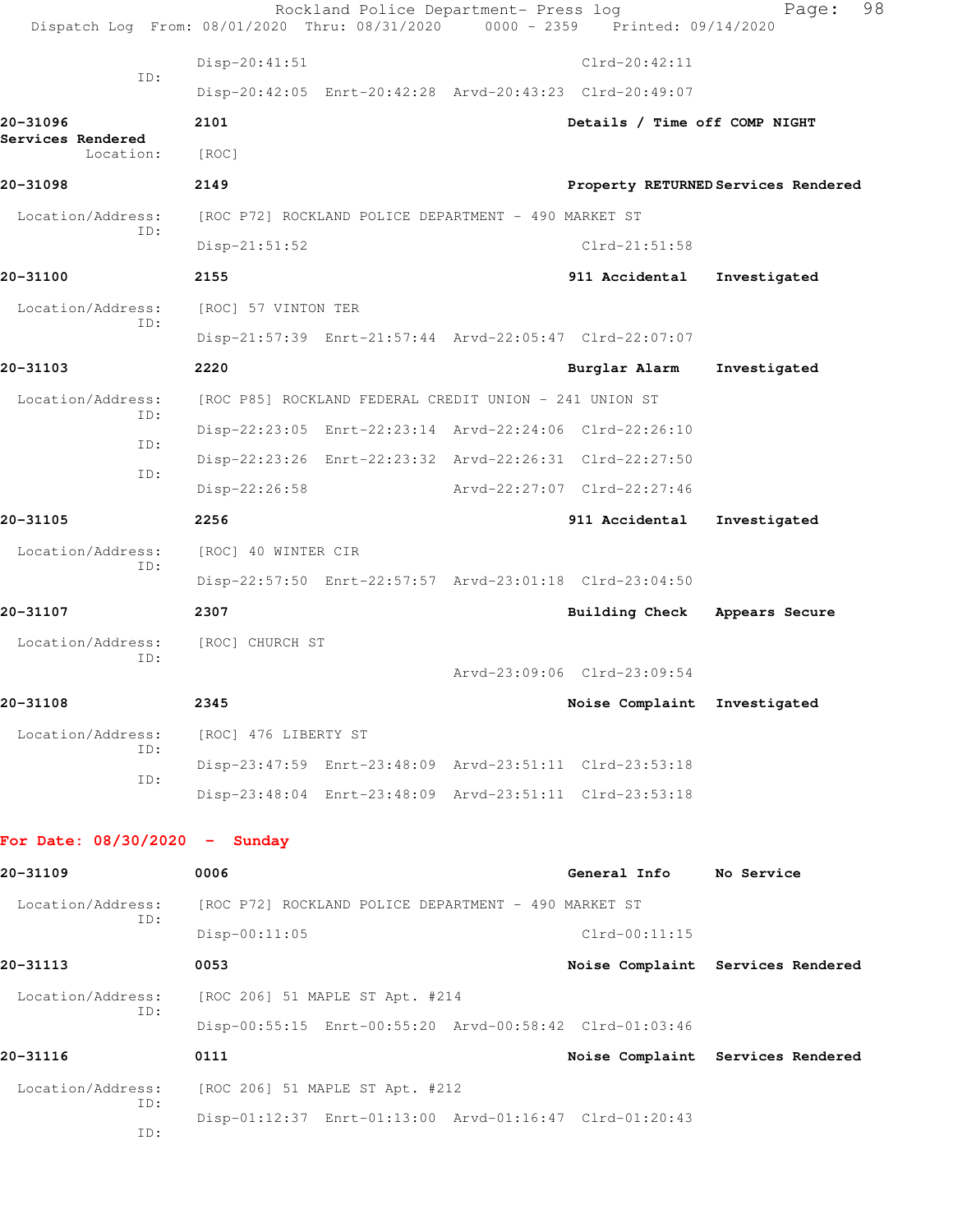| Dispatch Log From: 08/01/2020 Thru: 08/31/2020 0000 - 2359 Printed: 09/14/2020 |                                                           | Rockland Police Department- Press log |                                                         |              | 99<br>Page:       |
|--------------------------------------------------------------------------------|-----------------------------------------------------------|---------------------------------------|---------------------------------------------------------|--------------|-------------------|
|                                                                                |                                                           |                                       | Disp-01:17:10 Arvd-01:17:20 Clrd-01:20:24               |              |                   |
| 20-31117                                                                       | 0116                                                      |                                       | 911 Accidental                                          | Investigated |                   |
| Location/Address:                                                              | [ROC] 23 HOBART LN                                        |                                       |                                                         |              |                   |
| ID:                                                                            |                                                           |                                       | Disp-01:20:33 Enrt-01:20:39 Arvd-01:24:23 Clrd-01:28:09 |              |                   |
| ID:<br>ID:                                                                     |                                                           | Disp-01:22:29 Enrt-01:22:34           | $Clrd-01:24:31$                                         |              |                   |
|                                                                                |                                                           |                                       | Disp-01:22:49 Enrt-01:22:53 Arvd-01:22:57 Clrd-01:28:13 |              |                   |
| 20-31122                                                                       | 0201                                                      |                                       | 911 Accidental                                          | Unfounded    |                   |
| Location/Address:<br>ID:                                                       | [ROC] 319 EAST WATER ST                                   |                                       |                                                         |              |                   |
|                                                                                |                                                           |                                       | Disp-02:10:23 Enrt-02:10:29 Arvd-02:10:33 Clrd-02:10:35 |              |                   |
| 20-31124                                                                       | 0226                                                      |                                       | Noise Complaint Services Rendered                       |              |                   |
| Location/Address:<br>ID:                                                       | [ROC] REED ST                                             |                                       |                                                         |              |                   |
|                                                                                |                                                           |                                       | Disp-02:28:43 Enrt-02:28:51 Arvd-02:29:37 Clrd-02:33:36 |              |                   |
| 20-31132                                                                       | 0514                                                      |                                       | Building Check Appears Secure                           |              |                   |
| Location/Address:                                                              | [ROC] UNION ST                                            |                                       |                                                         |              |                   |
| ID:                                                                            |                                                           |                                       | Disp-05:15:32 Enrt-05:15:39 Arvd-05:15:42 Clrd-05:35:24 |              |                   |
| 20-31136                                                                       | 0650                                                      |                                       | General Info Services Rendered                          |              |                   |
| Location/Address:                                                              | [ROC] 14 MILLBROOK DR                                     |                                       |                                                         |              |                   |
| ID:                                                                            | $Disp-06:52:44$                                           |                                       | $Clrd-06:52:52$                                         |              |                   |
| 20-31137                                                                       | 0800                                                      |                                       | Information Call No Action Required                     |              |                   |
| Location/Address:                                                              | [ROC P72] ROCKLAND POLICE DEPARTMENT - 490 MARKET ST      |                                       |                                                         |              |                   |
| 20-31138                                                                       | 0817                                                      |                                       | <b>Health &amp; Welfare Check</b>                       |              | Services Rendered |
| Location/Address:                                                              | [ROC] 83 UNION ST                                         |                                       |                                                         |              |                   |
| ID:                                                                            |                                                           |                                       | Disp-08:18:54 Enrt-08:20:12 Arvd-08:31:24 Clrd-08:36:50 |              |                   |
| 20-31145                                                                       | 0853                                                      |                                       | Motor Vehicle Stop                                      |              | Verbal Warning    |
| Location/Address:                                                              | [ROC] 224 WEST WATER ST                                   |                                       |                                                         |              |                   |
| ID:                                                                            |                                                           |                                       | Arvd-08:53:00 Clrd-08:58:37                             |              |                   |
| 20-31148                                                                       | 0955                                                      |                                       | Traffic Enforcement                                     |              | Services Rendered |
| Location/Address:                                                              | [ROC] 200 EAST WATER ST                                   |                                       |                                                         |              |                   |
| ID:                                                                            |                                                           |                                       | Arvd-09:56:34 Clrd-09:56:44                             |              |                   |
| 20-31153                                                                       | 1035                                                      |                                       | Motor Vehicle Complaint                                 |              | Arrest (s) Made   |
| Location/Address:                                                              | [ROC] 347 MARKET ST                                       |                                       |                                                         |              |                   |
| ID:                                                                            |                                                           |                                       | Disp-10:37:37 Enrt-10:37:41 Arvd-10:37:58 Clrd-11:01:25 |              |                   |
| ID:<br>ID:                                                                     |                                                           |                                       | Disp-10:41:07 Enrt-10:41:10 Arvd-10:41:13 Clrd-11:13:35 |              |                   |
| Refer To Arrest:                                                               | 20ROC-31153-AR                                            |                                       | Disp-10:59:45 Enrt-10:59:48 Arvd-10:59:51 Clrd-11:01:15 |              |                   |
| Arrest:<br>Address:<br>Age:                                                    | CARVALHO, WALNEY JORGE<br>99 NORTH AVE ABINGTON, MA<br>48 |                                       |                                                         |              |                   |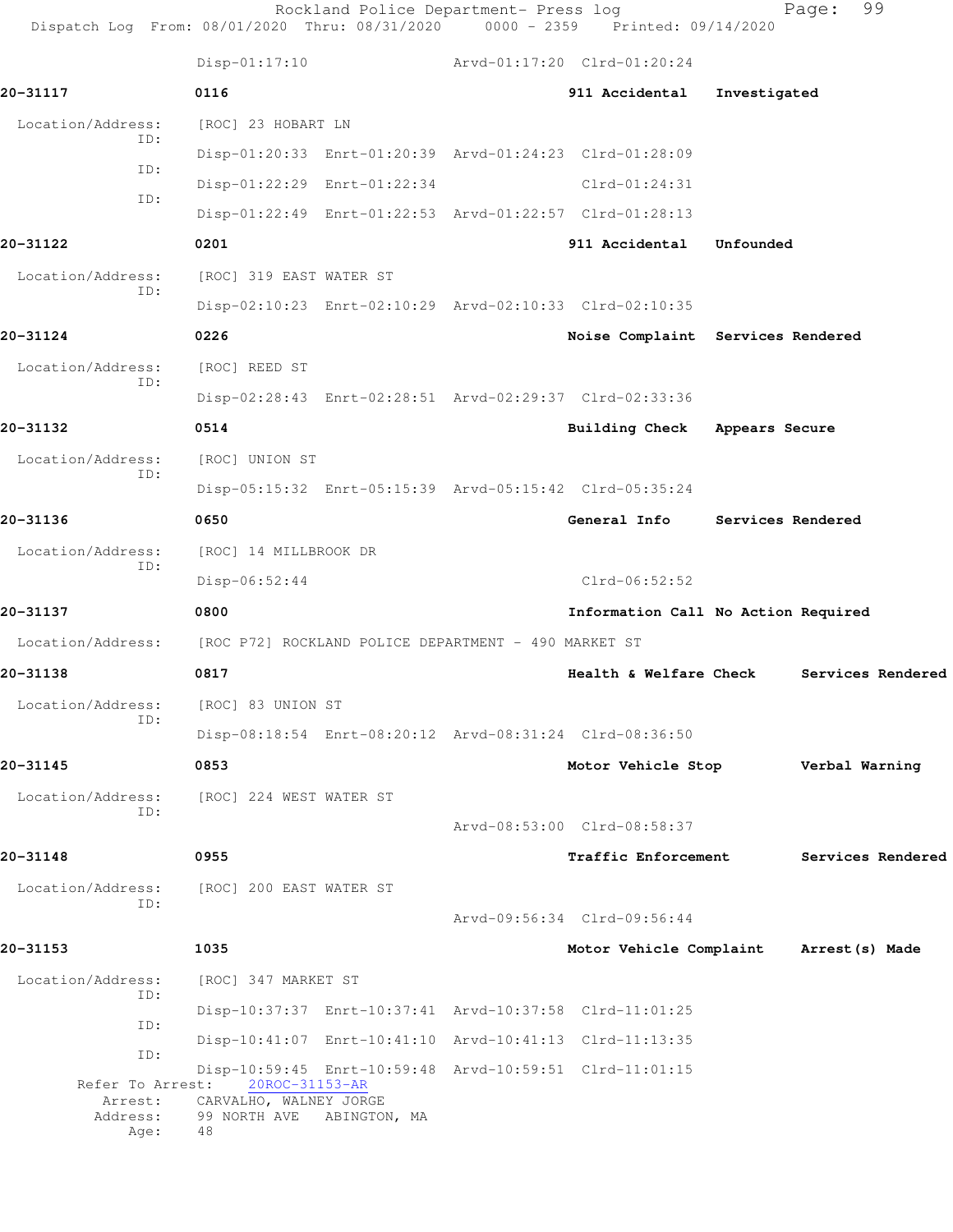|                       | Rockland Police Department- Press log<br>Dispatch Log From: 08/01/2020 Thru: 08/31/2020 0000 - 2359 Printed: 09/14/2020 |                                  | Page: 100                                 |
|-----------------------|-------------------------------------------------------------------------------------------------------------------------|----------------------------------|-------------------------------------------|
| Charges:              | OUI-LIQUOR OR .08%, 2ND OFFENSE<br>NEGLIGENT OPERATION OF MOTOR VEHICLE                                                 |                                  |                                           |
| 20-31161              | 1212                                                                                                                    | General Info No Action Required  |                                           |
| Location/Address:     | [ROC P72] ROCKLAND POLICE DEPARTMENT - 490 MARKET ST                                                                    |                                  |                                           |
| 20-31166              | 1257                                                                                                                    |                                  | Motor Vehicle Stop Verbal Warning         |
| Location/Address:     | [ROC] 50 UNION ST                                                                                                       |                                  |                                           |
| ID:                   |                                                                                                                         | Arvd-12:57:00 Clrd-12:59:32      |                                           |
| 20-31168              | 1327                                                                                                                    | Details / Time off               | No Action                                 |
| Required<br>Location: | [ROC]                                                                                                                   |                                  |                                           |
| 20-31187              | 1549                                                                                                                    | Details / Time off               | Services Rendered                         |
| Location:             | [ROC]                                                                                                                   |                                  |                                           |
| 20-31190              | 1614                                                                                                                    | Neighbor Disturbance             | Services Rendered                         |
| Location/Address:     | [ROC] 69 CENTRAL ST                                                                                                     |                                  |                                           |
| ID:                   | Disp-16:16:15 Enrt-16:16:54 Arvd-16:27:24 Clrd-16:38:50                                                                 |                                  |                                           |
| 20-31191              | 1620                                                                                                                    | 911 Accidental Services Rendered |                                           |
| Location/Address:     | [ROC] 135 GROVE ST                                                                                                      |                                  |                                           |
| ID:                   | Disp-16:22:22 Enrt-16:22:25 Arvd-16:28:59 Clrd-16:33:31                                                                 |                                  |                                           |
| 20-31192              | 1621                                                                                                                    | General Info                     | No Service                                |
|                       | Location/Address: [ROC P72] ROCKLAND POLICE DEPARTMENT - 490 MARKET ST                                                  |                                  |                                           |
| 20-31199              | 1714                                                                                                                    | 911 Accidental Appears Secure    |                                           |
| Location/Address:     | [ROC] 125 J A DUNN MEM DR Apt. #F                                                                                       |                                  |                                           |
| ID:                   | Disp-17:20:53 Enrt-17:22:36 Arvd-17:28:20 Clrd-17:35:39                                                                 |                                  |                                           |
| 20-31205              | 1828                                                                                                                    |                                  | Suspicious Activity Services Rendered     |
| Location/Address:     | [ROC P5] JOHN R. YOUNG DMD - 272 CENTRE AVE                                                                             |                                  |                                           |
| ID:                   | Disp-18:29:57 Enrt-18:31:04 Arvd-18:34:00 Clrd-18:40:41                                                                 |                                  |                                           |
| ID:                   | Disp-18:30:09 Enrt-18:31:01 Arvd-18:33:11 Clrd-18:40:38                                                                 |                                  |                                           |
| 20-31207              | 1838                                                                                                                    |                                  | Assist Other Agency Services Rendered     |
| Location/Address:     | [ROC] 11 TIRRELL DR                                                                                                     |                                  |                                           |
| ID:                   | Disp-18:46:40 Enrt-19:22:05 Arvd-19:22:08 Clrd-19:30:15                                                                 |                                  |                                           |
| 20-31206              | 1839                                                                                                                    | Disturbance Gone on arrival      |                                           |
| Location/Address:     | [ROC] 63 FRANKLIN AVE @ 57 CHURCH ST                                                                                    |                                  |                                           |
| ID:                   | Disp-18:40:20 Enrt-18:40:24 Arvd-18:43:08 Clrd-18:48:00                                                                 |                                  |                                           |
| 20-31216              | 2015                                                                                                                    |                                  | Motor Vehicle Complaint Services Rendered |
| Location/Address:     | [ROC] 200 WEBSTER ST @ 354 LIBERTY ST                                                                                   |                                  |                                           |
| ID:                   | Disp-20:16:43 Enrt-20:16:47 Arvd-20:17:37 Clrd-20:28:16                                                                 |                                  |                                           |
| 20-31223              | 2231                                                                                                                    | Disturbance                      | Gone on arrival                           |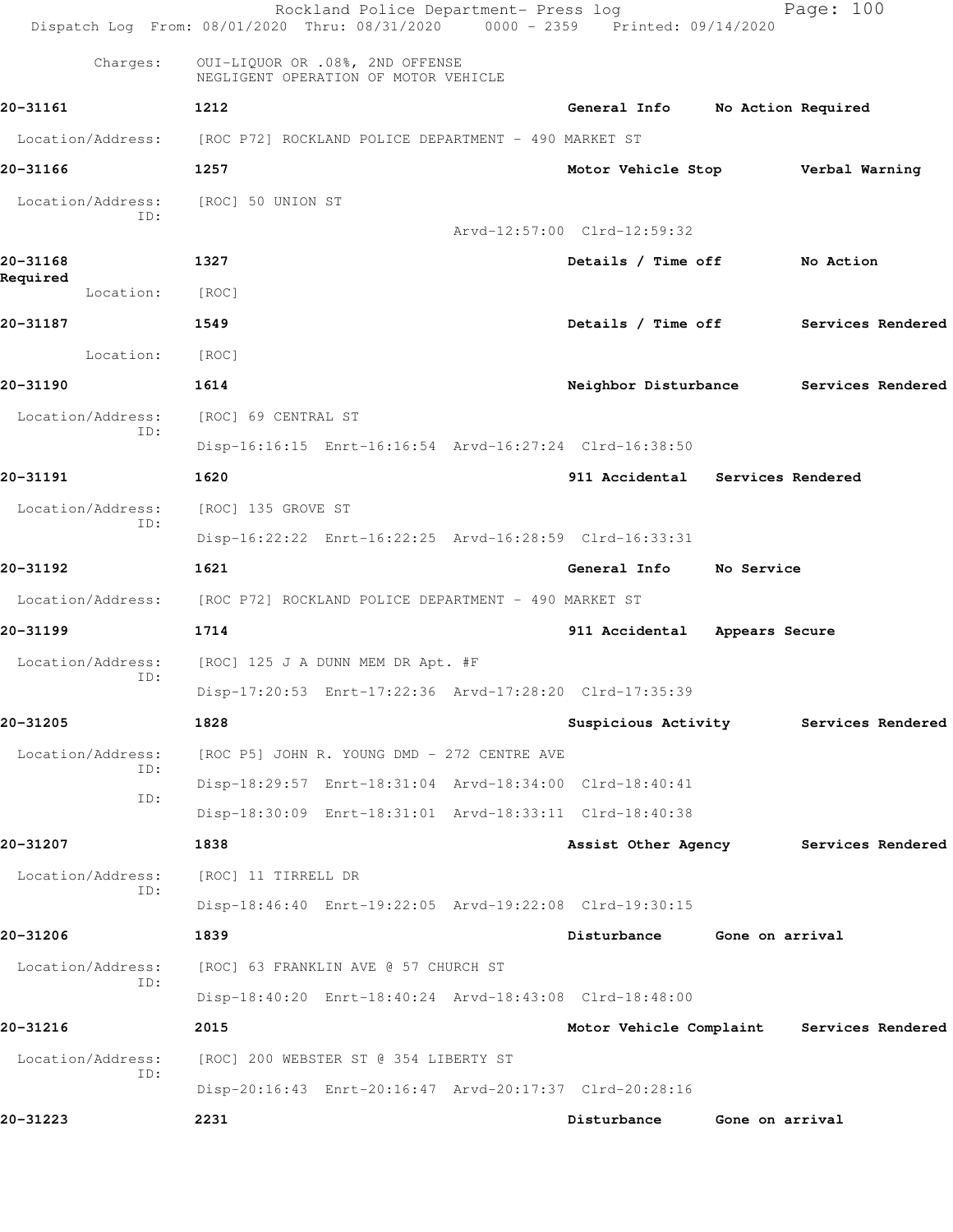|                                         | Rockland Police Department- Press log<br>Dispatch Log From: 08/01/2020 Thru: 08/31/2020               | 0000 - 2359 Printed: 09/14/2020  | Page: 101                               |  |
|-----------------------------------------|-------------------------------------------------------------------------------------------------------|----------------------------------|-----------------------------------------|--|
| Location/Address:                       | [ROC 60] SPRING GATE APARTMENTS - 52 HANNAH WAY                                                       |                                  |                                         |  |
| ID:                                     | Disp-22:32:04 Enrt-22:32:30 Arvd-22:37:33 Clrd-22:43:31                                               |                                  |                                         |  |
| 20-31230                                | 2331                                                                                                  | Noise Complaint Gone on arrival  |                                         |  |
| Location/Address: [ROC] 204 REED ST     |                                                                                                       |                                  |                                         |  |
| ID:                                     | Disp-23:32:39 Enrt-23:33:00                                                                           | Clrd-23:39:06                    |                                         |  |
| For Date: $08/31/2020 -$ Monday         |                                                                                                       |                                  |                                         |  |
| 20-31232                                | 0000                                                                                                  | SHIFT ASSIGNMENTSNo Service      |                                         |  |
| Location/Address:                       | [ROC P72] ROCKLAND POLICE DEPARTMENT - 490 MARKET ST                                                  |                                  |                                         |  |
| ID:                                     |                                                                                                       | Arvd-00:00:00 Clrd-00:02:29      |                                         |  |
| 20-31241                                | 0548                                                                                                  |                                  | Building Check Building Checked/Secured |  |
| Location/Address:<br>ID:                | [ROC 61] UNION ST BUSINESS DISTRICT - UNION ST                                                        |                                  |                                         |  |
|                                         |                                                                                                       | Arvd-05:49:06 Clrd-06:04:00      |                                         |  |
| 20-31243                                | 0603                                                                                                  | Assault Offenses Arrest (s) Made |                                         |  |
| Location/Address:<br>ID:                | [ROC P47] BEST WESTERN - 909 HINGHAM ST                                                               |                                  |                                         |  |
| ID:                                     | Disp-06:03:54 Enrt-06:04:22 Arvd-06:07:08 Clrd-06:41:18                                               |                                  |                                         |  |
| ID:                                     | Disp-06:04:08 Enrt-06:04:32 Arvd-06:07:05 Clrd-06:41:12                                               |                                  |                                         |  |
| ID:                                     | Disp-06:04:13 Enrt-06:04:22 Arvd-06:07:11 Clrd-06:23:08                                               |                                  |                                         |  |
| ID:                                     | Disp-06:41:57 Enrt-06:42:02 Arvd-06:52:32 Clrd-06:59:02                                               |                                  |                                         |  |
| ID:                                     | Disp-06:42:00 Enrt-06:42:04 Arvd-06:52:33 Clrd-07:06:04                                               |                                  |                                         |  |
| Refer To Arrest:                        | Disp-06:42:28 Enrt-06:42:32 Arvd-06:52:30 Clrd-06:57:42<br>20ROC-31243-AR                             |                                  |                                         |  |
| Arrest:<br>Address:<br>Age:<br>Charges: | YOUNG, SHERRY<br>90 MYRTLE AVE Apt. #112 WHITMAN, MA<br>44<br>TRESPASS<br>DISTURBING THE PEACE<br>A&B |                                  |                                         |  |
| 20-31248                                | 0738                                                                                                  | Burglar Alarm                    | Investigated                            |  |
| Location/Address:                       | [ROC] ROCKLAND BAR AND GRILL - 323 UNION ST                                                           |                                  |                                         |  |
| ID:                                     | Disp-07:39:51 Enrt-07:39:54 Arvd-07:42:24 Clrd-07:49:57                                               |                                  |                                         |  |
| ID:                                     | Disp-07:43:49 Enrt-07:43:51 Arvd-07:47:44 Clrd-07:49:55                                               |                                  |                                         |  |
| 20-31254                                | 0800                                                                                                  |                                  | SHIFT ASSIGNMENTS Services Rendered     |  |
| Location/Address:                       | [ROC P72] ROCKLAND POLICE DEPARTMENT - 490 MARKET ST                                                  |                                  |                                         |  |
| 20-31265                                | 0924                                                                                                  | Assist Fire Department           | Services Rendered                       |  |
| Location/Address:<br>TD:                | [ROC] 357 HINGHAM ST                                                                                  |                                  |                                         |  |
|                                         | Disp-09:25:13 Enrt-09:25:15 Arvd-09:37:35 Clrd-10:08:26                                               |                                  |                                         |  |
| 20-31267                                | 0933                                                                                                  | Prisioner Transport              | Taken/Referred to                       |  |
| Other Agency<br>Location/Address:       | [HIN 1] HINGHAM COURT - 28 GEORGE WASHINGTON BLVD                                                     |                                  |                                         |  |
| ID:                                     |                                                                                                       | Arvd-09:33:00 Clrd-11:26:52      |                                         |  |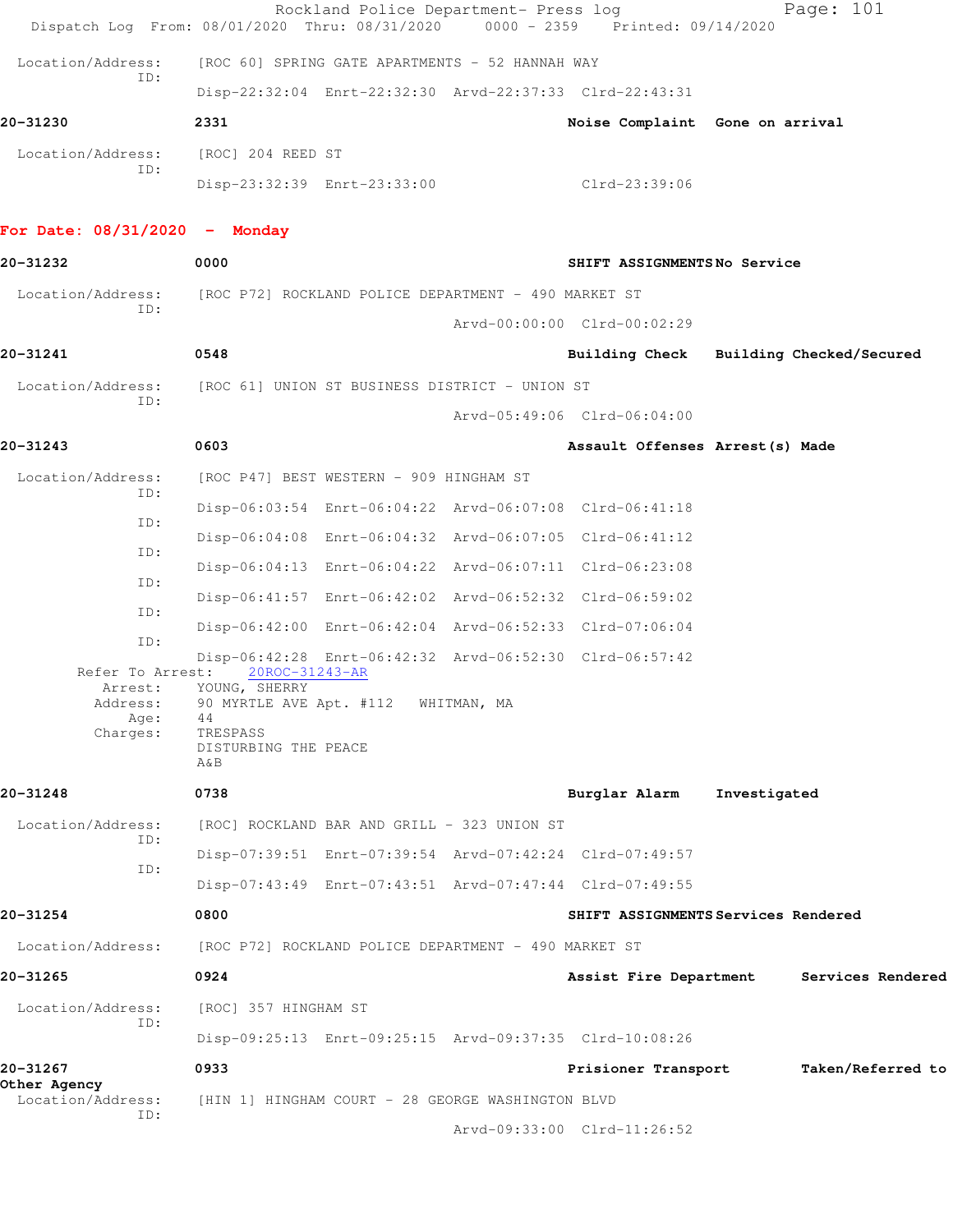Rockland Police Department- Press log entitled Page: 102 Dispatch Log From: 08/01/2020 Thru: 08/31/2020 0000 - 2359 Printed: 09/14/2020

| 20-31289                                     | 0945                                                                   |                                  | Animal Complaint Services Rendered  |  |
|----------------------------------------------|------------------------------------------------------------------------|----------------------------------|-------------------------------------|--|
|                                              | Location/Address: [ROC] 127 LIBERTY ST                                 |                                  |                                     |  |
| 20-31271                                     | 0952                                                                   | 911 Accidental                   | Investigated                        |  |
| Location/Address:                            | [ROC] 1 HAWTHORNE ST                                                   |                                  |                                     |  |
| ID:                                          | Disp-09:53:56 Enrt-09:56:38 Arvd-10:00:26 Clrd-10:03:18                |                                  |                                     |  |
| 20-31291                                     | 1010                                                                   |                                  | Animal Complaint Services Rendered  |  |
|                                              | Location/Address: [ROC] 242 MARTHA DR Apt. #D                          |                                  |                                     |  |
| 20-31275                                     | 1013                                                                   | Building Check Appears Secure    |                                     |  |
| Location/Address:                            | [ROC] HOTELS – HINGHAM ST                                              |                                  |                                     |  |
| ID:                                          |                                                                        | Arvd-10:13:52 Clrd-10:14:07      |                                     |  |
| 20-31277                                     | 1036                                                                   |                                  | VACATION Time off Services Rendered |  |
| Location:                                    | [ROC]                                                                  |                                  |                                     |  |
| 20-31279                                     | 1049                                                                   | General Info                     | No Action Required                  |  |
|                                              | Location/Address: [ROC P96] MOUNTAIN ONE BANK - 279 UNION ST           |                                  |                                     |  |
| 20-31281                                     | 1118                                                                   | Shoplifting Report Follows       |                                     |  |
| Location/Address:                            | [ROC P64] CVS PHARMACY - 80 MARKET ST                                  |                                  |                                     |  |
| ID:<br>ID:                                   | Disp-11:19:50 Enrt-11:19:53 Arvd-11:20:32 Clrd-12:47:06                |                                  |                                     |  |
| ID:                                          | $Disp-11:25:41$                                                        | Arvd-11:25:43 Clrd-13:00:56      |                                     |  |
|                                              | Disp-12:47:57                                                          | $Clrd-12:48:20$                  |                                     |  |
| 20-31283                                     | 1127                                                                   | Animal Complaint Gone on arrival |                                     |  |
| Location/Address: [ROC] 275 TURNER RD<br>ID: |                                                                        |                                  |                                     |  |
|                                              |                                                                        | Arvd-11:27:00 Clrd-11:33:50      |                                     |  |
| 20-31288                                     | 1203                                                                   | General Info                     | Services Rendered                   |  |
|                                              | Location/Address: [ROC P72] ROCKLAND POLICE DEPARTMENT - 490 MARKET ST |                                  |                                     |  |
| 20-31293                                     | 1247                                                                   | Building Check Advised to Court  |                                     |  |
| Location/Address:<br>ID:                     | [ROC] HOTELS – HINGHAM ST                                              |                                  |                                     |  |
|                                              |                                                                        | Arvd-12:48:10 Clrd-12:48:31      |                                     |  |
| 20-31295                                     | 1302                                                                   |                                  | 911 Accidental Services Rendered    |  |
| Location/Address:<br>ID:                     | [ROC 69] SOUTH SHORE REHAB & NURSING - 115 NORTH AVE                   |                                  |                                     |  |
|                                              | Disp-13:03:14 Enrt-13:03:17 Arvd-13:07:55 Clrd-13:28:09                |                                  |                                     |  |
| 20-31297                                     | 1416                                                                   | COMP Time off                    | Services Rendered                   |  |
| Location:                                    | [ROC]                                                                  |                                  |                                     |  |
| 20-31298                                     | 1417                                                                   | Detail                           | Services Rendered                   |  |
|                                              | Location/Address: [ROC P72] ROCKLAND POLICE DEPARTMENT - 490 MARKET ST |                                  |                                     |  |
| 20-31303                                     | 1457                                                                   | Details / Time off               | Services Rendered                   |  |
|                                              |                                                                        |                                  |                                     |  |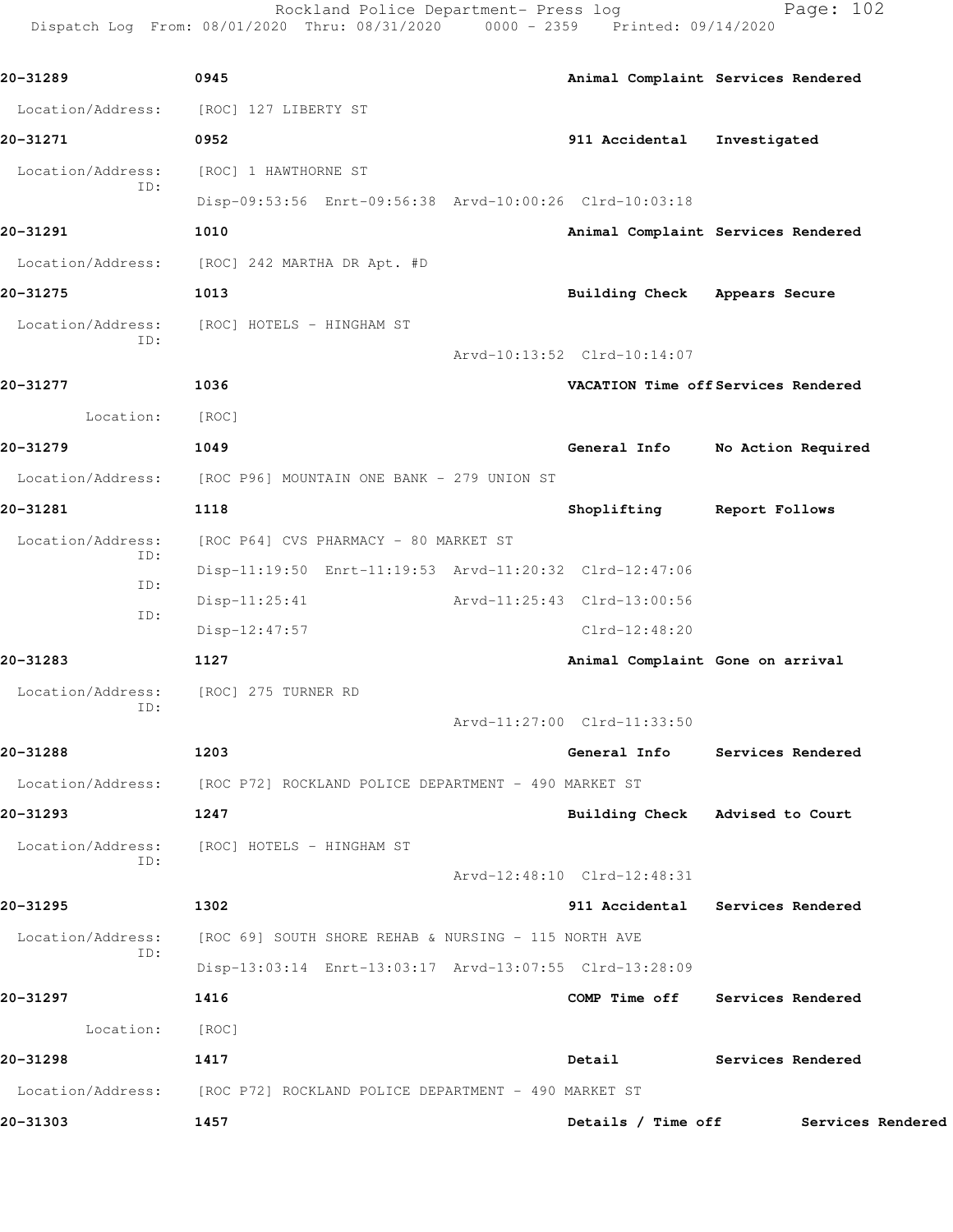|                          | Rockland Police Department- Press log<br>Dispatch Log From: 08/01/2020 Thru: 08/31/2020 0000 - 2359 Printed: 09/14/2020 |                 |                                     |                             | Page: 103                             |  |
|--------------------------|-------------------------------------------------------------------------------------------------------------------------|-----------------|-------------------------------------|-----------------------------|---------------------------------------|--|
| Location:                | [ROC]                                                                                                                   |                 |                                     |                             |                                       |  |
| 20-31310                 | 1558                                                                                                                    |                 |                                     | SHIFT ASSIGNMENTSNo Service |                                       |  |
| Location/Address:        | [ROC P72] ROCKLAND POLICE DEPARTMENT - 490 MARKET ST                                                                    |                 |                                     |                             |                                       |  |
| 20-31311                 | 1603                                                                                                                    |                 | 911 Hang Up Could Not Locate        |                             |                                       |  |
| Location/Address:        | [ROC] 270 UNION ST                                                                                                      |                 |                                     |                             |                                       |  |
| ID:                      | Disp-16:04:32 Enrt-16:04:52 Arvd-16:09:19 Clrd-16:15:37                                                                 |                 |                                     |                             |                                       |  |
| 20-31312                 | 1610                                                                                                                    |                 | Motor Vehicle Complaint Sent On Way |                             |                                       |  |
| Location/Address:        | [ROC] 118 PLAIN ST                                                                                                      |                 |                                     |                             |                                       |  |
| ID:                      | Disp-16:12:09 Enrt-16:12:11 Arvd-16:22:20 Clrd-16:24:07                                                                 |                 |                                     |                             |                                       |  |
| 20-31403                 | 1630                                                                                                                    |                 | Animal Complaint Services Rendered  |                             |                                       |  |
| Location/Address:        | [ROC] 349 UNION ST                                                                                                      |                 |                                     |                             |                                       |  |
| 20-31320                 | 1650                                                                                                                    |                 | Details / Time off No Service       |                             |                                       |  |
| Location:                | [ROC]                                                                                                                   |                 |                                     |                             |                                       |  |
| 20-31322                 | 1654                                                                                                                    |                 |                                     |                             | Lost/Found Property Services Rendered |  |
| Location/Address:        | [ROC] HINGHAM ST                                                                                                        |                 |                                     |                             |                                       |  |
| ID:                      | $Disp-17:04:43$                                                                                                         | $Clrd-17:04:52$ |                                     |                             |                                       |  |
| 20-31321                 | 1655                                                                                                                    |                 | General Info Services Rendered      |                             |                                       |  |
| Location/Address:<br>ID: | [ROC P72] ROCKLAND POLICE DEPARTMENT - 490 MARKET ST                                                                    |                 |                                     |                             |                                       |  |
|                          |                                                                                                                         |                 | Arvd-16:55:36 Clrd-16:57:17         |                             |                                       |  |
| 20-31328                 | 1802                                                                                                                    |                 | Disturbance                         | Unfounded                   |                                       |  |
| Location/Address:<br>ID: | [ROC 272] SHERIDAN SQUARE CONDOS - 103 GROVE ST                                                                         |                 |                                     |                             |                                       |  |
|                          | Disp-18:04:56 Enrt-18:06:20 Arvd-18:09:02 Clrd-18:12:59                                                                 |                 |                                     |                             |                                       |  |
| 20-31329                 | 1802                                                                                                                    |                 | Suspicious Activity                 |                             | Unfounded                             |  |
| Location/Address:<br>ID: | [ROC] VERNON ST                                                                                                         |                 |                                     |                             |                                       |  |
|                          | Disp-18:05:33                                                                                                           |                 | Arvd-18:05:45 Clrd-18:10:41         |                             |                                       |  |
| 20-31330                 | 1809                                                                                                                    |                 | 911 Accidental                      | Services Rendered           |                                       |  |
| Location/Address:<br>ID: | [ROC] MEMORIAL PARK SCHOOL - 1 COL BRIAN DUFFY WAY                                                                      |                 |                                     |                             |                                       |  |
|                          | Disp-18:21:36 Enrt-18:21:41 Arvd-18:21:44 Clrd-18:21:47                                                                 |                 |                                     |                             |                                       |  |
| 20-31338                 | 1909                                                                                                                    |                 | Larceny / Forgery/ Fraud            |                             | Investigated                          |  |
| Location/Address:<br>ID: | [ROC] 269 NORTH AVE                                                                                                     |                 |                                     |                             |                                       |  |
| ID:                      | $Disp-19:22:42$                                                                                                         |                 | Arvd-19:23:21 Clrd-19:28:04         |                             |                                       |  |
|                          | Disp-19:23:07                                                                                                           |                 | $Clrd-19:23:14$                     |                             |                                       |  |
| 20-31335                 | 1910                                                                                                                    |                 | Burglar Alarm                       | Investigated                |                                       |  |
| Location/Address:<br>ID: | [ROC 5] COMMUNITY CENTER - 394 UNION ST                                                                                 |                 |                                     |                             |                                       |  |
| ID:                      | Disp-19:12:35 Enrt-19:12:55                                                                                             |                 | Clrd-19:17:56                       |                             |                                       |  |
|                          | Disp-19:12:35 Enrt-19:12:52 Arvd-19:17:32 Clrd-19:19:16                                                                 |                 |                                     |                             |                                       |  |